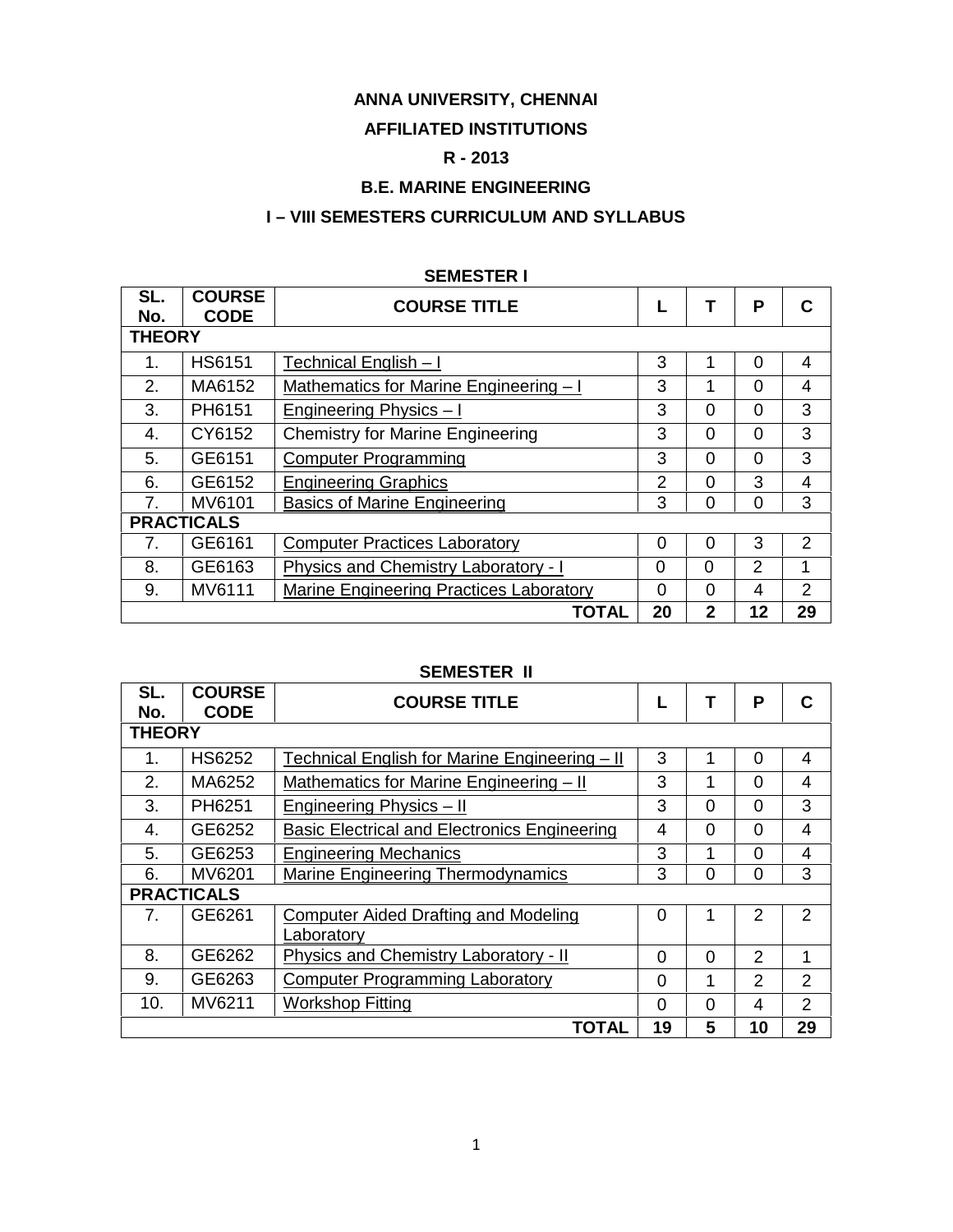# **SEMESTER – III**

| SL.<br>NO.       | <b>COURSE</b><br><b>CODE</b> | <b>COURSE TITLE</b>                                      |          |   | P        | C  |
|------------------|------------------------------|----------------------------------------------------------|----------|---|----------|----|
| <b>THEORY</b>    |                              |                                                          |          |   |          |    |
|                  | MA6351                       | <b>Transforms and Partial Differential Equations</b>     | 3        |   | 0        | 4  |
| 2.               | MV6301                       | Marine Hydraulics and Fluid Machinery                    | 3        | 0 | 0        | 3  |
| 3.               | MV6302                       | Seamanship, Elementary Navigation and Survival At<br>Sea | 3        | 0 | $\Omega$ | 3  |
| 4.               | MV6303                       | Marine Manufacturing Technology                          | 3        | 0 | 0        | 3  |
| 5.               | MV6304                       | Marine Electrical Machines - I                           | 3        |   | 0        | 4  |
| 6.               | MV6305                       | Marine Refrigeration and Air Conditioning                | 3        |   | $\Omega$ | 4  |
| 7.               | MV6306                       | Marine Machinery Drawing                                 |          | 0 | 4        | 3  |
| <b>PRACTICAL</b> |                              |                                                          |          |   |          |    |
| 8.               | MV6311                       | Marine Hydraulics and Fluid Machinery Laboratory         | $\Omega$ | 0 | 3        | 2  |
| 9.               | MV6312                       | Techniques, Lathe and Special Machine<br>Welding<br>Shop | $\Omega$ | 0 | 6        | 3  |
|                  |                              | <b>TOTAL</b>                                             | 19       | 3 | 13       | 29 |

# **SEMESTER – IV**

| SL.<br>NO.       | <b>COURSE</b><br><b>CODE</b> | <b>COURSE TITLE</b>                                           |    |          | Р | С              |
|------------------|------------------------------|---------------------------------------------------------------|----|----------|---|----------------|
| <b>THEORY</b>    |                              |                                                               |    |          |   |                |
|                  | MA6465                       | Applied Mathematics for Marine Engineering                    | 3  |          | 0 | 4              |
| 2.               | MV6401                       | <b>Mechanics of Solids</b>                                    | 3  |          | 0 | 4              |
| 3.               | MV6402                       | Marine Diesel Engines - I                                     | 3  | 0        | 0 | 3              |
| 4.               | MV6403                       | <b>Marine Steam Engines</b>                                   | 3  | 0        | 0 | 3              |
| 5.               | MV6404                       | Marine Electrical Machines - II                               | 3  | $\Omega$ | 0 | 3              |
| 6.               | MV6405                       | <b>Marine Engineering Materials</b>                           | 3  | 0        | 0 | 3              |
| 7 <sub>1</sub>   | MV6406                       | <b>Marine Electronics</b>                                     | 3  | 0        | 0 | 3              |
| <b>PRACTICAL</b> |                              |                                                               |    |          |   |                |
| 8.               | MV6411                       | <b>Strength of Materials and Applied Mechanics Laboratory</b> | 0  | 0        | 4 | 2              |
| 9.               | MV6412                       | Heat Engines and Boiler Chemistry Laboratory                  | 0  | 0        | 4 | $\overline{2}$ |
|                  |                              | <b>TOTAL</b>                                                  | 21 | 2        | 8 | 27             |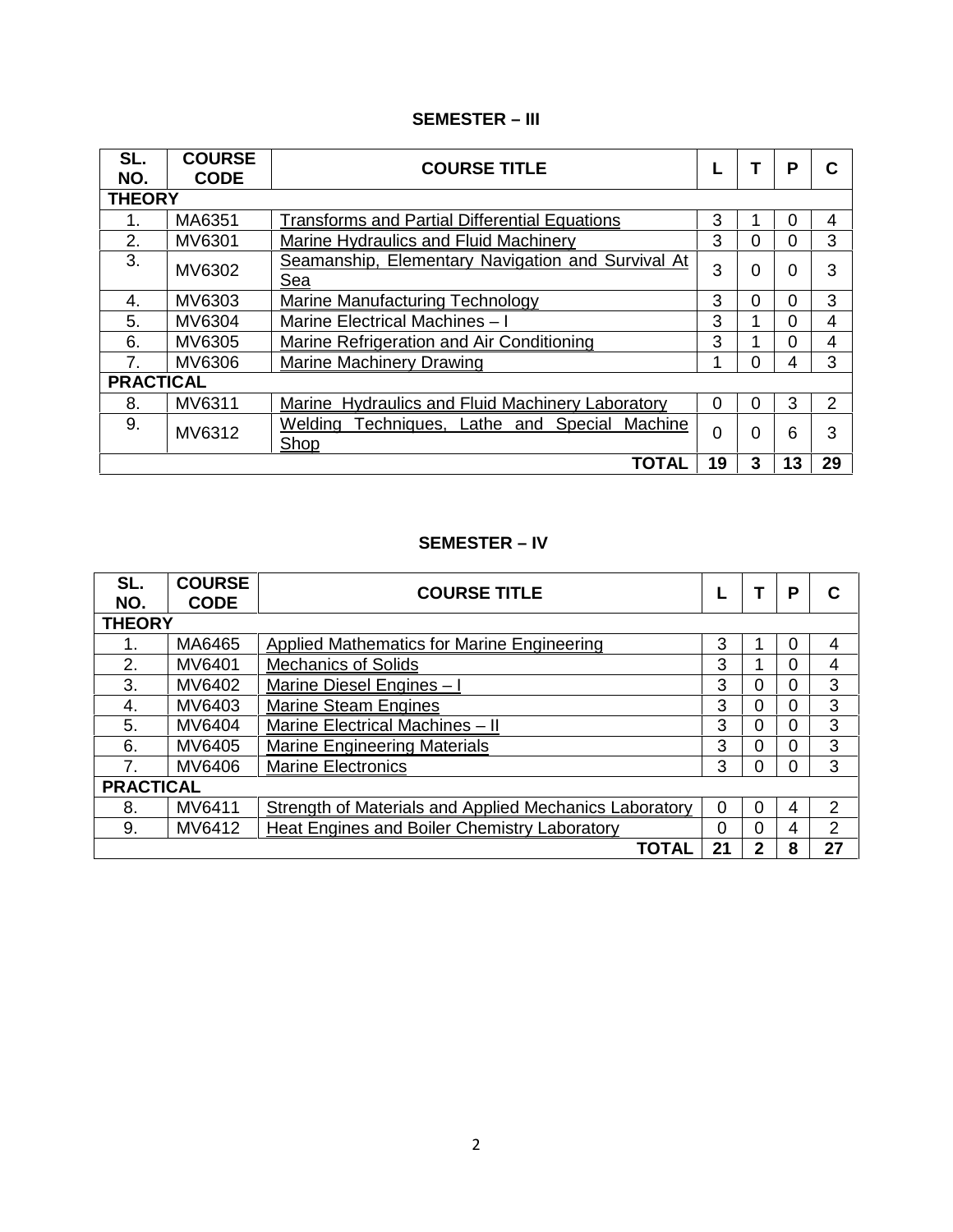|                  |               | <b>SEMESTER V</b>                                |              |          |          |          |                |
|------------------|---------------|--------------------------------------------------|--------------|----------|----------|----------|----------------|
| SL.              | <b>COURSE</b> | <b>COURSE TITLE</b>                              |              |          |          | Р        | C              |
| NO.              | <b>CODE</b>   |                                                  |              |          |          |          |                |
| <b>THEROY</b>    |               |                                                  |              |          |          |          |                |
|                  | MV6501        | <b>Marine Auxiliary Machinery I</b>              |              | 3        | 0        | 0        | 3              |
| 2.               | MV6502        | Marine Diesel Engines II                         |              | 3        | 0        | $\Omega$ | 3              |
| 3.               | MV6503        | <b>Stability of Ships</b>                        |              | 3        |          | $\Omega$ | 4              |
| 4.               | MV6504        | <b>Ship Construction</b>                         |              | 3        | 0        | 0        | 3              |
| 5.               | MV6505        | <b>Mechanics of Marine Machines</b>              |              | 3        |          | $\Omega$ | 4              |
| 6.               | MV6506        | Marine Boilers and Steam Engineering             |              | 3        | 0        | 0        | 3              |
| <b>PRACTICAL</b> |               |                                                  |              |          |          |          |                |
| 7.               | MV6511        | Computer Aided Marine Engineering Design and     |              | 2        | 0        | 3        | 4              |
|                  |               | Analysis Laboratory                              |              |          |          |          |                |
| 8.               | MV6512        | Electrical Engg., Electronics and Microprocessor |              | $\Omega$ | $\Omega$ | 4        | 2              |
|                  |               | Laboratory                                       |              |          |          |          |                |
| 9.               | MV6513        | Measurement, Instrumentation and Refrigeration   |              | $\Omega$ | $\Omega$ | 4        | $\overline{2}$ |
|                  |               | Laboratory                                       |              |          |          |          |                |
|                  |               |                                                  | <b>TOTAL</b> | 20       | 2        | 11       | 28             |

**Note:- \*** This course and syllabi are prescribed as per directions of the Director General of Shipping, Government of India. **SEMESTER –VI**

|               |               | SEMESTER -VI                                  |                                                                                                                      |                                   |    |
|---------------|---------------|-----------------------------------------------|----------------------------------------------------------------------------------------------------------------------|-----------------------------------|----|
| SL.           | <b>COURSE</b> | <b>COURSE TITLE</b>                           |                                                                                                                      | Ρ                                 | C  |
| NO.           | <b>CODE</b>   |                                               |                                                                                                                      |                                   |    |
| <b>THEORY</b> |               |                                               |                                                                                                                      |                                   |    |
| 1.            | MV6611        | Marine Workshop Practical and Afloat Training | 8hrs per day<br>6<br>$\overline{\phantom{0}}$<br>week,<br>weeks,<br>Marks.<br>Sessional<br>Marks<br>Report +<br>Viva | days a<br>26<br>500<br>200<br>300 | 12 |

### **SEMESTER –VII**

| SL.<br>NO.       | <b>COURSE</b><br><b>CODE</b> | <b>COURSE TITLE</b>                                    |                |          | Р  | C  |
|------------------|------------------------------|--------------------------------------------------------|----------------|----------|----|----|
| <b>THEORY</b>    |                              |                                                        |                |          |    |    |
| 1.               | MV6701                       | Marine Systems and Machinery Design                    | $\overline{2}$ | 2        | 0  | 4  |
| 2.               | MV6702                       | <b>Marine Electrical Technology</b>                    | 3              | 0        | 0  | 3  |
| 3.               | MV6703                       | Marine Vehicles Performance                            | 2              | 2        | 0  | 4  |
| 4.               | MV6704                       | Marine Auxiliary Machinery - II                        | 3              | 0        | 0  | 3  |
| 5.               | MV6705                       | Ship's Fire Prevention and Control                     | 3              |          | 0  | 3  |
| 6.               |                              | Elective $-1$                                          | 3              | 0        | 0  | 3  |
| <b>PRACTICAL</b> |                              |                                                        |                |          |    |    |
| 7.               | MV6711                       | Fire Fighting, Controls and Simulator Laboratory       | $\Omega$       | $\Omega$ | 4  | 2  |
| 8.               | MV6712                       | Marine Propulsion and Auxiliary Machinery Overhauling  | $\overline{0}$ | 0        | 4  | 2  |
|                  |                              | Laboratory                                             |                |          |    |    |
| 9.               | GE6674                       | <b>Communication And Soft Skills- Laboratory Based</b> | 0              | 0        | 4  | 2  |
|                  |                              | <b>TOTAL</b>                                           | 16             |          | 12 | 26 |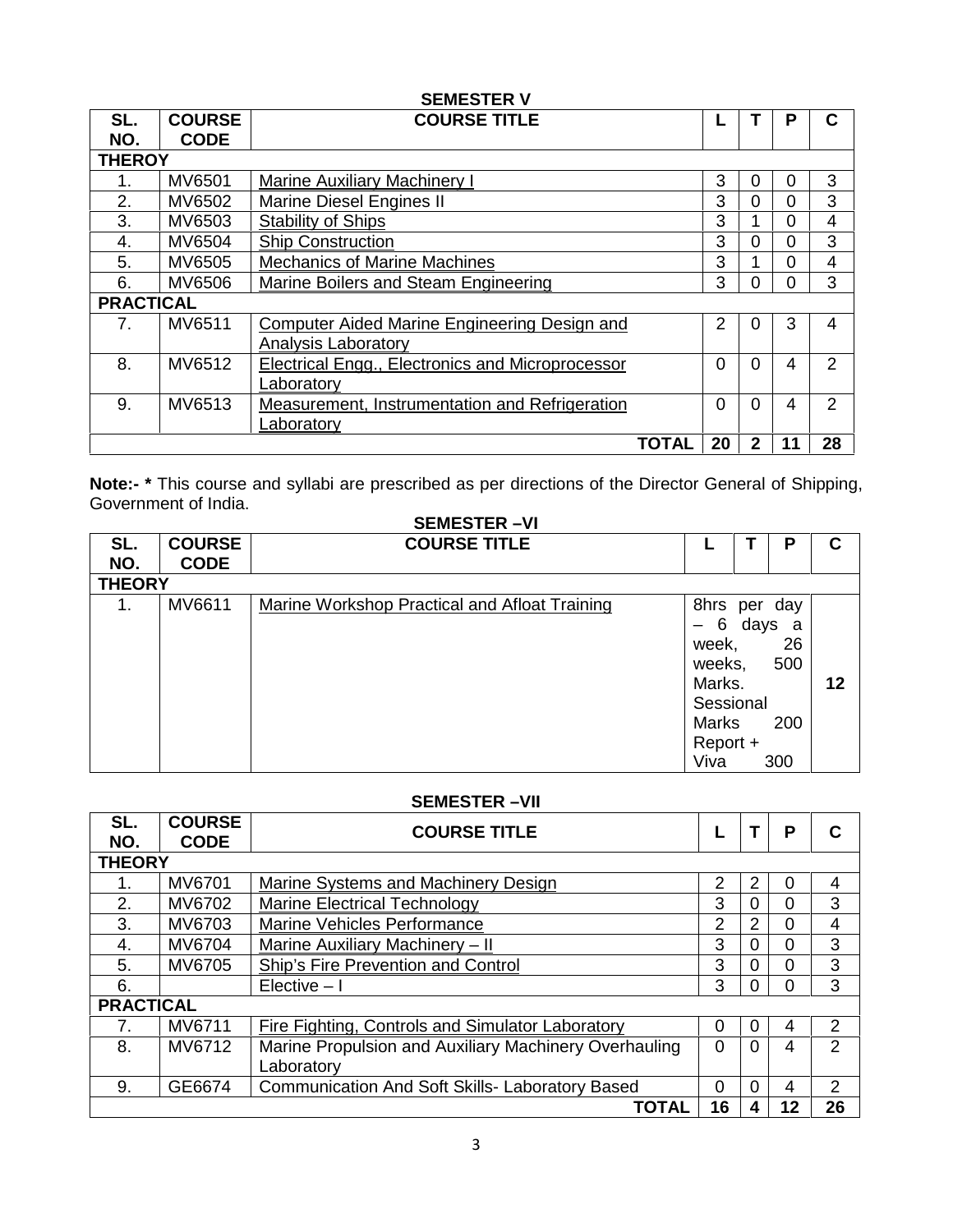### **SEMESTER –VIII**

| SL.                  | <b>COURSE</b> | <b>COURSE TITLE</b>                              |    |   | P  | С  |
|----------------------|---------------|--------------------------------------------------|----|---|----|----|
| NO.<br><b>THEORY</b> | <b>CODE</b>   |                                                  |    |   |    |    |
|                      | GE6351        | <b>Environmental Science and Engineering</b>     | 3  | 0 |    | 3  |
| 2.                   | MV6801        | Ship Operational Management and IMO Requirements | 3  | 0 | 0  | 3  |
| 3.                   | MV6802        | Marine Control Engineering and Automation        | 3  | 0 | 0  | 3  |
| 4.                   | MV6803        | Safety Precautions and Watch Keeping             | 3  | 0 |    | 3  |
| 5.                   |               | Elective II                                      | 3  | 0 |    | 3  |
| <b>PRACTICAL</b>     |               |                                                  |    |   |    |    |
| 6.                   | MV6811        | Project Work, Technical Paper and Viva Voce      | 0  | 0 | 12 | 6  |
| 7.                   | MV6812        | Comprehension                                    | 0  | 0 | 2  |    |
|                      |               | <b>TOTAL</b>                                     | 15 | O | 14 | 22 |

# **TOTAL NUMBER OF CREDITS TO BE EARNED FOR AWARD OF THE DEGREE = 202**

### **ELECTIVES FOR B.E. MARINE ENGINEERING**

|               |               | <b>ELECTIVE I</b>                        |   |   |   |
|---------------|---------------|------------------------------------------|---|---|---|
| SL.           | <b>COURSE</b> | <b>COURSE TITLE</b>                      |   | Р | С |
| NO.           | <b>CODE</b>   |                                          |   |   |   |
| <b>THEORY</b> |               |                                          |   |   |   |
|               | MV6001        | <b>Advanced Marine Heat Engines</b>      | 3 | 0 | 3 |
| 2.            | MV6002        | Ship Safety and Environmental Protection | 3 |   | 3 |
| 3.            | MV6003        | Double Hull Tankers                      | 3 |   | 3 |
|               | GE6084        | Human Rights                             | 3 |   | 3 |

# **ELECTIVE II**

| SL.           | <b>COURSE</b> | <b>COURSE TITLE</b>                        |  | C      |
|---------------|---------------|--------------------------------------------|--|--------|
| NO.           | <b>CODE</b>   |                                            |  |        |
| <b>THEORY</b> |               |                                            |  |        |
|               | MV6004        | Special Duty Vessels and Type of Operation |  |        |
|               | MV6005        | Ship Recycling                             |  | ົ      |
| Ő.            | MV6006        | Marine Corrosion and Prevention            |  | ◠<br>ບ |
|               | GE6083        | <b>Disaster Management</b>                 |  | ⌒      |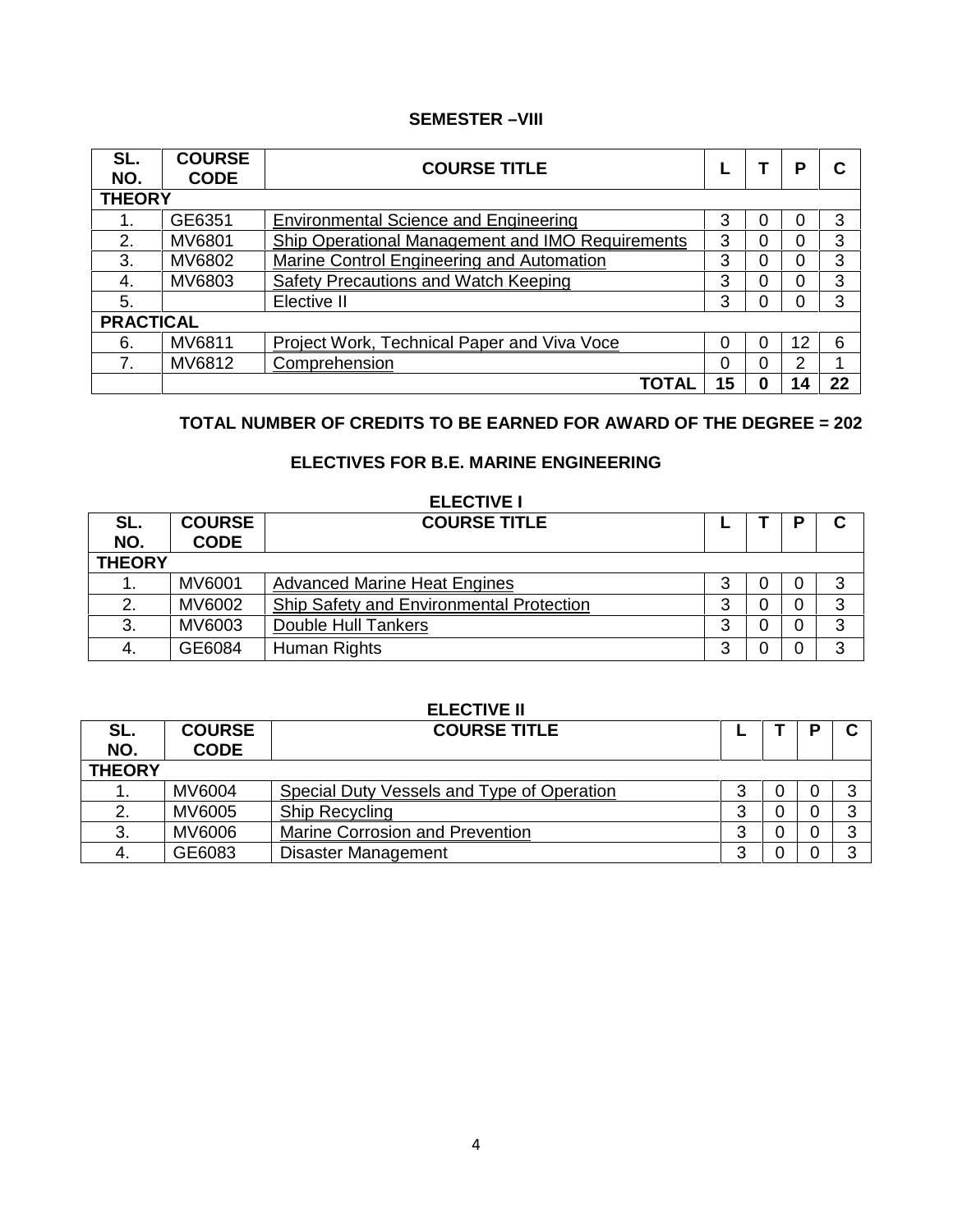# 5

### **HS6151 TECHNICAL ENGLISH – I L T P C**

### **OBJECTIVES:**

- To enable learners of Engineering and Technology develop their basic communication skills in English.
- To emphasize specially the development of speaking skills amongst learners of Engineering and Technology.
- To ensure that learners use the electronic media such as internet and supplement the learning materials used in the classroom.
- To inculcate the habit of reading and writing leading to effective and efficient communication.

**UNIT I 9 + 3** Listening - Introducing learners to GIE - Types of listening - Listening to audio (verbal & sounds); Speaking - Speaking about one's place, important festivals etc. – Introducing oneself, one's family / friend; Reading - Skimming a reading passage – Scanning for specific information - Note-making; Writing - Free writing on any given topic (My favourite place / Hobbies / School life, etc.) - Sentence completion - Autobiographical writing (writing about one's leisure time activities, hometown, etc.); Grammar - Prepositions - Reference words - Wh-questions - Tenses (Simple); Vocabulary - Word formation - Word expansion (root words / etymology); E-materials - Interactive exercises for Grammar & Vocabulary - Reading comprehension exercises - Listening to audio files and answering questions.

**UNIT II 9 + 3** Listening - Listening and responding to video lectures / talks; Speaking - Describing a simple process (filling a form, etc.) - Asking and answering questions - Telephone skills – Telephone etiquette; Reading – Critical reading - Finding key information in a given text - Sifting facts from opinions; Writing - Biographical writing (place, people) - Process descriptions (general/specific) - Definitions - Recommendations – Instructions; Grammar - Use of imperatives - Subject-verb agreement; Vocabulary - Compound words - Word Association (connotation); E-materials - Interactive exercises for Grammar and Vocabulary - Listening exercises with sample telephone conversations / lectures – Picture-based activities.

**UNIT III 9 + 3** Listening - Listening to specific task -focused audio tracks; Speaking - Role-play – Simulation - Group interaction - Speaking in formal situations (teachers, officials, foreigners); Reading - Reading and interpreting visual material; Writing - Jumbled sentences - Coherence and cohesion in writing - Channel conversion (flowchart into process) - Types of paragraph (cause and effect / compare and contrast / narrative / analytical) - Informal writing (letter/e-mail/blogs) - Paraphrasing; Grammar - Tenses (Past) - Use of sequence words - Adjectives; Vocabulary - Different forms and uses of words, Cause and effect words; E-materials - Interactive exercises for Grammar and Vocabulary - Excerpts from films related to the theme and follow up exercises - Pictures of flow charts and tables for interpretations.

**UNIT IV 9 + 3** Listening - Watching videos / documentaries and responding to questions based on them; Speaking - Responding to questions - Different forms of interviews - Speaking at different types of interviews; Reading - Making inference from the reading passage - Predicting the content of a reading passage; Writing - Interpreting visual materials (line graphs, pie charts etc.) - Essay writing – Different types of essays; Grammar - Adverbs – Tenses – future time reference; Vocabulary - Single word substitutes - Use of abbreviations and acronyms; E-materials - Interactive exercises for Grammar and Vocabulary - Sample interviews - film scenes - dialogue writing.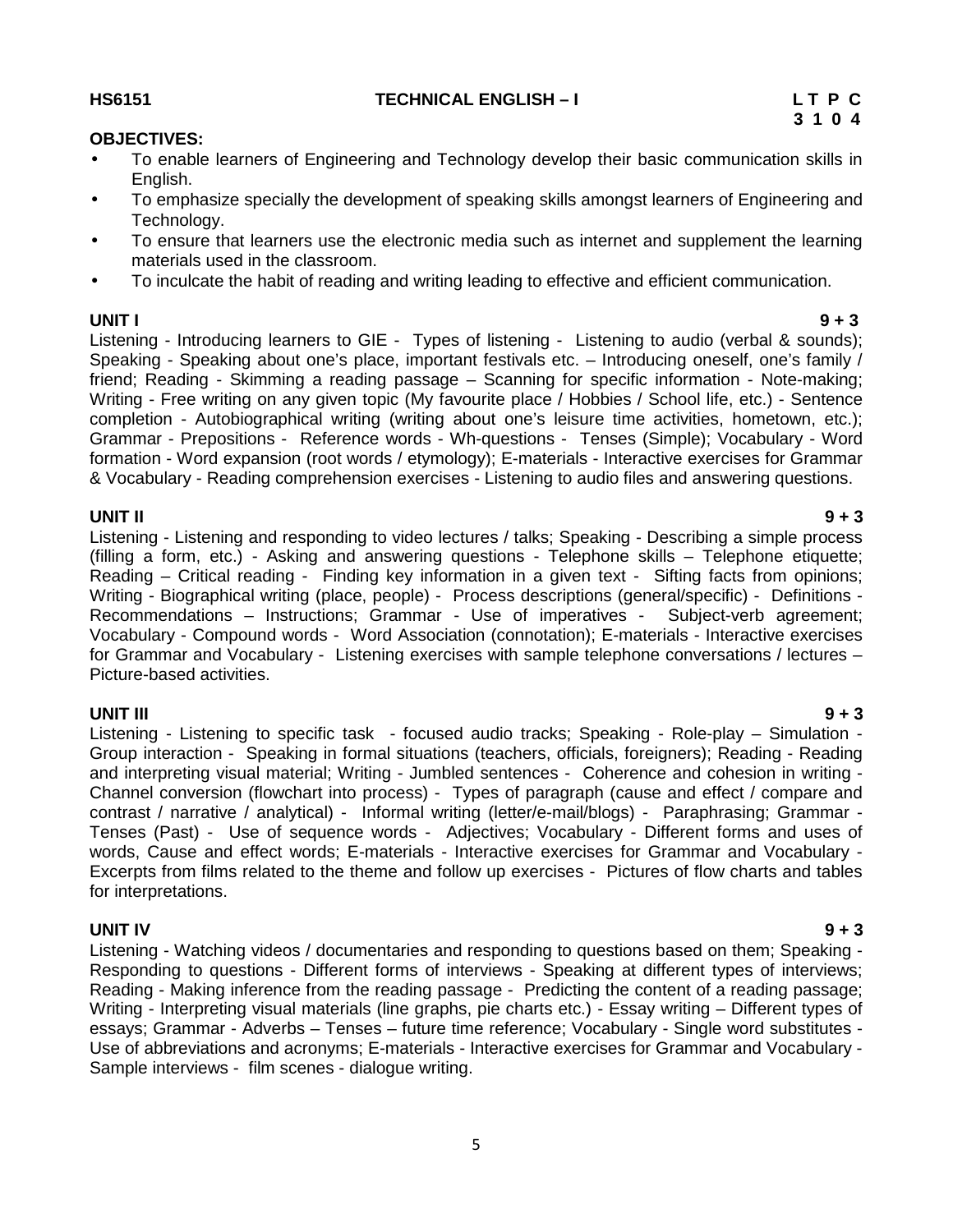**UNIT V 9 + 3** Listening - Listening to different accents, Listening to Speeches/Presentations, Listening to broadcast and telecast from Radio and TV; Speaking - Giving impromptu talks, Making presentations on given topics; Reading - Email communication - Reading the attachment files having a poem/joke/proverb - Sending their responses through email; Writing - Creative writing, Poster making; Grammar - Direct and indirect speech; Vocabulary - Lexical items (fixed / semi fixed expressions); E-materials - Interactive exercises for Grammar and Vocabulary - Sending emails with attachment – Audio / video excerpts of different accents - Interpreting posters.

# **TOTAL: 60 PERIODS**

Learners should be able to

- Speak clearly, confidently, comprehensibly, and communicate with one or many listeners using appropriate communicative strategies.
- Write cohesively and coherently and flawlessly avoiding grammatical errors, using a wide vocabulary range, organizing their ideas logically on a topic.
- Read different genres of texts adopting various reading strategies.
- listen/view and comprehend different spoken discourses/excerpts in different accents

# **TEXT BOOKS:**

**OUTCOMES:**

- 1. Department of English, Anna University. Mindscapes: English for Technologists and Engineers. Orient Blackswan, Chennai. 2012
- 2. Dhanavel, S.P. English and Communication Skills for Students of Science and Engineering. Orient Blackswan, Chennai. 2011

### **REFERENCES:**

- 1. Raman, Meenakshi & Sangeetha Sharma. Technical Communication: Principles and Practice. Oxford University Press, New Delhi. 2011
- 2. Regional Institute of English. English for Engineers. Cambridge University Press, New Delhi. 2006
- 3. Rizvi, Ashraf. M. Effective Technical Communication. Tata McGraw-Hill, New Delhi. 2005
- 4. Rutherford, Andrea. J Basic Communication Skills for Technology. Pearson, New Delhi. 2001
- 5. Viswamohan, Aysha. English for Technical Communication. Tata McGraw-Hill, New Delhi. 2008

# **EXTENSIVE Reading (Not for Examination)**

1. Kalam, Abdul. Wings of Fire. Universities Press, Hyderabad. 1999.

### **WEBSITES:**

- 1. http://www.usingenglish.com
- 2. http://www.uefap.com

### **TEACHING METHODS:**

- Lectures
- Activities conducted individually, in pairs and in groups like self introduction, peer introduction, group poster making, grammar and vocabulary games, etc.
- Discussions
- Role play activities
- Short presentations
- Listening and viewing activities with follow up activities like discussion, filling up worksheets, writing exercises (using language lab wherever necessary/possible) etc.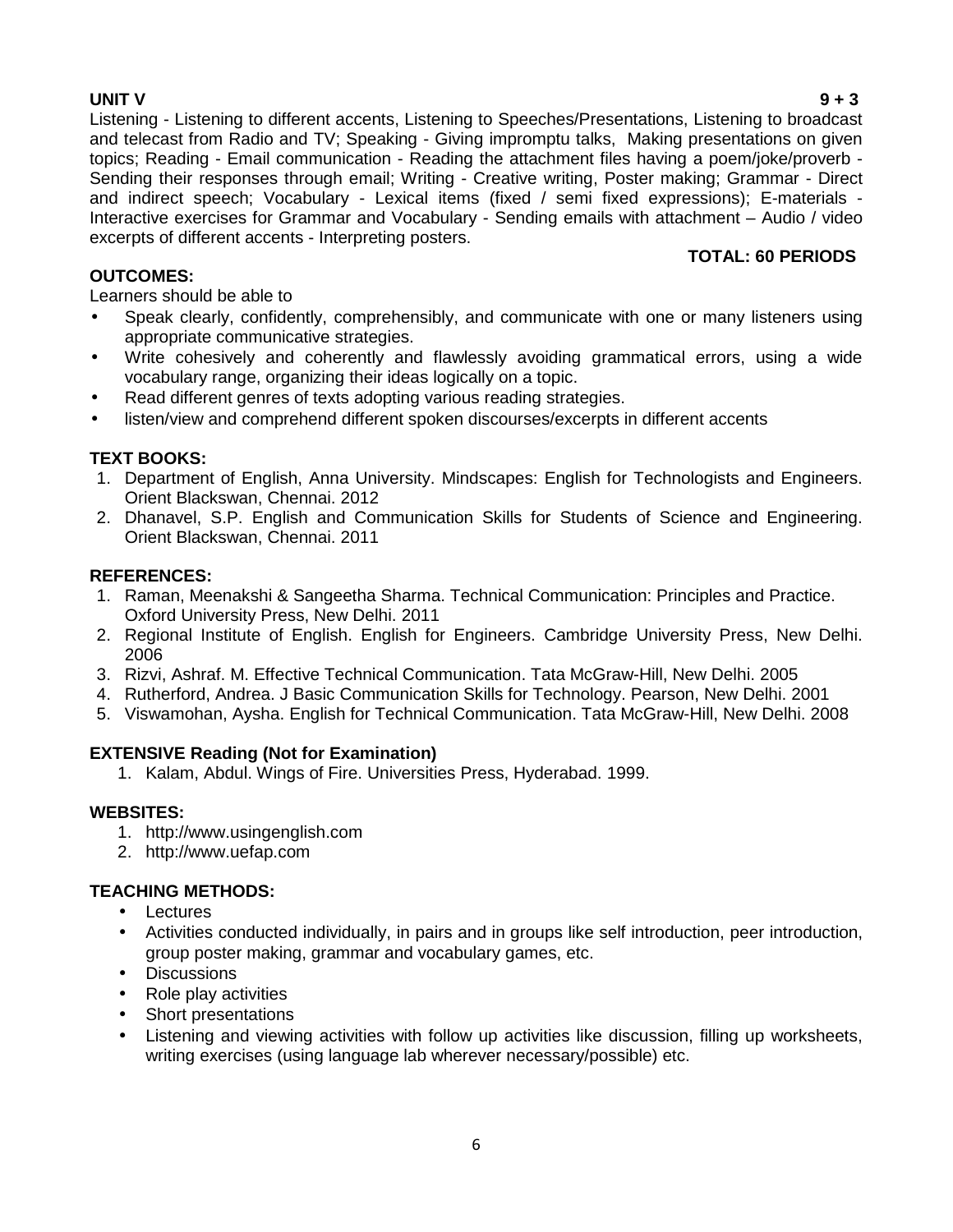### **EVALUATION PATTERN:**

### **Internal assessment: 20%**

3 tests of which two are pen and paper tests and the other is a combination of different modes of assessment like

- Project
- Assignment
- Reviews
- Creative writing
- Poster making, etc.

All the four skills are to be tested with equal weightage given to each.

- $\checkmark$  Speaking assessment: Individual speaking activities, Pair work activities like role play, Interview, Group discussions
- $\checkmark$  Reading assessment: Reading passages with comprehension questions graded from simple to complex, from direct to inferential
- $\checkmark$  Writing assessment: Writing paragraphs, essays etc. Writing should include grammar and vocabulary.
- $\checkmark$  Listening/Viewing assessment: Lectures, dialogues, film clippings with questions on verbal as well as audio/visual content.

### **End Semester Examination: 80%**

### **MA6152 MATHEMATICS FOR MARINE ENGINEERING – I L T P C 3 1 0 4**

### **OBJECTIVES:**

 To provide the required knowledge on fundamentals of geometry integrals and integral calculus for engineering applications.

### **UNIT I THREE DIMENSIONAL ANALYTICAL GEOMETRY 12**

Equation of a sphere – Plane section of a sphere – Tangent Plane – Equation of a cone – Right circular cone – Equation of a cylinder – Right circular cylinder.

### **UNIT II DIFFERENTIAL CALCULUS 12**

Differentiation of algebraic, circular, exponential and logarithmic functions, of products, quotient functions of a function and simple implicit functions.

Successive differentiation- intro. And notation, nth order derivatives of standard functions, nth order derivatives using (a) trig. identities and standard functions (b) partial fractions, Leibnitz theorem, Maclaurin's Theorem, and standard expansions, Expansions using standard expansions, Taylor's theorem, Indeterminate forms and L'Hospital's rule, Curve tracing of Cartesian and polar curves.

### **UNIT III FUNCTIONS OF SEVERAL VARIABLES 12**

Limits and continuity, Partial derivatives – definition, geometrical interpretation and rules of partial differentiation, Higher order partial derivatives, Homogeneous functions, Euler's theorem for homogenous functions – Total derivatives and chain rules, Differentiation of implicit functions and composite functions ,Errors and approximations, Maxima and Minima, Method of Lagrangian multipliers.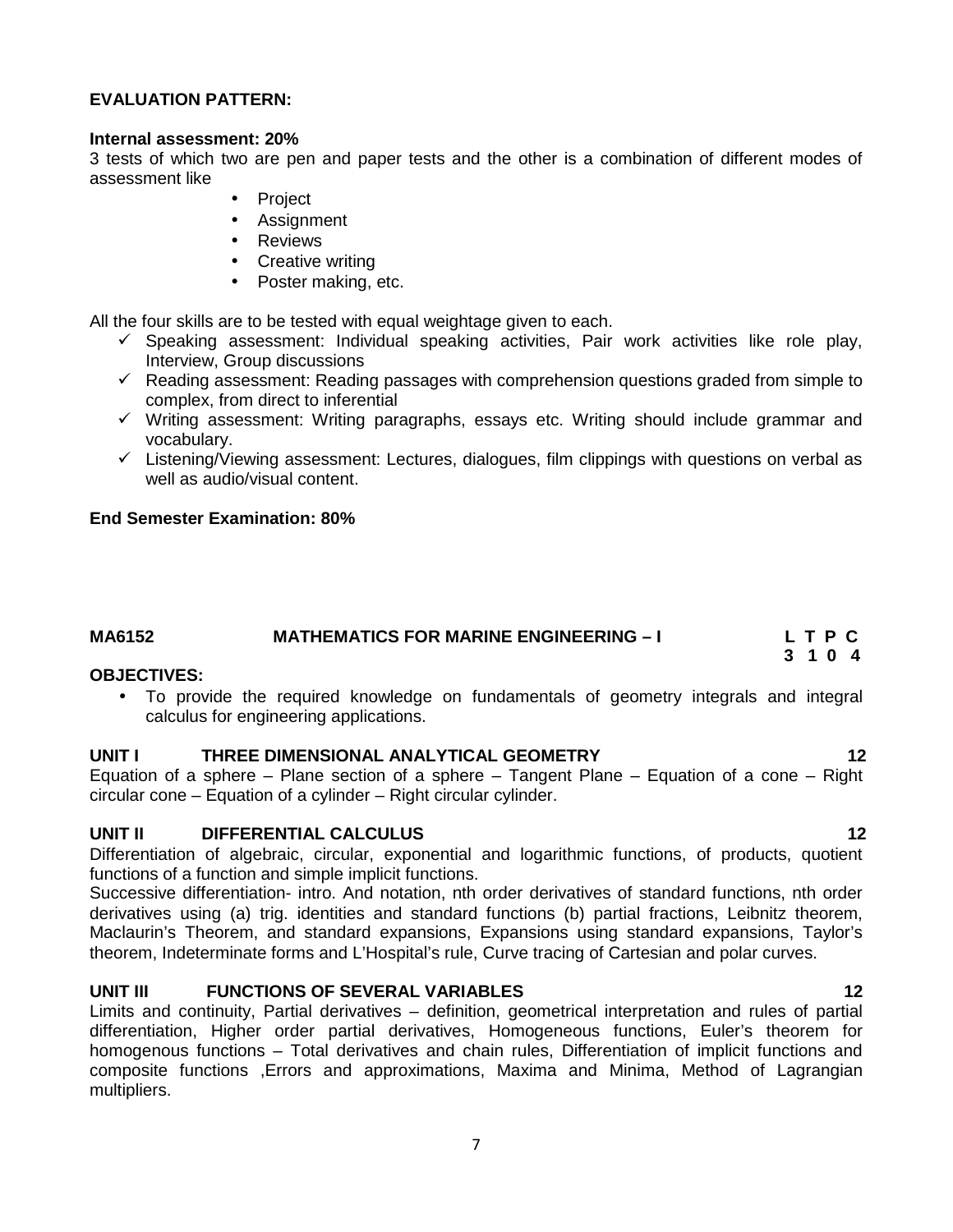### **UNIT IV INTEGRAL CALCULUS 12**

Integration of standard forms by substitution and by parts. The definite integral as the limit of a sum. Application of integration to area under curve; volume of revolution; First moment of area and the position of a centroid of an area; Work done by variable forces; mean values, Root mean square values of in sin x and Cos nx. The rules of Guldinus.

Theorems of parallel and perpendicular axes. Second moments of area and moments of inertia of a rectangular and circular laminas

### **UNIT V MULTIPLE INTEGRALS 12**

Double and triple integrals – Cartesian coordinates- Region of integration and change of order of integration, Spherical polar and cylindrical coordinates Theorems of parallel and perpendicular axes. Second moments of area and moments of inertia of a rectangular and circular laminas

Applications- Area, Volume, Mass of wire, lamina and solid. Centre of Gravity of wire, lamina and solid. Moment of Inertia using multiple integrals

### **OUTCOMES:**

 The basic concepts of analytical geometry and differential and integral calculus learnt by the students will be applied to marine engineering

### **TEXT BOOKS:**

- 1. Bali N. P and Manish Goyal, "Text book of Engineering Mathematics", Third edition, Laxmi Publications(p) Ltd.,2008.
- 2. Grewal. B.S, "Higher Engineering Mathematics", 40<sup>th</sup> Edition, Khanna Publications, Delhi, 2007.
- 3. William Embleton and Leslie Jackson, "Mathematics for Engineers Vol- I",  $7<sup>th</sup>$  Edition, Reed's Marine Engineering Serires, Thomas Reed Publications, 1997.

### **REFERENCES:**

- 1. Ramana B.V, "Higher Engineering Mathematics", Tata McGraw Hill Publishing Company, New Delhi, 2007.
- 2. Glyn James, "Advanced Engineering Mathematics", 7<sup>th</sup> Edition, Pearson Education, 2007.
- 3. Jain R.K and Iyengar S.R.K," Advanced Engineering Mathematics", 3 $^{\text{rd}}$  Edition, Narosa Publishing House Pvt. Ltd., 2007.

**PH6151 ENGINEERING PHYSICS – I L T P C**

### **OBJECTIVES:**

 To enhance the fundamental knowledge in Physics and its applications relevant to various streams of Engineering and Technology.

### **UNIT I CRYSTAL PHYSICS 9**

Lattice – Unit cell – Bravais lattice – Lattice planes – Miller indices – d spacing in cubic lattice – Calculation of number of atoms per unit cell – Atomic radius – Coordination number – Packing factor for SC, BCC, FCC and HCP structures – Diamond and graphite structures (qualitative treatment)- Crystal growth techniques –solution, melt (Bridgman and Czochralski) and vapour growth techniques (qualitative)

**TOTAL: 60 PERIODS**

**3 0 0 3**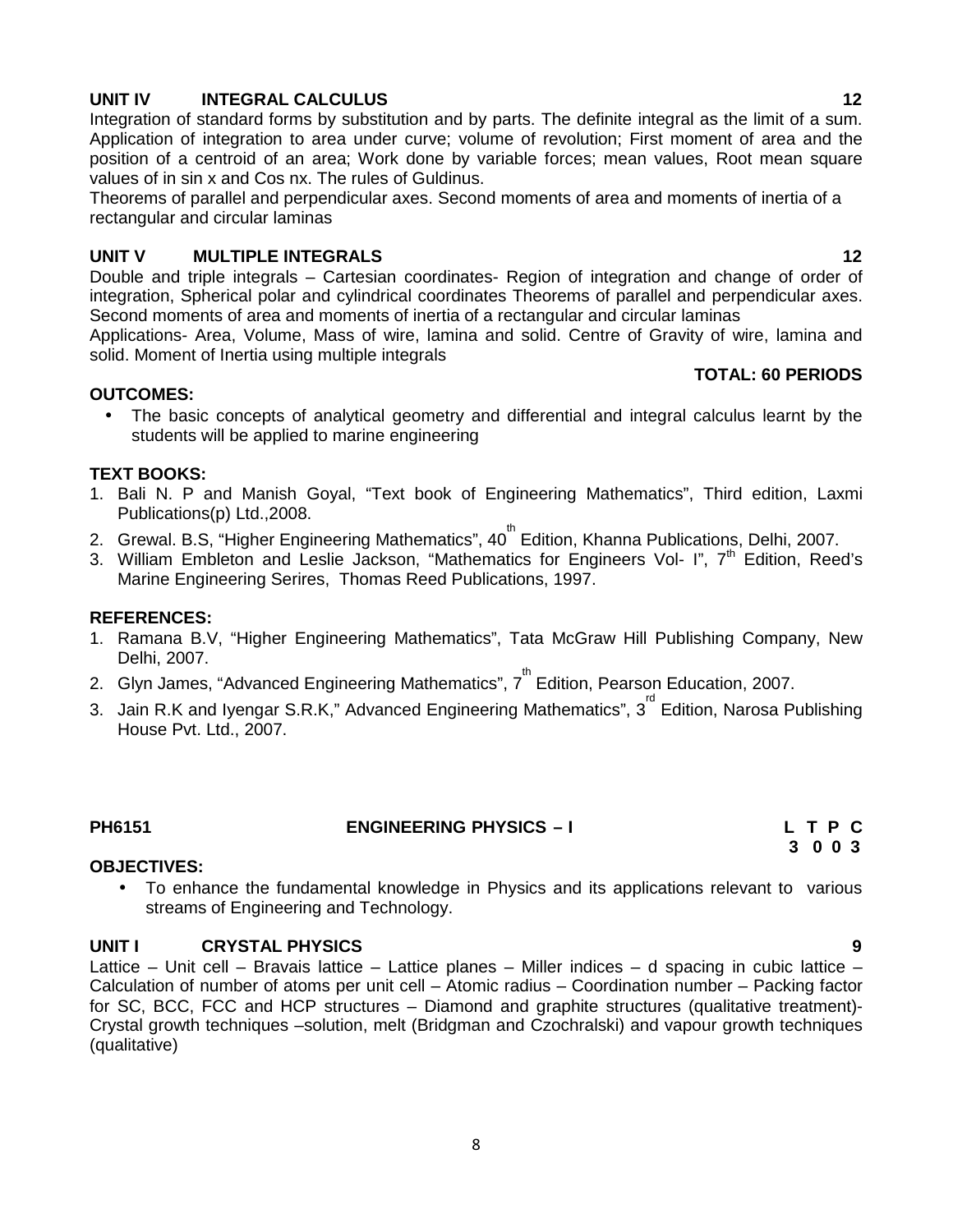### 9

### **UNIT II PROPERTIES OF MATTER AND THERMAL PHYSICS 9**

Elasticity- Hooke's law - Relationship between three modulii of elasticity (qualitative) – stress -strain diagram – Poisson's ratio –Factors affecting elasticity –Bending moment – Depression of a cantilever –Young's modulus by uniform bending- I-shaped girders

Modes of heat transfer- thermal conductivity- Newton's law of cooling - Linear heat flow – Lee's disc method – Radial heat flow – Rubber tube method – conduction through compound media (series and parallel)

### **UNIT III QUANTUM PHYSICS 9**

Black body radiation – Planck's theory (derivation) – Deduction of Wien's displacement law and Rayleigh – Jeans' Law from Planck's theory – Compton effect. Theory and experimental verification – Properties of Matter waves – G.P Thomson experiment -Schrödinger's wave equation – Time independent and time dependent equations – Physical significance of wave function – Particle in a one dimensional box - Electron microscope - Scanning electron microscope - Transmission electron microscope.

### **UNIT IV ACOUSTICS AND ULTRASONICS 9**

Classification of Sound- decibel- Weber–Fechner law – Sabine's formula- derivation using growth and decay method – Absorption Coefficient and its determination –factors affecting acoustics of buildings and their remedies.

Production of ultrasonics by magnetostriction and piezoelectric methods - acoustic grating -Non Destructive Testing – pulse echo system through transmission and reflection modes - A,B and C – scan displays, Medical applications - Sonogram

### **UNIT V PHOTONICS AND FIBRE OPTICS 9**

Spontaneous and stimulated emission- Population inversion -Einstein's A and B coefficients derivation. Types of lasers – Nd:YAG, CO<sub>2</sub>, Semiconductor lasers (homojunction & heterojunction)-

### Industrial and Medical Applications.

Principle and propagation of light in optical fibres – Numerical aperture and Acceptance angle - Types of optical fibres (material, refractive index, mode) – attenuation, dispersion, bending - Fibre Optical Communication system (Block diagram) - Active and passive fibre sensors- Endoscope.

### **OUTCOMES:**

 The students will have knowledge on the basics of physics related to properties of matter, matrics, acoustics etc., and they will apply these fundamental principles to solve practical problems related to materials used for engineering applications.

### **TEXT BOOKS:**

- 1. Arumugam M. Engineering Physics. Anuradha publishers, 2010
- 2. Gaur R.K. and Gupta S.L. Engineering Physics. Dhanpat Rai publishers, 2009.
- 3. Mani Naidu S. Engineering Physics, Second Edition, PEARSON Publishing, 2011.

### **REFERENCES:**

- 1. Searls and Zemansky. University Physics, 2009
- 2. Mani P. Engineering Physics I. Dhanam Publications, 2011
- 3. Marikani A. Engineering Physics. PHI Learning Pvt., India, 2009
- 4. Palanisamy P.K. Engineering Physics. SCITECH Publications, 2011
- 5. Rajagopal K. Engineering Physics. PHI, New Delhi, 2011
- 6. Senthilkumar G. Engineering Physics I. VRB Publishers, 2011

### **TOTAL: 45 PERIODS**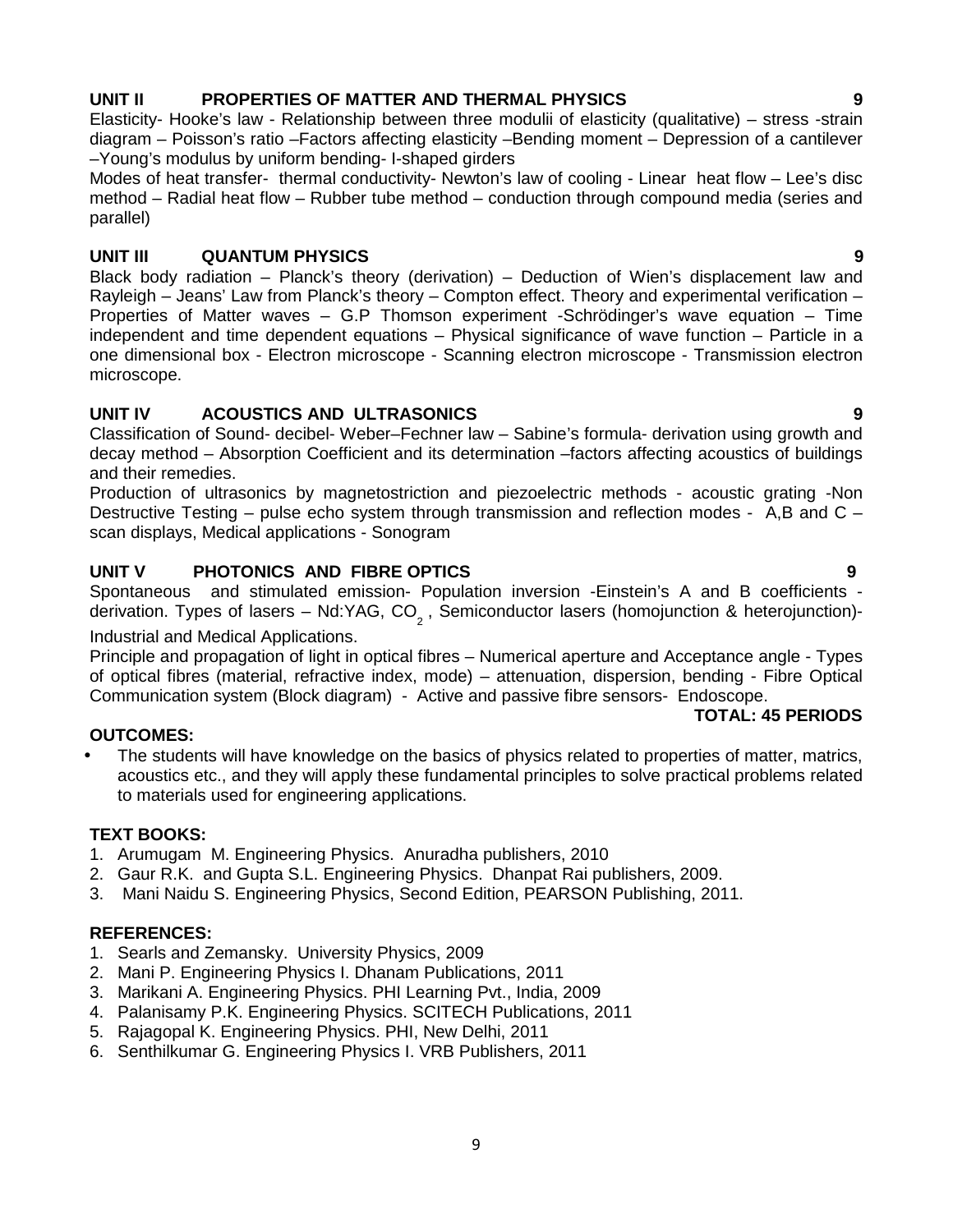### **UNIT II BOILER CHEMISTRY 9**

**UNIT I WATER TECHNOLOGY 9** Water and it's impurities – Impurities in water – fresh water, sea water, distilled water impurities.

Boiler corrosion – fretting, pitting corrosion, corrosion fatigue, atoms and ions, electro chemical corrosion, hydrogen and hydroxyl ions, types and causes of corrosion and it's control ; chemical and mechanical deareation, methods of chemical deareation, dezincification, stress corrosion,

### **UNIT III BOILER WATER TREATMENT 9**

• Have a basic concept on Nano chemistry

On Completion of the course the Students are expected to

• Have a knowledge of various Water Hardness analysis procedures

Purpose of water treatment in boilers, scale formation and prevention.

Lime and Soda treatment, PH treatment, salinometer, use of litmus paper, test for partial, total alkalinity, chloride, sulphite, phosphate test, caustic soda treatment, condensate lime treatment. De salination of water, reverse osmosis and electro dialysis, priming, foaming and control, effects of salts and gases in feed water

### **UNIT IV WATER HARDNESS ANALYSIS 9**

Hardness, units of hardness, estimation of hardness by EDTA method, treatment for hardness, total dissolved solids, dissolved oxygen test, use of coagulants, typical test valves for smoke and water tube boilers.

# **UNIT V ENERGY SOURCES AND NANOCHEMISTRY 9**

Introduction - Properties (Electrical, Mechancial and vibration) – carbon nano tubes -Applications in fuel cells, catalysis and use of gold nanoparticles - batteries –secondary batteries - alkaline batteries – lead acid, Ni – Cd and Li batteries, principles and applications of solar cells, fuels cells - Hydrogen and methanol.

### **OUTCOMES:**

 The knowledge gained on various aspects of water chemistry, energy sources and nano chemistry will provide a strong platform to understand concepts on these subjects for further learning.

### **TEXT BOOKS:**

- 1. Jain.P.C. and Monika Jain, Engineering Chemistry, 4th Edition, Dhanpat Rai & Sons, New Delhi, 2002.
- 2. Milton and Leech , "Marine Boilers ".Butter Worth Publishers, UK

### **REFERENCES:**

- 1. Uppal. M.M., A Text book of Engineering Chemistry, 7th Editions, Khanna Publishing, 1988. Water Treatment by J.D. Skelly Imarest Publication , London.
- 2. Reed's General Engineering Knowledge for Marine Engineers by Leslie Jackson and Thomas D. Morton

### **CY6152 CHEMISTRY FOR MARINE ENGINEERING L T P C**

Have a thorough knowledge of Boiler Chemistry and Feed Water Treatment methods.

**OBJECTIVES:**

**3 0 0 3**

**TOTAL**: **45 PERIODS**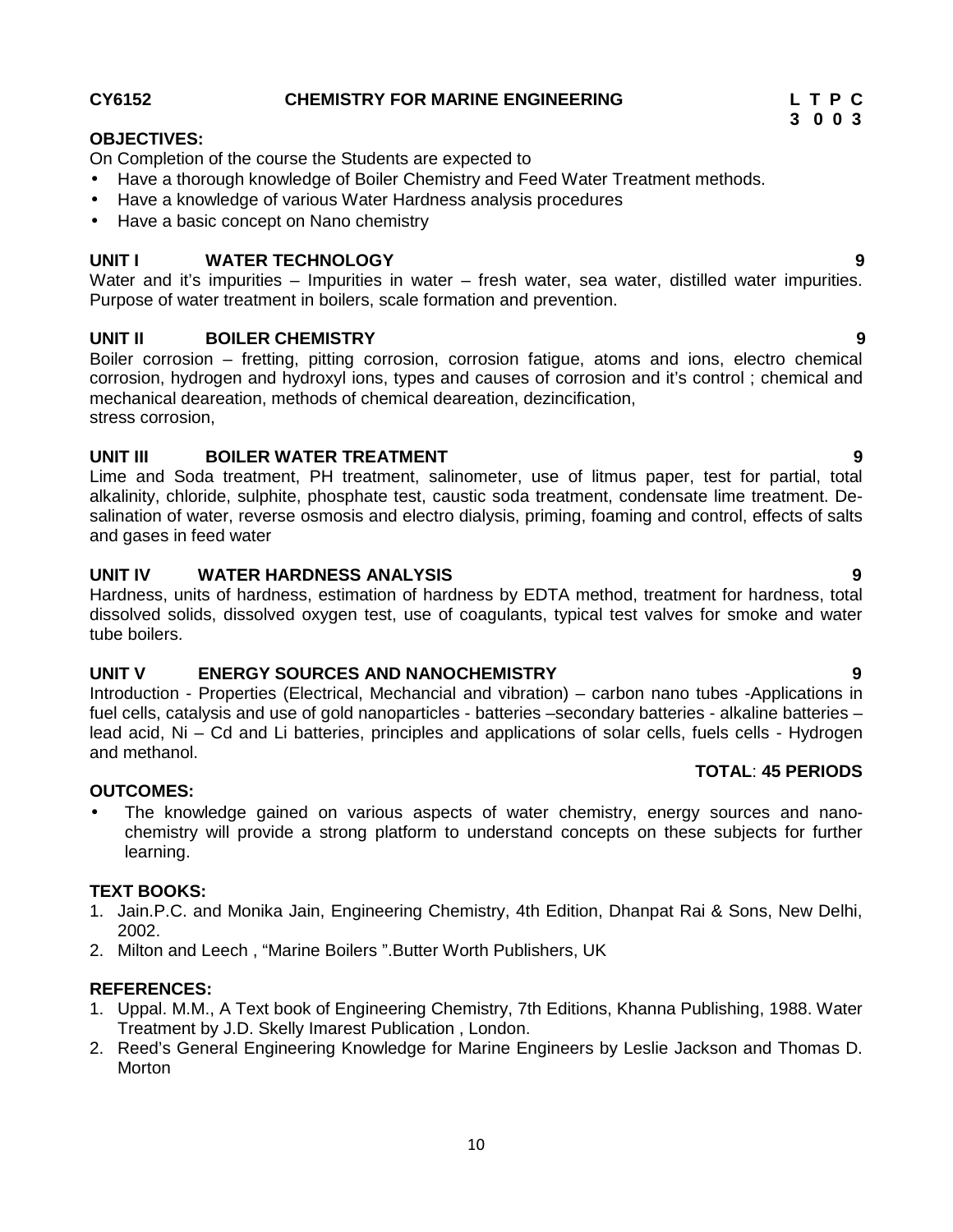**GE6151 COMPUTER PROGRAMMING L T P C**

# **OBJECTIVES:**

### **The students should be made to:**

- Learn the organization of a digital computer.
- Be exposed to the number systems.
- Learn to think logically and write pseudo code or draw flow charts for problems.
- Be exposed to the syntax of C.
- Be familiar with programming in C.
- Learn to use arrays, strings, functions, pointers, structures and unions in C.

## **UNIT I INTRODUCTION 8**

Generation and Classification of Computers- Basic Organization of a Computer –Number System – Binary – Decimal – Conversion – Problems. Need for logical analysis and thinking – Algorithm – Pseudo code – Flow Chart.

### **UNIT II C PROGRAMMING BASICS 10**

Problem formulation – Problem Solving - Introduction to ' C' programming –fundamentals – structure of a 'C' program – compilation and linking processes – Constants, Variables – Data Types – Expressions using operators in 'C' – Managing Input and Output operations – Decision Making and Branching – Looping statements – solving simple scientific and statistical problems.

### **UNIT III ARRAYS AND STRINGS 9**

Arrays – Initialization – Declaration – One dimensional and Two dimensional arrays. String- String operations – String Arrays. Simple programs- sorting- searching – matrix operations.

### **UNIT IV FUNCTIONS AND POINTERS 9**

Function – definition of function – Declaration of function – Pass by value – Pass by reference – Recursion – Pointers - Definition – Initialization – Pointers arithmetic – Pointers and arrays- Example Problems.

### **UNIT V STRUCTURES AND UNIONS 9**

Introduction – need for structure data type – structure definition – Structure declaration – Structure within a structure - Union - Programs using structures and Unions – Storage classes, Pre-processor directives. **TOTAL: 45 PERIODS**

### **OUTCOMES:**

### **At the end of the course, the student should be able to:**

- Design C Programs for problems.
- Write and execute C programs for simple applications

### **TEXTBOOKS:**

- 1. Anita Goel and Ajay Mittal, "Computer Fundamentals and Programming in C", Dorling Kindersley (India) Pvt. Ltd., Pearson Education in South Asia, 2011.
- 2. Pradip Dey, Manas Ghosh, "Fundamentals of Computing and Programming in C", First Edition, Oxford University Press, 2009
- 3. Yashavant P. Kanetkar. " Let Us C", BPB Publications, 2011.

### **REFERENCES:**

- 1. Byron S Gottfried, "Programming with C", Schaum's Outlines, Second Edition, Tata McGraw-Hill, 2006.
- 2. Dromey R.G., "How to Solve it by Computer", Pearson Education, Fourth Reprint, 2007.
- 3. Kernighan,B.W and Ritchie,D.M, "The C Programming language", Second Edition, Pearson Education, 2006.

# **3 0 0 3**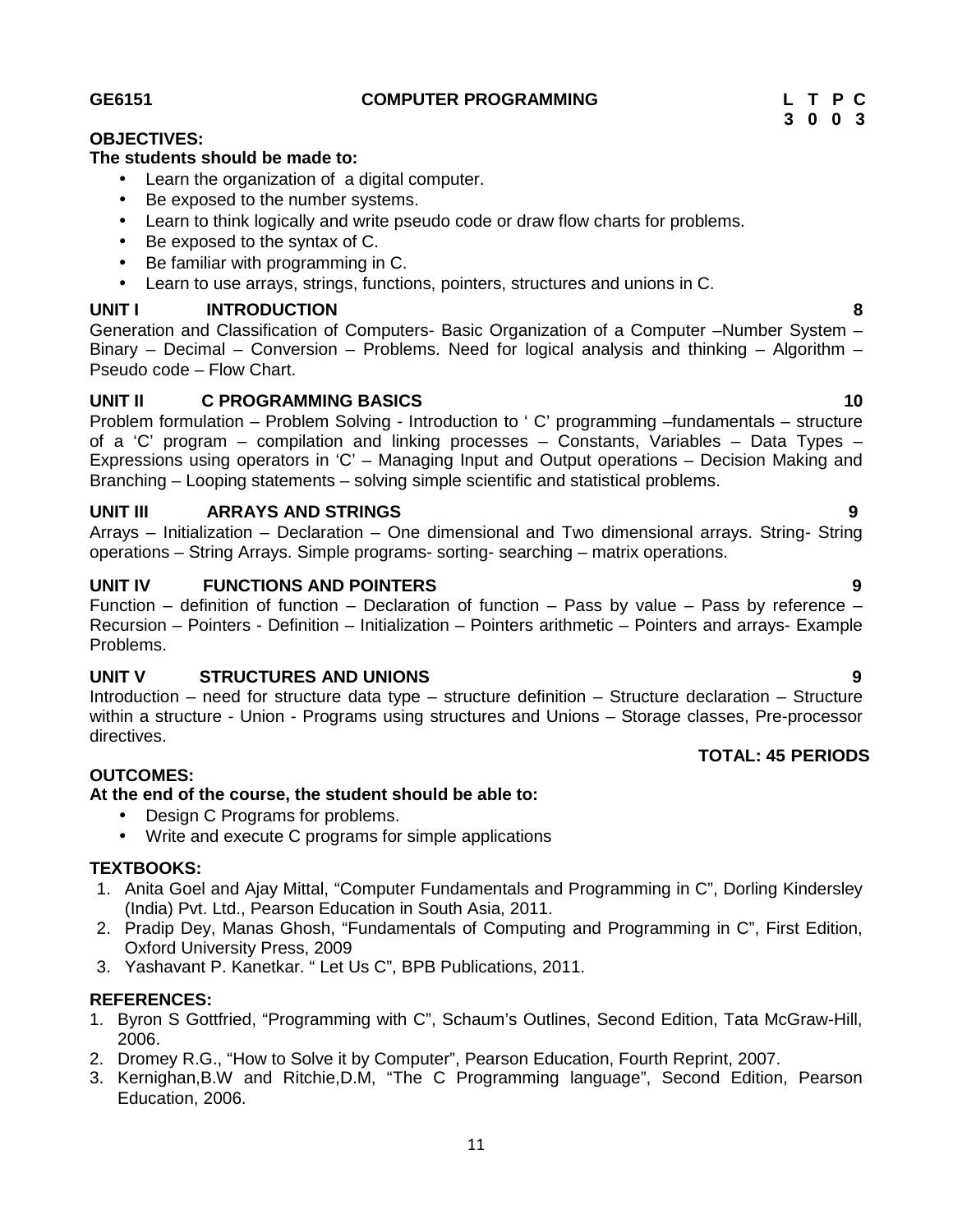# To develop in students, graphic skills for communication of concepts, ideas and design engineering products THERTIVES:<br>
• To develop in students, graphic skills for communication of concepts, ideas and design engineering<br>
• To expose them to existing national standards related to technical drawings.<br> **CONCEPTS AND CONVENTIONS (N**

Importance of graphics in engineering applications – Use of drafting instruments – BIS conventions and specifications – Size, layout and folding of drawing sheets – Lettering and dimensioning.

# **UNIT I PLANE CURVES AND FREE HAND SKETCHING 5+9**

Basic Geometrical constructions, Curves used in engineering practices: Conics – Construction of ellipse, parabola and hyperbola by eccentricity method – Construction of cycloid – construction of involutes of square and circle – Drawing of tangents and normal to the above curves, Scales: Construction of Diagonal and Vernier scales.

Visualization concepts and Free Hand sketching: Visualization principles –Representation of Three Dimensional objects – Layout of views- Free hand sketching of multiple views from pictorial views of objects

# **UNIT II PROJECTION OF POINTS, LINES AND PLANE SURFACES 5+9**

Orthographic projection- principles-Principal planes-First angle projection-projection of points. Projection of straight lines (only First angle projections) inclined to both the principal planes - Determination of true lengths and true inclinations by rotating line method and traces Projection of planes (polygonal and circular surfaces) inclined to both the principal planes by rotating object method.

# **UNIT III PROJECTION OF SOLIDS 5+9**

Projection of simple solids like prisms, pyramids, cylinder, cone and truncated solids when the axis is inclined to one of the principal planes by rotating object method and auxiliary plane method.

# **UNIT IV PROJECTION OF SECTIONED SOLIDS AND DEVELOPMENT OF SURFACES 5+9**

Sectioning of above solids in simple vertical position when the cutting plane is inclined to the one of the principal planes and perpendicular to the other – obtaining true shape of section. Development of lateral surfaces of simple and sectioned solids – Prisms, pyramids cylinders and cones. Development of lateral surfaces of solids with cut-outs and holes

# **UNIT V ISOMETRIC AND PERSPECTIVE PROJECTIONS 6+9**

Principles of isometric projection – isometric scale –Isometric projections of simple solids and truncated solids - Prisms, pyramids, cylinders, cones- combination of two solid objects in simple vertical positions and miscellaneous problems. Perspective projection of simple solids-Prisms, pyramids and cylinders by visual ray method .

# **COMPUTER AIDED DRAFTING (Demonstration Only) 3**

Introduction to drafting packages and demonstration of their use.

# **OUTCOMES:**

On Completion of the course the student will be able to

- Perform free hand sketching of basic geometrical constructions and multiple views of objects.
- Do orthographic projection of lines and plane surfaces.

**OBJECTIVES:**

# **TOTAL: 75 PERIODS**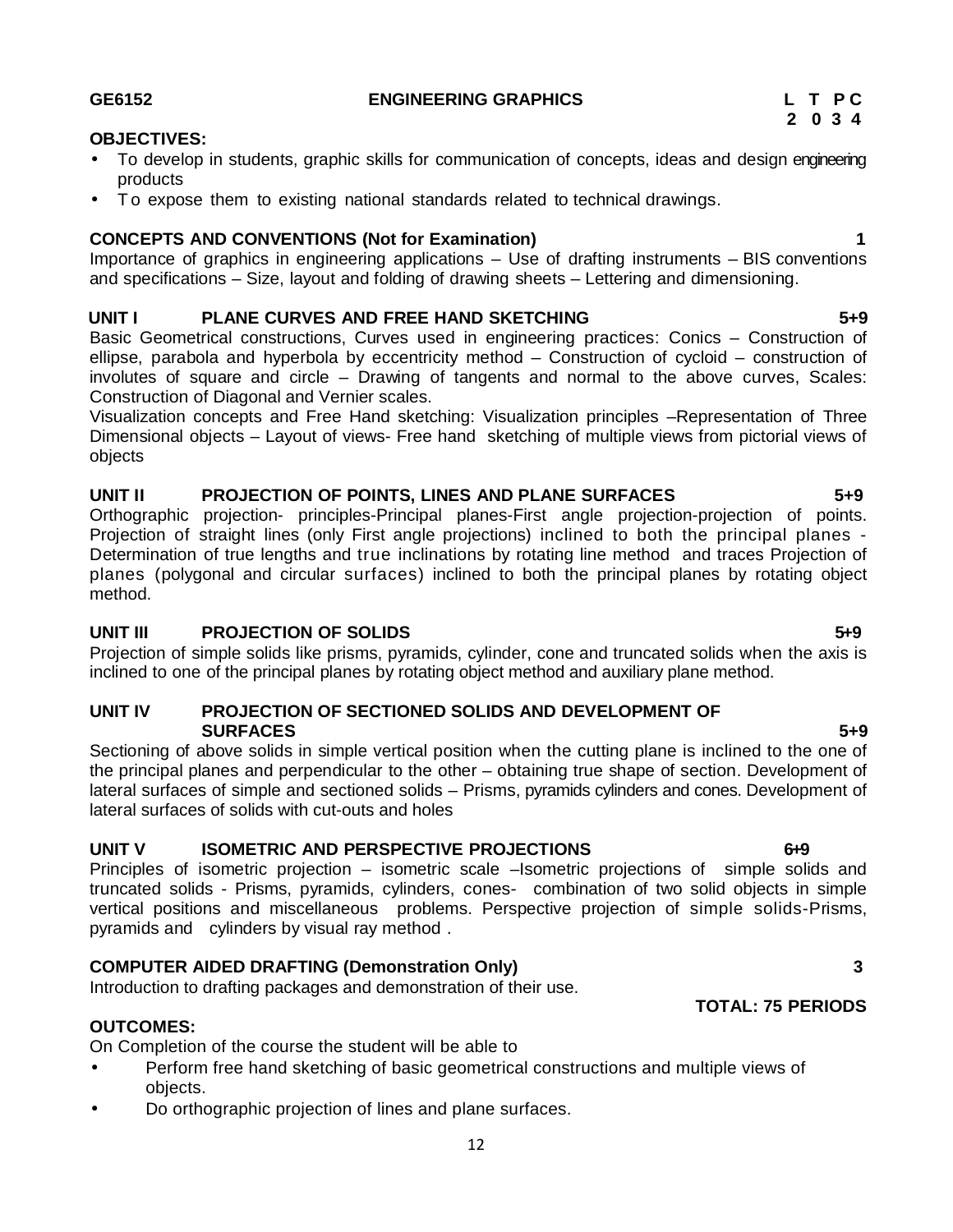- Draw projections and solids and development of surfaces.
- Prepare isometric and perspective sections of simple solids.
- Demonstrate computer aided drafting.

### **TEXT BOOK:**

1. Bhatt N.D. and Panchal V.M., "Engineering Drawing", Charotar Publishing House, 50<sup>th</sup> Edition, 2010.

### **REFERENCES:**

- 1. Gopalakrishna K.R., "Engineering Drawing" (Vol. I&II combined), Subhas Stores, Bangalore, 2007.
- 2. Luzzader, Warren.J. and Duff,John M., "Fundamentals of Engineering Drawing with an introduction to Interactive Computer Graphics for Design and Production, Eastern Economy Edition, Prentice Hall of India Pvt. Ltd, New Delhi, 2005.
- 3. Shah M.B., and Rana B.C., "Engineering Drawing", Pearson, 2<sup>nd</sup> Edition, 2009.
- 4. Venugopal K. and Prabhu Raja V., "Engineering Graphics", New Age International (P) Limited, 2008.
- 5. Natrajan K.V., "A text book of Engineering Graphics", Dhanalakshmi Publishers, Chennai, 2009.
- 6. Basant Agarwal and Agarwal C.M., "Engineering Drawing", Tata McGraw Hill Publishing Company Limited, New Delhi, 2008.

### **Publication of Bureau of Indian Standards**:

- 1. IS 10711 2001: Technical products Documentation Size and lay out of drawing sheets.
- 2. IS 9609 (Parts 0 & 1) 2001: Technical products Documentation Lettering.
- 3. IS 10714 (Part 20) 2001 & SP 46 2003: Lines for technical drawings.
- 4. IS 11669 1986 & SP 46 2003: Dimensioning of Technical Drawings.
- 5. IS 15021 (Parts 1 to 4) 2001: Technical drawings Projection Methods.

### **Special points applicable to University Examinations on Engineering Graphics:**

- 1. There will be five questions, each of either or type covering all units of the syllabus.
- 2. All questions will carry equal marks of 20 each making a total of 100.
- 3. The answer paper shall consist of drawing sheets of A3 size only. The students will be permitted to use appropriate scale to fit solution within A3 size.
- 4. The examination will be conducted in appropriate sessions on the same day

### **MV6101 BASICS OF MARINE ENGINEERING L T P C**

**3 0 0 3**

### **OBJECTIVES**

On Completion of the course the Students are expected to

- Have studied the renewable and Non-Renewable Energy Sources
- Have a good knowledge of working principle of 2 Stroke and 4 Stroke Marine IC Engines
- Have sound knowledge of Marine Refrigeration and Air- Conditioning Plant
- Have a Knowledge of Metal Forming and Joining Processes and various Power Transmission methods

### **UNIT I ENERGY RESOURCES AND POWER GENERATION 9**

Renewable and Non-renewable resources – thermal, hydel, solar, wind, tidal, geothermal and nuclear – Indian energy scenario.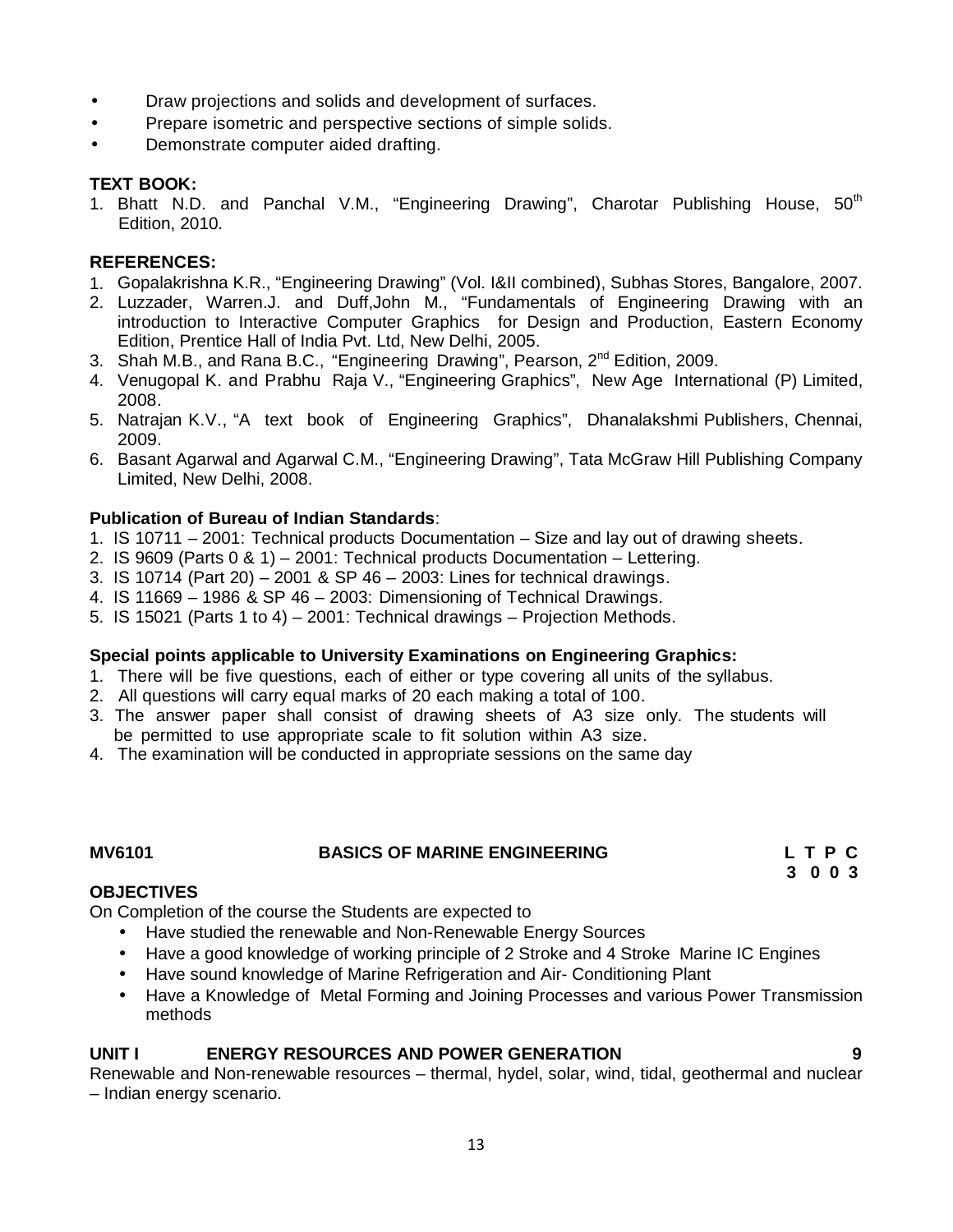Power Plants - Steam, gas turbine, diesel, nuclear and hydel power plants – Layout, major components and working, Choice of the type of plant, Combined cycles, cogeneration, Importance of Energy storage, Environmental constraints of power generation using fossil fuels and nuclear energy. Steam generators - Classification, working or Cochran, Babcock Wilcox, Lamont and Benson boilers, Principles and features of modern high pressure boiler – tower type boilers. (A separate study of boiler mountings and accessories are beyond the scope of this course).

# **UNIT II MARINE I.C. ENGINES 9**

Classification, Working principles of petrol and diesel engines - two stroke and four stroke cycles, functions of main components, Carburetion - Single jet Carburetor, mixture strength, Ignition system of petrol engine, Fuel pump and injector of diesel engine, Cooling system – necessity, air and liquid cooling, optimum cooling, Lubrication system – purpose and methods of lubrication, lubrication oil classification and selection.

# **UNIT III MARINE REFRIGERATION & AIR CONDITIONING 9**

Refrigeration – application and types, Vapour compression refrigeration system – working principles and features, working fluids.

Air conditioning – requirement of conditioned air, summer and winter air conditioning, layout of a typical window air conditioner, Thermoelectric cooling.

# **UNIT IV METAL FORMING, METAL JOINING PROCESSES 9**

Metal forming – Principles of forging – mechanical power hammers – Hot and Cold forging processes – rolling, drawing and extrusion, Metal joining processes – flexible and permanent, Principles of welding – Fundamentals of arc welding, gas welding and gas cutting, Brazing and Soldering

# **UNIT V POWER TRANSMISSION 9**

Brief introduction to belt and rope drives. Simple and compound gear trains. Machine Tool Engineering - Main Components and functions of lathe, drilling, shaping, planning and milling machines.

Introduction to CAD, CAM, CIM and ROBOT.

# **OUTCOMES:**

- Ability to identify the sources of renewable and nonrenewable energy towers.
- Ability to explain the working principles of 2 Stroke and 4 Stroke Marine Engines
- Ability to explain the working cycle of Refrigeration and Air- Conditioning used in marine
- Ability to explain different forming and metal forming processes.

# **TEXT BOOKS:**

- 1. Taylor, "Introduction to Marine engineering", 2<sup>nd</sup> Edition, Butterworth Heinemann, London, 1999
- 2. Shanmugam.G., Basic Mechanical Engineering 3rd Edition, TATA McGraw-Hill, New Delhi, Year 2000

# **REFERENCES:**

- 1. Venugopal K., Basic Mechanical Engineering, Fourth Edition, Anuradha Agencies, Chennai, Year 1994.
- 2. Duraivelu. K., Richard. S., Basic Mechanical Engineering, 2nd Edition, Dear Publication, Chennai, 2001.
- 3. Leslie Jackson and Thomas D. Morton, Reed's General Engineering Knowledge for Marine Engineers.

### **TOTAL: 45 PERIODS**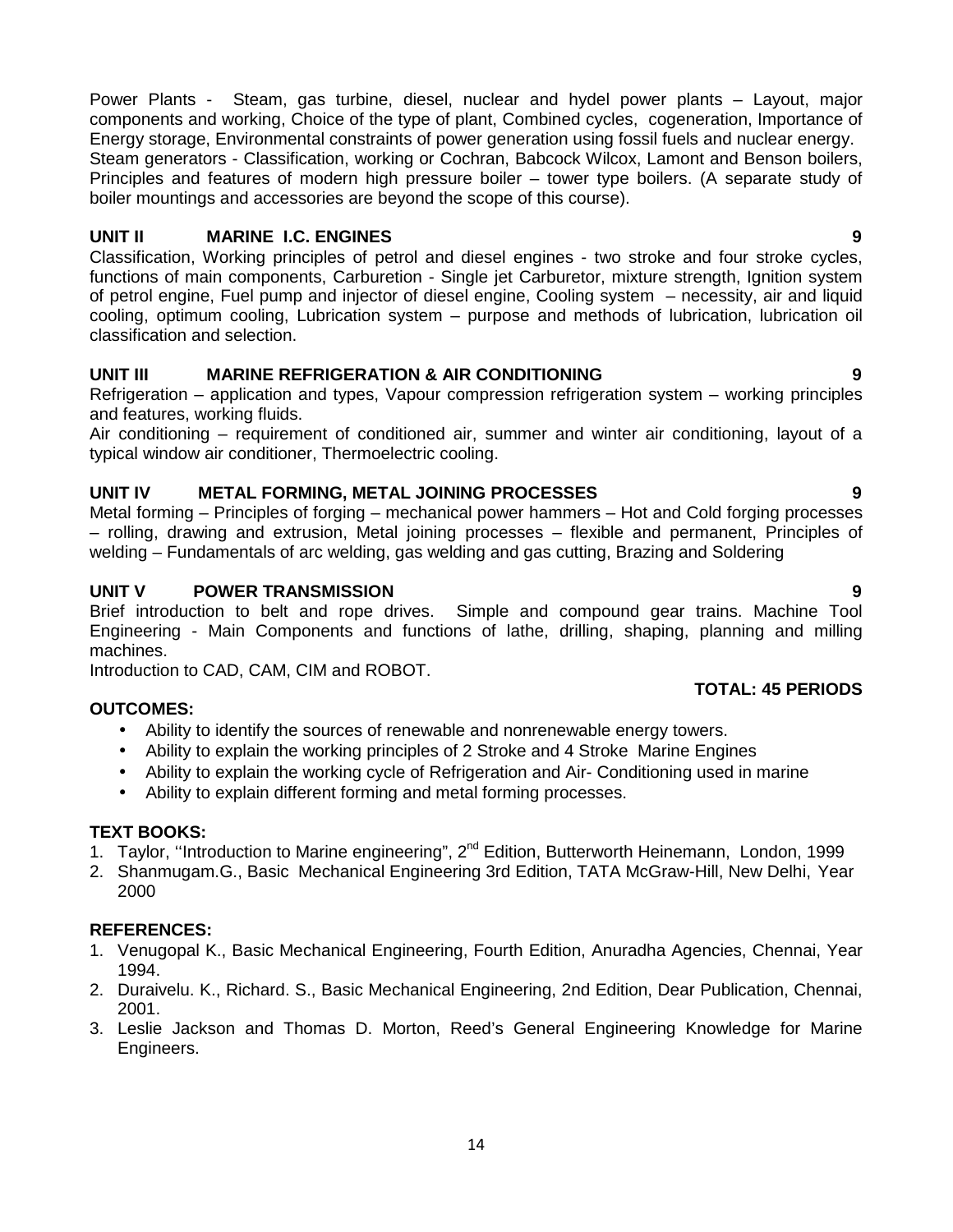### **GE6161 COMPUTER PRACTICES LABORATORY L T P C**

# **0 0 3 2**

### **OBJECTIVES:**

### **The student should be made to:**

- Be familiar with the use of Office software.
- Be exposed to presentation and visualization tools.
- Be exposed to problem solving techniques and flow charts.
- Be familiar with programming in C.
- Learn to use Arrays, strings, functions, structures and unions.

### **LIST OF EXPERIMENTS:**

- 1. Search, generate, manipulate data using MS office/ Open Office
- 2. Presentation and Visualization graphs, charts, 2D, 3D
- 3. Problem formulation, Problem Solving and Flowcharts
- 4. C Programming using Simple statements and expressions
- 5. Scientific problem solving using decision making and looping.
- 6. Simple programming for one dimensional and two dimensional arrays.
- 7. Solving problems using String functions
- 8. Programs with user defined functions Includes Parameter Passing
- 9. Program using Recursive Function and conversion from given program to flow chart.
- 10. Program using structures and unions.

### **OUTCOMES:**

# **At the end of the course, the student should be able to:**

- Apply good programming design methods for program development.
- Design and implement C programs for simple applications.
- Develop recursive programs.

### **LIST OF EQUIPMENTS FOR A BATCH OF 30 STUDENTS:**

Standalone desktops with C compiler 30 Nos.

(or)

Server with C compiler supporting 30 terminals or more.

### **GE6163 PHYSICS AND CHEMISTRY LABORATORY –I L T P C**

**0 0 2 1**

**TOTAL : 45 PERIODS**

### **PHYSICS LABORATORY –I (Any FIVE Experiments)**

### **OBJECTIVES:**

 To introduce different experiments to test basic understanding of physics concepts applied in optics, thermal physics and properties of matter.

### **LIST OF EXPERIMENTS**

- 1. (a) Determination of Wavelength, and particle size using Laser (b) Determination of acceptance angle in an optical fiber.
- 2. Determination of velocity of sound and compressibility of liquid Ultrasonic interferometer.
- 3. Determination of wavelength of mercury spectrum spectrometer grating
- 4. Determination of thermal conductivity of a bad conductor Lee's Disc method.
- 5. Determination of Young's modulus by Non uniform bending method
- 6. Determination of specific resistance of a given coil of wire Carey Foster's Bridge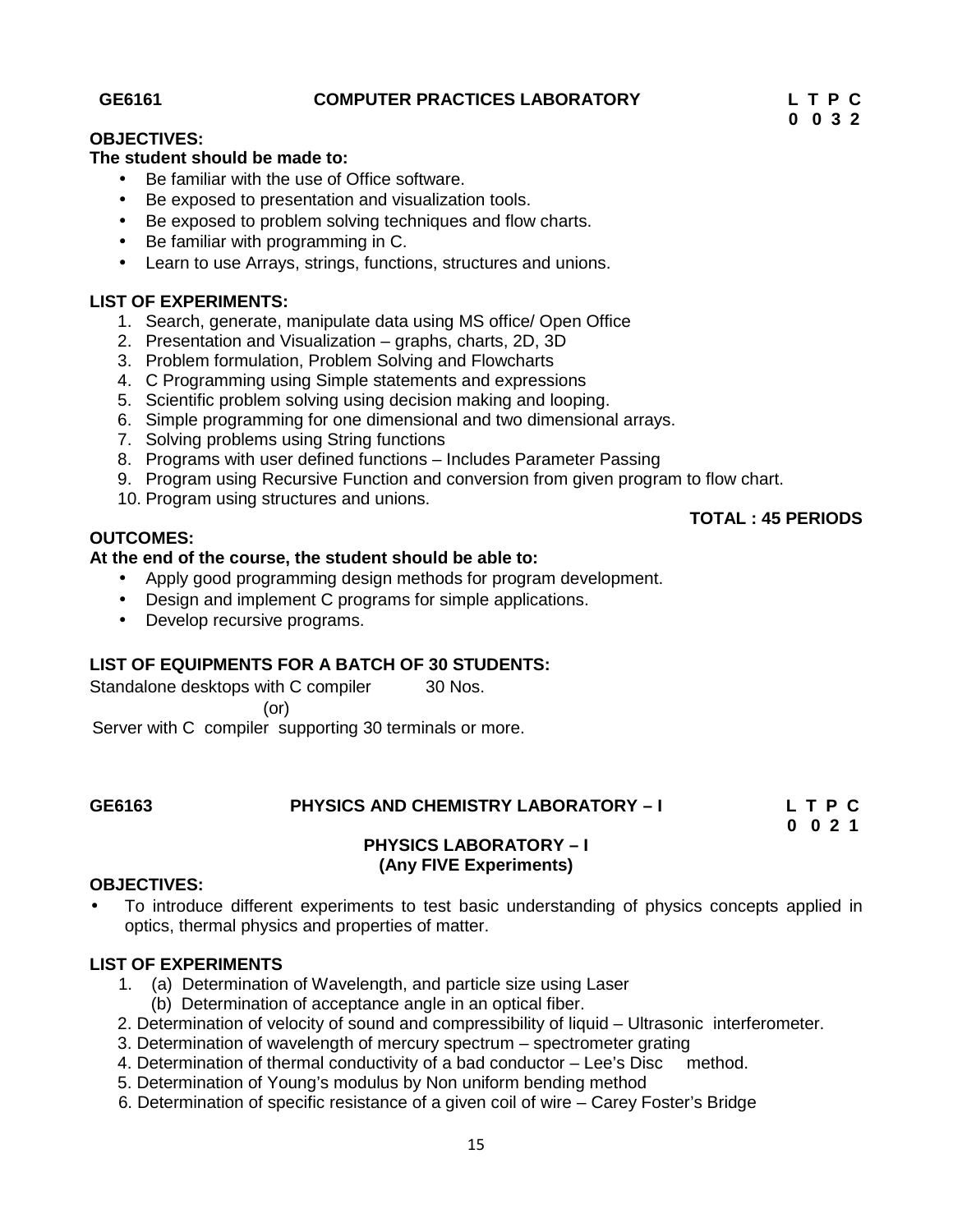### **OUTCOMES:**

 The hands on excercises undergone by the students will help them to apply physics principles of optics and thermal physics to evaluate engineering properties of materials.

# **LIST OF EQUIPMENT FOR A BATCH OF 30 STUDENTS:**

- 1. Diode laser, lycopodium powder, glass plate, optical fiber.
- 2. Ultrasonic interferometer
- 3. Spectrometer, mercury lamp, grating
- 4. Lee's Disc experimental set up
- 5. Traveling microscope, meter scale, knife edge, weights
- 6. Carey foster's bridge set up (vernier Caliper, Screw gauge, reading lens are required for most of the experiments)

### **CHEMISTRY LABORATORY- I (Any FIVE Experiments)**

### **OBJECTIVES:**

- To make the student to acquire practical skills in the determination of water quality parameters through volumetric and instrumental analysis.
- To acquaint the students with the determination of molecular weight of a polymer by vacometry

### **LIST OF EXPERIMENTS**

- 1 Determination of DO content of water sample by Winkler's method.
- 2 Determination of chloride content of water sample by argentometric method
- 3 Determination of strength of given hydrochloric acid using pH meter
- 4 Determination of strength of acids in a mixture using conductivity meter
- 5 Estimation of iron content of the water sample using spectrophotometer (1,10- phenanthroline / thiocyanate method)
- 6 Determination of molecular weight of polyvinylalcohol using Ostwald viscometer
- 7 Conductometric titration of strong acid vs strong base

# **TOTAL: 30 PERIODS**

# **OUTCOMES:**

 The students will be outfitted with hands-on knowledge in the quantitative chemical analysis of water quality related parameters.

### **REFERENCES:**

- 1. Daniel R. Palleros, "Experimental organic chemistry" John Wiley & Sons, Inc., New York 2001.
- 2. Furniss B.S. Hannaford A.J, Smith P.W.G and Tatchel A.R., "Vogel's Textbook of practical organic chemistry", LBS Singapore,1994.
- 3. Jeffery G.H., Bassett J., Mendham J.and Denny vogel's R.C, "Text book of quantitative analysis chemical analysis", ELBS 5th Edn. Longman, Singapore publishers, Singapore, 1996.
- 4. Kolthoff I.M., Sandell E.B. et al. "Quantitative chemical analysis", Mcmillan, Madras 1980.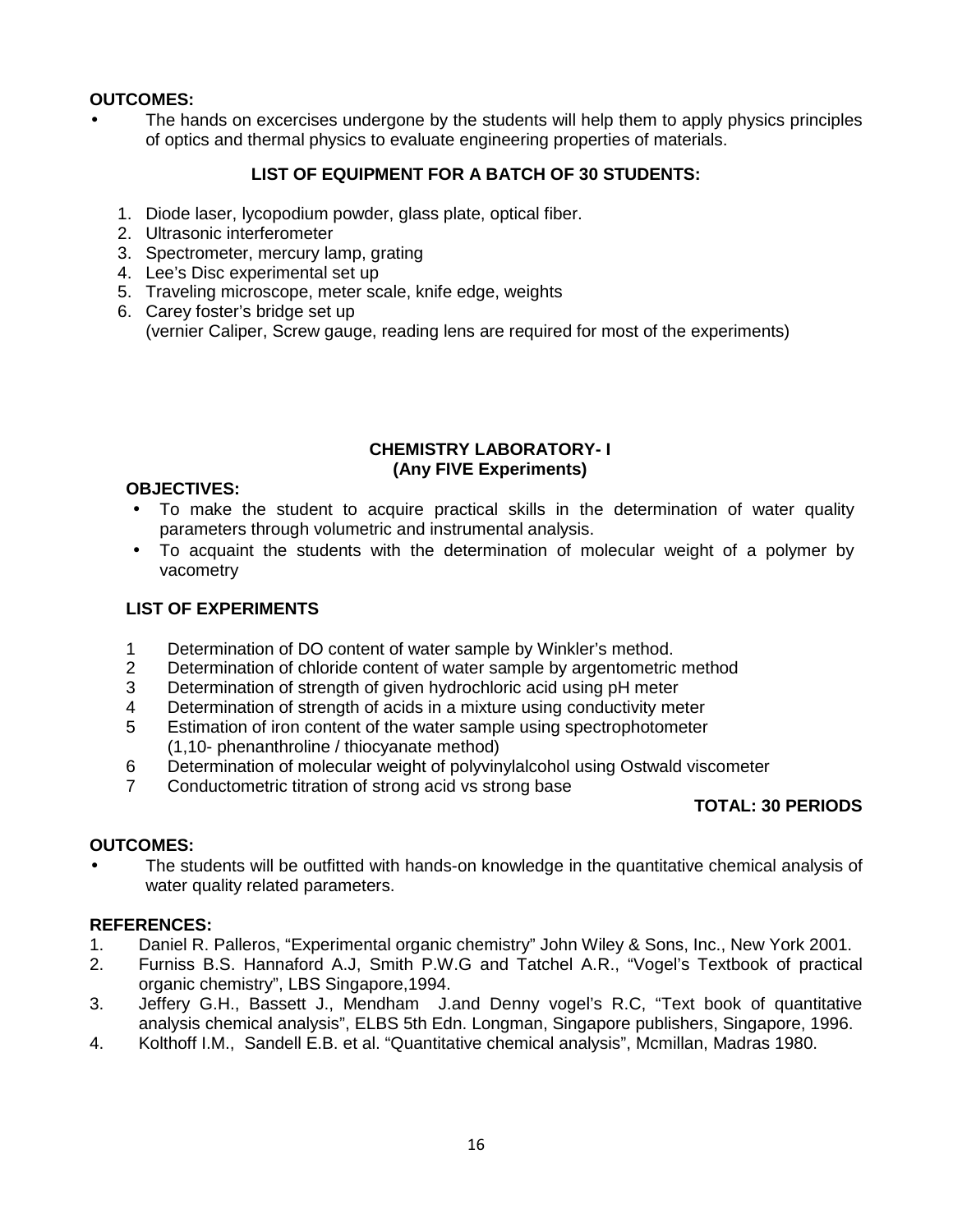# **LIST OF EQUIPMENT FOR A BATCH OF 30 STUDENTS:**

- 1. Iodine flask -
- 2. pH meter  $-$  5 Nos<br>3. Conductivity meter  $-$  5 Nos
- 3. Conductivity meter 5 Nos<br>4. Spectrophotometer 5 Nos
- 4. Spectrophotometer -
- 5. Ostwald Viscometer 10 Nos

**Common Apparatus : Pipette, Burette, conical flask, percelain tile, dropper (each 30 Nos.)**

### **MV6111 MARINE ENGINEERING PRACTICES LABORATORY L T P C 0 0 4 2**

### **OBJECTIVES**

 To provide exposure to the students with hands on experience on various basic engineering practices in Civil, Mechanical, Electrical and Electronics Engineering.

### **GROUP A (CIVIL & MECHANICAL)**

### **I CIVIL ENGINEERING PRACTICE 10**

**Buildings:**

(a) Study of plumbing and carpentry components of residential and industrial buildings. Safety aspects.

### **Plumbing Works**:

(a) Study of pipeline joints, its location and functions: valves, taps, couplings, unions, reducers, elbows in household fittings.

- (b) Study of pipe connections requirements for pumps and turbines.
- (c) Preparation of plumbing line sketches for water supply and sewage works.
- (d) Hands-on-exercise:

Basic pipe connections – Mixed pipe material connection – Pipe connections with different joining components.

(e) Demonstration of plumbing requirements of high-rise buildings.

### **Carpentry using Power Tools only:**

(a) Study of the joints in roofs, doors, windows and furniture.

(b) Hands-on-exercise:

Wood work, joints by sawing, planing and cutting.

### **II MECHANICAL ENGINEERING PRACTICE 20**

### **Welding:**

- (a) Preparation of arc welding of butt joints, lap joints and tee joints.
- (b) Gas welding practice

### **Basic Machining:**

- (a) Simple Turning and Taper turning
- (b) Drilling Practice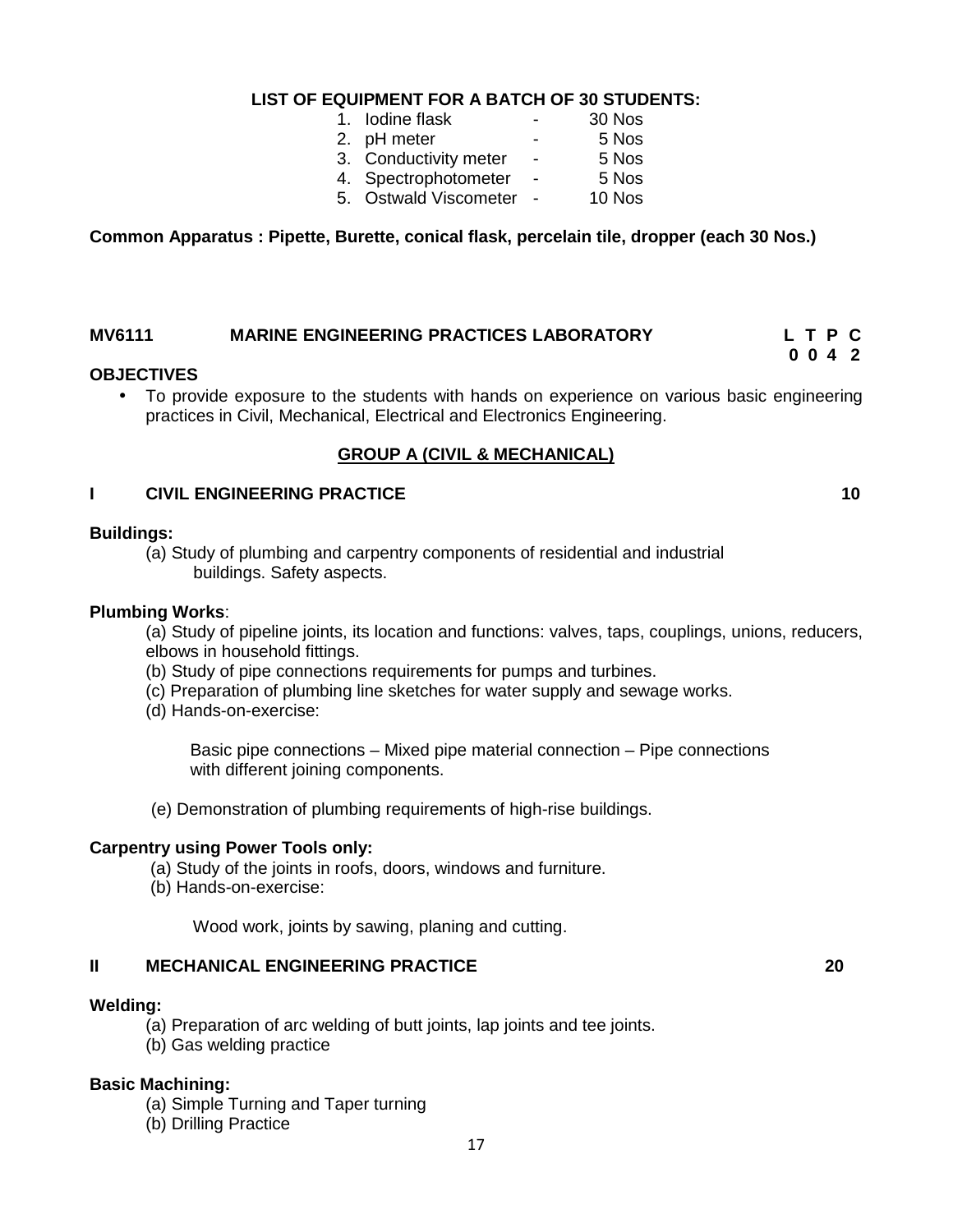### **Sheet Metal Work:**

- (a) Forming & Bending:
- (b) Model making Trays, funnels, cones etc.
- (c) Different type of joints.

### **Machine assembly practice:**

- (a) Study of centrifugal pump
- (b) Study of air conditioner

**Fitting** – Exercises – Preparation of square fitting and vee – fitting models

### **Smithy and foundry**

.

- (a) Smithy operations, upsetting, swaging, setting down and bending. Example Exercise – Production of hexagonal headed bolt.
- (b) Foundry operations like mould preparation for gear and step cone pulley.

### **GROUP B (ELECTRICAL & ELECTRONICS)**

### **III ELECTRICAL ENGINEERING PRACTICE 18**

- 1. Residential house wiring using switches, fuse, indicator, lamp and energy meter.
- 2. Fluorescent lamp wiring.
- 3. Stair case wiring

4. Measurement of electrical quantities – voltage, current, power & power factor in RLC circuit.

5. Measurement of energy using single phase energy meter.

6. Measurement of resistance to earth of an electrical equipment.

### **IV ELECTRONICS ENGINEERING PRACTICE 12**

- 1. Study of Electronic components and equipments Resistor, colour coding measurement
- of AC signal parameter (peak-peak, rms period, frequency) using CR.
- 2. Study of logic gates AND, OR, EOR and NOT.
- 3. Generation of Clock Signal.
- 4. Soldering practice Components Devices and Circuits Using general purpose PCB.
- 5. Measurement of ripple factor of HWR and FWR.

### **TOTAL: 60 PERIODS**

### **OUTCOMES:**

- Ability to fabricate plumping and carpeting components
- Ability to use welding equipments to join the structures.
- Ability to fabricate electrical and electronics circuits.

### **REFERENCES:**

- 1. K.Jeyachandran, S.Natarajan & S, Balasubramanian, "A Primer on Engineering Practices Laboratory", Anuradha Publications, 2007.
- 2. T.Jeyapoovan, M.Saravanapandian & S.Pranitha, "Engineering Practices Lab Manual", Vikas Puplishing House Pvt.Ltd, 2006.
- 3. H.S. Bawa, "Workshop Practice", Tata McGraw Hill Publishing Company Limited, 2007.
- 4. A.Rajendra Prasad & P.M.M.S. Sarma, "Workshop Practice", Sree Sai Publication, 2002.
- 5. P.Kannaiah & K.L.Narayana, "Manual on Workshop Practice", Scitech Publications, 1999.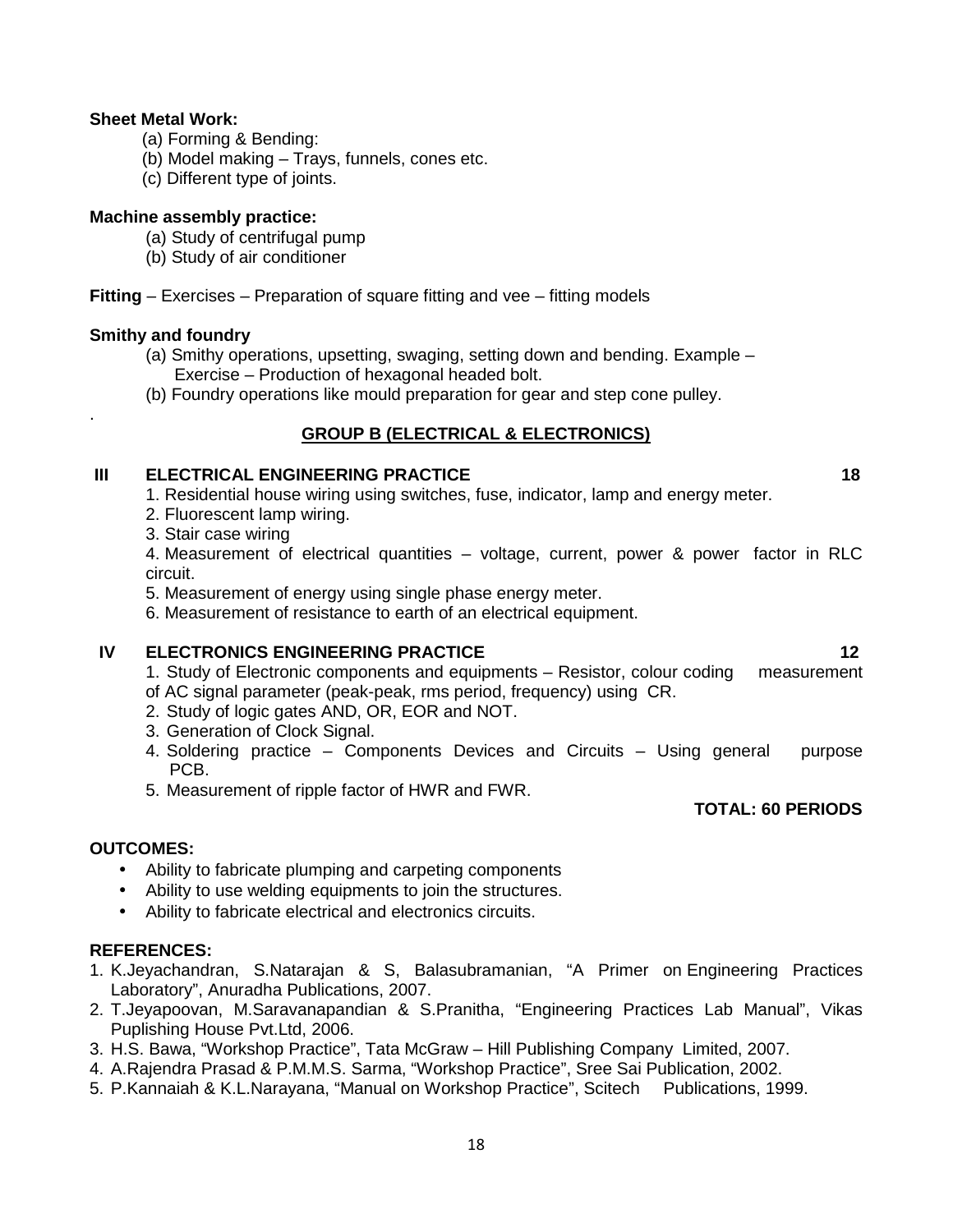# **LIST OF EQUIPMENT FOR A BATCH OF 30 STUDENTS:**

# **CIVIL**

| 1. Assorted components for plumbing consisting of metallic pipes,<br>plastic pipes, flexible pipes, couplings, unions, elbows, plugs and |           |
|------------------------------------------------------------------------------------------------------------------------------------------|-----------|
| other fittings.                                                                                                                          | 15 Sets.  |
| 2. Carpentry vice (fitted to work bench)                                                                                                 | 15 Nos.   |
| 3. Standard woodworking tools                                                                                                            | 15 Sets.  |
| 4. Models of industrial trusses, door joints, furniture joints                                                                           | 5 each    |
| 5. Power Tools: (a) Rotary Hammer                                                                                                        | 2 Nos     |
| (b) Demolition Hammer                                                                                                                    | 2 Nos     |
| (c) Circular Saw                                                                                                                         | 2 Nos     |
| (d) Planer                                                                                                                               | 2 Nos     |
| (e) Hand Drilling Machine                                                                                                                | 2 Nos     |
| (f) Jigsaw                                                                                                                               | 2 Nos     |
| <b>MECHANICAL</b>                                                                                                                        |           |
| 1. Arc welding transformer with cables and holders                                                                                       | 5 Nos.    |
| 2. Welding booth with exhaust facility                                                                                                   | 5 Nos.    |
| 3. Welding accessories like welding shield, chipping hammer,                                                                             |           |
| wire brush, etc.                                                                                                                         | 5 Sets.   |
| 4. Oxygen and acetylene gas cylinders, blow pipe and other                                                                               |           |
| welding outfit.                                                                                                                          | 2 Nos.    |
| 5. Centre lathe                                                                                                                          | 2 Nos.    |
| 6. Hearth furnace, anvil and smithy tools                                                                                                | 2 Sets.   |
| 7. Moulding table, foundry tools                                                                                                         | 2 Sets.   |
| 8. Power Tool: Angle Grinder                                                                                                             | 2 Nos     |
| 9. Study-purpose items: centrifugal pump, air-conditioner                                                                                | One each. |
| <b>ELECTRICAL</b>                                                                                                                        |           |
| 1. Assorted electrical components for house wiring                                                                                       | 15 Sets   |
| 2. Electrical measuring instruments                                                                                                      | 10 Sets   |
| 3. Study purpose items: Iron box, fan and regulator, emergency lamp 1 each                                                               |           |
| 4. Megger (250V/500V)                                                                                                                    | 1 No.     |
| 5. Power Tools: (a) Range Finder                                                                                                         | 2 Nos     |
| (b) Digital Live-wire detector                                                                                                           | 2 Nos     |
| <b>ELECTRONICS</b>                                                                                                                       |           |
| 1. Soldering guns                                                                                                                        | 10 Nos.   |
| 2. Assorted electronic components for making circuits                                                                                    | 50 Nos.   |
| 3. Small PCBs                                                                                                                            | 10 Nos.   |
| 4. Multimeters                                                                                                                           | 10 Nos.   |
| 5. Study purpose items: Telephone, FM radio, low-voltage power<br>supply                                                                 |           |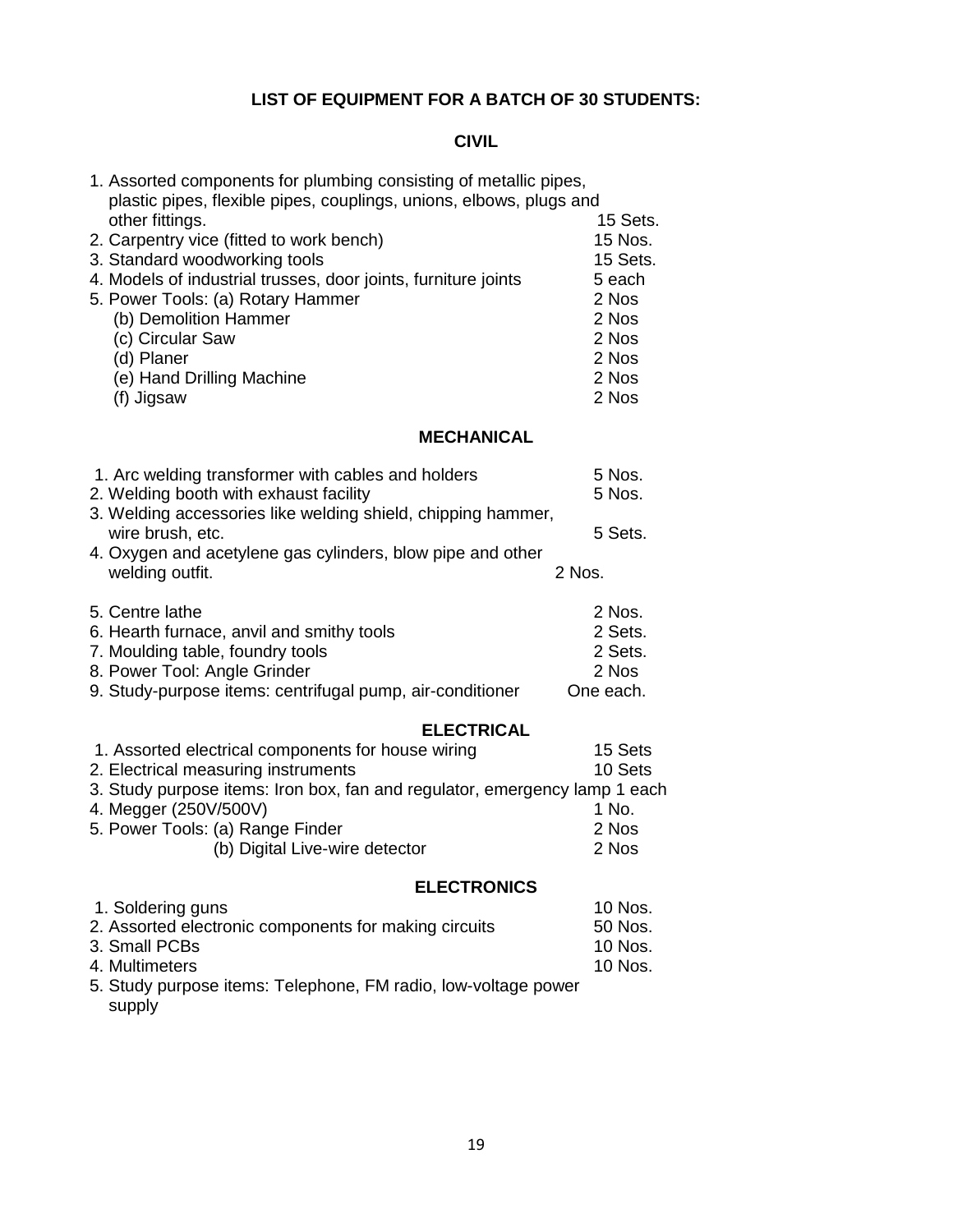### **HS6252 TECHNICAL ENGLISH FOR MARINE ENGINEERING - II L T P C**

### **OBJECTIVES:**

- To help students develop listening skills for academic and professional purposes.
- To help students acquire the ability to speak effectively in English in real-life situations.
- To inculcate reading habit and to develop effective reading skills.
- To help students improve their active and passive vocabulary.
- To familiarize students with different rhetorical functions of scientific English.
- To enable students write letters and reports effectively in formal and business situations.
- To understand and use technical and engineering publications

# **UNIT I 12**

**3 1 0 4**

Technical Vocabulary - meanings in context, sequencing words, Articles- Prepositions, intensive reading& predicting content, Reading and interpretation, extended definitions, Process description

### **Suggested activities:**

- 1. Exercises on word formation using the prefix 'self' Gap filling with preposition.
- 2. Exercises Using sequence words.
- 3. Reading comprehension exercise with questions based on inference Reading headings and predicting the content – Reading advertisements and interpretation.
- 4. Writing extended definitions Writing descriptions of processes Writing paragraphs based on discussions – Writing paragraphs describing the future.

### **UNIT II 12**

Phrases / Structures indicating use / purpose – Adverbs-Skimming – Non-verbal communication - Listening – correlating verbal and non-verbal communication -Speaking in group discussions – Formal Letter writing – Writing analytical paragraphs.

### **Suggested activities:**

- 1. Reading comprehension exercises with questions on overall content Discussions analyzing stylistic features (creative and factual description) - Reading comprehension exercises with texts including graphic communication - Exercises in interpreting non-verbal communication.
- 2. Listening comprehension exercises to categorise data in tables.
- 3. Writing formal letters, quotations, clarification, complaint Letter seeking permission for Industrial visits– Writing analytical paragraphs on different debatable issues.

**UNIT III 12** Cause and effect expressions – Different grammatical forms of the same word - Speaking – stress and intonation, Group Discussions - Reading – Critical reading - Listening, - Writing – using connectives, report writing – types - accident, survey, breakdown of machinery, Letter to superintendant reporting the defects, damage and repair of machinery ; requirement of machinery spares,logistic and repair support on arrival at the harbour; monthly report on the condition of men and machinery.

structure, data collection, content, form, recommendations .

### **Suggested activities:**

- 1. Exercises combining sentences using cause and effect expressions Gap filling exercises using the appropriate tense forms – Making sentences using different grammatical forms of the same word. ( Eg: object –verb / object – noun )
- 2. Speaking exercises involving the use of stress and intonation Group discussions– analysis of problems and offering solutions.
- 3. Reading comprehension exercises with critical questions, Multiple choice question.
- 4. Sequencing of jumbled sentences using connectives Writing different types of reports like industrial accident report and survey report – Writing recommendations.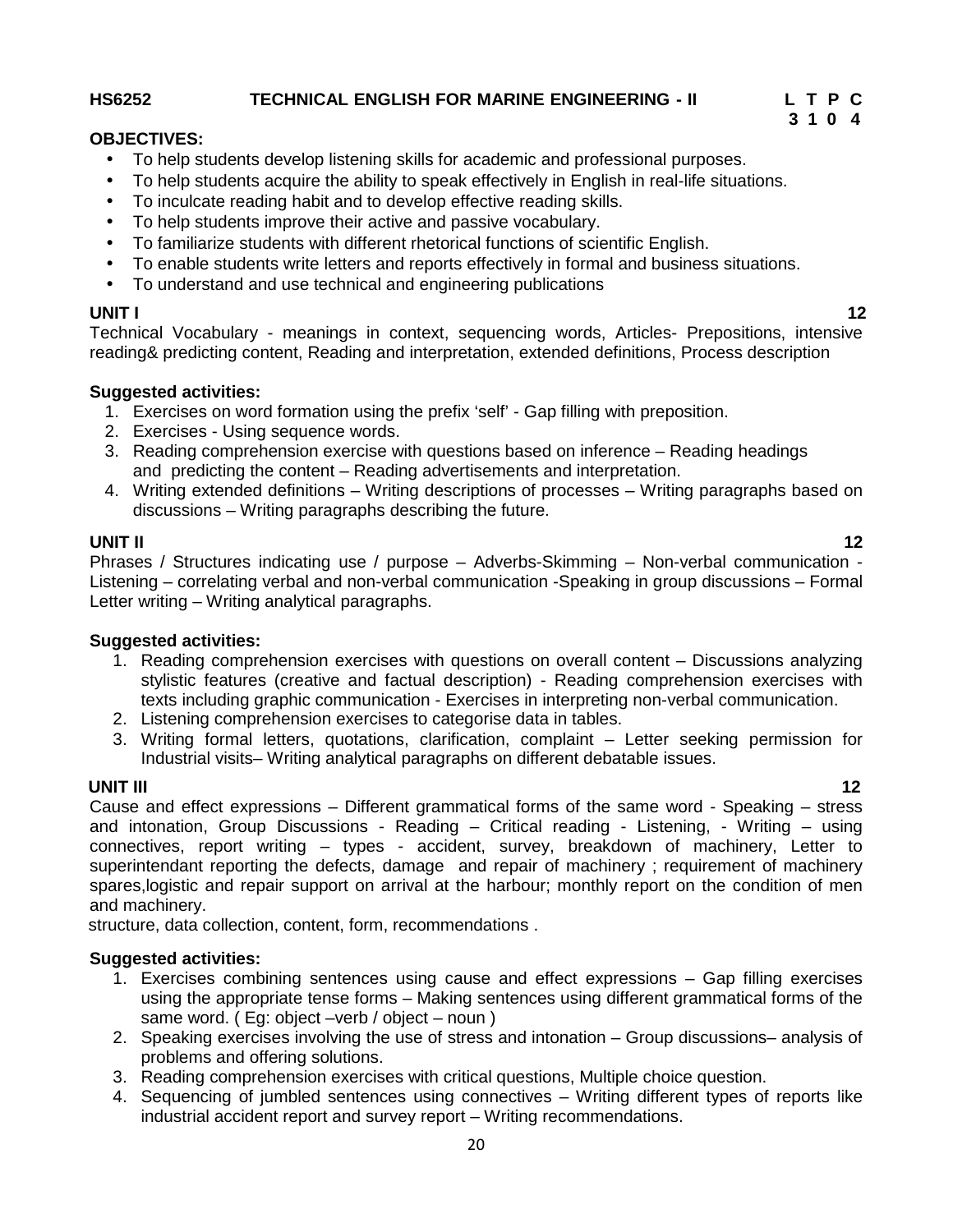**UNIT IV 12** Numerical adjectives – Oral instructions – Descriptive writing – Argumentative paragraphs – Letter of application - content, format (CV / Bio-data) - Instructions, imperative forms - Checklists, Yes/No question form – E-mail communication.

### **Suggested Activities:**

- 1. Rewriting exercises using numerical adjectives.
- 2. Reading comprehension exercises with analytical questions on content Evaluation of content.
- 3. Listening comprehension entering information in tabular form, intensive listening exercise and completing the steps of a process.
- 4. Speaking Role play group discussions Activities giving oral instructions.
- 5. Writing descriptions, expanding hints Writing argumentative paragraphs Writing formal letters – Writing letter of application with CV/Bio-data – Writing general and safety instructions – Preparing checklists – Writing e-mail messages.

**UNIT V 9** Speaking - Discussion of Problems and solutions - Creative and critical thinking – Writing an essay, Writing a proposal.

### **Suggested Activities:**

- 1. Case Studies on problems and solutions
- 2. Brain storming and discussion
- 3. Writing Critical essays
- 4. Writing short proposals of 2 pages for starting a project, solving problems, etc.
- 5. Writing advertisements.

# **TOTAL: 60 PERIODS**

### **LEARNING OUTCOMES:**

- Learners should be able to employ english effectively for all theor commutative purposes, both formal and informal contexts.
- Learners should be able to deploy specific English (Marine Engineering) skills required for all their professional work.
- Learners should be able to write and publish their research articles in refereed journals, including the international journals.

### **TEXT BOOK:**

1. Chapters 5 – 8. Department of Humanities & Social Sciences, Anna University, 'English for Engineers and Technologists' Combined Edition (Volumes 1 & 2), Chennai: Orient Longman Pvt. Ltd., 2006. Themes 5 – 8 (Technology, Communication, Environment, Industry)

### **REFERENCES:**

- 1. Dutt P.K, Rajeevan G. and Prakash C.L.N, 'A Course in Communication Skills', Cambridge University Press, India 2007.
- 2. Krishna Mohan and Meera Banerjee, 'Developing Communication Skills', Macmillan India Ltd., (Reprinted 1994 – 2007).
- 3. Edgar Thorpe, Showick Thorpe, 'Objective English', Second Edition, Pearson Education, 2007.

# **EXTENSIVE READING:**

1. Robin Sharma**, '**The Monk Who Sold His Ferrari', Jaico Publishing House, 2007

# **NOTE**:

The book listed under Extensive Reading is meant for inculcating the reading habit of the students. They need not be used for testing purposes.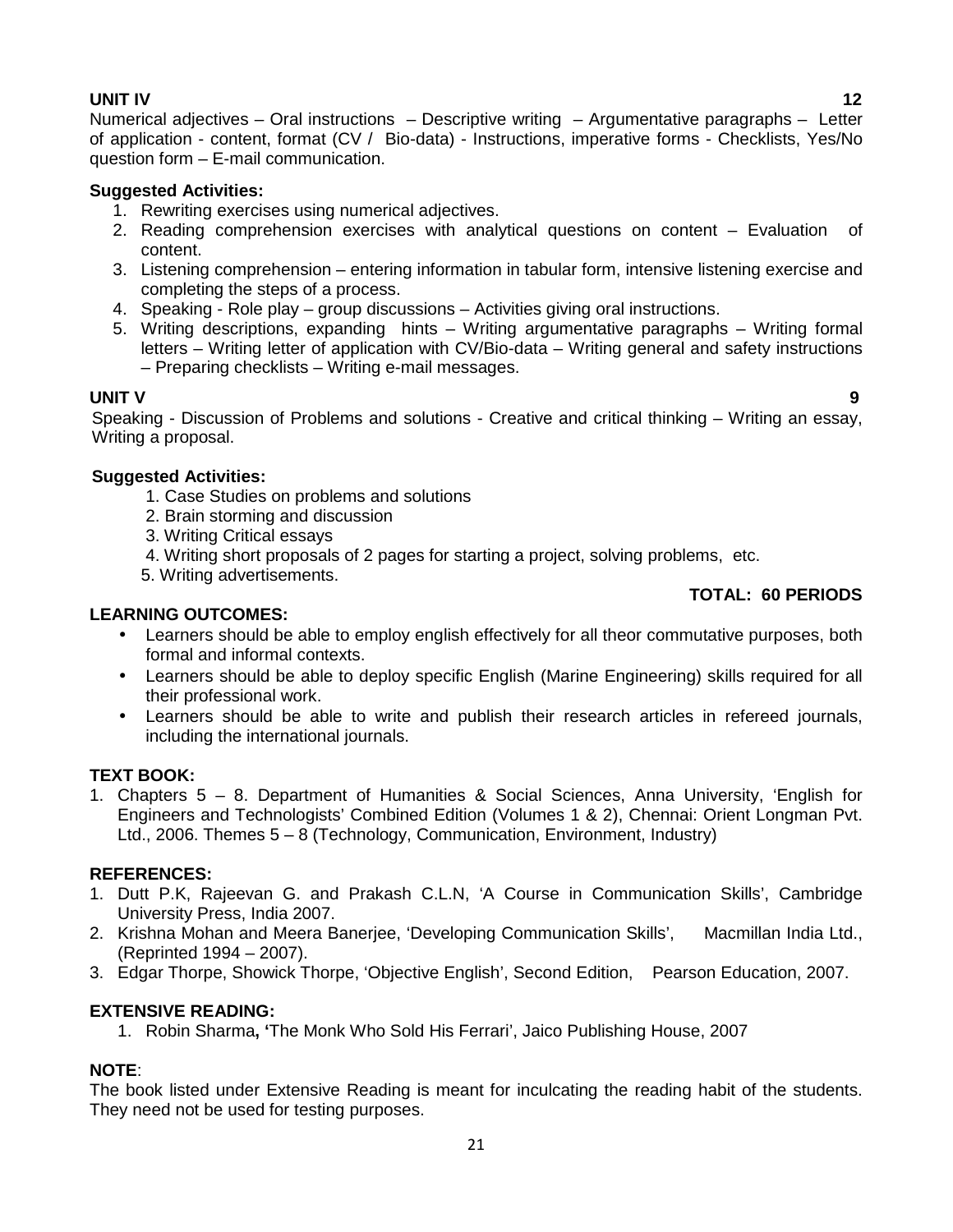To provide the required skill to apply the concepts of ordinary differential equations, vector calculus, complex variable and laplace transformation in marine engineering problems.

**AND APPLICATIONS 12**

Definition, order and degree, formation of differential equation. Solution of first order, first degree equations in variable separable form, homogeneous equations, other substitutions, Equations reducible to homogeneous and exact differential equations.

Equations reducible to exact Integration Factor, Linear differential equation of first order first degree, reducible to linear, Applications to electrical circuits and orthogonal trajectories

### **UNIT II ORDINARY DIFFERENTIAL EQUATIONS –HIGHER ORDER AND APPLICATIONS**

Higher (nth) order linear differential equations - definition and complementary solution, Methods of obtaining PI, Method of variation of parameters, Method of undetermined coefficients, Cauchy's Homogeneous LDE and Legendre's equations, System of Ordinary Differential Equations Simultaneous equations in symmetrical form , Applications to deflection of beams, struts and columns. Applications to electrical circuits and coupled circuits

### **UNIT III VECTOR CALCULUS 12**

Gradient Divergence and Curl – Directional derivative – Irrotational and solenoidal vector fields – Vector integration – Green's theorem in a plane, Gauss divergence theorem and stokes' theorem (excluding proofs) – Simple applications involving cubes and rectangular parallelopipeds.

### **UNIT IV ANALYTIC FUNCTIONS 12**

Functions of a complex variable – Analytic functions – Necessary conditions, Cauchy – Riemann equation and Sufficient conditions (excluding proofs) – Harmonic and orthogonal properties of analytic function – Harmonic conjugate – Construction of analytic functions – Conformal mapping : w= z+c, cz, 1/z, and bilinear transformation.

### **UNIT V LAPLACE TRANSFORM 12**

Laplace transform – Conditions for existence – Transform of elementary functions – Basic properties – Transform of derivatives and integrals – Transform of unit step function and impulse functions – Transform of periodic functions.

Definition of Inverse Laplace transform as contour integral – Convolution theorem (excluding proof) – Initial and Final value theorems – Solution of linear ODE of second order with constant coefficients using Laplace transformation techniques.

### **OUTCOMES:**

 The basic and fundamental knowledge gained by the students in the application of ordinary differential equations vector fields and transformations will be applied by them in the process field related to marine engineering.

### **TEXT BOOK:**

- 1. Bali N. P and Manish Goyal, "Text book of Engineering Mathematics", 3<sup>rd</sup> Edition, Laxmi Publications (p) Ltd., 2008.
- 2. Grewal. B.S, "Higher Engineering Mathematics", 40<sup>th</sup> Edition, Khanna Publications, Delhi, 2007.
	- 22

### **MA6252 MATHEMATICS FOR MARINE ENGINEERING – II L T P C**

**UNIT I ORDINARY DIFFERENTIAL EQUATIONS –FIRST ORDER**

**OBJECTIVES:**

**TOTAL: 60 PERIODS**

# **12**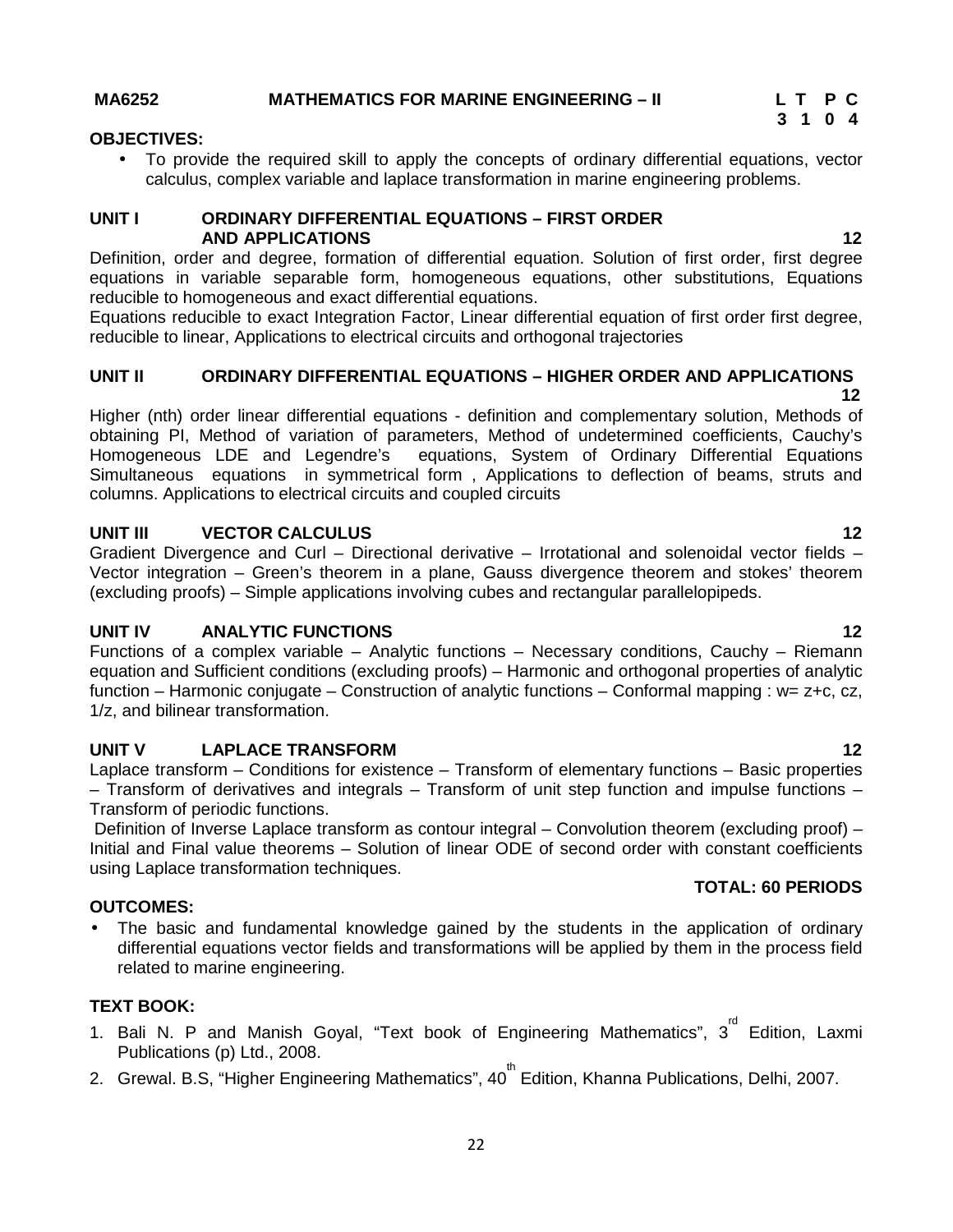### **REFERENCES:**

- 1. Ramana B.V, "Higher Engineering Mathematics",Tata McGraw Hill Publishing Company, New Delhi, 2007.
- 2. Glyn James, "Advanced Engineering Mathematics", 3<sup>rd</sup> Edition, Pearson Education, 2007.
- 3. Erwin Kreyszig, "Advanced Engineering Mathematics",  $7^{\mathsf{th}}$  Edition, Wiley India, 2007.
- 4. Jain R.K and Iyengar S.R.K, "Advanced Engineering Mathematics", 3<sup>rd</sup> Edition, Narosa Publishing House Pvt. Ltd., 2007.

### **PH6251 ENGINEERING PHYSICS – II L T P C**

# **3 0 0 3**

### **OBJECTIVES:**

 To enrich the understanding of various types of materials and their applications in engineering and technology.

### **UNIT I CONDUCTING MATERIALS 9**

Conductors – classical free electron theory of metals – Electrical and thermal conductivity – Wiedemann – Franz law – Lorentz number – Draw backs of classical theory – Quantum theory – Fermi distribution function – Effect of temperature on Fermi Function – Density of energy states – carrier concentration in metals.

### **UNIT II SEMICONDUCTING MATERIALS 9**

Intrinsic semiconductor – carrier concentration derivation – Fermi level – Variation of Fermi level with temperature – electrical conductivity – band gap determination – compound semiconductors -direct and indirect band gap- derivation of carrier concentration in n-type and p-type semiconductor – variation of Fermi level with temperature and impurity concentration –– Hall effect –Determination of Hall coefficient – Applications.

### **UNIT III MAGNETIC AND SUPERCONDUCTING MATERIALS 9**

Origin of magnetic moment – Bohr magneton – comparison of Dia, Para and Ferro magnetism – Domain theory – Hysteresis – soft and hard magnetic materials – antiferromagnetic materials – Ferrites and its applications

Superconductivity : properties – Type I and Type II superconductors – BCS theory of superconductivity(Qualitative) - High  $T_c$  superconductors – Applications of superconductors – SQUID, cryotron, magnetic levitation.

# **UNIT IV DIELECTRIC MATERIALS 9**

Electrical susceptibility – dielectric constant – electronic, ionic, orientational and space charge polarization – frequency and temperature dependence of polarisation – internal field – Claussius – Mosotti relation (derivation) – dielectric loss – dielectric breakdown – uses of dielectric materials (capacitor and transformer) – ferroelectricity and applications.

# **UNIT V ADVANCED ENGINEERING MATERIALS 9**

Metallic glasses: preparation, properties and applications. Shape memory alloys (SMA): Characteristics, properties of NiTi alloy, application, Nanomaterials– Preparation -pulsed laser deposition – chemical vapour deposition – Applications – NLO materials –Birefringence- optical Kerr effect – Classification of Biomaterials and its applications

### **TOTAL: 45 PERIODS**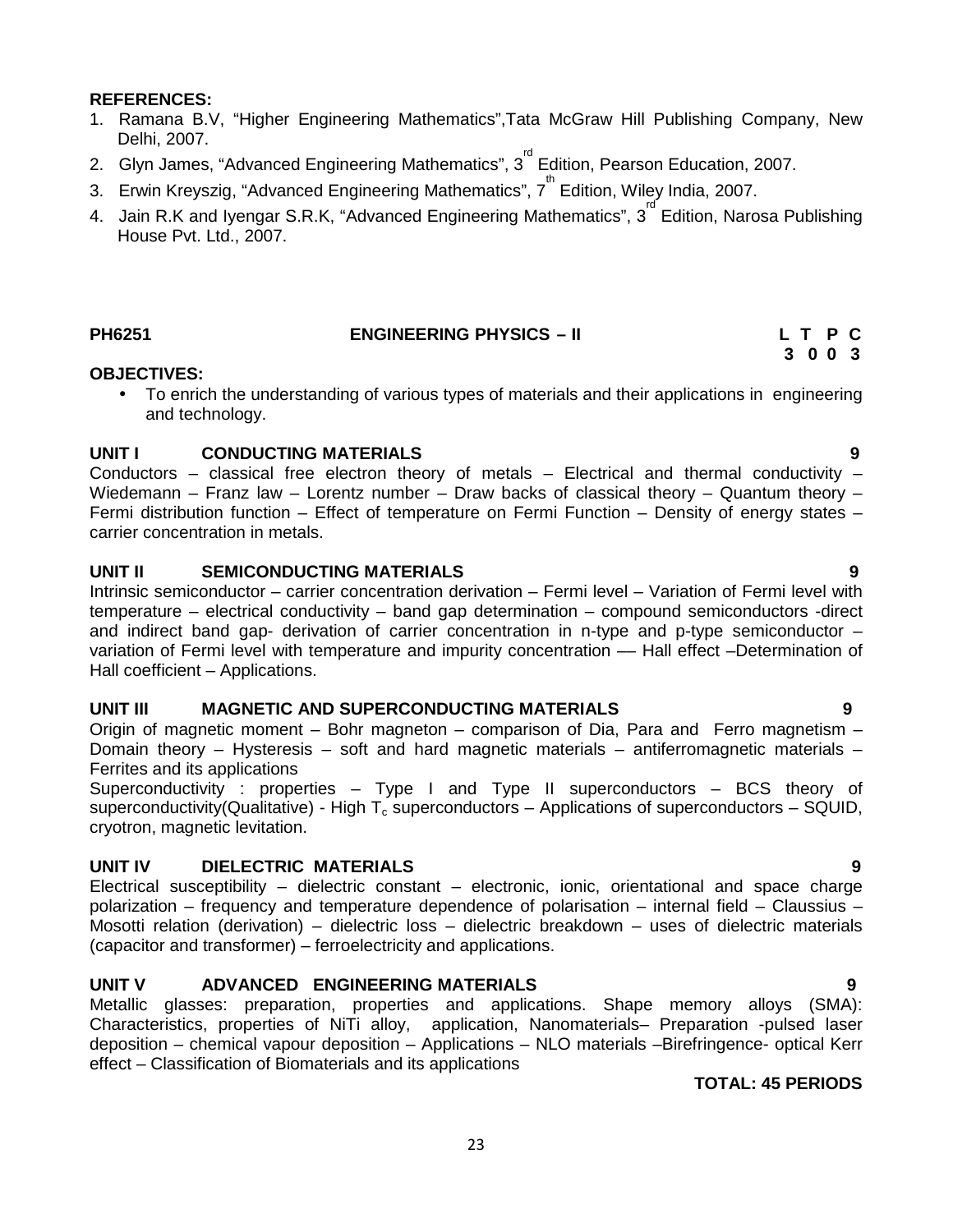### **OUTCOMES:**

 The students will have the knowledge on physics of materials and that knowledge will be used by them in different engineering and technology applications.

### **TEXT BOOKS:**

- 1. Arumugam M., Materials Science. Anuradha publishers, 2010
- 2. Pillai S.O., Solid State Physics. New Age International(P) Ltd., publishers, 2009

### **REFERENCES:**

- 1. Palanisamy P.K. Materials Science. SCITECH Publishers, 2011
- 2. Senthilkumar G. Engineering Physics II. VRB Publishers, 2011
- 3. Mani P. Engineering Physics II. Dhanam Publications, 2011
- 4. Marikani A. Engineering Physics. PHI Learning Pvt., India, 2009

### **GE6252 BASIC ELECTRICAL AND ELECTRONICS ENGINEERING L T P C 4 0 0 4**

### **OBJECTIVES:**

- To explain the basic theories used in electrical circuits and the different components and function of electrical machine
- To explain the fundamentals of semiconductor devices and applications
- To explain the principles of digital electronics
- To impart knowledge of communication

### **UNIT I ELECTRICAL CIRCUITS & MEASURMENTS 12**

Ohm's Law – Kirchoff's Laws – Steady State Solution of DC Circuits – Introduction to AC Circuits – Waveforms and RMS Value – Power and Power factor – Single Phase and Three Phase Balanced Circuits.

Operating Principles of Moving Coil and Moving Iron Instruments (Ammeters and Voltmeters), Dynamometer type Watt meters and Energy meters.

### **UNIT II ELECTRICAL MECHANICS 12**

Construction, Principle of Operation, Basic Equations and Applications of DC Generators, DC Motors, Single Phase Transformer, single phase induction Motor.

### **UNIT III SEMICONDUCTOR DEVICES AND APPLICATIONS 12**

Characteristics of PN Junction Diode – Zener Effect – Zener Diode and its Characteristics – Half wave and Full wave Rectifiers – Voltage Regulation.

Bipolar Junction Transistor – CB, CE, CC Configurations and Characteristics – Elementary Treatment of Small Signal Amplifier.

### **UNIT IV DIGITAL ELECTRONICS 12**

Binary Number System – Logic Gates – Boolean Algebra – Half and Full Adders – Flip-Flops – Registers and Counters – A/D and D/A Conversion (single concepts)

### **UNIT V FUNDAMENTALS OF COMMUNICATION ENGINEERING 12**

Types of Signals: Analog and Digital Signals – Modulation and Demodulation: Principles of Amplitude and Frequency Modulations.

Communication Systems: Radio, TV, Fax, Microwave, Satellite and Optical Fibre (Block Diagram Approach only).

### **TOTAL: 60 PERIODS**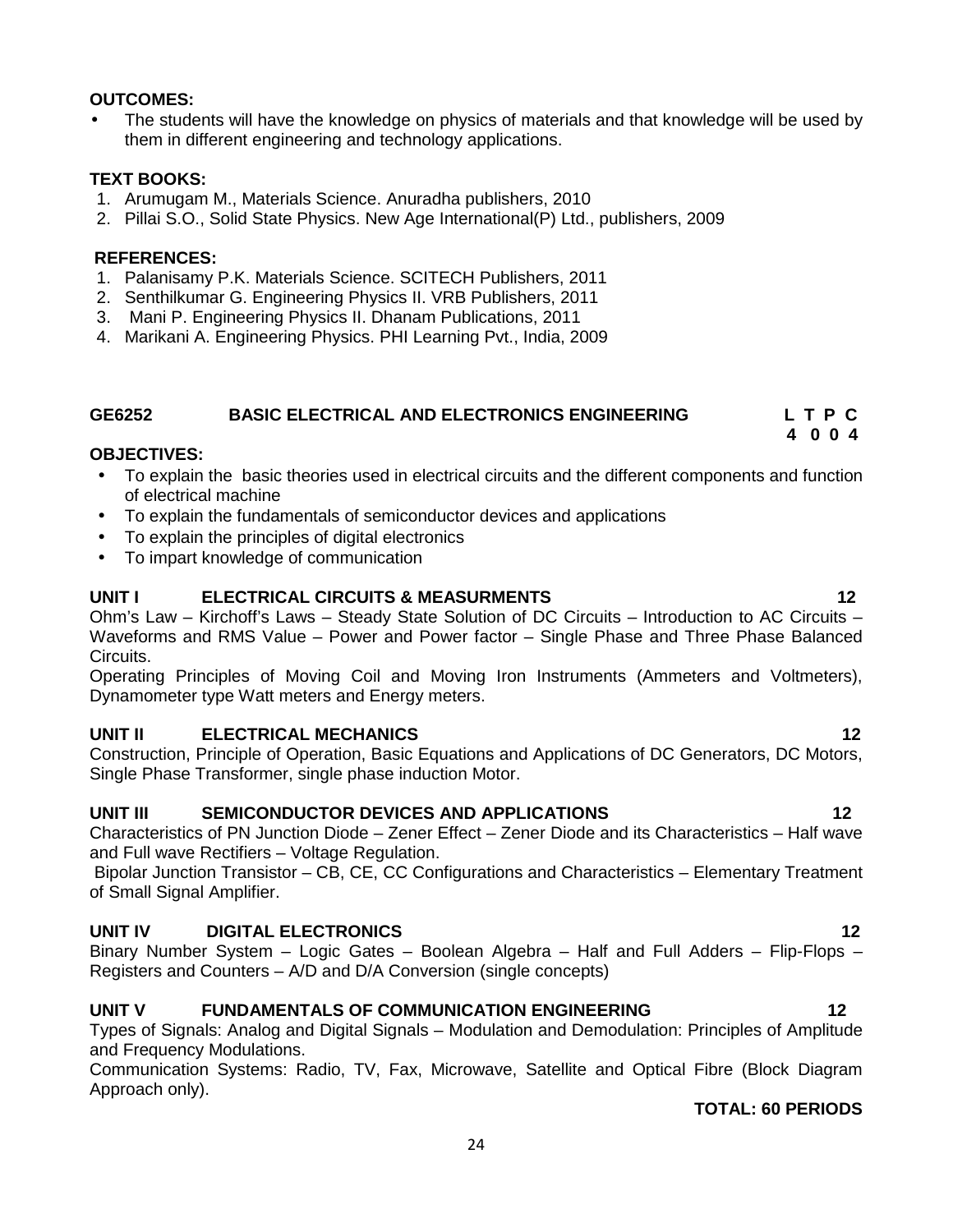### **OUTCOMES:**

- Ability to identify the electrical components
- Explain the characteristics of electrical machines
- Ability to identity of electronics components and use of them to design circuits.

### **TEXT BOOKS:**

- 1. Mittle N., "Basic Electrical Engineering", Tata McGraw Hill Edition, New Delhi, 1990.
- 2. Sedha R.S., "Applied Electronics", S. Chand & Co., 2006.

### **REFERENCES:**

- 1. Muthusubramanian R, Salivahanan S and Muraleedharan K A, "Basic Electrical, Electronics and Computer Engineering", Tata McGraw Hill, Second Edition, (2006).
- 2. Nagsarkar T K and Sukhija M S, "Basics of Electrical Engineering", Oxford press (2005).
- 3. Mehta V K, "Principles of Electronics", S.Chand & Company Ltd, (1994).
- 4. Mahmood Nahvi and Joseph A. Edminister, "Electric Circuits", Schaum' Outline Series, McGraw Hill, (2002).
- 5. Premkumar N, "Basic Electrical Engineering", Anuradha Publishers, (2003).

### **GE6253 ENGINEERING MECHANICS L T P C**

# **3 1 0 4**

### **OBJECTIVES:**

 To develop capacity to predict the effect of force and motion in the course of carrying out the design functions of engineering.

### **UNIT I BASICS AND STATICS OF PARTICLES 12**

Introduction – Units and Dimensions – Laws of Mechanics – Lami's theorem, Parallelogram and triangular Law of forces –– Vectorial representation of forces – Vector operations of forces -additions, subtraction, dot product, cross product – Coplanar Forces – rectangular components – Equilibrium of a particle – Forces in space – Equilibrium of a particle in space – Equivalent systems of forces – Principle of transmissibility .

### **UNIT II EQUILIBRIUM OF RIGID BODIES 12**

Free body diagram – Types of supports –Action and reaction forces –stable equilibrium – Moments and Couples – Moment of a force about a point and about an axis – Vectorial representation of moments and couples – Scalar components of a moment – Varignon's theorem – Single equivalent force -Equilibrium of Rigid bodies in two dimensions – Equilibrium of Rigid bodies in three dimensions

### **UNIT III PROPERTIES OF SURFACES AND SOLIDS 12**

Centroids and centre of mass– Centroids of lines and areas - Rectangular, circular, triangular areas by integration – T section, I section, - Angle section, Hollow section by using standard formula – Theorems of Pappus - Area moments of inertia of plane areas – Rectangular, circular, triangular areas by integration – T section, I section, Angle section, Hollow section by using standard formula – Parallel axis theorem and perpendicular axis theorem –Principal moments of inertia of plane areas – Principal axes of inertia-Mass moment of inertia –mass moment of inertia for prismatic, cylindrical and spherical solids from first principle – Relation to area moments of inertia.

### **UNIT IV DYNAMICS OF PARTICLES 12**

Displacements, Velocity and acceleration, their relationship – Relative motion – Curvilinear motion - Newton's laws of motion – Work Energy Equation– Impulse and Momentum – Impact of elastic bodies.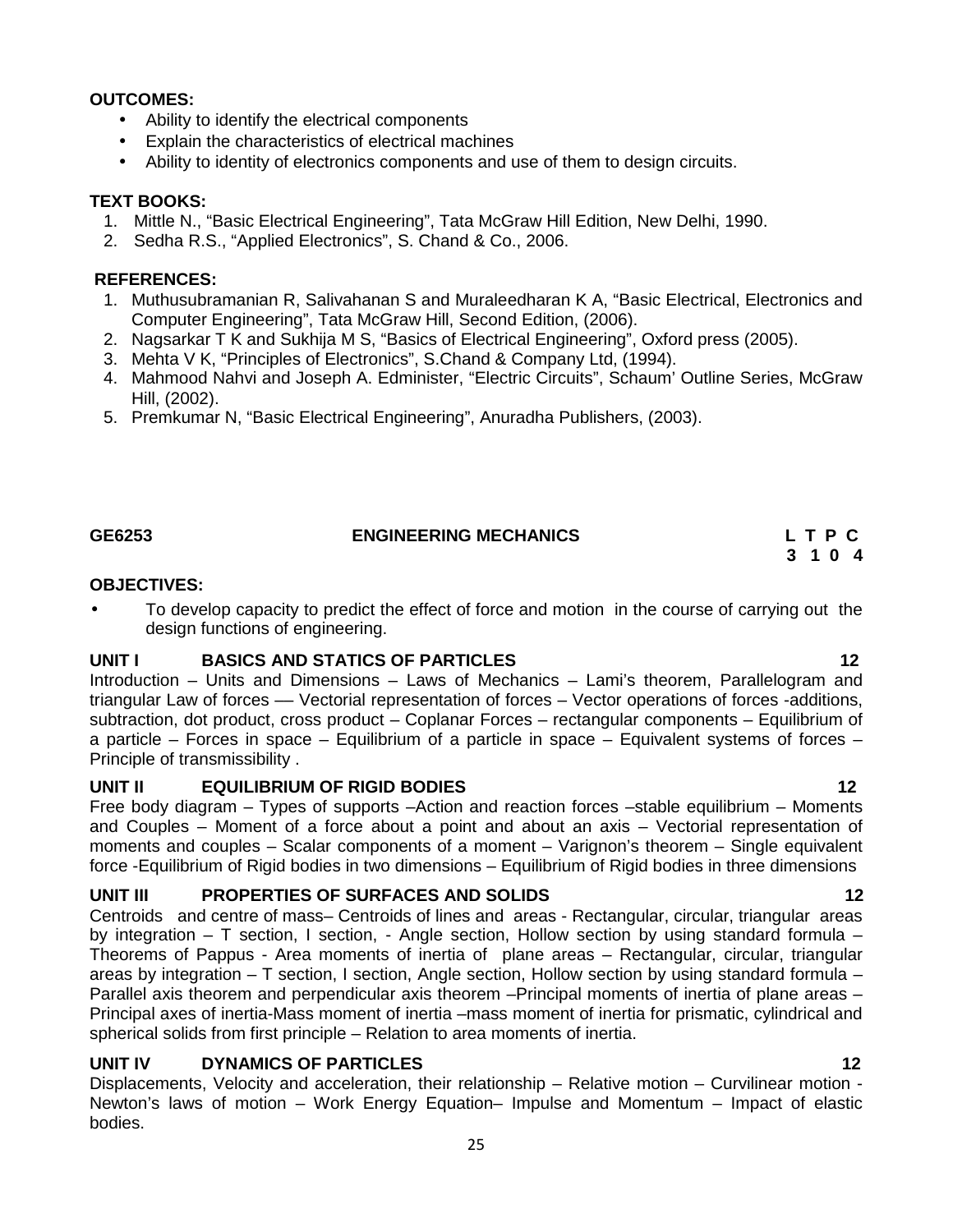# **UNIT V FRICTION AND ELEMENTS OF RIGID BODY DYNAMICS 12**

Friction force – Laws of sliding friction – equilibrium analysis of simple systems with sliding friction – wedge friction-. Rolling resistance -Translation and Rotation of Rigid Bodies – Velocity and acceleration – General Plane motion of simple rigid bodies such as cylinder, disc/wheel and sphere. **TOTAL : 60 PERIODS**

### **OUTCOMES:**

- Ability to explain the differential principles applies to solve engineering problems dealing with force, displacement, velocity and acceleration.
- Ability to analyse the forces in any structures.
- Ability to solve rigid body subjected to dynamic forces.

### **TEXT BOOKS:**

- 1. Beer, F.P and Johnston Jr. E.R., "Vector Mechanics for Engineers (In SI Units): Statics and Dynamics", 8<sup>th</sup> Edition, Tata McGraw-Hill Publishing company, New Delhi (2004).
- 2. Vela Murali, "Engineering Mechanics", Oxford University Press (2010)

# **REFERENCES:**

- 1. Hibbeller, R.C and Ashok Gupta, "Engineering Mechanics: Statics and Dynamics", 11<sup>th</sup> Edition, Pearson Education 2010.
- 2. Irving H. Shames and Krishna Mohana Rao. G., "Engineering Mechanics Statics and Dynamics", 4<sup>th</sup> Edition, Pearson Education 2006.
- 3. Meriam J.L. and Kraige L.G., " Engineering Mechanics- Statics Volume 1, Dynamics- Volume 2", Third Edition, John Wiley & Sons,1993.
- 4. Rajasekaran S and Sankarasubramanian G., "Engineering Mechanics Statics and Dynamics",  $3<sup>rd</sup>$ Edition, Vikas Publishing House Pvt. Ltd., 2005.
- 5. Bhavikatti, S.S and Rajashekarappa, K.G., "Engineering Mechanics", New Age International (P) Limited Publishers, 1998.
- 6. Kumar, K.L., "Engineering Mechanics", 3rd Revised Edition, Tata McGraw-Hill Publishing company, New Delhi 2008.

# **MV6201 MARINE ENGINEERING THERMODYNAMICS L T P C**

# **3 0 0 3**

# **OBJECTIVES:**

 At the end of the study of this topic the students should have the knowledge on basic Thermodynamics and solve the problems on First and Second Law of Thermodynamics and Gas power cycles. Also should have the knowledge on fuel used in IC Engines and Combustion of Fuels.

### **UNIT I BASIC CONCEPTS AND FIRST LAW OF THERMODYNAMICS 9**

Thermodynamic systems, concepts of continuum, thermodynamic properties, equilibrium, processes, cycle, work, heat, temperature, Zeroth law of thermodynamics. First law of thermodynamics – applications to closed and open systems, internal energy, specific heats, enthalpy,. – applications to steady and unsteady flow conditions.

### **UNIT II BASIC CONCEPTS OF SECOND LAW OF THERMODYNAMICS 9**

Thermodynamic systems, Second law of thermodynamics Statements, Reversibility, causes of irreversibility, Carnot cycle, reversed Carnot cycle, heat engines, refrigerators, and heat pumps. Clausius inequality, entropy, principles of increase in entropy, Carnot theorem, available energy, availability.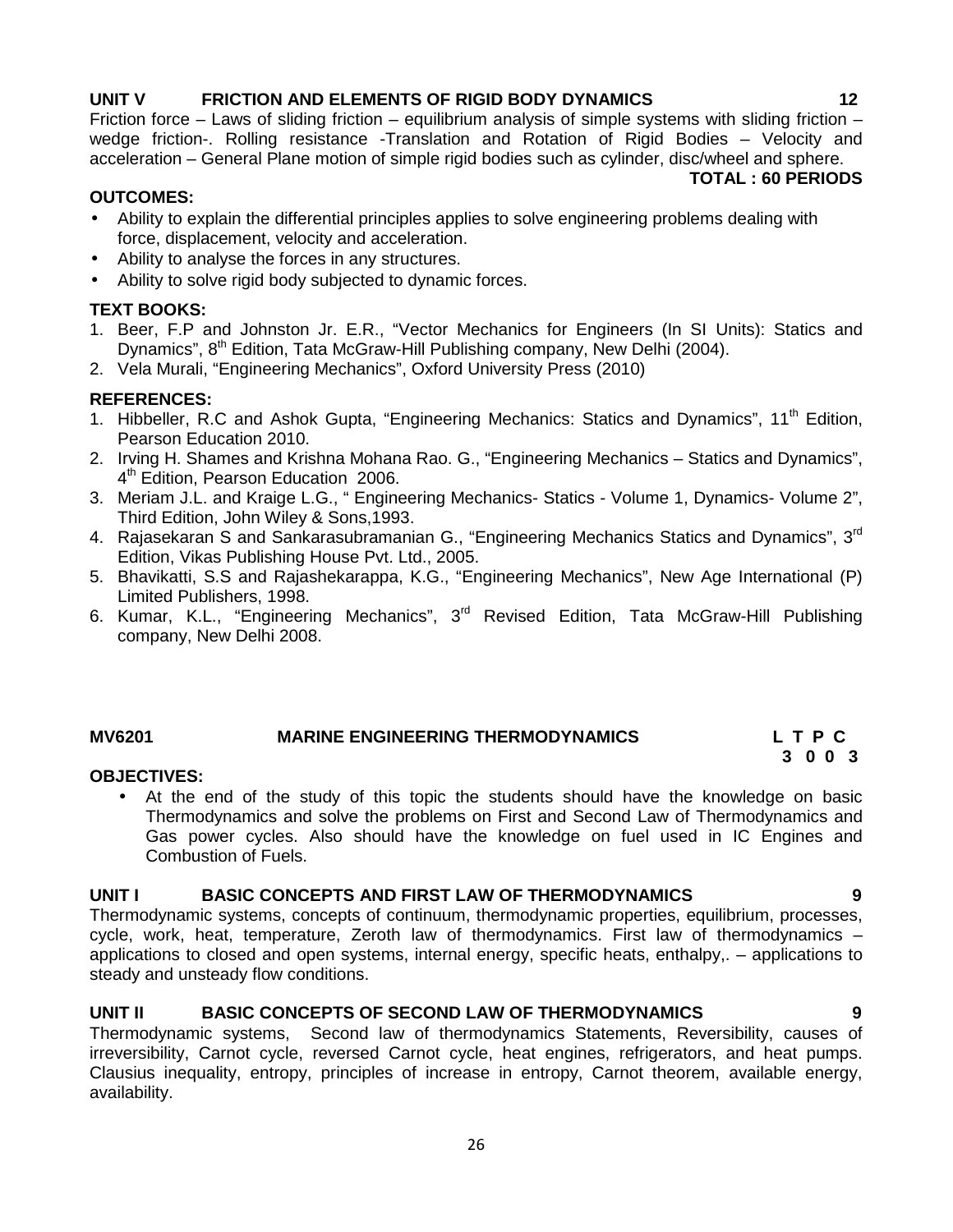# **UNIT III FLUID CYCLES 9**

Thermo dynamic properties of pure substances, property diagram, PVT surface of water and other substances, calculation of properties, first law and second law analysis using tables and charts,

# **UNIT IV GAS POWER CYCLES 9**

properties of ideal and real gases, equation of state, gas laws. Gas power cycles – Carnot, Otto, Diesel, Dual, Brayton, Ericsson, Sterling, Lenoir, Atkinson Cycles.

## **UNIT V THERMODYNAMIC RELATIONS AND COMBUSTION OF FUELS 9**

Exact differentials, T-D diagrams, Maxwell relations, Clasius Claperon Equations, Joule-Thomson coefficients. Heat value of fuels, Combustion equations, Theoretical and excess air, Air fuel ratio and Exhaust gas analysis

### **OUTCOMES:**

- Upon completion of this course, the students can able to apply the Thermodynamic Principles to Mechanical Engineering Application.
- Apply mathematical fundamentals to study the properties of steam, gas and gas mixtures

# **TEXT BOOKS**

- 1. Nag, P.K., "Engineering Thermodynamics", 1<sup>st</sup> Edition, Tata McGraw-Hill Publishing Company Limited New Delhi, 1993.
- 2. Russel, "Engineering Thermodynamics", 1<sup>st</sup> Edition, Oxford University Press, 2007

### **REFERENCES**

- 1. Holmann, "Thermodynamics", 4<sup>th</sup> Edition, McGraw-Hill Book Company, New York, 1888.
- 2. Rao, Y.V.C., "Thermodynamics", 4<sup>th</sup> Edition, Wiley Eastern Ltd., New Delhi, 1993.
- 3. Wlliam Embleton obe., "Applied Heat for Engineers", Reed's Marine Engineering Series,Vol.3,Thomas Reed Publication, Reprint 1999

# **GE6261 COMPUTER AIDED DRAFTING AND MODELING LABORATORY L T P C**

# **OBJECTIVES:**

To develop skill to use software to create 2D and 3D models.

### **List of Exercises using software capable of Drafting and Modeling**

- 1. Study of capabilities of software for Drafting and Modeling Coordinate systems (absolute, relative, polar, etc.) – Creation of simple figures like polygon and general multi-line figures.
- 2. Drawing of a Title Block with necessary text and projection symbol.
- 3. Drawing of curves like parabola, spiral, involute using Bspline or cubic spline.
- 4. Drawing of front view and top view of simple solids like prism, pyramid, cylinder, cone, etc, and dimensioning.
- 5. Drawing front view, top view and side view of objects from the given pictorial views (eg. V block, Base of a mixie, Simple stool, Objects with hole and curves).
- 6. Drawing of a plan of residential building ( Two bed rooms, kitchen, hall, etc.)
- 7. Drawing of a simple steel truss.
- 8. Drawing sectional views of prism, pyramid, cylinder, cone, etc,
- 9. Drawing isometric projection of simple objects.
- 10. Creation of 3-D models of simple objects and obtaining 2-D multi-view drawings from 3-D model.

# **TOTAL : 45 PERIODS**

**0 1 2 2**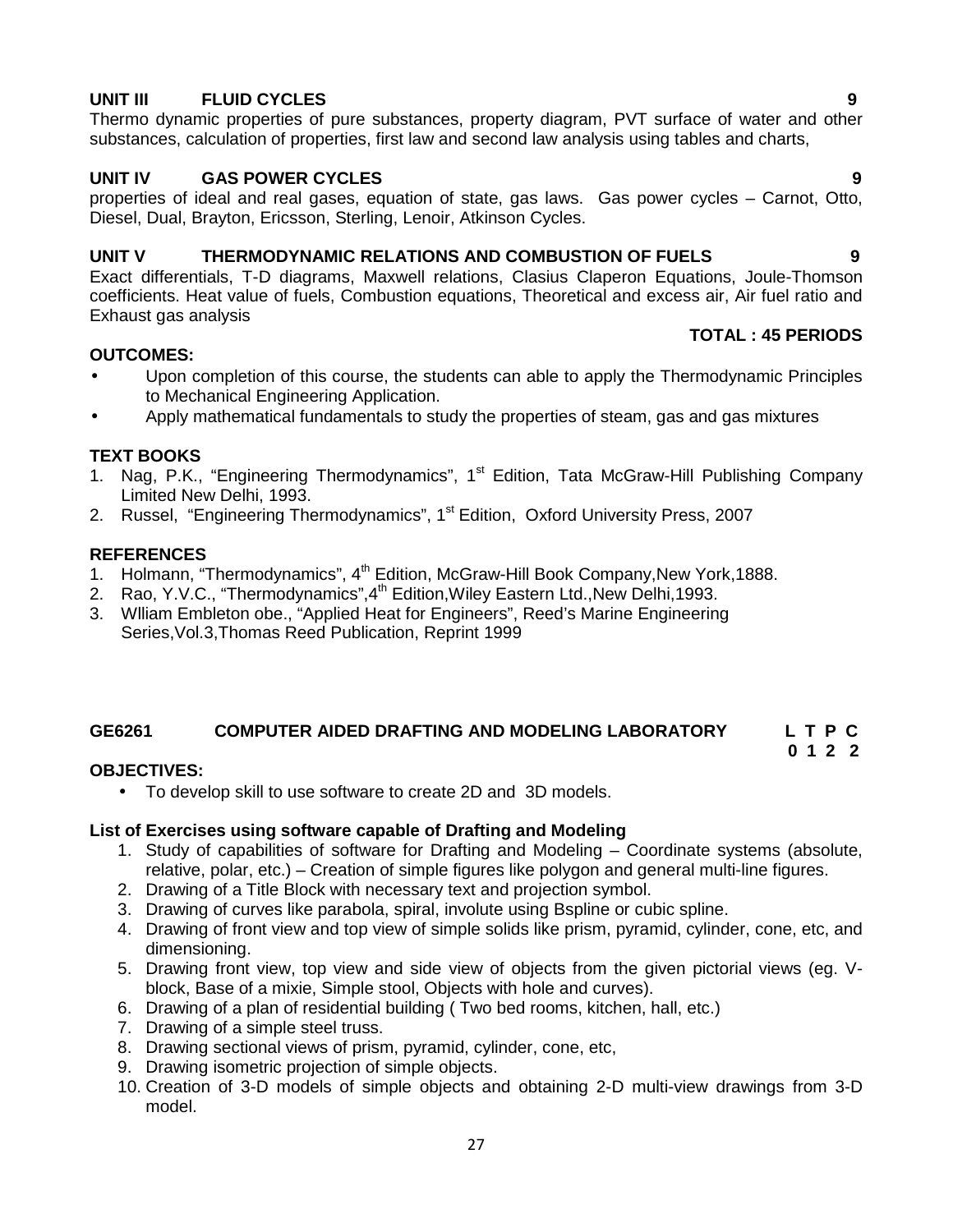Note: Plotting of drawings must be made for each exercise and attached to the records written by students.

## **TOTAL: 45 PERIODS**

## **OUTCOMES:**

- Ability to use the software pacakages for drafting and modeling
- Ability to create 2D and 3D models of engineering components.

## **LIST OF EQUIPMENT FOR A BATCH OF 30 STUDENTS:**

| SI.No | <b>Description of Equipment</b>                                            | Quantity    |
|-------|----------------------------------------------------------------------------|-------------|
|       | Pentium IV computer or better hardware, with<br>suitable graphics facility | 30 No.      |
|       | Licensed software for Drafting and Modeling.                               | 30 Licenses |
| 3.    | Laser Printer or Plotter to print / plot drawings                          | 2 No.       |

| GE6262 | <b>PHYSICS AND CHEMISTRY LABORATORY - II</b> | LTPC |
|--------|----------------------------------------------|------|
|        |                                              | 0021 |

### **OBJECTIVES:**

 To introduce different experiments to test basic understanding of physics concepts applied in optics, thermal physics and properties of matter.

### **PHYSICS LABORATORY – II (Any FIVE Experiments)**

### **LIST OF EXPERIMENTS**

- 1. Determination of Young's modulus by uniform bending method
- 2. Determination of band gap of a semiconductor
- 3. Determination of Coefficient of viscosity of a liquid –Poiseuille's method
- 4. Determination of Dispersive power of a prism Spectrometer
- 5. Determination of thickness of a thin wire Air wedge method
- 6. Determination of Rigidity modulus Torsion pendulum

# **LIST OF EQUIPMENT FOR A BATCH OF 30 STUDENTS:**

- 1. Traveling microscope, meter scale, Knife edge, weights
- 2. Band gap experimental set up
- 3. Burette, Capillary tube, rubber tube, stop clock, beaker and weighing balance
- 4. spectrometer, prism, sodium vapour lamp.
- 5. Air-wedge experimental set up.
- 6. Torsion pendulum set up. (vernier Caliper, Screw gauge, reading lens are required for most of the experiments)

### **OUTCOMES:**

 The students will have the ability to test materials by using their knowledge of applied physics principles in optics and properties of matter.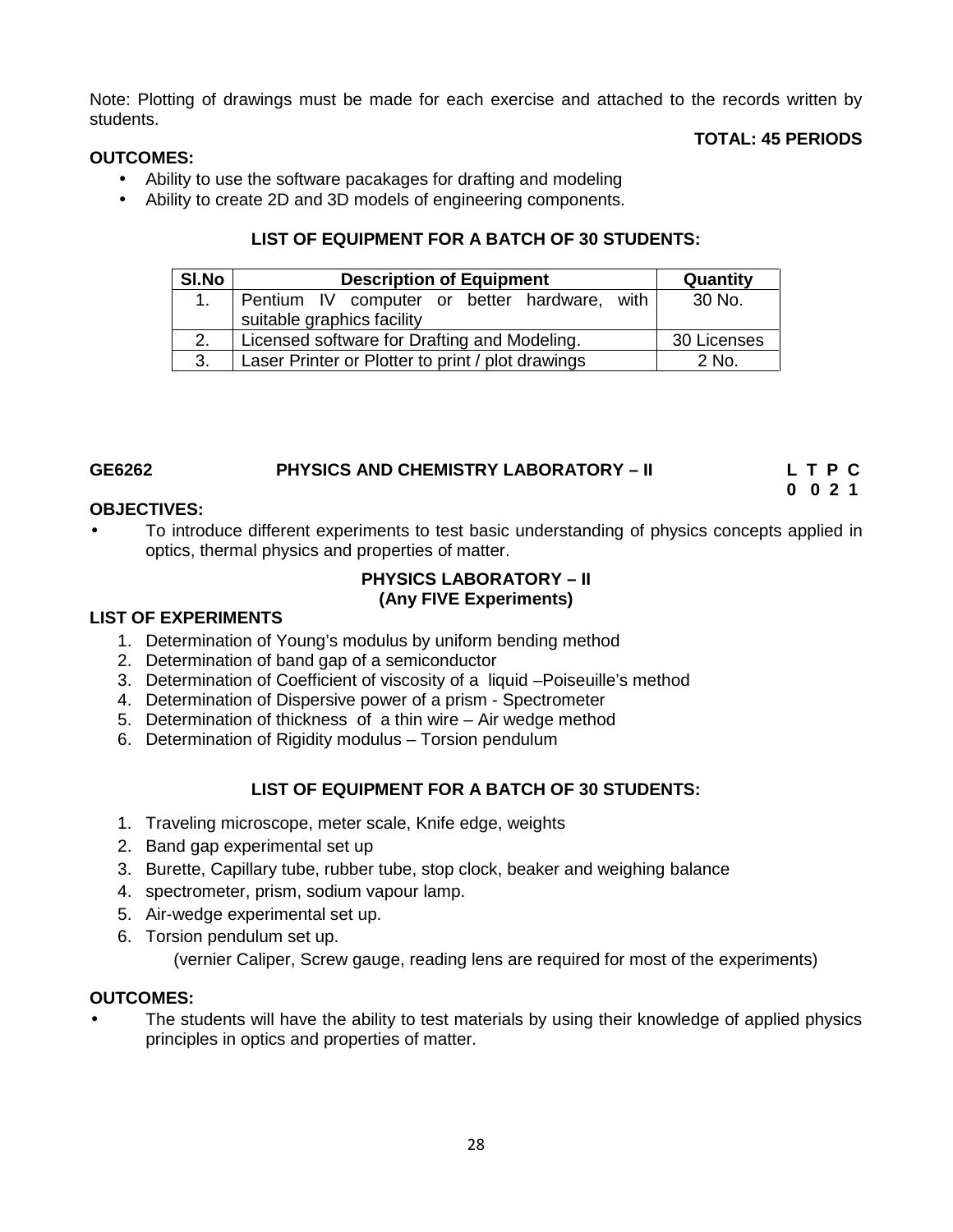### **CHEMISTRY LABORATORY -II (Any FIVE Experiments)**

### **OBJECTIVES:**

 To make the student acquire practical skills in the wet chemical and instrumental methods for quantitative estimation of hardness, alkalinity, metal ion content, corrosion in metals and cement analysis.

### **LIST OF EXPERIMENTS**

- 1 Determination of alkalinity in water sample
- 2 Determination of total, temporary & permanent hardness of water by EDTA method
- 3 Estimation of copper content of the given solution by EDTA method
- 4 Estimation of iron content of the given solution using potentiometer
- 5 Estimation of sodium present in water using flame photometer
- 6 Corrosion experiment weight loss method
- 7 Conductometric precipitation titration using  $BaCl<sub>2</sub>$  and  $Na<sub>2</sub>SO<sub>4</sub>$
- 8 Determination of CaO in Cement.

# **TOTAL : 30 PERIODS**

### **OUTCOMES:**

 The students will be conversant with hands-on knowledge in the quantitative chemical analysis of water quality related parameters, corrosion measurement and cement analysis.

### **REFERENCES:**

- 1. Daniel R. Palleros, "Experimental organic chemistry" John Wiley & Sons, Inc., New York (2001).
- 2. Furniss B.S. Hannaford A.J, Smith P.W.G and Tatchel A.R., "Vogel's Textbook of practical organic chemistry, LBS Singapore (1994).
- 3. Jeffery G.H, Bassett J., Mendham J. and Denny R.C., "Vogel's Text book of quantitative analysis chemical analysis", ELBS 5th Edn. Longman, Singapore publishers, Singapore, 1996.
- 4. Kolthoff I.M. and Sandell E.B. et al. Quantitative chemical analysis, Mcmillan, Madras 1980
	- **• Laboratory classes on alternate weeks for Physics and Chemistry.**

### **LIST OF EQUIPMENT FOR A BATCH OF 30 STUDENTS:**

| 1. Potentiometer      | $\sim$ | 5 Nos |
|-----------------------|--------|-------|
| 2. Flame photo meter  | $\sim$ | 5 Nos |
| 3. Weighing Balance   | $\sim$ | 5 Nos |
| 4. Conductivity meter | $\sim$ | 5 Nos |

### **Common Apparatus : Pipette, Burette, conical flask, percelain tile, dropper (30 Nos each)**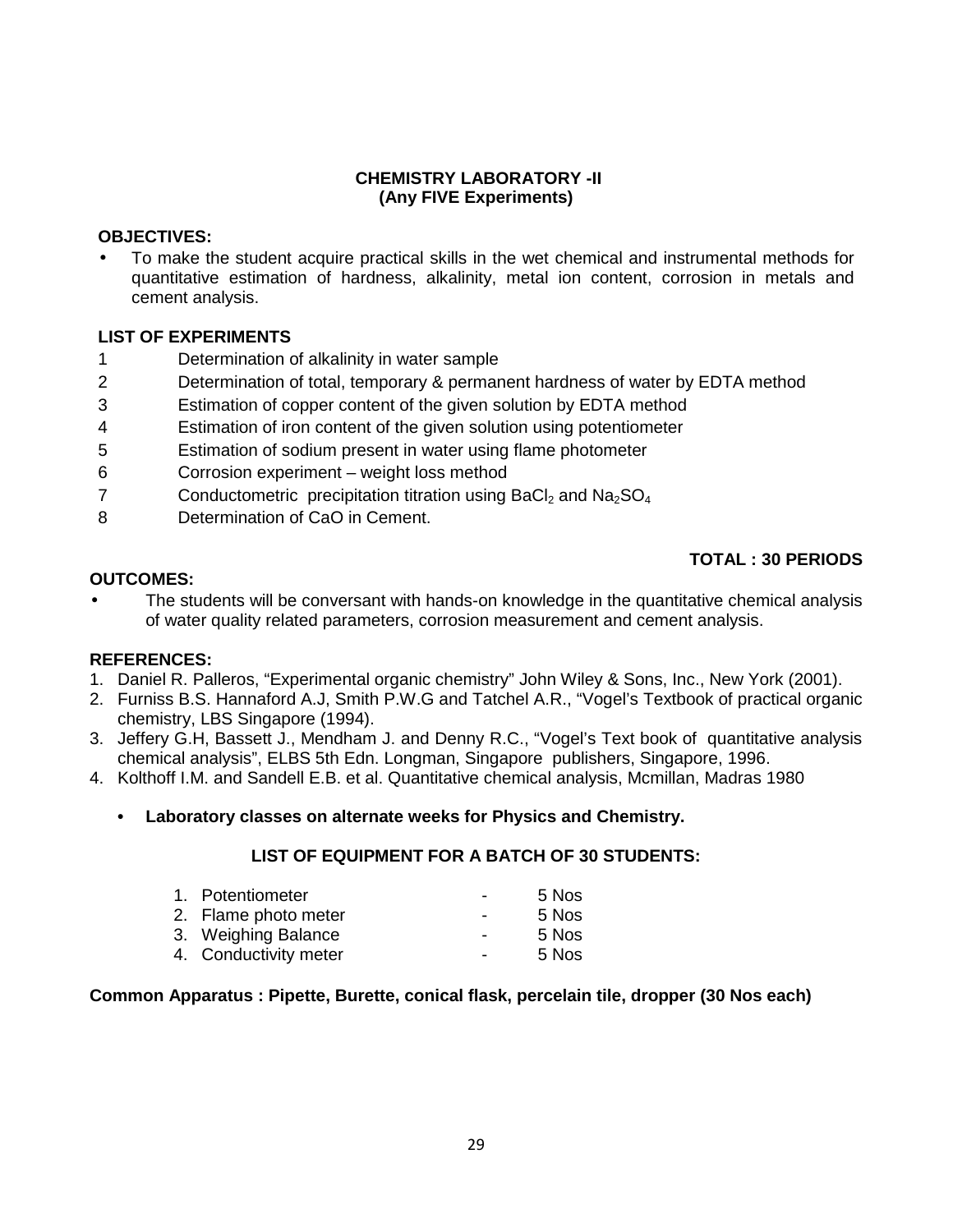| GE6263                                       | <b>COMPUTER PROGRAMMING LABORATORY</b>                                                                                                                                                        | LTPC<br>0 1 2 2          |
|----------------------------------------------|-----------------------------------------------------------------------------------------------------------------------------------------------------------------------------------------------|--------------------------|
| <b>OBJECTIVES:</b>                           | The Students should be made to<br>Be exposed to Unix shell commands<br>Be familiar with an editor on Unix<br>Learn to program in Shell script<br>Learn to write C programme for Unix platform |                          |
|                                              | <b>LIST OF EXPERIMENTS</b>                                                                                                                                                                    |                          |
| <b>1. UNIX COMMANDS</b>                      |                                                                                                                                                                                               | 15                       |
|                                              | Study of Unix OS - Basic Shell Commands - Unix Editor                                                                                                                                         |                          |
| <b>2. SHELL PROGRAMMING</b>                  |                                                                                                                                                                                               | 15                       |
|                                              | Simple Shell program - Conditional Statements - Testing and Loops                                                                                                                             |                          |
|                                              | <b>3. C PROGRAMMING ON UNIX</b>                                                                                                                                                               | 15                       |
|                                              | Dynamic Storage Allocation-Pointers-Functions-File Handling                                                                                                                                   | <b>TOTAL: 45 PERIODS</b> |
| <b>OUTCOMES:</b>                             | At the end of the course the students should me able to:<br>• Use Shell commands<br>• Design of Implement Unix shell scripts<br>• Write and execute C programs on Unix                        |                          |
|                                              | <b>HARDWARE / SOFTWARE REQUIREMENTS FOR A BATCH OF 30 STUDENTS</b>                                                                                                                            |                          |
| <b>Hardware</b><br>Printer - 3 Nos.          | <b>UNIX Clone Server</b><br>33 Nodes (thin client or PCs)                                                                                                                                     |                          |
| <b>Software</b><br>Compiler - C<br>$\bullet$ | OS - UNIX Clone (33 user license or License free Linux)                                                                                                                                       |                          |

# **MV6211 WORKSHOP FITTING L T P C**

**0 0 4 2**

### **OBJECTIVES:**

 On Completion of the Course The Students are expected to have the Knowledge of Metal Cutting and Joining Process Tools and equipments used in Smithy, Carpentry, Fitting, Foundry, Welding and Sheet Metal.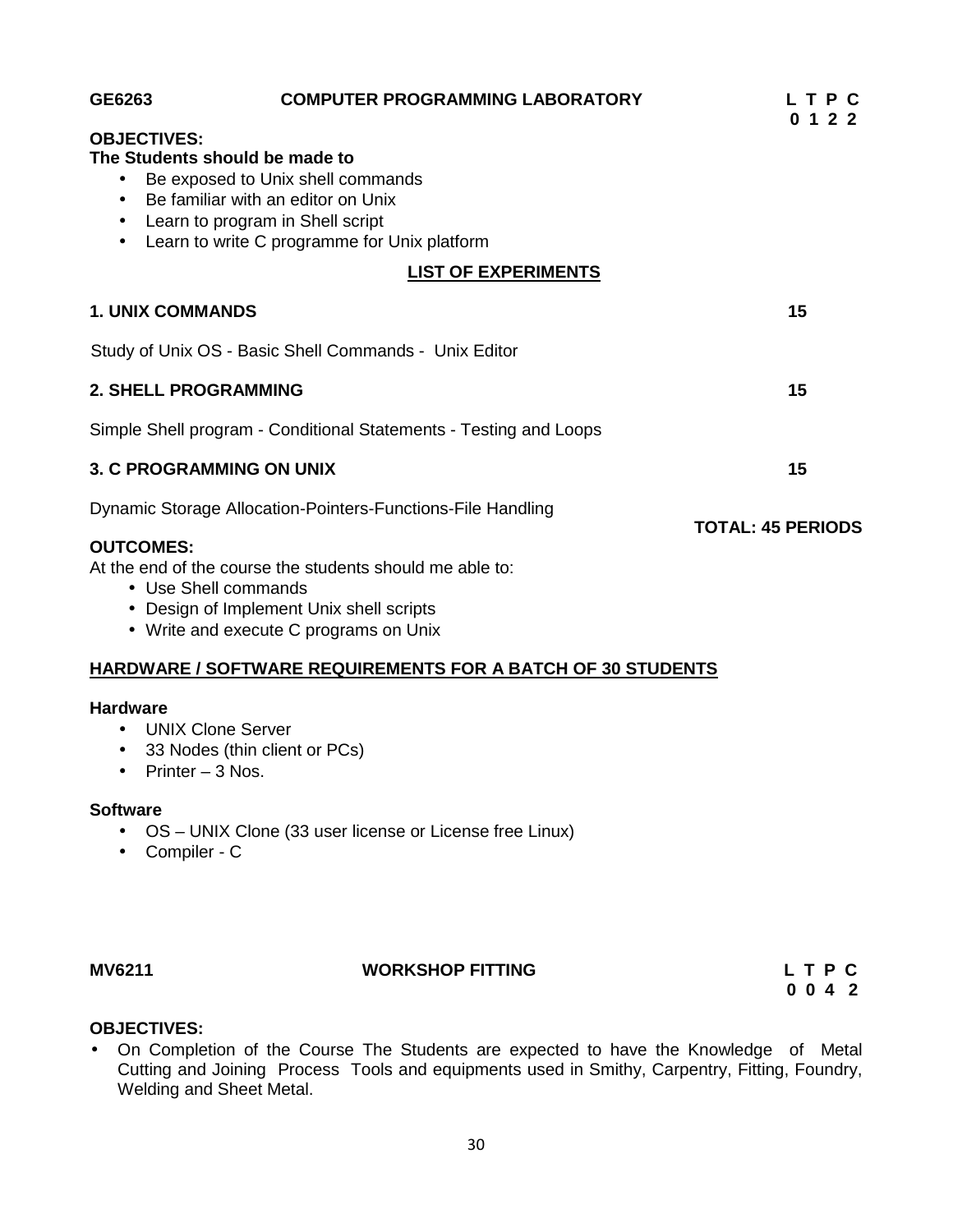### **LIST OF EXPERIMENTS**

### **SHEET METAL 20**

Fabrication of tray, cone etc. with sheet metal.

### **WELDING 20**

Arc Welding of butt joint, Lap joint, Tee fillet etc. Demonstration of gas welding.

### **FITTING 20**

Practice in chipping, filing, drilling – Making Vee, square and dove tail joints. **TOTAL: 60 PERIODS**

# **OUTCOMES:**

- Ability to fabricate components using sheet metal.
- Ability to handle tools used in workshop
- Ability to use the welding process for forming
- Ability to make joint using fitting

# **REFERENCES:**

- 1. V.S.Venkatachalapathy, First Year Engineering Workshop Practice, Raamalinga Publications, Madurai, 1999.
- 2. P.Kannaiah and K.C.Narayana, Manual on Workshop Practice, Scitech Publications, Chennai, 1999.

# **LIST OF EQUIPMENT FOR A BATCH OF 30 STUDENTS**

| Surface plate<br>V Block with clamp inside caliper |                        |  |
|----------------------------------------------------|------------------------|--|
|                                                    | - 6 inch.<br>- 6 inch. |  |
| Outside caliper                                    | 8 Nos                  |  |
| Spanner and Wrench                                 |                        |  |
| Arc Welding unit of as Welding unit                | $-1$ No.               |  |
|                                                    |                        |  |
| Hack Saw Frame                                     | $-12$ inch.            |  |
| <b>Flat Rough Files</b>                            | $-14$ inch.            |  |
| Flat smooth file                                   | $-6$ inch.             |  |
| Flat smooth file                                   | - 12 inch              |  |
| Half Round Rough file                              | $-12$ inch             |  |
| Half Round smooth file                             | 8 Nos<br>$-12$ inch.   |  |
| Triangular Rough file                              | $-12$ inch.            |  |
| <b>Flat chilsel</b>                                | $-6$ inch.             |  |
| Cutting pliers                                     | $-8$ inch.             |  |
| Nose Pliers                                        | - 8 inch.              |  |

# **MA6351 TRANSFORMS AND PARTIAL DIFFERENTIAL EQUATIONS L T P C**

# **3 1 0 4**

# **OBJECTIVES:**

- To introduce Fourier series analysis which is central to many applications in engineering apart from its use in solving boundary value problems.
- To acquaint the student with Fourier transform techniques used in wide variety of situations.
- To introduce the effective mathematical tools for the solutions of partial differential equations that model several physical processes and to develop Z transform techniques for discrete time systems.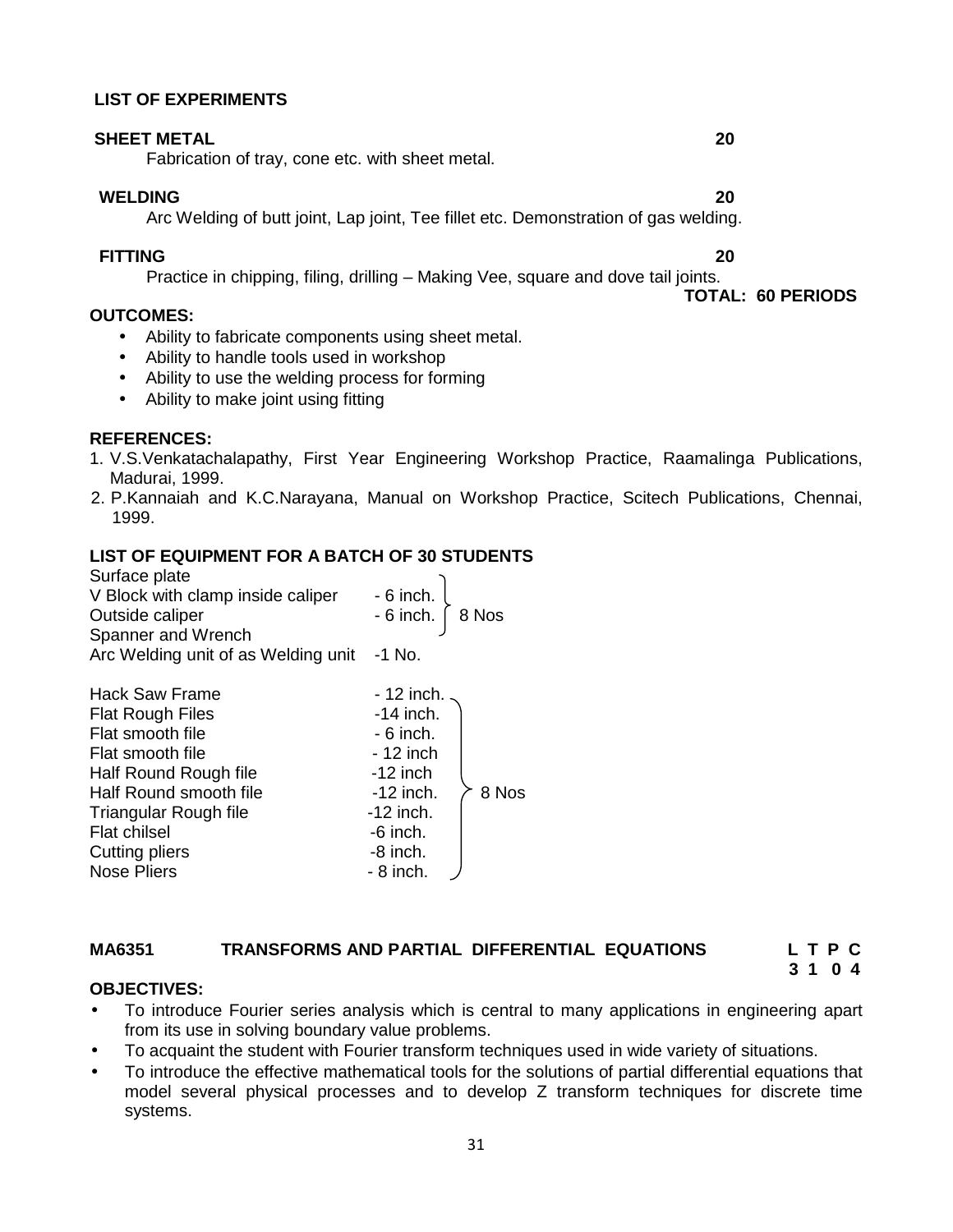# **UNIT I PARTIAL DIFFERENTIAL EQUATIONS 9+3**

Formation of partial differential equations – Singular integrals -- Solutions of standard types of first order partial differential equations - Lagrange's linear equation -- Linear partial differential equations of second and higher order with constant coefficients of both homogeneous and non-homogeneous types.

### **UNIT II FOURIER SERIES 9+3**

Dirichlet's conditions – General Fourier series – Odd and even functions – Half range sine series – Half range cosine series – Complex form of Fourier series – Parseval's identity – Harmonic analysis.

### **UNIT III APPLICATIONS OF PARTIAL DIFFERENTIAL EQUATIONS 9+3**

Classification of PDE – Method of separation of variables - Solutions of one dimensional wave equation – One dimensional equation of heat conduction – Steady state solution of two dimensional equation of heat conduction (excluding insulated edges).

### **UNIT IV FOURIER TRANSFORMS 9+3**

Statement of Fourier integral theorem – Fourier transform pair – Fourier sine and cosine transforms – Properties – Transforms of simple functions – Convolution theorem – Parseval's identity.

### **UNIT V Z - TRANSFORMS AND DIFFERENCE EQUATIONS 9+3**

Z- transforms - Elementary properties – Inverse Z - transform (using partial fraction and residues) – Convolution theorem - Formation of difference equations – Solution of difference equations using Z - transform.

### **TOTAL (L:45+T:15): 60 PERIODS**

### **OUTCOMES:**

• The understanding of the mathematical principles on transforms and partial differential equations would provide them the ability to formulate and solve some of the physical problems of engineering.

# **TEXT BOOKS:**

- 1. Veerarajan. T., "Transforms and Partial Differential Equations", Tata McGraw Hill Education Pvt. Ltd., New Delhi, Second reprint, 2012.
- 2. Grewal. B.S., "Higher Engineering Mathematics"*,* 42nd Edition, Khanna Publishers, Delhi, 2012.
- 3. Narayanan.S., Manicavachagom Pillay.T.K and Ramanaiah.G "Advanced Mathematics for Engineering Students" Vol. II & III, S.Viswanathan Publishers Pvt Ltd. 1998.

# **REFERENCES:**

- 1. Bali.N.P and Manish Goyal, "A Textbook of Engineering Mathematics",  $7<sup>th</sup>$  Edition, Laxmi Publications Pvt Ltd , 2007.
- 2. Ramana.B.V., "Higher Engineering Mathematics"*,* Tata Mc-GrawHill Publishing Company Limited, NewDelhi, 2008.
- 3. Glyn James, "Advanced Modern Engineering Mathematics", 3<sup>rd</sup> Edition, Pearson Education, 2007.
- 4. Erwin Kreyszig, "Advanced Engineering Mathematics"*,* 8 th Edition, Wiley India, 2007.
- 5. Ray Wylie. C and Barrett.L.C, "Advanced Engineering Mathematics" Tata Mc Graw Hill Education Pvt Ltd, Sixth Edition, New Delhi, 2012.
- 6. Datta.K.B., "Mathematical Methods of Science and Engineering", Cengage Learning India Pvt Ltd, Delhi, 2013.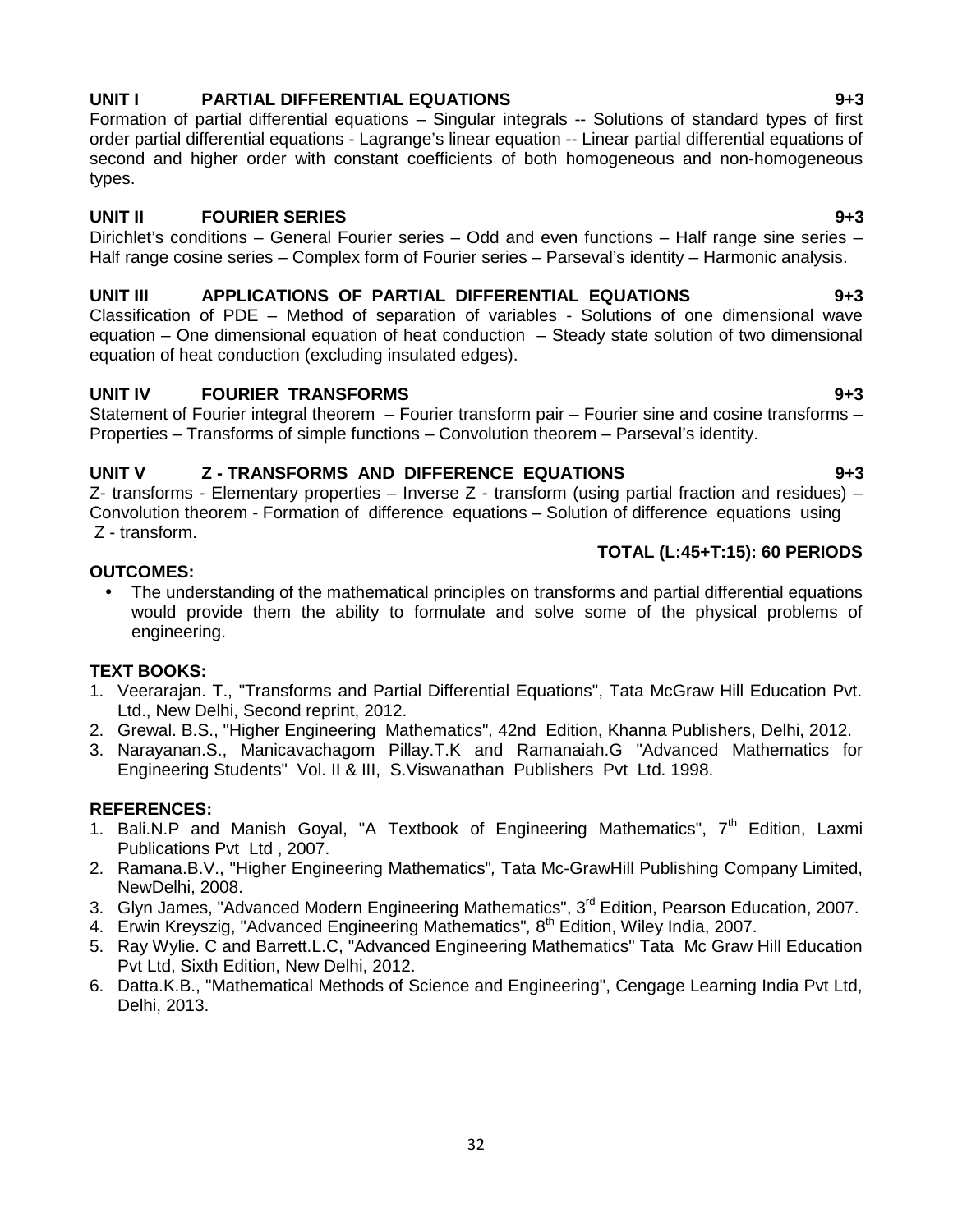### **MV6301 MARINE HYDRAULICS AND FLUID MACHINERY L T P C**

### **OBJECTIVES:**

 To develop the theoretical and application skills of students in Marine Hydraulics and Fluid Machinery.

### **UNIT I FLUID STATICS 9**

Properties of fluid – pressure head – Pascal's law – absolute and gauge pressures – measurement of pressure – manometers (single, U-tube, differential), Mechanical gauges – Hydrostatic forces on a submerged plane and curved surfaces – centre of pressure – Buoyancy and Floatation – Meta-centric height – stability of floating and submerged bodies.

### **UNIT II FLUID KINEMATICS AND DYNAMICS 11**

Kinematics: Types of fluid flow – Types of flow lines – rate of flow – continuity equation – circulation and vorticity – stream function, velocity potential – equipotent line – cauchy riemann equations – flow nets.

Dynamics: Euler's Equation of motion – bernoulli's equation – applications – venturimeter, orifice meter, pilot tube – free liquid jet – impulse momentum equation – coriolis co-efficients –flow through an orifice – torricelli's theorem – hydraulic coefficients.

### **UNIT III LAMINAR AND TURBULENT FLOWS 7**

Reynold's experiment – critical Reynolds number – **Rotating Viscometer** – Navier – stokes equations of motion– relation between shear stress and pressure gradient – flow of viscous fluid in circular pipes – Haigen poiseuille's equation – turbulent flow – darcy weisbach equation – major and minor energy losses – pipes in series and parallel – power transmission through pipes – boundary layer – characteristics – thickness – total drag due to laminar and turbulent layer – boundary layer separation and its control.

### **UNIT IV PUMPS 9**

Rotodynamic pumps – principles of dimensional analysis – Buckinghams theorem – important dimensionless numbers applicable to fluid mechanics – **impact of jets – force exerted by a jet on flat, curved plates and pipe bends. surge pressure and control** – centrifugal pumps – some definitions – pump output and efficiencies – effect of vane angle– cavitation – constructional details, pump characteristics, multistage pumps. Axial flow pumps – characteristics – constructional details, non-dimensional parameters – efficiencies. Vibration & noise in hydraulic pumps.

## **UNIT V HYDRAULIC TURBINES 9**

Classification of hydraulic turbines – pelton turbines, velocity triangle – efficiencies – non dimensional numbers, working principle of the pelton wheel. francis and kaplan turbines – velocity triangles, efficiencies of the draft tubes, hydraulic turbine characteristics.

### **OUTCOMES:**

At the end the course the students are expected to have the knowledge of

- The Fluid properties and effect of various forces acting on different planes ,surfaces and Pipes.
- The In-viscid flow and Real Viscous flow and their characteristics.
- The principles of theoretical aspect of pumps and hydraulic turbines fitted on board ships.

### **TEXT BOOKS:**

- 1. Bruce,R.M., Donald, F.Y., Theodore, H.O., "Fundamentals Of Fluid Mechanics" 5th Edition, John Wiley &Sons (Asia) Pvt. Ltd. India,2002
- 2. Joy, "Hydraulic Power Transmission In Marine Machinery", Marine Engineering Practice Vol-1, Part-07 , IMarEST, London

**TOTAL: 45 PERIODS**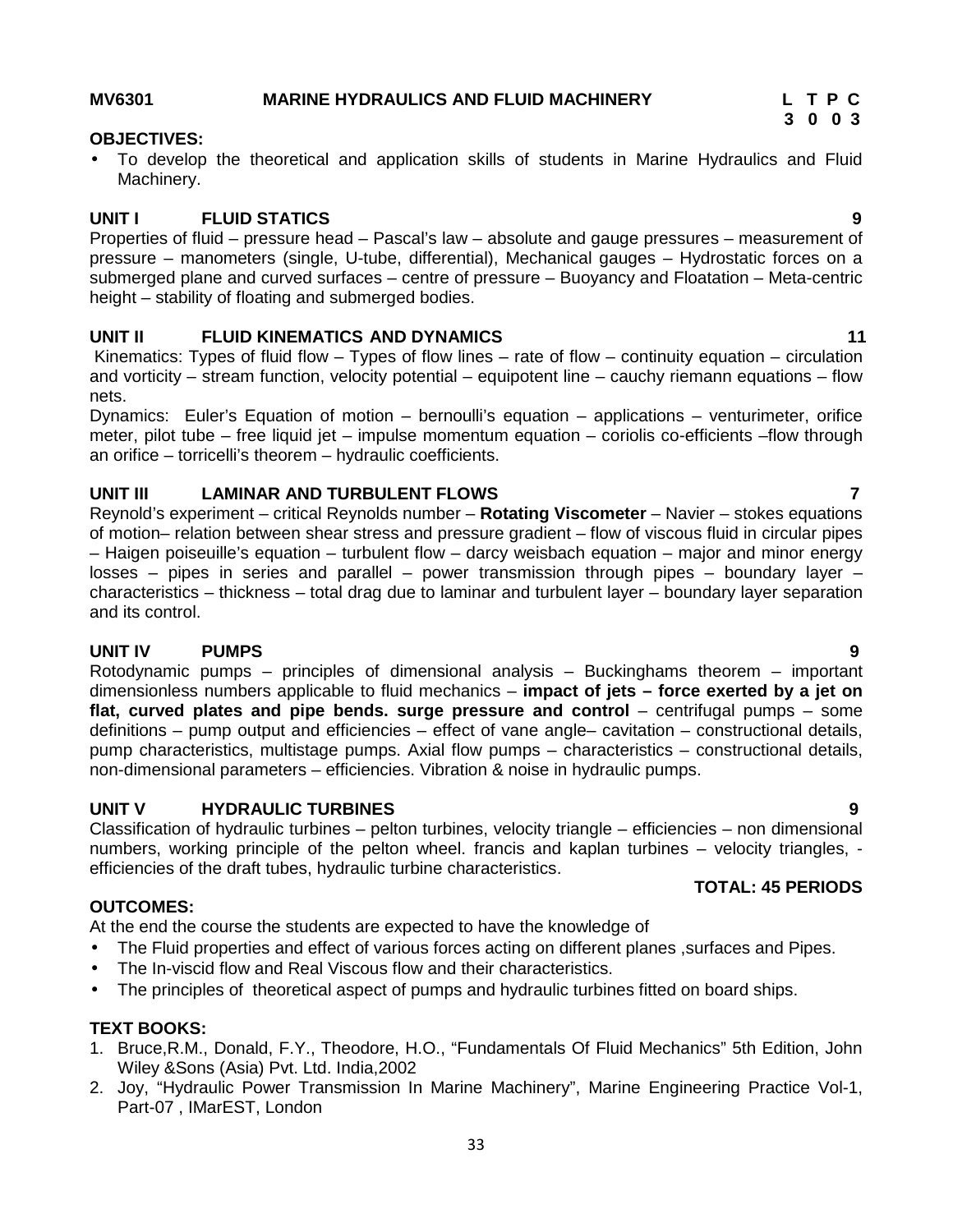- 3. Gupta, S.C.," Fluid Mechanics and Hydraulic Machines" 1<sup>st</sup> Ed. Pearson, 2011.
- 4. John F.Douglas, Janusz M. Gasiorek, John A. Swaffield and Lynne B. Jack, " Fluid Mechanics", 1<sup>st</sup> Ed. Pearson, Sixth Impression, 2011

### **REFERENCES:**

- 1. Roberson, J.A. and Crowe C.T., "Engineering Fluid Mechanics", 6th Edition, John wiley, 1999.
- 2. Narayana Pillai, N, "Principles of Fluid Mechanics and Fluid Machines", 3<sup>rd</sup> Edition, University Press, 2013
- 3. James A. Fay, "Introduction to Fluid Mechanics", PHI Learning Pvt. Ltd.,1994
- 4. Anthony Esposito, " Fluid Power with Applications", 6<sup>th</sup> Ed. Pearson, 2003
- 5. R K Raiput, "Fluid Mechanics and Hydraulic Machines" 2<sup>nd</sup> revised Edition, S.Chand & Company Ltd., New Delhi, 2002

### **MV6302 SEAMANSHIP, ELEMENTARY NAVIGATION AND SURVIVAL AT SEA L T P C 3 0 0 3**

### **OBJECTIVES:**

• To develop skill and knowledge about Navigation and Operation of ship.

• To develop self confidence and skillness for survival at sea.

# **UNIT I SEAMAN & THEIR DUTIES 9**

Ship's Department, General ship knowledge ad nautical terms like poop-deck forecastle, bridge etc. deck equipment: winces, windlass, derricks cranes, gypsy, capstan, hatches and function. navigation lights and signals: port and starboard, forward and aft mast lights, colors and location. look out, precautions and bad weather, flags used on ships, flag etiquette, sound signals.

### **UNIT II ROPE KNOTS AND MOORINGS 9**

Types of knots. practice of knot formation, materials of ropes, strength, care and maintenance, use of mooring line, heaving line, rat guards, canvas and it's use. anchors: their use, drooping and weighing anchor, cable stopper.

# **UNIT III NAVIGATION 9**

General knowledge of principal stars. Sextant, Navigation compasses, echo sounder, Gps, Glonass, log and uses, barometer and weather classification, G.M.T and Zonal time, wireless Navigational Instruments, radar satellite navigation etc.

# **UNIT IV LIFE BOATS & LIFE RAFTS 9**

Life buoy, EPRIB, SART, TPA, Construction, equipment carried, carrying capacity. Davits and their operation, Launching of life rafts (Inflatable type) Embarkation into lifeboat and life raft. Survival pack, Stowage and securing arrangement, Abandon ship: Manning of lifeboat and life raft. Muster list. Radio an alarm signals, Distress signals (S.O.S) Distress Calls time and Radio frequency. Pyro – techniques.

# **UNIT V SURVIVAL AT SEA 9**

Survival difficulties and factors, equipment available, duties of crew members, Initial action on boarding, Maintaining the craft, Practical: Knots, bends and hitches, Ropes splice, donning of life jackets, life boat drills. Lowering & hoisting of life boats (model).

# **TOTAL: 45 PERIODS**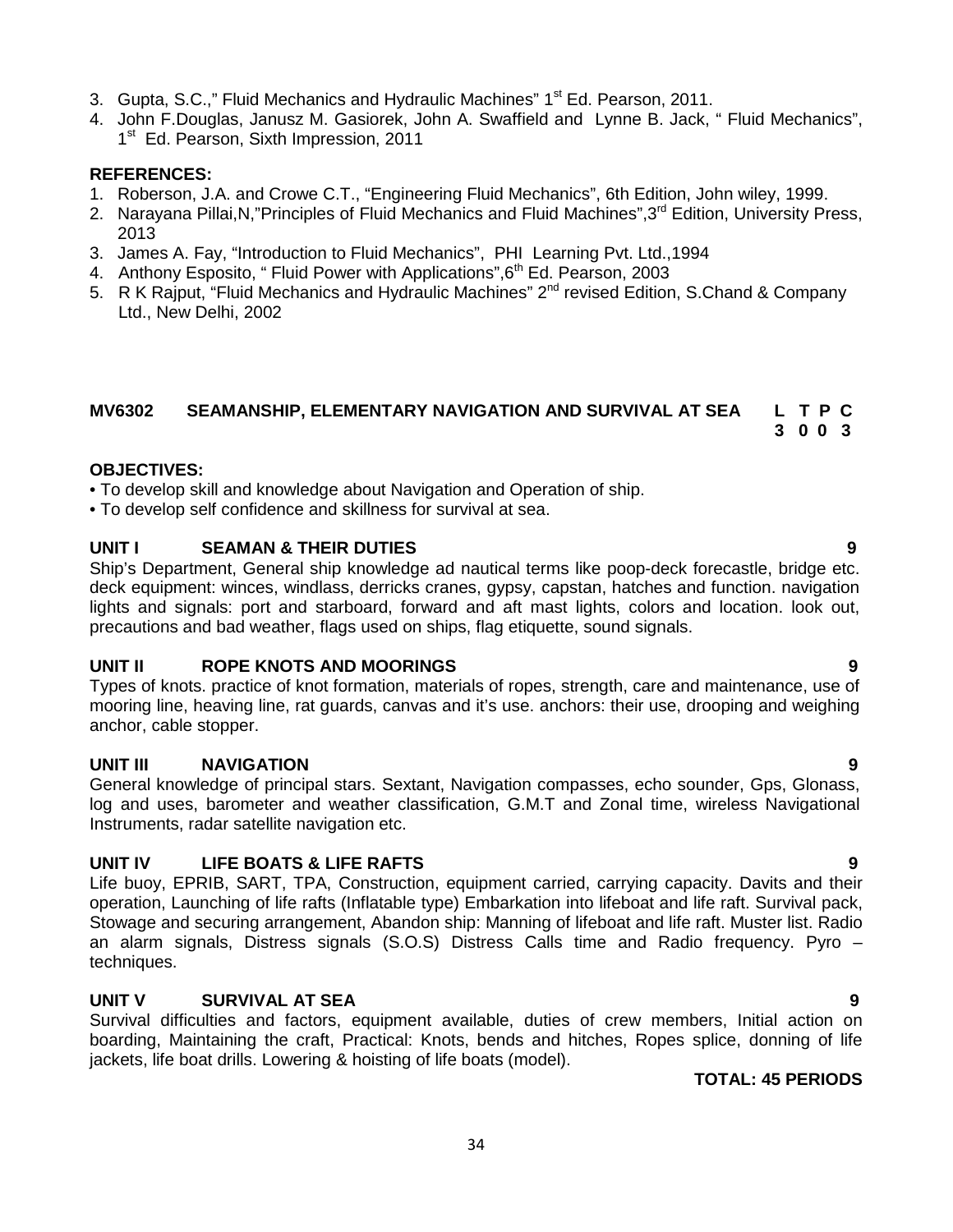### **OUTCOMES:**

On completion of the course the students are expected to

- Have learnt operation of various deck machinery and Navigation equipment
- Have sound knowledge of Navigation.
- Have learnt survival techniques at sea.
- Have learnt operation of life boats and life rafts.

### **TEXT BOOKS :**

- 1. Graham Danton, "The theory and practice of seamanship",  $11<sup>th</sup>$  Edition, Routledge, New york, USA and Canada, 1996.
- 2. Capt. J. Dinger, "Seamanship Primer",  $7<sup>th</sup>$  Edition, Bhandarkar Publications, Mumbai 1998.
- 3. Kemp & Young, "Seamanship Notes", Stanford Maritime limited, 1997

### **REFERENCES :**

- 1. A.N. Cockcroft, "Seamenship and Nautical knowledge", 27<sup>th</sup> Edition, Brown son & Ferguson Ltd., Glasgow 1997.
- 2. Richards, " Principles of Modern Radar ", Yesdee Publishings Pvt. Ltd., Indian Reprint 2012
- 3. Capt.P.M.Sarma , "Theory of Marine Gyro Compass"'1st Ed. , Bhandarkar Publications ,2002

# **MV6303 MARINE MANUFACTURING TECHNOLOGY L T P C**

### **OBJECTIVES:**

 To develop theoretical Knowledge of students on the process of manufacture of Marine Components.

**3 0 0 3**

### **UNIT I METAL JOINING PROCESSES 9**

Classification plastic welding, fusion welding, solid phase welding and sub classification. Study of power sources, electrodes, processes and applications: SMAW, SAWM, GTAW, GMAW, PAW, electro gas welding and Electro Slag, resistance welding. Gas welding, oxy acetylene cutting, brazing and soldering. Under water welding. Defects and Inspection of welded joints.

### **UNIT II CASTING PROCESSES 9**

Sand casting, pattern and core making, moulding process - sand properties, melting furnaces – pit furnace and electric furnaces. Special casting processes – shell, investment, die casting – pressure and gravity types – squeeze casting - defects in casting - Plastic moulding – injection and blow moulding, and moulding – testing and inspection., Defects in shafting

### **UNIT III FINISHING PROCESSES 9**

Surface finishing processes: grinding processes, various types of grinders, work holding devices, grinding wheels and specification, selection of grinding wheels for specific applications – selection of cutting speed and work speed. Fine Finishing Process: Lapping, honing, and super finishing process , ship hull finishing.

### **UNIT IV METAL FORMING PROCESSES 9**

Hot and cold working processes – rolling, forging, drawing and extrusion processes, bending, hot spinning, shearing, tube and wire drawing, cold forming, shot peening. Sheet metal working – blanking, piercing, punching, trimming, Bending – types of dies – progressive, compound and combination dies. High-energy rate forming processes.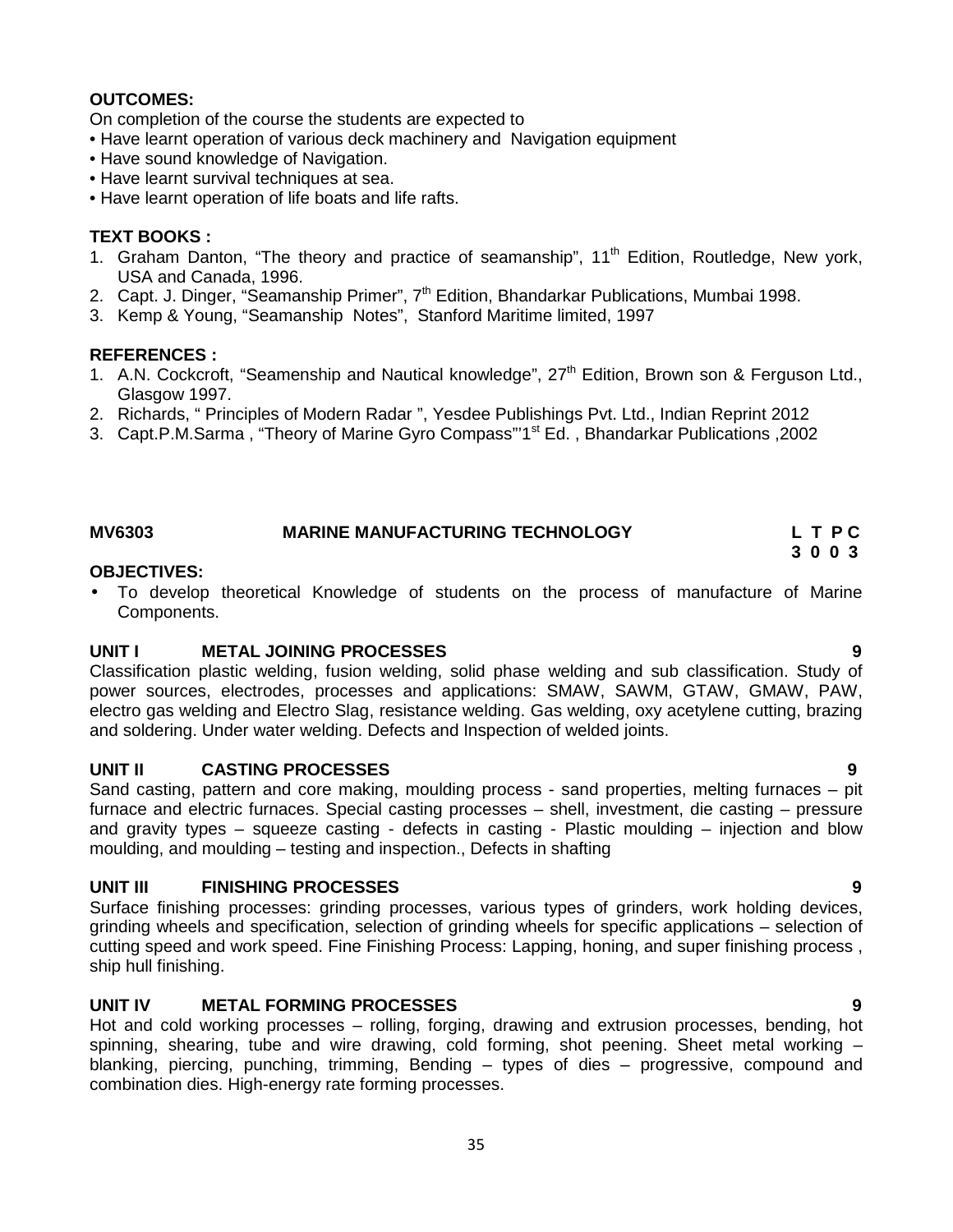### **UNIT V MACHINING PROCESSES 9**

Lathe: working principle, classification, specification accessories, lathe and tool holders, different operations on a lathe, methods of taper turning machining time and power required for cutting, Drilling and boring - classification, specification, cutters speed feed, machining time parts and description of parts parts-boring machines- jig borer –description, types and hole location procedures – milling classification, principle, parts- specification milling cutters indexing, selection of milling m/c fundamentals of inches processes, milling processes and operations – CNC machines.

### **OUTCOMES:**

**TOTAL : 45 PERIODS**

At the end of the course the students are expected to have the knowledge of

- Metal joining processes
- Casting processes.
- Metal forming, Machining and finishing processes.

### **TEXT BOOKS:**

- 1. Kemp & Young, " Ship construction : Sketches and Notes", 1<sup>st</sup> Ed. Standfor Maritime Limited, 1982
- 2. Jeffus, Welding and Metal fabrication", 1<sup>st</sup> Ed. Cengage, Indian reprint 2012 (Yesdee Publishings Pvt. Ltd.).
- 3. Rao.P.N., "Manufacturing Technology, Metal Cutting and Machine Tools", Tata McGraw-Hill, 2000.
- 4. Shan, H.S., "Manufacturing processes", Vol I, 1<sup>st</sup> Ed. Pearson, 2013

### **REFERENCES:**

- 1. Jain K.C. Agarwal, L.N. "Metal Cutting Science and Production Technology", 1<sup>st</sup> edition, Khanna Publishers, 1986.
- 2. Chapman W.A.J., "Workshop Technology", Vol. II, Arnold Publishers.
- 3. H.M.T., "Production Technology", Tata McGraw-Hill, New Delhi, 2000.
- 4. Serope Kalpakijan, Steven, R. Schmid, "Manufacturing Engineering and Technology," 4<sup>th</sup> Ed. Pearson, 2011
- 5. Timings, " Fabrication and Welding Engineering', Elsevier, Indian Reprint 2011, Yesdee Publishings Pvt. Ltd.

| <b>MV6304</b> | <b>MARINE ELECTRICAL MACHINES - I</b> | LTPC  |
|---------------|---------------------------------------|-------|
|               |                                       | 3 1 0 |

### **OBJECTIVES:**

 To expose the students to the Electrical equipments fitted on boards ships, the concepts of electrical measurements and electrical distribution systems.

### **UNIT I PRINCIPLES OF D.C. MACHINES AND GENERATORS 8+3**

Principles of DC machines – construction – winding and e.m.f equations – armature reaction – commutation – brush shift – compensating winding – D.C. generator – their characteristics-methods of excitation – parallel operation – performance equations.

### **UNIT II D.C. MOTORS 8+3**

D.C. Motor –their characteristics – starting and reversing – speed – torque equations – starters– speed control including electronic method of control – testing of D.C. machines for finding out the losses and efficiency – braking of D.C. motor, Ward-Leonard control.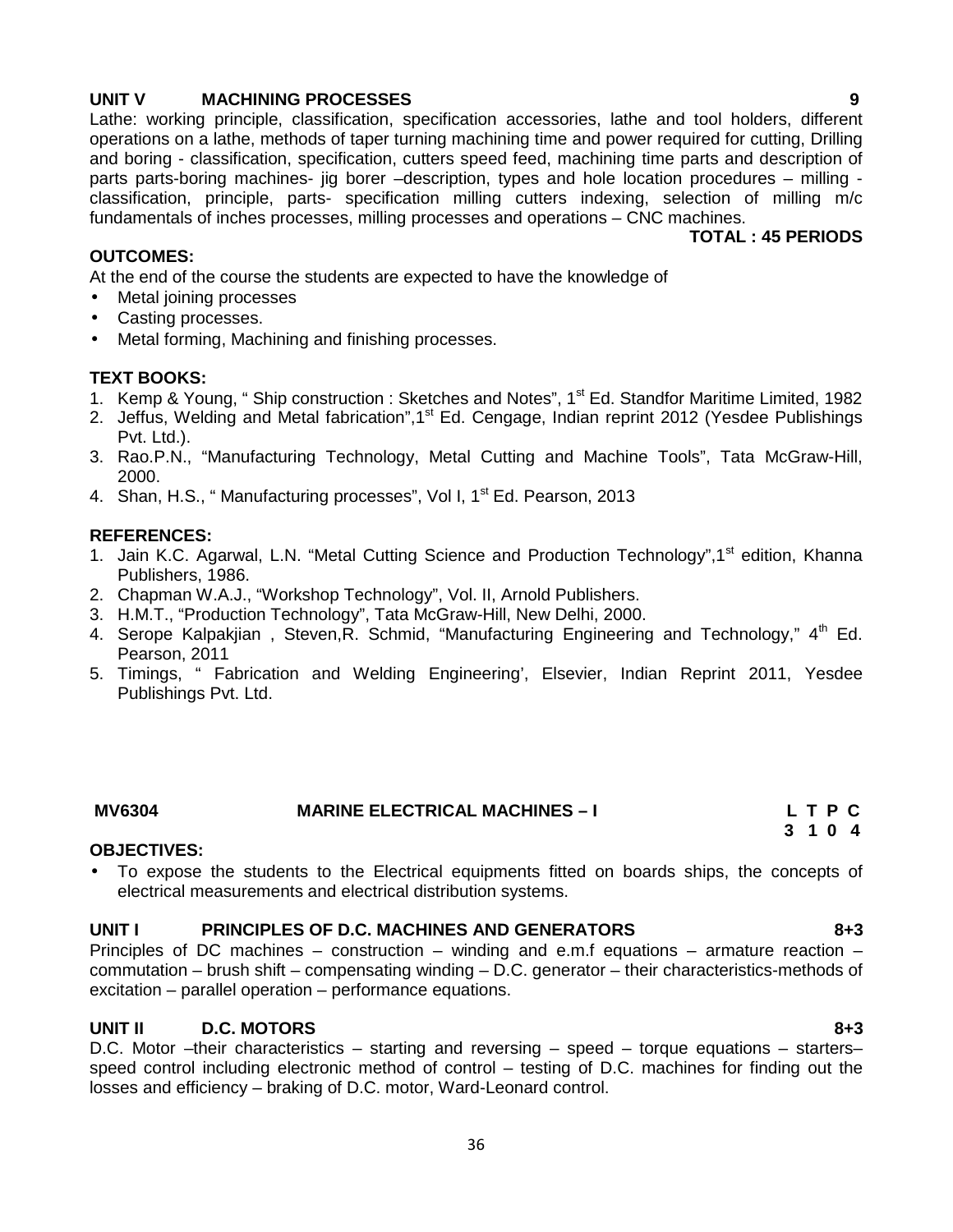# **UNIT III TRANSFORMERS 10+3**

Transformers – types and applications – operating principle – e.m.f. Equations – phase diagrams under no load and load conditions  $-$  leakage resistance  $-$  equivalent circuits  $-$ voltage regulation  $$ losses and efficiency – open circuit and short circuit tests – parallel operation – three phase transformers – core and shell type – current and potential transformers – auto-transformers (single phase and three phase) - specification of coolants

# **UNIT IV INSTRUMENTS AND TESTING 9+3**

Basic requirements of measuring instrument-static and dynamic characteristics of measuring instruments – principles of indicating instruments – control and damping devices – moving coil and moving iron instruments and their use as voltmeters and ammeters – dynamometer type wattmeter – thermocouple type ammeter, voltmeters and wattmeter. extension of instrument range.

# **UNIT V DISTRIBUTION AND TRANSMISSION SYSTEMS 10+3**

Two wire and three wire D.C. distribution – A.C. Transmission – single and three phase – comparison of D.C. and A.C. transmission – use of balancer – 2-wire, 3-wire and 4- wire A.C. distribution – copper efficiency under different modes of distribution – one end fed and ring main distributor – fuses and its materials – D.C. air circuit breaker – A.C. air circuit breakers.

# **TOTAL (L:45+T:15): 60 PERIODS**

# **OUTCOMES:**

At the end of the course the students are expected to have

- The knowledge about construction and operation of D.C. Machines in general and generators in particular
- To introduce the concepts about measurement practices and measuring instruments.
- .To familiarize the students with the operation and control of D.C. motors.
- To study the construction and operation of transformer.
- To study the structure and functioning of transmission and distribution.

# **TEXT BOOKS:**

- 1. Edmund GR Kraal, Stanley Buyers, Christopher Lavers, "Basic electrotechnology for marine engineers",  $4<sup>th</sup>$  Ed. Reeds Vol 06
- 2. Hughes Edward, "Electrical technology", 2nd edition, "ELBS with DP Publications", USA, 1996.
- 3. I.J Nagrath and D.P Kothari, "Basic Electrical Engineering", 2nd Edition, McGraw Hill Publishing Co., Ltd., New Delhi, 2002.
- 4. Bhag, S. Guru, Huseyin, R. Hiziroglu, "Electric Machinery and Transformers", 3<sup>rd</sup> Ed. Oxford University Press, 2013

# **REFERENCES:**

- 1. Uppal S.L., "Electrical Power", 13th Edition, Khanna publishers, Mumbai, 2002.
- 2. Berde M.S., "Electric Motor Drives", 1st Edition, Khanna Publishers, Mumbai, 1995.
- 3. W. Laws, **"**Electricity Applied To Marine Engineering", 4th edition, The Institute Of Marine Engineers, London, 1998.
- 4. Gorti Ramamurthi, "Handbook of Electrical Power Distribution", 2<sup>nd</sup> Ed.Universities Press, 2009

# **MV6305 MARINE REFRIGERATION AND AIR CONDITIONING L T P C**

**3 1 0 4**

# **OBJECTIVES**

To develop the knowledge of students in Marine Refrigeration and Air conditioning.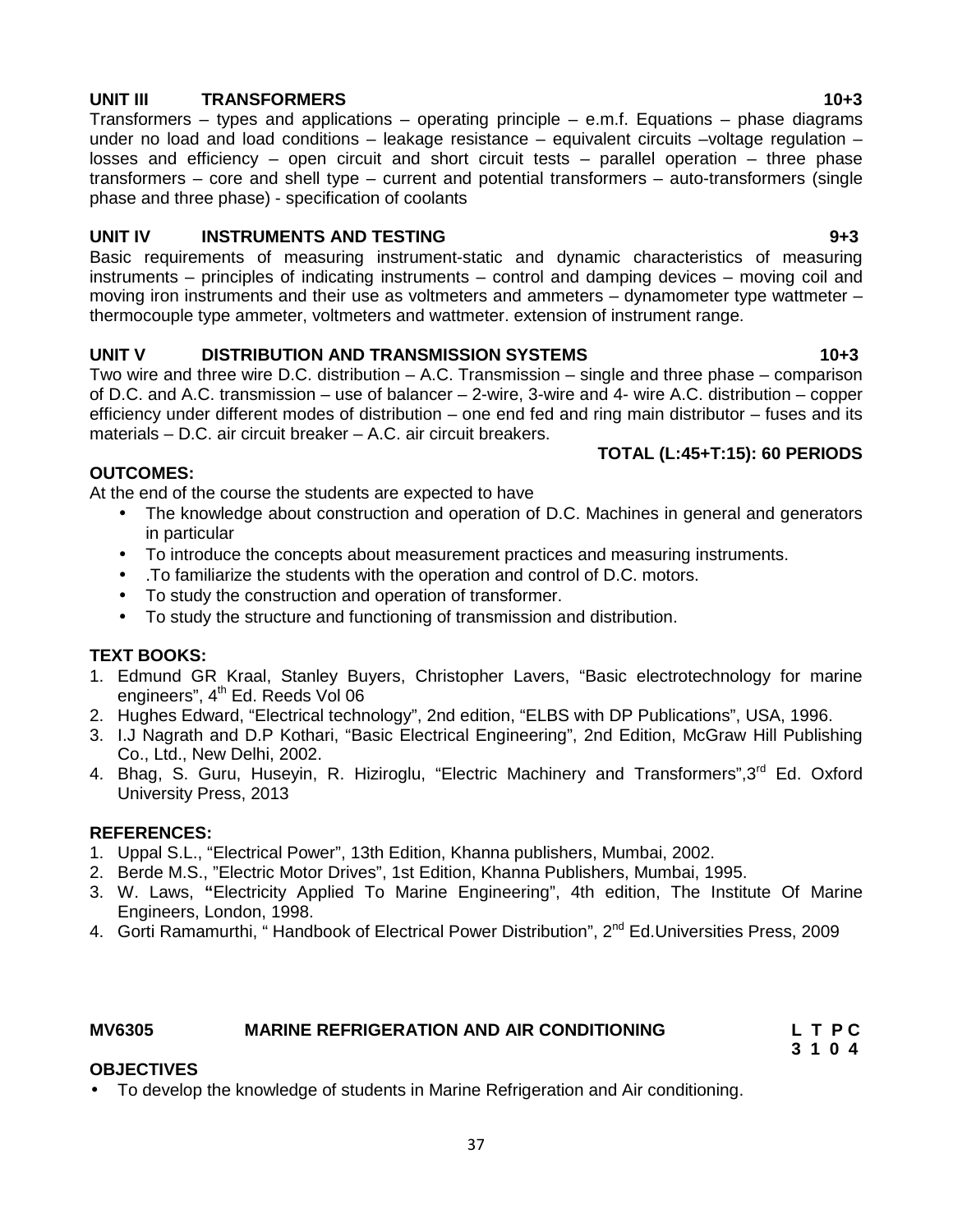# **UNIT I RECIPROCATING COMPRESSORS 9+3**

Ideal cycle for compressors work transfer in a single stage compressors – mass flow – volume flow – free air delivery – effect of clearance and volumetric efficiency in single stage compressors. multi stage compression neglecting clearance volume. condition for minimum work input and perfect inter cooling. tandem in line arrangements in compressors. air motors.

# **UNIT II BASIC REFRIGERATION AND AIR CONDITIONING 9+3**

Reversed Carnot cycle – vapour compression cycle – refrigerating effect – co-efficient of performance – cooling capacity – refrigerants used in marine practice and their justification - rating of refrigeration plant – methods for improving C.O.P. – use of vapour tables – applied problems.

# **UNIT III MARINE REFRIGERATING PLANTS 9+3**

Typical marine refrigerating plants with multiple compression and evaporator system – heat pump cycles – refrigeration in liquefied gas carriers – applied problems.

# **UNIT IV MARINE AIR CONDITIONING 9+3**

Principles of air conditioning – Psychrometric properties of air – comfort conditions – control of humidity – airflow and air conditioning capacity – calculation for ships plants.

# **UNIT V BASIC DESIGN OF HEAT EXCHANGERS 9+3**

Introduction - types - LMTD and NTU method - double-pipe, shell and tube type, condenser and evaporator – problems

# **TOTAL (L:45+T:15): 60 PERIODS**

# **OUTCOMES:**

At the end of the course the students are expected to have the knowledge on

- The performance of Reciprocating Compressors,
- The theoretical aspects of Marine refrigeration and air-conditioning
- The method of economical and efficient design of Heat Exchangers for Air conditioning and refrigeration plants.

# **TEXT BOOKS:**

- 1. Arora C.P., "Refrigeration & Air Conditioning", 1st Edition, Sri Eswar Enterprises, Chennai, 1993.
- 2. Stoecker, Wilbert .F Jones, Jerold. W., "Refrigeration and Air Conditioning", 2<sup>nd</sup> Edition, Tata McGraw-Hill, Delhi, 1985.
- 3. Stott, "Refrigeration Machinery And Air Conditioning Plant", Marine Engineering Practice, Vol-1 P Part-04, IMarEST, London
- 4. Roy, J. Dossat, "Principles Of Refrigeration", 1<sup>st</sup> Ed., Pearson, 2006
- 5. Kuppan Thulukkanam, "Heat Exchanger Design Handbook", 1<sup>st</sup> Ed., CRC Press, 2000

# **REFERENCES:**

- 1. D.A. Taylor, "Introduction to Marine Engineering", 2nd Edition, Butter Worth, London,1993.
- 2. J.R. Stott, "Refrigerating Machinery and Air Conditioning Plant", 1st Edition, The Institute of Marine Engineers, London, 1974, Reprint 1998.
- 3. Ghoshdastidar, P.S., "Heat transfer", 2<sup>nd</sup> Edition, Oxford University Press, 2012
- 4. Sukhatme, S.P., "Heat Transfer", 4<sup>th</sup> Ed. Universities Press, 2011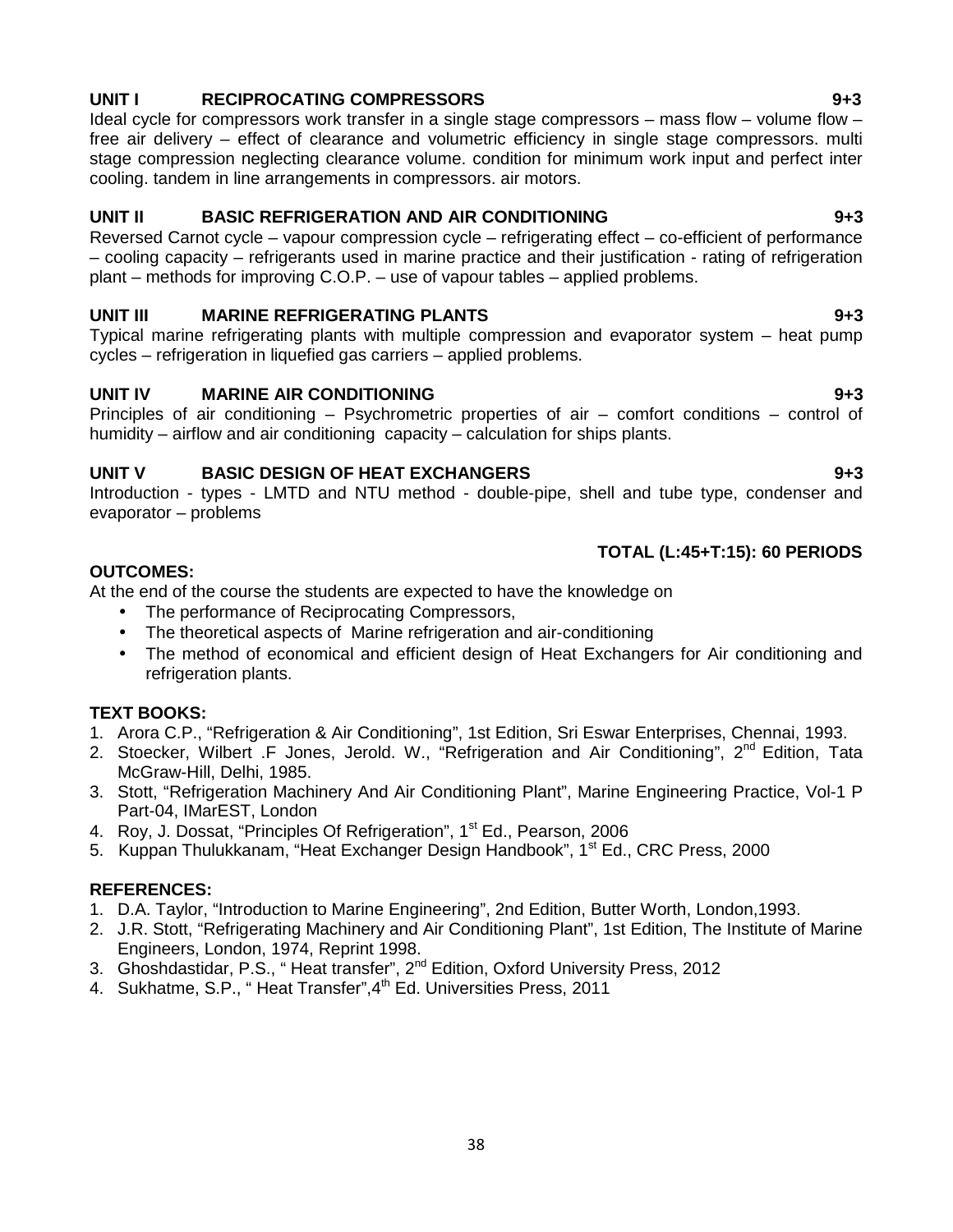### **MV6306 MARINE MACHINERY DRAWING L T P C**

# **OBJECTIVES**

To make the students understand and practice Machine Drawing.

# **UNIT I EXPLANATION AND SKETCHING 3+12**

Dimensioning conventions of shafts, arcs, angles, holes, tapers, welded joints, threads and pipes conventional representation of metals and materials. sectioning conventions, removed sections and revolved sections, parts not usually sectioned, conventions of gears

# **UNIT II LIMITS, FITS AND TOLERANCES 3+12**

Limits and tolerances, Surface Finish, Type of fits – description, hole basis system and shaft basis system, calculations involving minimum and maximum clearances for given combination of tolerance grades- simple problems, geometric tolerances

# **UNIT III RIVETS AND JOINTS 3+12**

Sketching screw-threads, screwed fastenings, rivets and riveted joints keep. cotter joints & pin joints.

# **UNIT IV MARINE MACHINERY PARTS 3+12**

Drawing of machine components in assembly - details like couplings, glands, non-return valves, cocks & plugs, cylinder, connecting rod & bearings. boiler mountings – full bore safety valve, gauge glass, main stop valve.

# **UNIT V MARINE COMPONENT 3+12**

Assembly drawings of simple marine components - bilge strainer boxes, control valves, cylinder relief valves, boiler blow down cock.

# **OUTCOMES:**

At the end of the course the students would have learnt

- The Method of sketching to Explain the Limits, Fits and Tolerances arcs etc., with respect to the Marine Machinery.
- To Sketch Valves, Cocks and Plugs .
- To draw Various parts of Marine Machinery and the general Marine components

# **TEXT BOOKS:**

- 1. MacGibbon's "Pictorial Drawing Book for Marine Engineers-James", 8th Edition, G.Holburn & John J. Seaton, James Munro & Company Limited, Engineering and Nautical Publishers, Mumbai, 1978.
- 2. Beck, H.G., "Engineering Drawings for Marine Engineers", 2<sup>nd</sup> Ed., Reeds Vol 11, Adlard Coles Nautical, London
- 3. N.D.Bhatt, "Machine Drawing", 18th Edition, Charotar Publication, Mumbai, 2001.

# **REFERENCES:**

- 1. Gopalakrishna K.R., "Machine Drawing", 17th Edition, Subhas Stores Books Corner, Bangalore, 2003.
- 2. Gill P.S., "A text book on Machine Drawing", S.K. Kataria & sons, Mumbai, 2000.
- 3. Junnarkar, N.D., "Machine Drawing", 1<sup>st</sup> Ed. Pearson, 2004
- 4. Jindal, U.C., "Machine Drawing", 1<sup>st</sup> Ed. Pearson, 2010

**1 0 4 3**

**TOTAL : 75 PERIODS**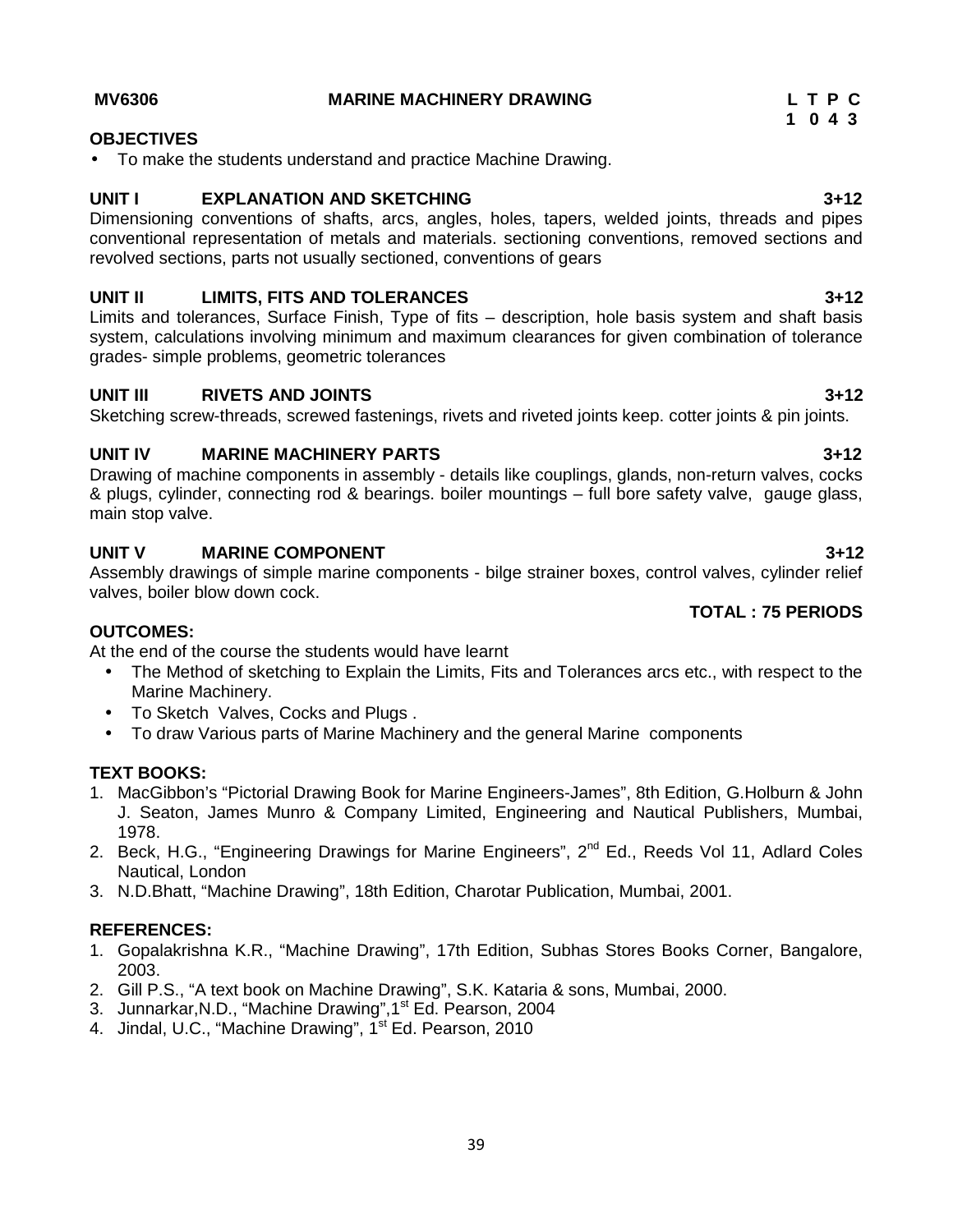# **MV6311 MARINE HYDRAULICS AND FLUID MACHINERY LABORATORY L T P C**

# **OBJECTIVES:**

To impart skill and knowledge on Fluid Mechanics and Fluid Machinery operation

# **(A) FLUID MECHANICS LAB 20**

Buoyancy Experiment – Metacentric Height for Cargo and War ship models. Fluid flow measurement using Pitot tube, Flow nozzle, Rotameter, Notches etc. Cd of Venturimeter and orifice-meter. Determination of frictional losses in pipes.

# **(B) FLUID MACHINERY LAB 25**

Centrifugal pumps- Performance characteristics of a constant speed pump, specific speed. Performance characteristics of multistage pump. Characteristics of Impulse and Reaction Turbine Specific speed and unit quantities. Positive displacement pumps. Performance characteristics of a deep well pump, Jet pump

### **TOTAL : 45 PERIODS**

### **OUTCOMES**

After completion of the Laboratory Experiments the students would have the skill to

- Understand the flow behavior of fluids
- Calculate the frictional losses and Cd of fluids when it passes through various obstructions
- Calculate the performance characteristics of hydraulic pumps and turbines.

# **REFERENCES**

- 1. Laboratory Manuals
- 2. Anthony Esposito, " Fluid Power with Applications",  $6<sup>th</sup>$  Ed. Pearson, 2003
- 3. Schobeiri, "Fluid Mechanics for Engineers", 1<sup>st</sup> Ed. Springer, Indian Reprint 2013(Yesdee Publishings Pvt. Ltd.)
- 4. Shesha Prakash, "Experiments in Hydraulics and Hydraulic Machines: Theory and Procedures", 1 st Ed. PHI Learnings Pvt. Ltd.,, 2011

### **LIST OF EQUIPMENTS FOR A BATCH OF 30 STUDENTS FLUID MECHANICS LABORATORY**

| SI.No. | <b>Name of the Equipment</b> | Qty. |
|--------|------------------------------|------|
| 01     | <b>Buoyancy Experiment</b>   |      |
|        | Cargo Ship Model             | 01   |
|        | War Ship Model               | 01   |
| 02     | Pitot tube                   | 01   |
|        | Flow nozzle                  | 01   |
|        | Rotameter                    | 02   |
|        | <b>Notches</b>               | 02   |
| 03     | Venturimeter                 | 02   |
| 04     | Orifice meter                | 01   |
| 05     | Frictional Losses in pipes   |      |

# **FLUID MACHINERY LABORATORY**

| SI.No. | <b>Name of the Equipment</b>      | Qty. |
|--------|-----------------------------------|------|
| 01     | Centrifugal pump                  |      |
| 02     | Multistage Centrifugal Pump       | 01   |
| 03     | Impulse Turbine (Pelton)          |      |
| 04     | <b>Reaction Turbine (Francis)</b> | 01   |
| 05     | Reciprocating pump                | 01   |
| 06     | Submersible pump                  | 01   |
| 07     | Jet pump                          |      |

40

**0 0 3 2**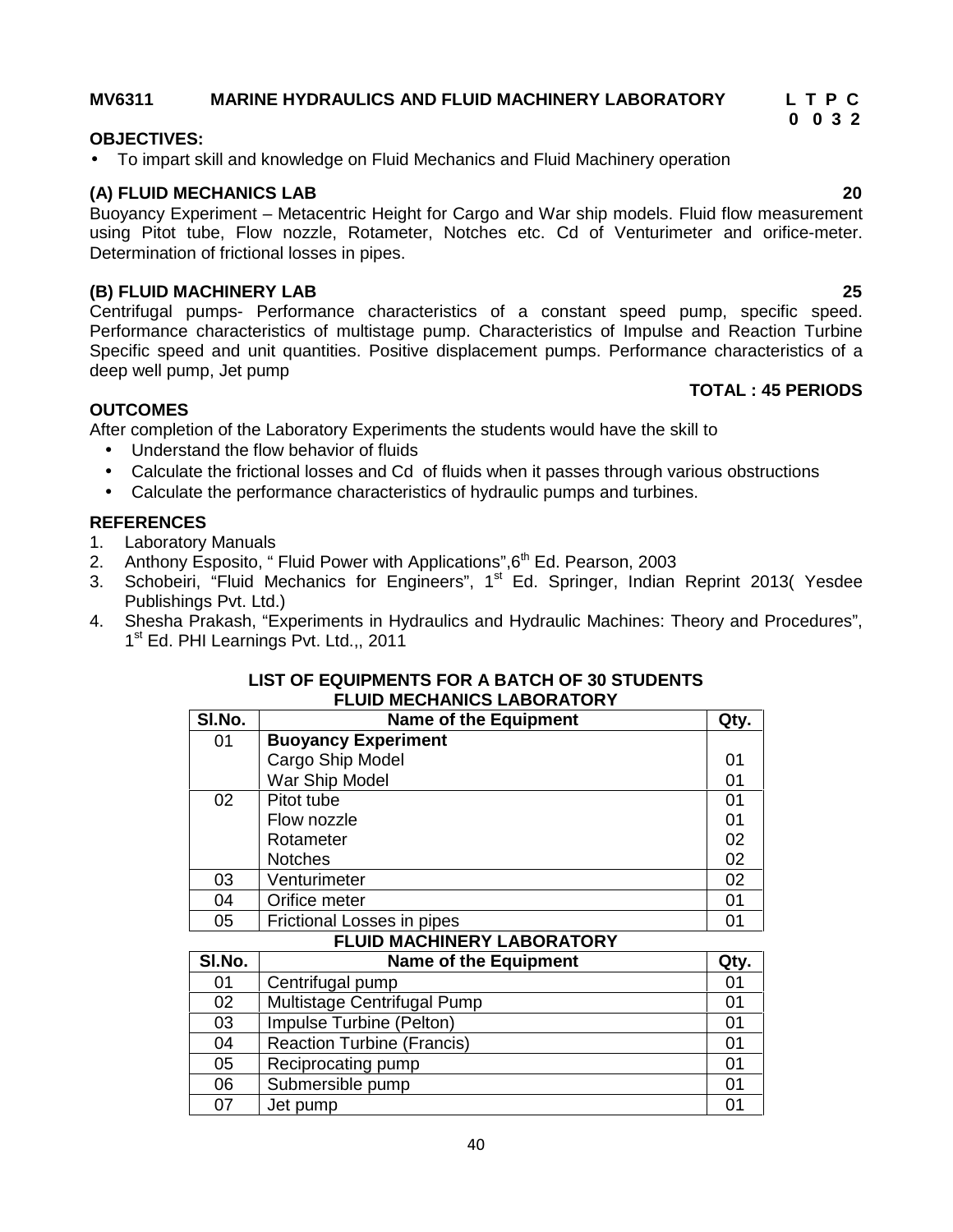# **MV6312 WELDING TECHNIQUES, LATHE AND SPECIAL MACHINE SHOP L T P C**

# **OBJECTIVES**

To develop skill of the students in welding and machining techniques

# **WELDING TECHNIQUES 45**

WELDING - Exercises in Electric Arc welding and Gas welding Advanced Techniques.

HAND TOOLS - Hand tools, sharpening, Powered hand tools, Measurements etc. Exercise involving above.

SHEET METAL WORKING - Simple Exercise.

PIPE WORK - Experiments involving thin pipes, Joining, bending, welding and inspection.

# **LATHE & SPECIAL M/C SHOP 45**

Lathe – Straight turning, Step turning, under cut, taper turning, knurling and thread cutting exercises. Shaping Machine – Making square from round rod and grooving exercises. Exercises on milling machine. Grinding: Exercises to the required accuracy on universal cylindrical grinder and surface grinder. Slotting Machine: Slotting and Key-way cutting.

# **OUTCOMES**

At the end of this work shop training the students would have the skill

- To carry out repair of Ship machinery and components by welding
- To do any kind of sheet metal works
- To make machine components using Lathes and Special machines such as milling, grinding and slotting machine.

### **REFERENCES:**

- 1 Youssef, " Machining Technology", 1<sup>st</sup> Vol.,Taylor & Francis, Indian Reprint 2012(Yesdee Publishings Pvt. Ltd.)
- 2 Kuppuswamy, G., "Principles of Metal Cutting", 1<sup>st</sup> Ed. Universities Press, Reprint 2013
- 3 Mukherjee, S., "Metal Fabrication Technology", 1<sup>st</sup> Ed., PHI Learning Pvt. Ltd., 2010
- 4 Larry Jeffus, " Welding and Metal Fabrication",  $1<sup>st</sup>$ . Ed. Cengage Learning, Indian Print, 2012 (Yesdee Publishings Pvt. Ltd.)

### **LIST OF EQUIPMENTS FOR A BATCH OF 30 STUDENTS WELDING TECHNIQUES, LATHE AND SPECIAL MACHINE SHOP:**

| SI. No. | <b>Name of the Equipment</b> | Qty. |
|---------|------------------------------|------|
| 1.      | Light duty Lathe             | 01   |
| 2.      | Medium duty Lathe            | 03   |
| 3.      | Heavy duty Lathe             | 04   |
| 4.      | Shaper                       | 01   |
| 5.      | Slotter                      | 01   |
| 6.      | Planner                      | 01   |
| 7.      | Radial drilling m/c          | 01   |
| 8.      | Surface grinder              | 01   |
| 9.      | Pedestal grinder             | 01   |
| 10.     | Vertical milling m/c         | 01   |
| 11.     | Universal milling m/c        | 03   |
| 12.     | Tool & cutter grinder        | 01   |
| 13.     | Gear hobber                  | 01   |
| 14.     | <b>CNC Lathe Machine</b>     | 01   |
| 15.     | Capstan Lathe                | 01   |

**TOTAL : 90 PERIODS**

**0 0 6 3**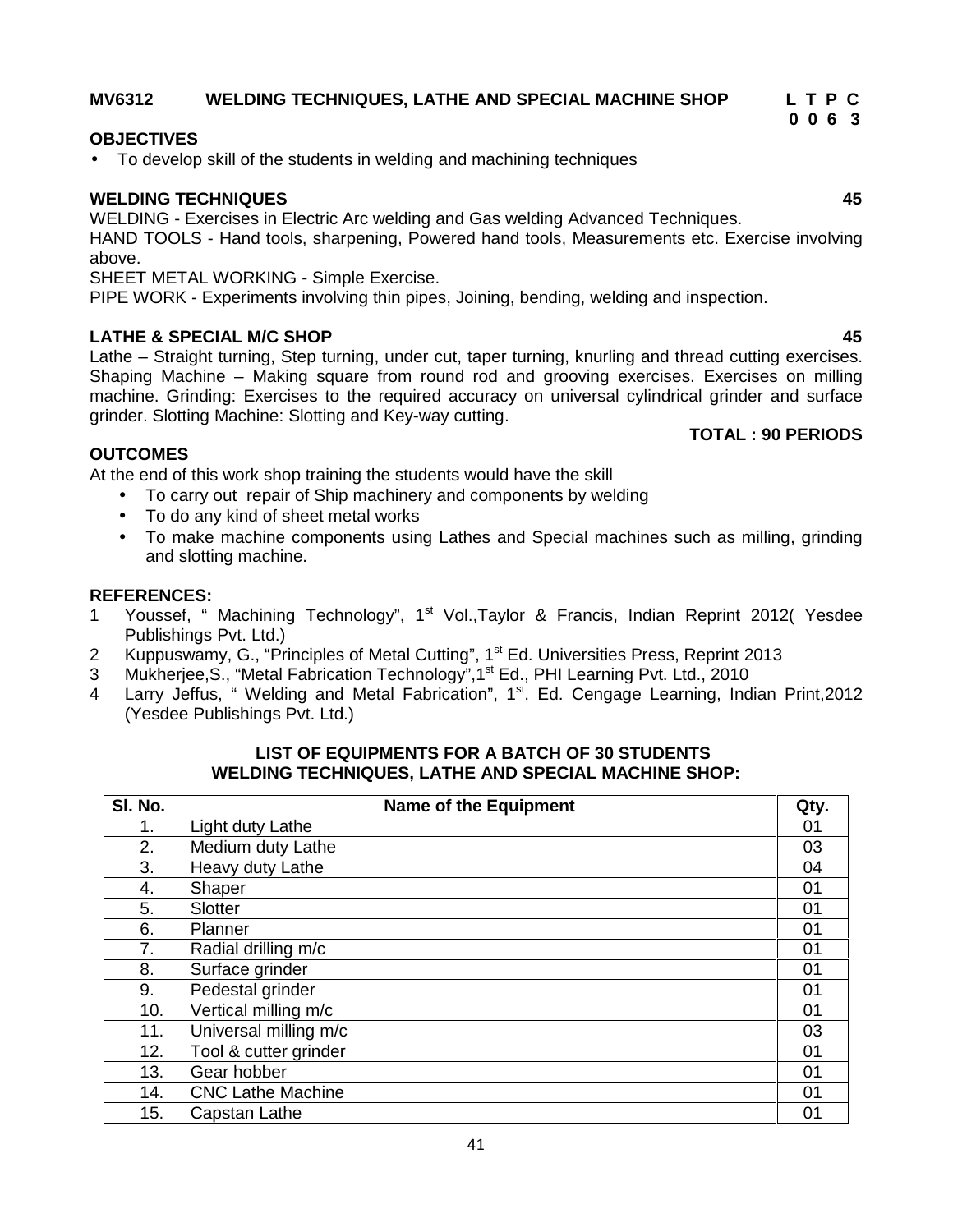| 16.    | m/c<br>$\alpha$ rin<br>ndrical<br>$dim \alpha$<br>۱۱۳)<br>annania |  |
|--------|-------------------------------------------------------------------|--|
| -<br>. | 'ower<br>∵hacksaw                                                 |  |
| 18.    | Lathe<br>Duplicating                                              |  |

# **WELDING WORK SHOP**

| SI. No. | <b>Name of the Equipment</b>            | Qty. |
|---------|-----------------------------------------|------|
|         | Welding Transformer Air Cooled with Fan | 04   |
| 2.      | Maxi - MIG 400A Welding Set             | 01   |
| 3.      | AOL make TIG Control Outfit             | 01   |
| 4.      | Welding Rectifier Throluxe - 401 MMA    | 01   |
| 5.      | Water Cooled Torch 0150102071 400 AMPS  | 02   |
| 6.      | Bending Machine Pipe dia 1/2" to 3"     | 01   |
|         | Gas welding and cutting set             | 02   |

# **FITTING SHOP**

| SI. No. | Name of the Equipment        | Qty. |
|---------|------------------------------|------|
| . .     | <b>Power Hacksaw</b>         |      |
| 2.      | Vernier Height Gauge         | 02   |
| 3.      | Surface Plate with stand     | 02   |
| 4.      | <b>Fitting Bench Vice</b>    | 40   |
| 5.      | Hand tools (Different types) |      |

### **TOTAL : 90 PERIODS**

# **MA6465 APPLIED MATHEMATICS FOR MARINE ENGINEERING L T P C**

### **OBJECTIVES:**

 To provide the required skill to apply the statistical and numerical tools in Marine engineering problems.

### **UNIT I BASIC STATISTICS 9+3**

Measures of Central Tendency: Mean - Calculation of mean, Measure of Dispersion: Mean deviation - Standard deviation – Variance - calculation of Standard deviation of single group and two groups – Moments.

### **UNIT II PROBABILITY AND RANDOM VARIABLES 9+3**

Correlation, Correlation coefficient, Regression lines, Rank correlation - Sample space and events, Probability, Axioms of Probability – conditional probability – total probability, Baye's theorem – Random variable – Discrete Probability distribution – Continuous probability distributions – Expectation – Moment generating function – probability generating function - Probability mass and density functions.

### **UNIT III STANDARD DISTRIBUTIONS 9+3**

Binomial, Poisson, Normal, Geometric, Negative binomial, Uniform, Exponential, Gamma distributions and their properties.

**3 1 0 4**

#### 42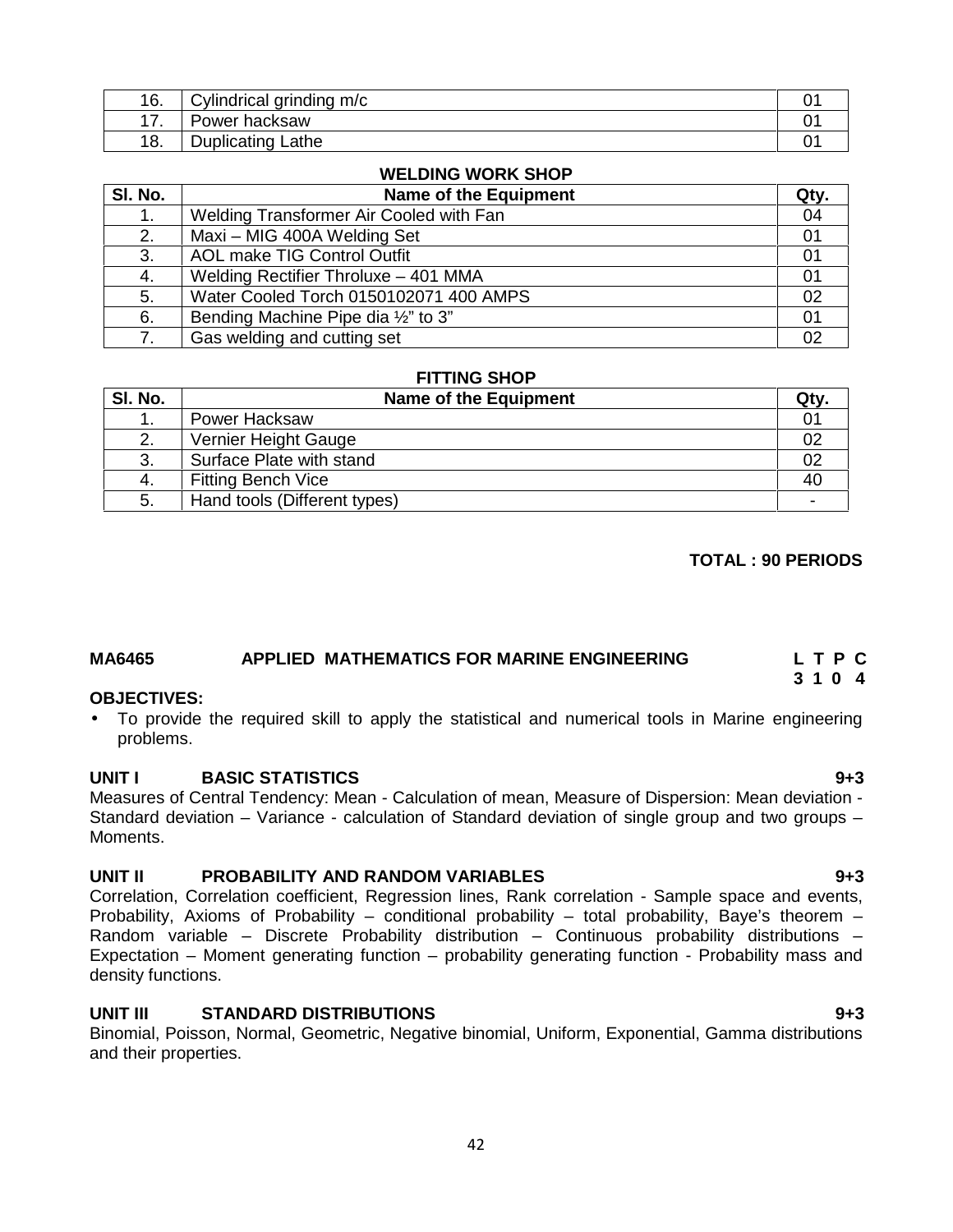# **UNIT IV TESTING OF HYPOTHESIS 9+3**

Sampling distributions - Estimation of parameters - Statistical hypothesis - Tests based on Normal, t, Chi-square and F distributions for mean, variance and proportion - Contigency table (test for independent) - Goodness of fit.

# **UNIT V NUMERICAL METHODS 9+3**

Interpolation for equal and unequal integrals: Lagrange's methods – Newton's forward and backward different formulae - Divided difference method.

ODE: Taylor series – Euler– Runge-Kulta methods.

### **OUTCOMES:**

- To acquaint the students with fundamental knowledge of the concepts from Statistics and Probability.
- To introduce standard distributions which can describe real life phenomenon.
- To introduce the notion of sampling techniques and numerical used in Marine engineering problems.

### **TEXT BOOKS:**

- 1. Grewal, B.S, "Higher Engineering Mathematics*",* 42th Edition, Khanna publishers, Delhi, 2007.
- 2. Johnson, R.A., Miller & Fraund's probability & statistics for engineers, 8<sup>th</sup> edition, Printice Hall of India, 2011.

### **REFERENCES:**

- 1. Jain, M.K. Iyengar, S.R.K., Jain, R.K., Numerical Methods for Engineering and Scientific computation 4rth edition, Newage International Private Limited, New Delhi, 2003.
- 2. Devore, J.L., "Probability and Statistics for Engineering and the Sciences", Cengage Learning,New Delhi, 8th edition, (2012).
- 3. Sastry. S, "Introductory methods of Numerical analysis", 3<sup>rd</sup> edition Printice Hall of India Private Limited, India, 2002.
- 4. Chapra S.C and Cannale R.P. Numerical methods for engineers, 4<sup>th</sup> edition tata McGraw Hill New Delhi, 2002.
- 5. Walpole, R.E., Myers, R.H., Myer, S.L, and Ye, K. Probability & Statistics for Engineers and scientists, 7<sup>th</sup> edition, Pearson Education, Delhi, 2002.

# **MV6401 MECHANICS OF SOLIDS L T P C**

# **OBJECTIVES:**

To impart knowledge to the students about the Strength of Materials.

### **UNIT I CONCEPT OF STRESS 8+3**

Concept of stress- tensile and compressive stresses- shear stress- Elastic limit – Hooke's law- elastic constants and their relationship – Poisson's ratio – Generalized Hooke's law – elongation of simple and composite bars under external load – allowable stress – factor of safety- thermal stresses of simple members – strength of welded joints. resilience-suddenly applied loads, strain gauges. hydrostatic stress & corresponding strains.

### **UNIT II STRESSES IN BEAMS 9+3**

Stresses in beams – neutral axis- theory of simple bending- bending stresses in rectangular, I sections and circular section beams. bending stresses in composite section beams. strain energy due to bending. shear stresses in beams – rectangular, I-sections and circular sections. stress

**3 1 0 4**

**TOTAL (L:45+T:15): 60 PERIODS**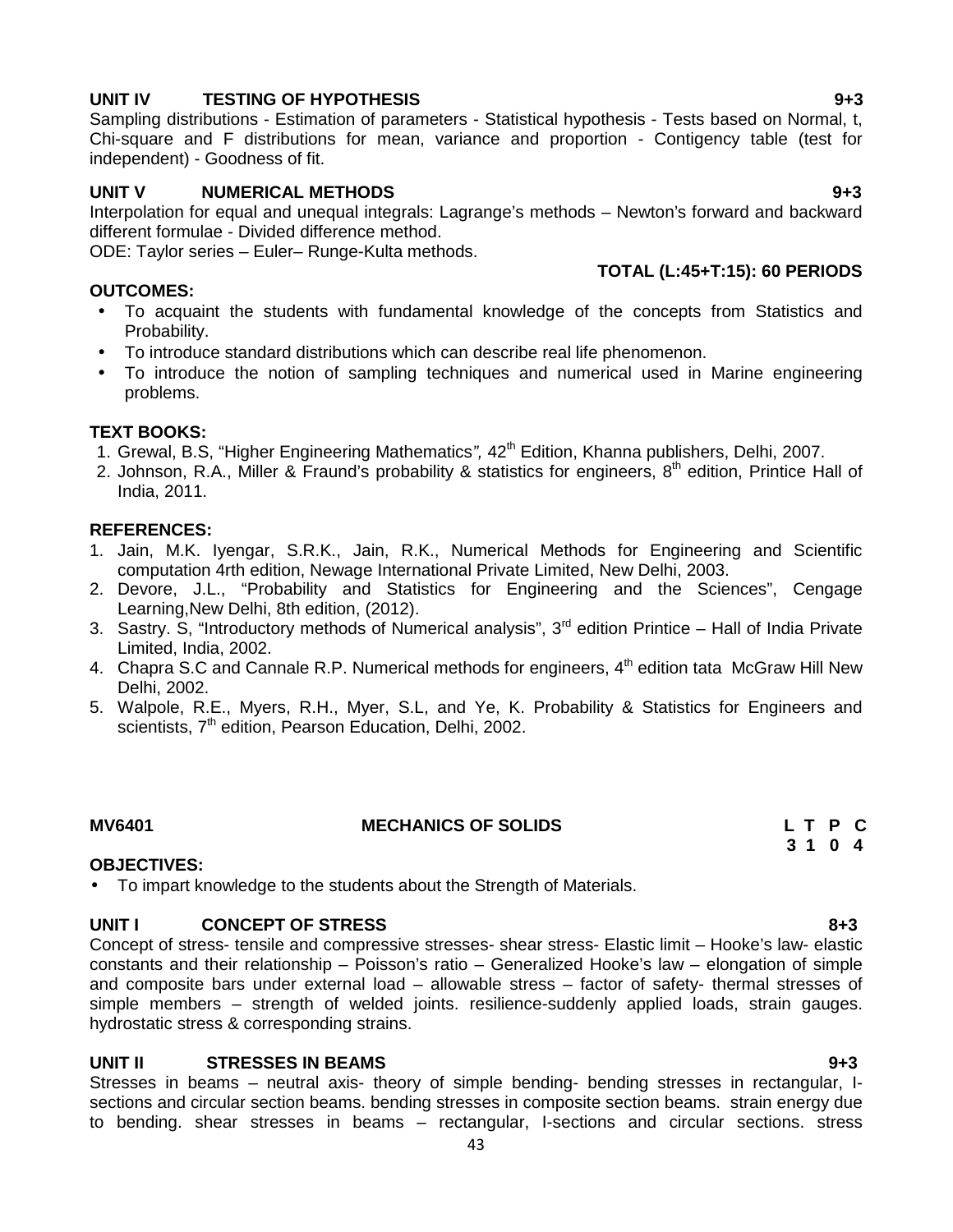components on a general plane and oblique plane - principal stresses and principal Planes, Maximum shear stresses and their planes- Mohr's Diagram for stress & strain.

# **UNIT III BENDING MOMENT 10+3**

Bending moment-shear force, BMD and SFD for statically determinate beams-cantilever simply supported--overhanging beams- with or without applied moments, point of contra flexure. Statically indeterminate beams-BMD and SFD for fixed beams, propped cantilever beams and continuous beams-clapeyron's theorem of three moments.

# **UNIT IV SLOPE, DEFLECTION AND TORSION 9+3**

Slope and deflection of Cantilever, overhanging and simply supported beams – Double integration method – Macalay's Method - Moment area method- problems with various types of 14+load with or without applied moments and varying flexural rigidity (EI). Deflection due to shear, Deflection by graphical method.

Torsion of solid and hollow circular shafts – power transmitted by shafts – compound shafts - shafts subjected to both twisting and bending moment. torsion applied to closely coiled springs, plastic yielding of materials in torsion. torsion of shaft fitted with liner. combined bending & twisting, equivalent bending & twisting moments, shear, bending & torsion, theories of failure- open coil and closed coil helical springs.

# **UNIT V COLUMNS , STRUTS, CYLINDERS AND PRESSURE VESSELS 9+3**

Columns and struts - long and short columns- Euler's formula for long column – equivalent length – slenderness ratio - Eccentric loaded long and short columns - Rankine Gordon formula, use of Strut formulae. thin cylinders and thin spherical shells under internal pressure-change in volume due to internal pressure. thick cylinders – simple treatment of thick cylindrical walled pressure vessels. lame's theory, compound cylinders. thin curved bar, strain energy due to bending, castigliano's theorem & its application to curved bar, strain energy due to twisting, applied problems.

# **TOTAL (L:45+T:15): 60 PERIODS**

# **OUTCOMES:**

On completion of this course the students would have learnt

- The methods of determining various stresses and strains in simple and composite members under external load, strength of simple connections and strain energy stored in members.
- The concept of principal stresses and maximum shear stresses.
- To design beams which can resist bending and shearing stresses T
- To calculate the Shear force and Bending moment for the various types of statically determinate and indeterminate beams and the method of drawing the SFD and BMD.
- To calculate the deflections caused by the application of loads and design of solid, hollow shafts, open coiled and closed coiled helical springs based on shear and bending.

# **TEXT BOOKS:**

- 1. S. Timoshenko, "Strength of Materials", 3rd Edition, CBS Publishers & Distributers, Delhi, 1986.
- 2. Rajput. R.K. "Strength of Materials", 2nd Edition, S. Chand &Co., New Delhi, 1999.
- 3. Jindal, U.C., "Strength of Materials', 1<sup>st</sup> Ed., Pearson, 2011

# **REFERENCES:**

- 1. Andrew, Pytel, Singer, Ferdriand L., "Strength of Materials", 4<sup>th</sup> Edition, Harper & Ron Publishers, New York, 1980.
- 2. Gere & S. Timoshenko, "Mechanics of Materials", 2nd Edition, CBS Publishers & Distributors, New Delhi, 1986.
- 3. Purushothama Raj, P., Ramasamy, V., "Strength of Materials", 1<sup>st</sup> Ed. Pearson, 2012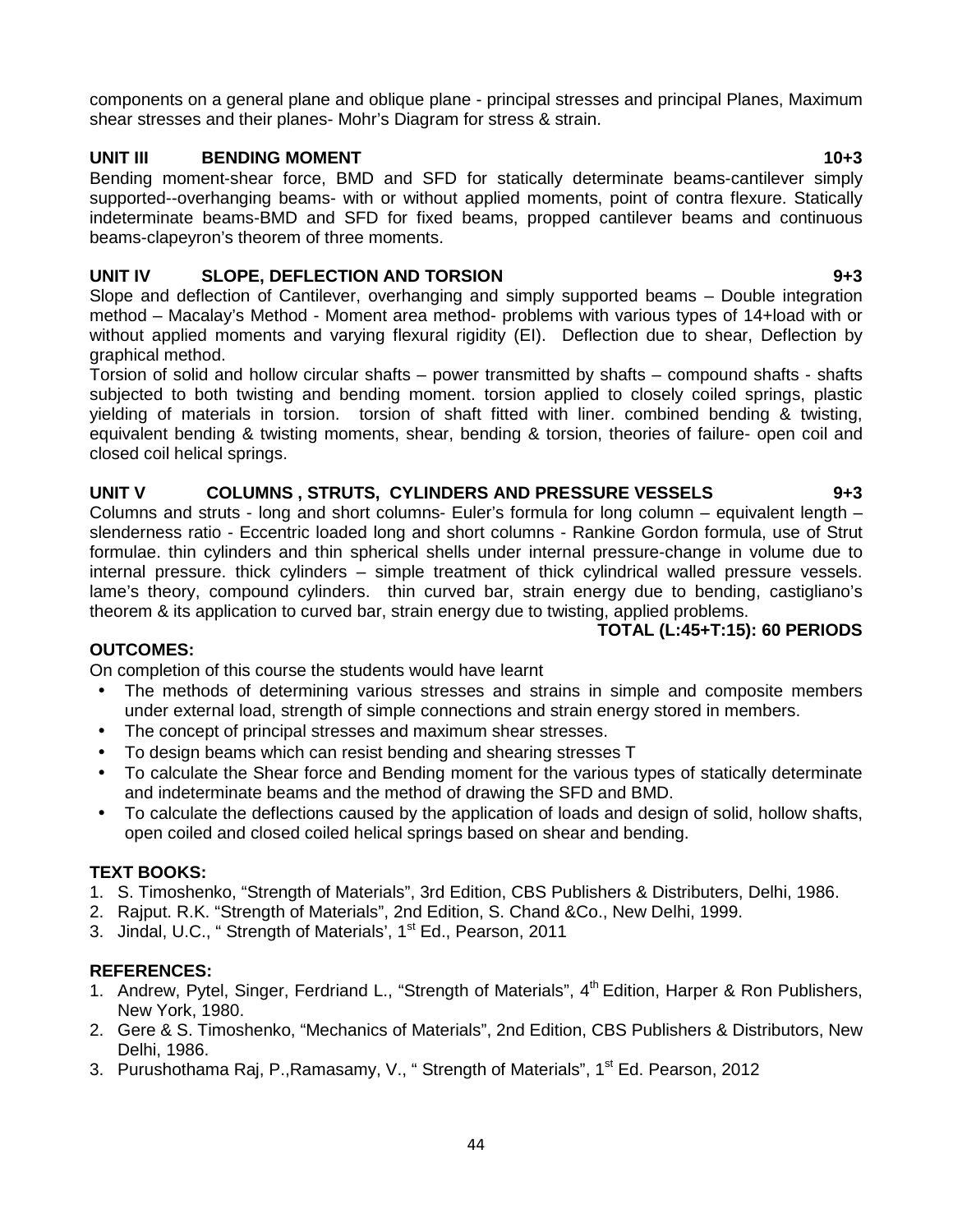**MV6402 MARINE DIESEL ENGINES –I L T P C**

# **OBJECTIVES**

To Teach students so as to have the basic knowledge in Marine Diesel Engines

# **UNIT I PERFORMANCE CHARACTERISTICS OF I.C. ENGINE 9**

4-Stroke and 2-Stroke cycles; Deviation from ideal condition in actual engines; Limitation in parameters, Timing Diagrams of 2-Stroke and 4-Stroke engines. Comparative study of slow speed, medium speed and high-speed diesel engines – suitability and requirements for various purposes. Mean Piston speed, M.C.R. & C.S.R. ratings. Practical heat balance diagrams and thermal efficiency

# **UNIT II GENERAL DESCRIPTION OF MARINE DIESEL ENGINE 9**

Constructional Details of I.C. engines and marine diesel engines: components: jackets and liners, cylinder heads and fittings, pistons, cross heads, connecting rods, crank shaft, bearings, bed plates, aframes, welded construction for bedplates & frames and tie rods etc.

### **COOLING OF I.C. ENGINES:**

Various cooling media, their merits and demerits, cooling of pistons, cylinder jackets & cylinder heads, bore cooling, coolant conveying mechanism and systems, maintenance of coolant and cooling system, cooling water: testing and treatment.

# **UNIT III SCAVENGING SYSTEM 9**

Scavenging arrangements in 2-stroke engines; air charging and exhausting in 4-stroke engines; various types of scavenging in 2-stroke engines; uniflow, loop and cross flow scavenging, their merits and demerits, scavenge pumps for normally aspirated engines, under piston scavenging, scavenge manifolds.

### **SUPERCHARGING ARRANGEMENTS**

Pulse and constant pressure type; merits and demerits in highly rated marine propulsion engines. air movements inside the cylinders. turbocharger and its details.

# **UNIT IV FUEL TECHNOLOGY: 9**

Liquid fuels – petroleum – distillation process – effects of modern refining on residual fuel properties – fuel oil for marine diesel engines – testing and properties of fuel oils – shore side and shipboard sampling and testing. treatment of fuel for contaminants including microbiological infection. combustion of fuel-air for combustion – combustion of hydro carbons(theoretical treatment). compression pressure ratio and its effect on engines. reasons for variation in compression pressure and peak pressure. design aspects of combustion chamber. control of NOX, SOX in Exhaust emission.

# **UNIT V MARINE LUBRICATING OIL: 9**

Introduction – hydrocarbon classification refining of crude petroleum and lubricating oils properties and testing of lubricating oils additives – greases. lubrication principles: introduction – friction – functions of lubricants – basic requirements – machine components – surface finish – types of lubricants – hydrodynamic or full fluid film lubrication – lubrication of slider bearings – hydrostatic lubrication – boundary lubrication – elasto hydrodynamic lubrication.

### **SELECTION OF LUBRICANTS**

Introduction – field of application – cylinder lubrication for large two stroke engines – crank case oil for large two stroke engines – lubricants for medium speed trunk piston engines medium / high and high – speed engines – air compressor cylinder oil – all purpose oil – refrigeration compressor crank case oil. Lubricating systems for various engines – monitoring engines through lubricating oil analysis reports**.** Treatment of Luboil for contaminants including microbiological infection.

# **TOTAL: 45 PERIODS**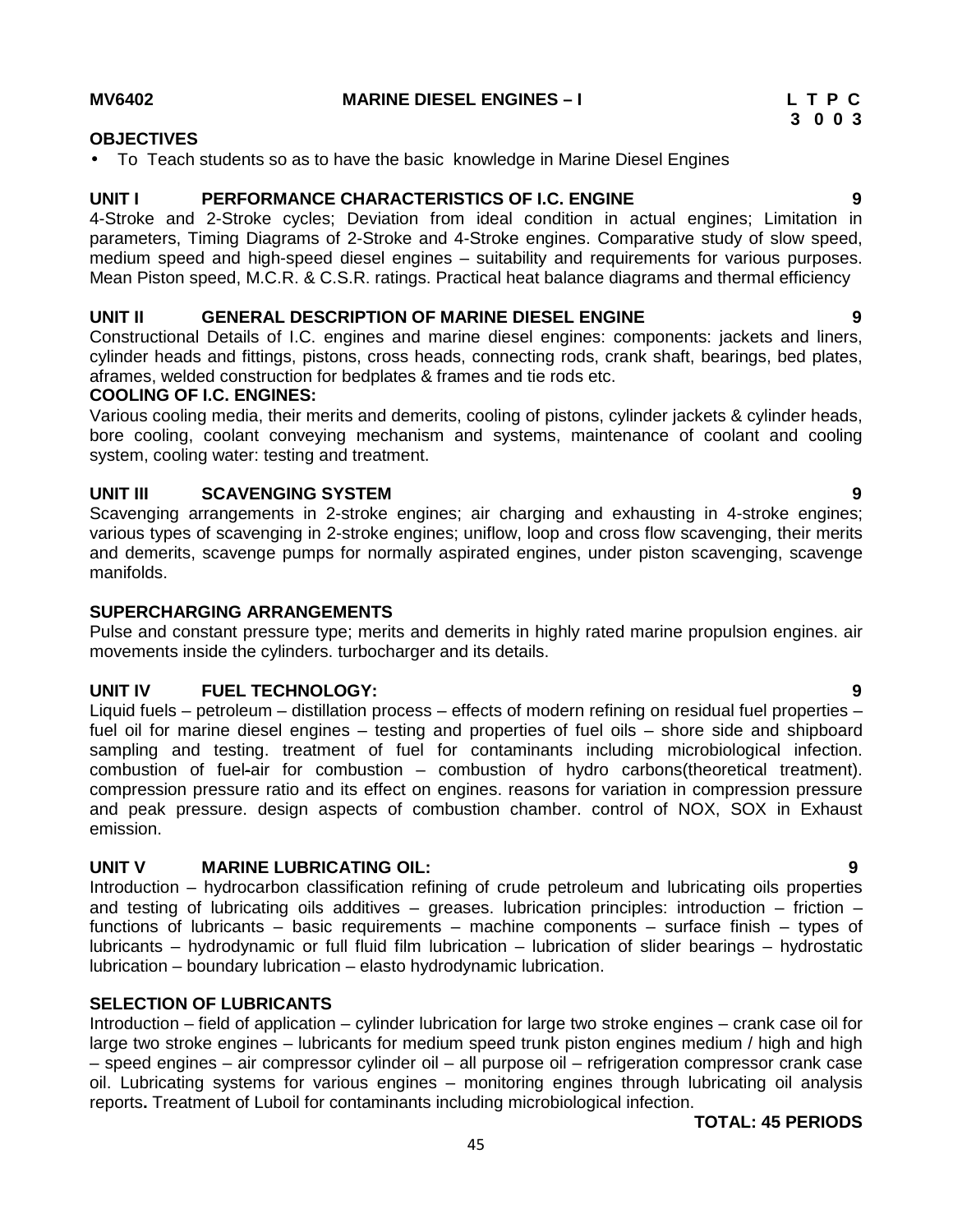# **OUTCOMES:**

On completion of the course the students are expected to have knowledge

- On Various types of Marine Diesel Engines.
- Of Various systems used in Marine Diesel Engine plants.
- On the theoretical aspect of Scavenging and super charging system.
- Of qualities and behavior of various types of fuel Oil and Lubricating Oil used in Marine Diesel Engines.

# **TEXT BOOKS:**

- 1. D.A. Taylor, "Introduction to Marine Engineering", 2nd Edition, Butter worth Heinemann, London, 1999
- 2. Wood yard, Doug, "Pounder's Marine Diesel Engines", 7th Edition, Butter Worth Heinemann Publishing, London, 2001.
- 3. Leslie Jackson, Thomos D Morton, Paul A Russell, "Motor Engineering Knowledge For Marine Engineers", 3<sup>rd</sup> Ed. Reeds Vol 12, Adlard Coles Nautical, London

# **REFERENCES:**

- 1. M.E.P., "Low Speed Diesel Engines New", Marine Engineering Practice, Vol-2 Part-17,, IMarEST, London
- 2. S. H. Henshall, "Medium and High Speed Diesel Engines for Marine Use", 1<sup>st</sup> Edition, Institute of Marine Engineers, Mumbai, 1996.
- 3. D.K. Sanyal, "Principle & Practice of Marine Diesel Engines", 2nd Edition, Bhandarkar Publication, Mumbai, 1998.
- 4. Mathur, M.L., Sharma, R.P., " Internal Combustion Engines",  $7<sup>th</sup>$  Ed. Dhanpat rai Publications, REPRINT 2002

# **MV6403 MARINE STEAM ENGINES L T P C**

# **3 0 0 3**

# **OBJECTIVES:**

 To develop the knowledge of students in Marine Steam Engines and Turbines and Applied Thermodynamics.

# **UNIT I STEAM AND VAPOUR POWER CYCLES 7**

Carnot cycle for steam and ideal efficiency. Rankine cycle with dry, saturated and super heated steam. Modified Rankine, Reheat and Regenerative cycles. Binary vapour power cycles. Feed pump working. Isentropic efficiency, cycle efficiency, work ratio. Reheating and Regenerative feed heating and their effect on thermal efficiency.

# **UNIT II MARINE STEAM ENGINE 11**

Modified Rankine cycle for steam engines. hypothetical indicator diagram. mean effective pressure and work transfer – diagram factor. indicated power – specific steam consumption – indicated thermal efficiency – efficiency ratio. energy balance – compound steam engines.

# **UNIT III STEAM NOZZLES 7**

General flow analysis. velocity at exit. critical pressure ratio and maximum mass flow. convergent and convergent-divergent nozzles – isentropic flow –effect of friction. nozzle area at the throat and exit. problems of steam flow through nozzles.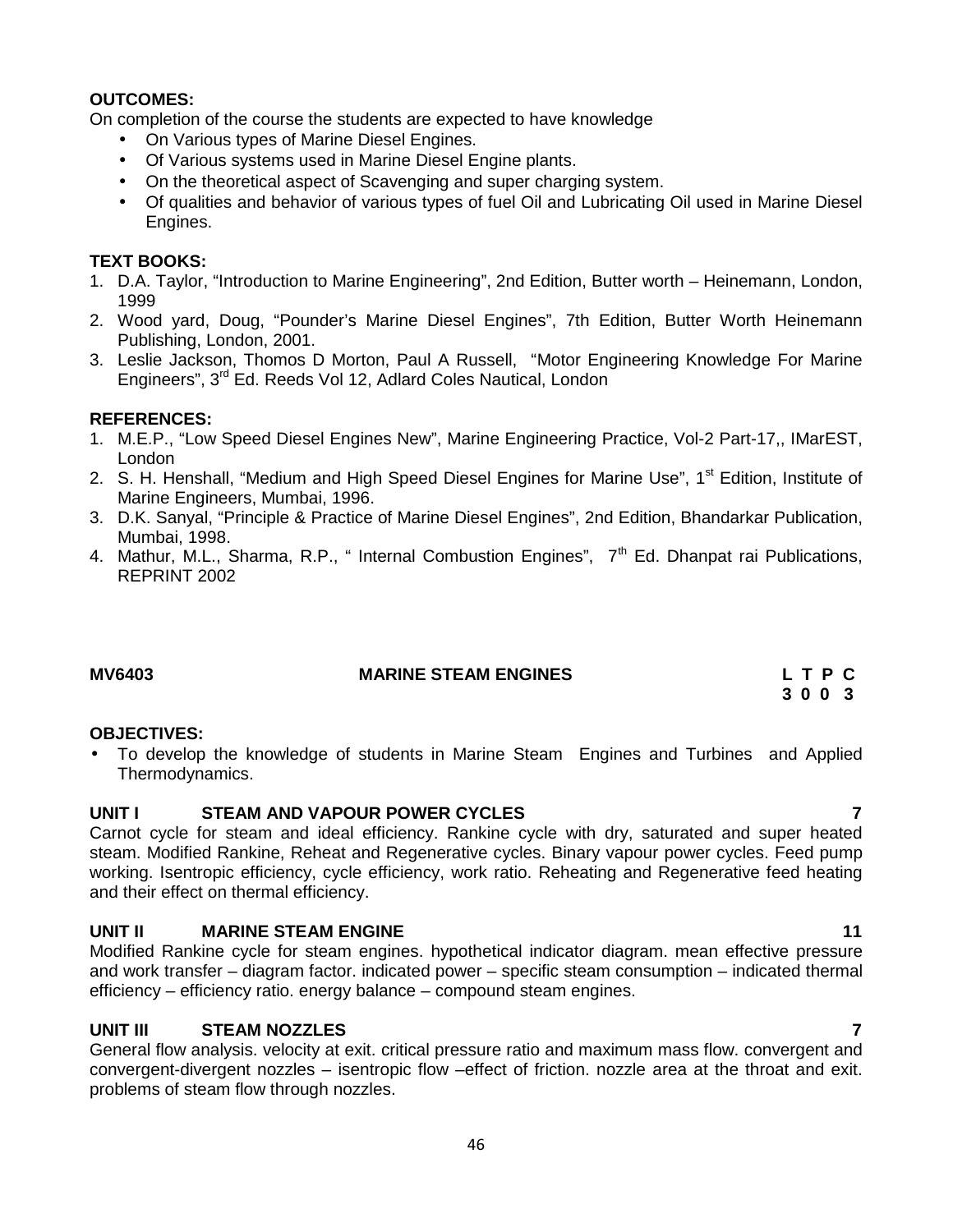# **UNIT IV MARINE STREAM TURBINE PLANTS 11**

General principle of Impulse and Reaction Turbines. Compounding of steam turbines - Pressure and Velocity compounding, stage efficiency overall efficiency and re-heat factor. Multi-Stage Turbine with regenerative and reheat cycles. Maximum work output condition. Typical steam plant with turbines, condensers and boilers. Thermal efficiency of steam turbine plant.

# **UNIT V BASIC PRINCIPLE OF HEAT TRANSFER 9**

**Conduction:** Fourier law of Conduction. One dimensional Heat Diffusion equation. **Convection:** Forced and Free Convection. **Radiation:** Stefan-Boltzmann's equation. Law of Radiation – Problems.

**TOTAL : 45 PERIODS**

## **OUTCOMES:**

At the end the course the students should have

- Completed the detailed study of steam cycles, steam engines, steam nozzle and Turbines
- The knowledge to calculate the efficiencies of Steam Turbine plant
- Learnt about basics of heat transfer.

# **TEXT BOOKS:**

- 1. Thomas, D. Morton, "Steam Engineering Knowledge For Marine Engineers", 3<sup>rd</sup> Ed. Reeds Vol 09. Adlard Coles Nautical, London
- 2. Coats, "Marine Steam Turbines", Marine Engineering Practice, Vol 1,Part 08, IMarEST, London
- 3. P.K. Nag, "Basic & Applied Thermodynamics", 1st Edition, Tata McGraw–Hill Publishing Co., Ltd., New Delhi, 2002.
- 4. T.D. Eastop and McConkey, "Applied Thermodynamics for Engineering Technologist SI units", 2nd Edition, ELBS with DP Publications, London, 1993.

# **REFERENCES:**

- 1. Y.V.C. Rao, "Thermodynamics", 2<sup>nd</sup> Edition, Wiley Eastern Ltd., New Delhi, 1993.
- 2. E. Ratha Krishnan, "Fundamentals of Engineering Thermodynamics", 1st Edition, Prentice Hall of India, New Delhi, 2000.
- 3. Gorden Rogers, Yon Mayhew, " Engineering Thermodynamics Work and Heat Transfer", 4<sup>th</sup> Ed. Pearson,2011
- 4. Marine Engineering Series, "Steam Turbines and Gearing", 1<sup>st</sup> Ed. Stanford Maritime limited, London, 1982
- 5. Naterer, "Heat Transfer in Single and Multiphase Systems", 1<sup>st</sup> Ed., Taylor & Francis, Indian reprint 2009,( Yesdee Publishings Pvt. Ltd. )

| <b>MV6404</b> | <b>MARINE ELECTRICAL MACHINES - II</b> | LTPC |
|---------------|----------------------------------------|------|
|               |                                        | 300  |

# **OBJECTIVES:**

 To expose the students to the concepts about Electricity production, measurements, cable faults and AC Machines used in Marine engineering.

# **UNIT I ELECTRICAL MEASUREMENTS AND CONTROL SYSTEM 8**

Induction type energy meters-megger (Basic construction & principles of operation only).– Single phase and three phase wattmeter for power measurement – Measurement of energy, speed, frequency and phase difference – Measurement of resistance, inductance and capacitance by Bridge method – Magnetic measurement. Location of cable faults – transducers and its application in the measurement of pressure, flow, temperature, Torque, Humidity, Water content etc – simple electronic measuring devices – CRO, IC tester, Signal generator, Timers, Multi Tester, Clamp meter-Principle of operation and Application of Automatic control system-PID controller etc.,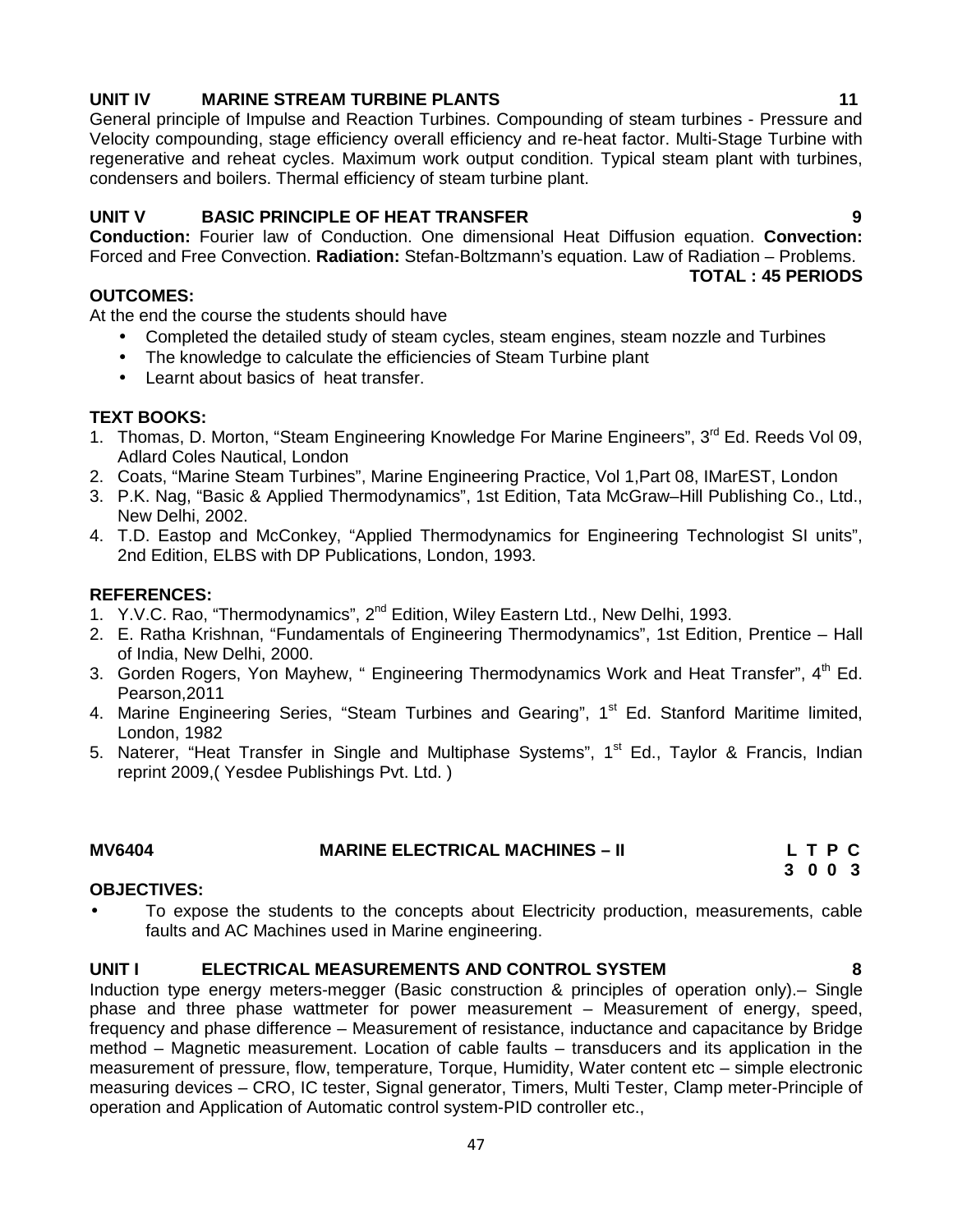# **UNIT II ALTERNATORS 11**

Alternators – general arrangement – construction of salient pole and cylindrical rotor types – types of stator windings – e.m.f equation – distribution and pitch factor –waveform of e.m.f. generated – rotating magnetic field – armature reaction – voltage regulation – load characteristics – open circuit and short circuit tests – e.m.f and m.m.f. methods – parallel operation of alternators – KW and KVA sharing – Brushless alternator – static excitation system.

# **UNIT III SYNCHRONOUS MOTORS 5**

Principle of operation of 3-phase synchronous motor. – operation of infinite bus bars torque/angle characteristics – hunting – methods of starting – merits and limits of synchronous motor over others.

# **UNIT IV INDUCTION MACHINES 12**

Three phase induction motor –Principle of operation and theory of action – slip speed–rotor to stator relationship – rotor frequency – rotor e.m.f. and current – equivalent circuit relationship between rotor IR loss and rotor slip – torque/Slip characteristics – starting torque and maximum running torque- Effect of change in supply voltage on Torque-Induction generator.

# **UNIT V CONTROL OF INDUCTION MACHINES 9**

Reversing – speed control of induction motor-Electronic methods of speed control of Induction Motor(IGBT,Thyristor) – starting of induction motor – method of starting – Direct on-line starters – Star – delta starter – auto-transformer starter – starting of special high torque induction motors – single phase induction motor – principle and operational characteristics – starting control – constructional details – Failure and repairs of electrical machines.

### **TOTAL : 45 PERIODS**

# **OUTCOMES:**

After completing the course the students should have the knowledge of

- The procedure for producing electricity on board ships through alternators and associated controls
- To measure the power method of finding cable faults.
- Design features of Alternators their construction and operation.
- Principles of operation and construction details of synchronous motors, induction machines
- Speed control and trouble shooting in induction machines.

# **TEXT BOOKS:**

- 1. Edmund GR Kraallavers, "Advanced Electo-technology For Marine Engineers", 2<sup>nd</sup> Ed. Reeds Vol 07, Adlard Coles Nautical, London
- 2. W. Laws, **"**Electricity Applied To Marine Engineering", 4th edition, The Institute Of Marine Engineers, London, 1998.
- 3. Ghosh, S., "Electrical Machines", 2<sup>nd</sup> Ed., Pearson, 2012
- 4. IHerman, "Electrical Transformers and Rotating Machines", 3<sup>rd</sup> Ed. Cengage, First Indian Reprint 2012( Yesdee Publishings Pvt. Ltd.),

# **REFERENCES:**

- 1. Uppal S.L., "Electrical Power", 13th Edition, Khanna publishers, Mumbai, 2002.
- 2. Berde, M.S., "Electric Motor Drives", 1st Edition, Khanna Publishers, Mumbai, 1995.
- 3. J. Nagrath and D.P. Kothari, "Basic Electrical Engineering", 2nd Edition, McGraw Hill Publishing Co., Ltd., New Delhi, 2002.
- 4. Charles, I. Hubert, "Electric Machines", 2<sup>nd</sup> Ed., Pearson, 2002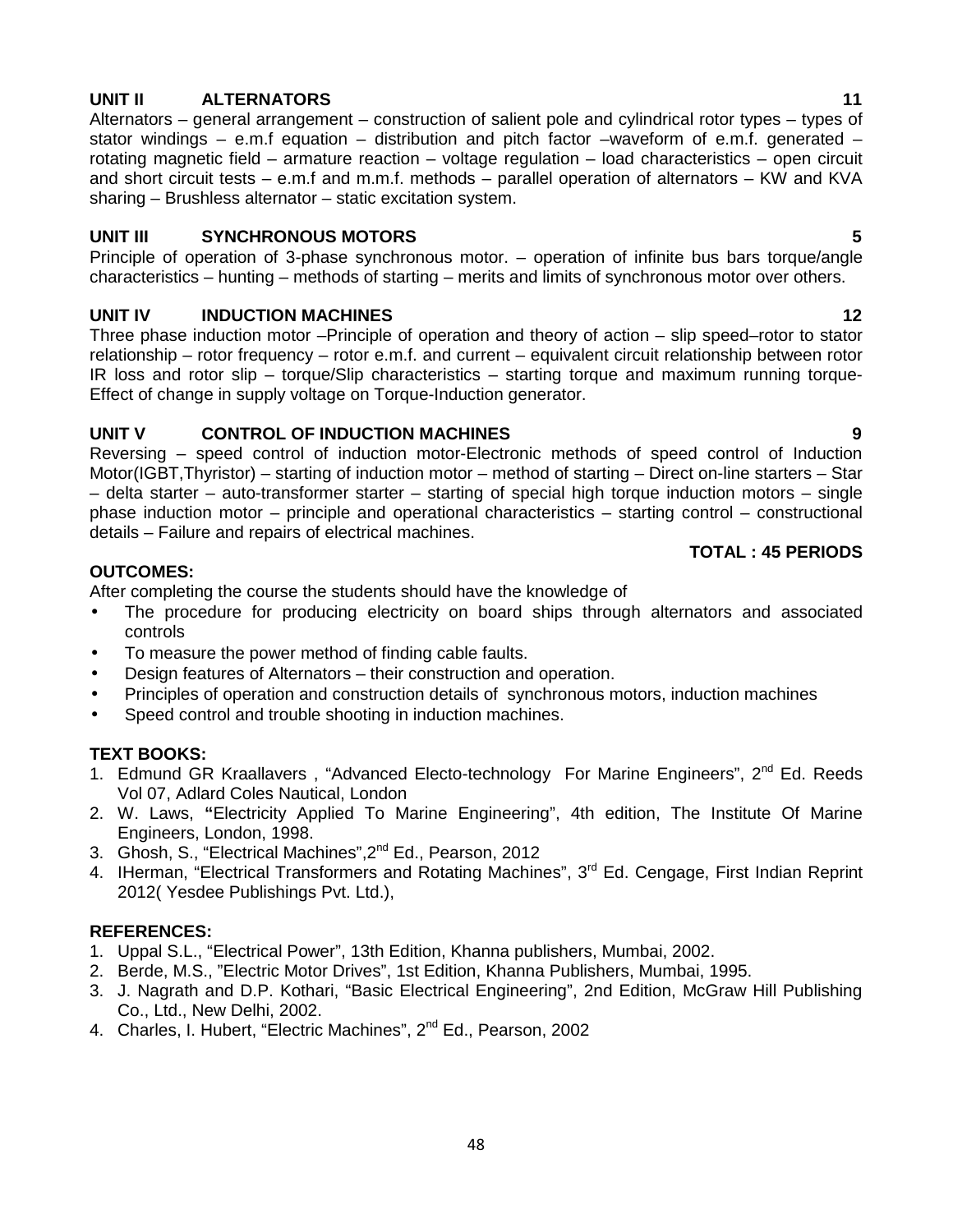### **MV6405 MARINE ENGINEERING MATERIALS L T P C**

# **OBJECTIVES:**

 To impart knowledge on the properties, treatment, testing and applications of metals and non metallic materials so as to identify and select suitable materials for various Marine Engineering applications.

# **UNIT I FUNDAMENTALS OF METALLURGY 9**

Basic metallurgy, metals and processes, properties of materials and uses - Metallurgy of steel and cast iron - iron – Iron carbide equilibrium diagram. Classification of steel and cast Iron, microstructure - Aluminium, copper and its alloys - Non-metallic materials – polymers properties - applications of marine materials.

### **UNIT II HEAT TREATMENT 9**

Definition – Full annealing, stress relief, recrystallisation and spheroidizing – normalising, hardening and tempering of steel. Isothermal transformation diagrams – cooling curves superimposed on I.T. diagram - Hardenability, Jominy end quench test –Austempering, martempering – case hardening carburising, nitriding, cyaniding, carbonitriding, flame and induction hardening – precipitation hardening.

### **UNIT III MECHANICAL PROPERTIES AND TESTING 9**

Mechanism of plastic deformation, slip and twinning – Types of fracture – Failure modes - Testing of materials under tension, compression and shear loads – Hardness tests (Brinell, Vickers and Rockwell), Impact test - Izod and Charpy, Fatigue and creep tests, fracture toughness tests..

#### **UNIT IV MATERIAL PROCESSING 9**

Properties and applications of materials used in machinery on board ships. Engineering processes used in construction and repair. Design characteristics and selection of materials in construction of equipment – Welding ,Gas cutting methods.

### **UNIT V TESTING OF JOINTS 9**

Materials under load, self-secured joints, permanent joints, bonding plastics, adhesives and bonding. Vibration tests. Destructive and non-destructive testing of materials – different methods

### **OUTCOMES:**

At the end of the course the students are capable of knowing

- Properties of metals and non metals and uses
- Various heat treatment processes
- Metal Processing methods
- Testing of joints using destructive and non destructive methods

### **TEXT BOOKS:**

- 1. Kenneth G.Budinski and Michael K.Budinski "Engineering Materials" Prentice-Hall of India Private Limited, 4th Indian Reprint 2002.
- 2. Frederick, S.H. Capper,H. ,"Materials for Marine Machinery" Marine Media Management, 1<sup>st</sup> Edition, 1976
- 3. Jindal, U.C., Atish Mozumder, "Material Science and Metallurgy", 1<sup>st</sup> Ed. Pearson, Third Impression 2013.
- 4. Todd , "Selecting Material For Sea Water Systems", Marine Engineering Practice ,Vol-1,Part-10, IMarEST, London

# **3 0 0 3**

**TOTAL : 45 PERIODS**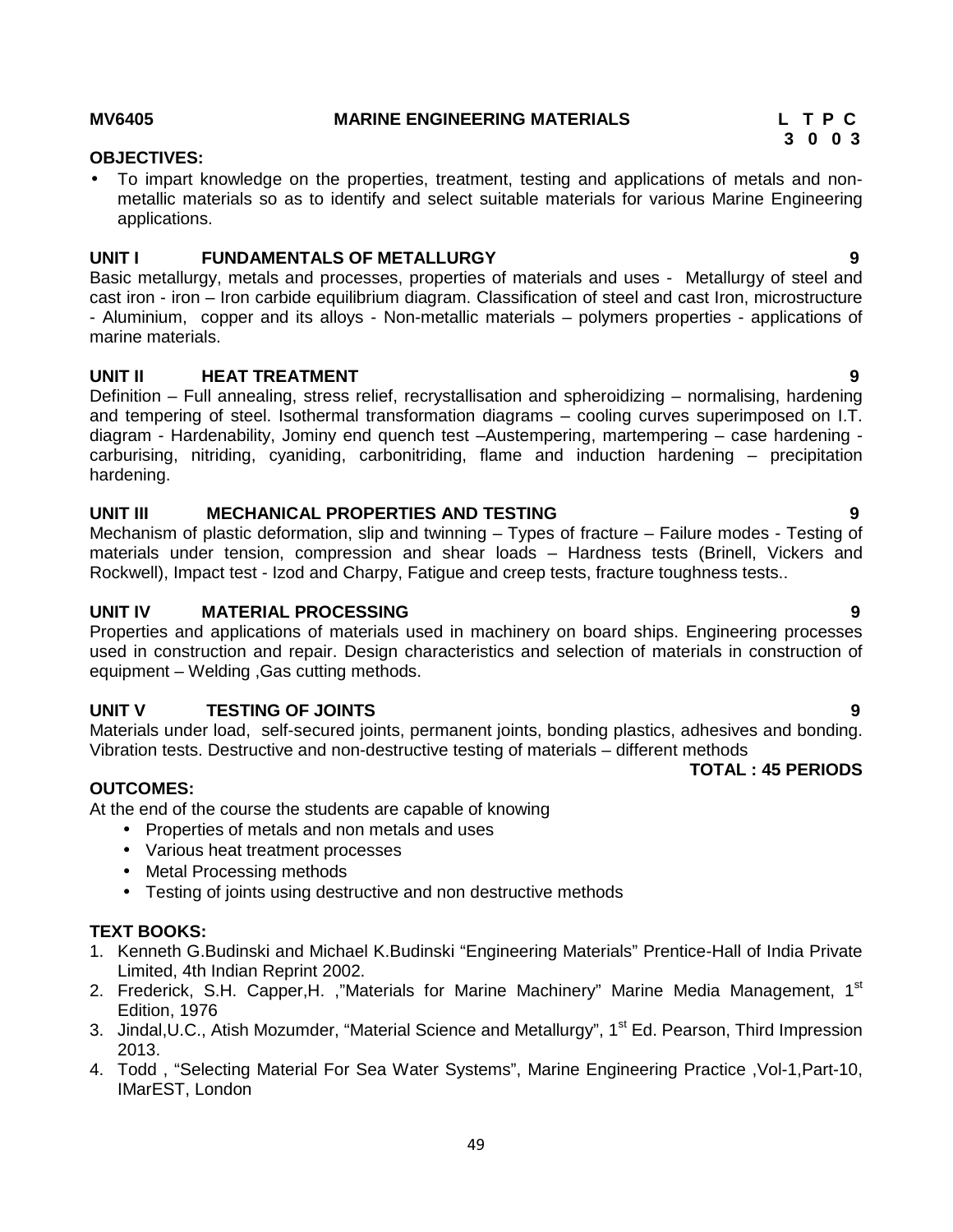### **REFERENCES:**

- 1. Eyres, D.J. "Ship Construction" 5Edition,2001 ( Elsevier India Private limited , Reprint 2005)
- 2. William D Callister "Material Science and Engineering", John Wiley and Sons 2007.
- 3. Raghavan.V "Materials Science and Engineering", Prentice Hall of India Pvt., Ltd., 2007.
- 4. Parasihivamurthy, K.I., "Material Science and Metallurgy", 1<sup>st</sup> Ed. Pearson, 2012.
- 5. Higgins, "Materials for Engineers and Technicians" $4<sup>th</sup>$  Ed. Elsevier, Reprint 2009 (Yesdee Publishings Pvt. Ltd.)
- 6. Sir Alan Cottrell, " An Introduction to Metallurgy", 2<sup>nd</sup> Ed. Universities Press, Indian Reprint 2013

# **MV6406 MARINE ELECTRONICS L T P C 3 0 0 3 OBJECTIVES:** To make the students understand the Marine Electronics and its applications. **UNIT I OPERATION AMPLIFIER THEORY 9** Concept of Differential Amplifiers – its use in DP AMPS, Linear OP amp circuits. **UNIT II DIGITAL CIRCUITS 11** Logic Systems and Gates – Binary and BCD codes – Boolean algebra – Simplifications – Flip – flops – Counters – Registers and multiplexers. **ITL & CMOS GATES:** Digital integrated circuits – Semi conductor memories – ROM – RAM and PROM. **UNIT III CONVERTERS; (A-D AND D- A): 10** Analog to Digital and Digital to Analog Converters and their use in Data – Loggers. **ELECTRONIC INSTRUMENTS** Cathode Ray Oscilloscope – digital voltmeters and frequency meters – Multimeters – Vacuum Tube voltmeter and signal Generators – Q- Meters., Transducers for vibration, pressure, volume, velocity

**UNIT IV INDUSTRIAL ELECTRONICS 8**

measurement-V-I,I-V,P-I,I-P Converters.

Power rectification – silicon control rectifier power control-Filters ,RPS –Photoelectric devices – invertors. Satellite communication as applicable to GMDSS,GPS, Inmarsat.

# **UNIT V MICROPROCESSORS 7**

8085 Architecture – Programming – interfacing and Control of motors – Temperature/Speed control – Basics and Control mechanism of PLC.

# **OUTCOMES:**

At the end of the course the students are expected to have learnt

- Amplifier Theory, Digital Circuits, Logic systems and Gates.
- Analog and Digital Converters and their applications
- Electronic Instruments and Micro Processors.

# **TOTAL : 45 PERIODS**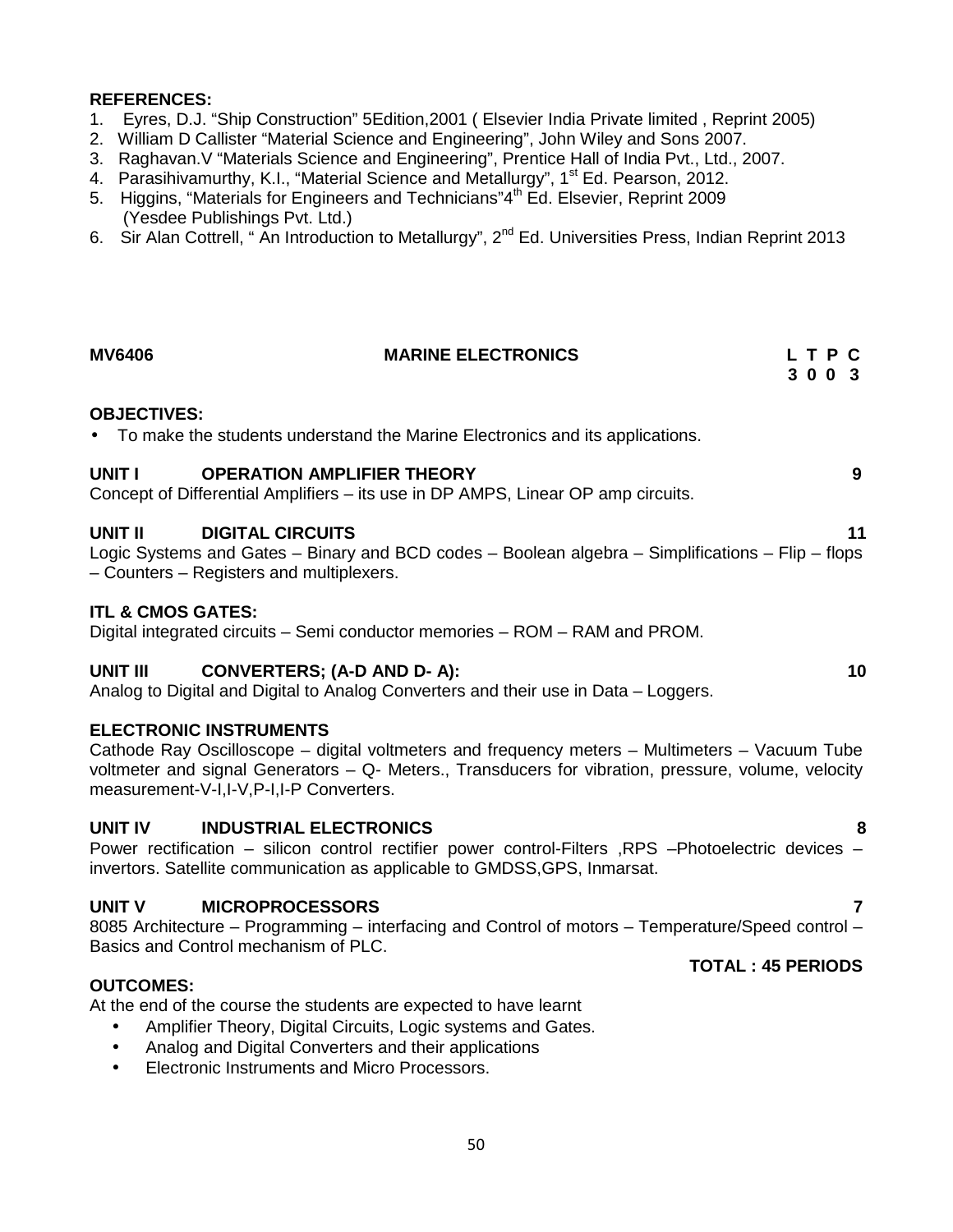# **TEXT BOOKS:**

- 1. Ramakant.A. Geakwad, "Linear integrated circuits", 3rd edition, Prentice Hall of India, New Delhi, 2001
- 2. Malvino Leach, "Digital principles and applications", 5th edition, Tata McGraw-Hill, Publishing co., New Delhi, 1995.
- 3. Hofmann, "Global Positioning System", 5<sup>th</sup> Ed., Springer, Indian reprint 2007 (Yesdee Publishings Pvt. ltd.)

# **REFERENCES:**

- 1. P.S.Bimbhra, "Power Electronics", 3rd edition, Khanna Publisher, New Delhi, 2001.
- 2. Ramesh Gaonkar, "Microprocessors and Microcomputers", 4th edition, Ulhasthatak, India, 1999.
- 3. Ray choudhary & shail jain, "Linear Integrated Circuits & Applications".
- 4. Rashid, " Power Electronics Handbook", 3<sup>rd</sup> Ed. Elsevier, Indian Reprint 2013( Yesdee Publishings Pvt. Ltd.)

# **MV6411 STRENGTH OF MATERIALS AND APPLIED MECHANICS L T P C LABORATORY 0 0 4 2**

# **OBJECTIVES:**

 To impart skill to the students to understand and conduct the experiments to test materials in the Strength of materials and applied mechanics Laboratory

# **STRENGTH OF MATERIALS LAB**

Tension Test on M.S. Rod. Compression test – Bricks, concrete cubes. Deflection Test - Bench type verification of Maxwell theorem. Tension test on thin wire. Hardness test on various machines. Tests on wood - Tension, compression, bending, impact in work testing machine. Tests on springs - Tension, compression.

# **APPLIED MECHANICS LAB**

Impact test. Double shear Test in U.T.M. Load measurement using load indicator, load coils. Fatigue test. Strain measurement using Rosette strain gauge.

# **TOTAL : 60 PERIODS**

- **REFERENCES** 1. Laboratory Manuals
- 2. Jindal, U.C., "Strength of Materials', 1<sup>st</sup> Ed., Pearson, 2011

# **LIST OF EQUIPMENT FOR A BATCH OF 30 STUDENTS**

| SI.No | <b>Name of the Equipment</b>                            | Qty. |
|-------|---------------------------------------------------------|------|
|       | UTM (Universal Testing Machine)                         | 01   |
| 2.    | <b>Compression Testing Machine</b>                      | 01   |
| 3.    | <b>Deflection Testing Rig</b>                           | 01   |
| 4.    | Hardness - Vickers, Brinell, Rockwell, Testing Machines |      |
| 5.    | Spring Testing Machines - Tension, Compression          | 01   |
| 6.    | Impact Testing Machines - (Izod, Charpy)                |      |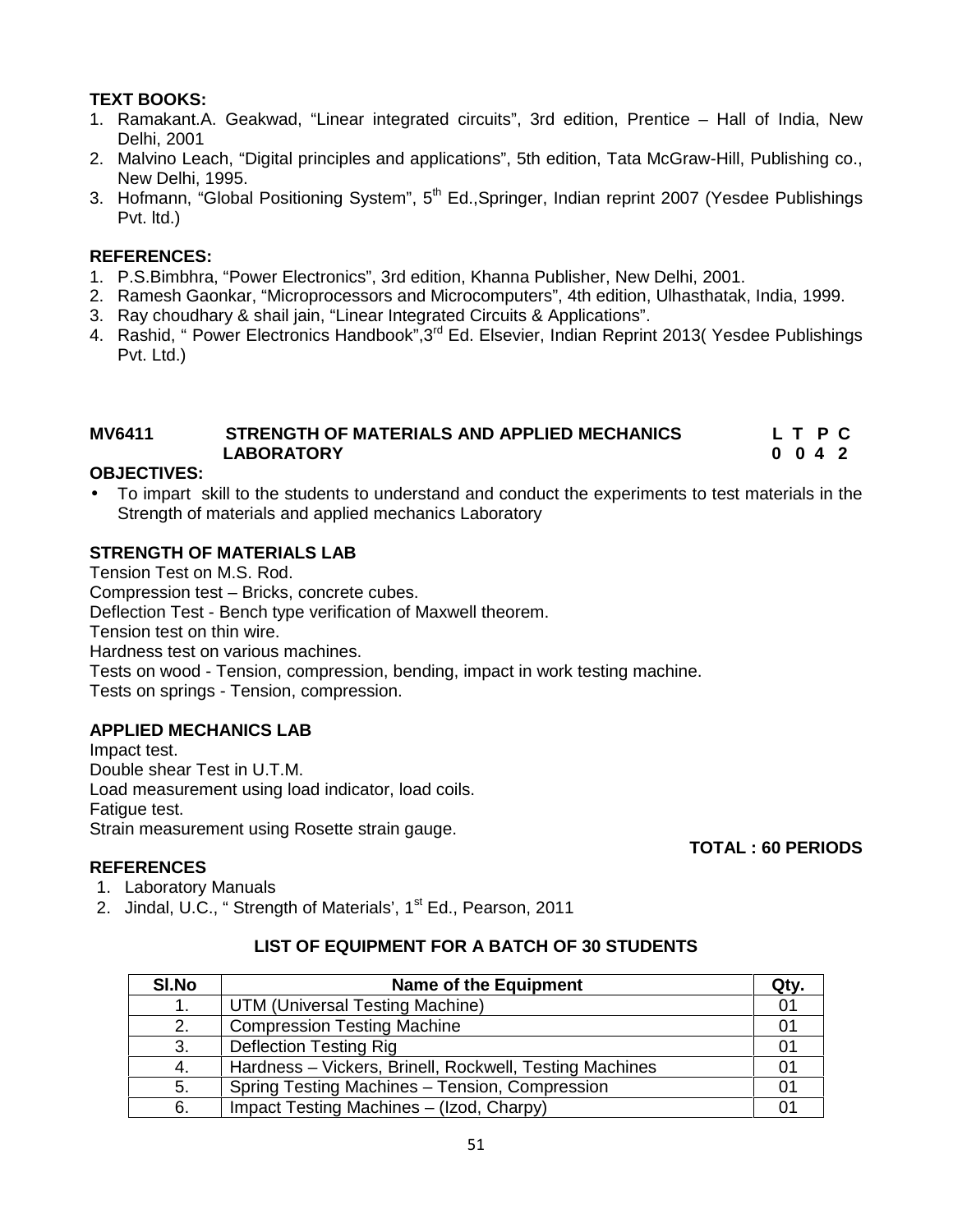| 7.    | Load Cells                                  | 01   |
|-------|---------------------------------------------|------|
| 8.    | <b>Fatigue Testing Machine</b>              | 01   |
| SI.No | <b>Name of the Equipment</b>                | Qty. |
|       | Crucible furnace                            | 01   |
| 2.    | Sand Strength Testing Machine               | 01   |
| 3.    | Permeability                                | 01   |
| -4.   | <b>Shear Strength Testing Machine</b>       | 01   |
| 5.    | <b>Compression Strength Testing Machine</b> | 01   |
| 6.    | <b>Transfer Strength Testing Machine</b>    | 01   |

# **OUTCOMES:**

At the end of this laboratory course the students are expected to have acquired the skill

- To operate the various testing machines.
- To carry out various tests on materials
- To choose the best materials for a particular use , based on the test results

| <b>MV6412</b> | <b>HEAT ENGINES LAB AND BOILER CHEMISTRY</b> | L T P C |  |
|---------------|----------------------------------------------|---------|--|
|               | <b>LABORATORY</b>                            | 0042    |  |

# **OBJECTIVES:**

 To impart skills to students to demonstrate the ability to carry out the different tests to understand the performance characteristics of heat engines and also to perform the tests on boiler feed water

# **HEAT ENGINES LAB**

Flue gas analysis by Orsat apparatus.

Study and performance characteristics of steam turbine.

Dryness fraction of steam using calorimeters.

Performance characteristics of a constant speed air blower.

Verification of fan laws and static efficiency of air blower.

Test on Reciprocating compressor.

C.O.P. of a Refrigeration plant.

Performance test on A/C plant.

Testing of fuels - calorific value, proximate analysis

Testing of fuels - Ultimate analysis, octane number, cetane number.

Testing of lubricants - flash point, fire point, pour point.

Testing of lubricants- Viscosity index, corrosion stability, carbon residue.

Testing of lubricants - Mechanical stability, ash content.

Wind Tunnel - Drag and lift measurements.

Performance test on IC Engine as per BIS specifications.

# **BOILER CHEMISTRY LAB**

To determine hardness content of the sample of boiler water in P.P.M. in terms of CaCO3.

To determine Chloride Content of the sample of water in P.P.M. in terms of CaCO3.

To determine Alkalinity due to Phenolphthaline, total Alk. and Caustic Alk. Of the sample of water (in P.P.M).

To determine Phosphate Content of the sample of water.

To determine dissolved Oxygen content of the sample of water.

To determine sulphate content of given sample of water.

To determine Ph-value of the given sample of water. Boiler trial.

Water Testing - Dissolved oxygen, total-dissolved solids, turbidity.

Water Analysis (Fresh and sea water)- Chloride, sulphate, hardness.

**TOTAL : 60 PERIODS**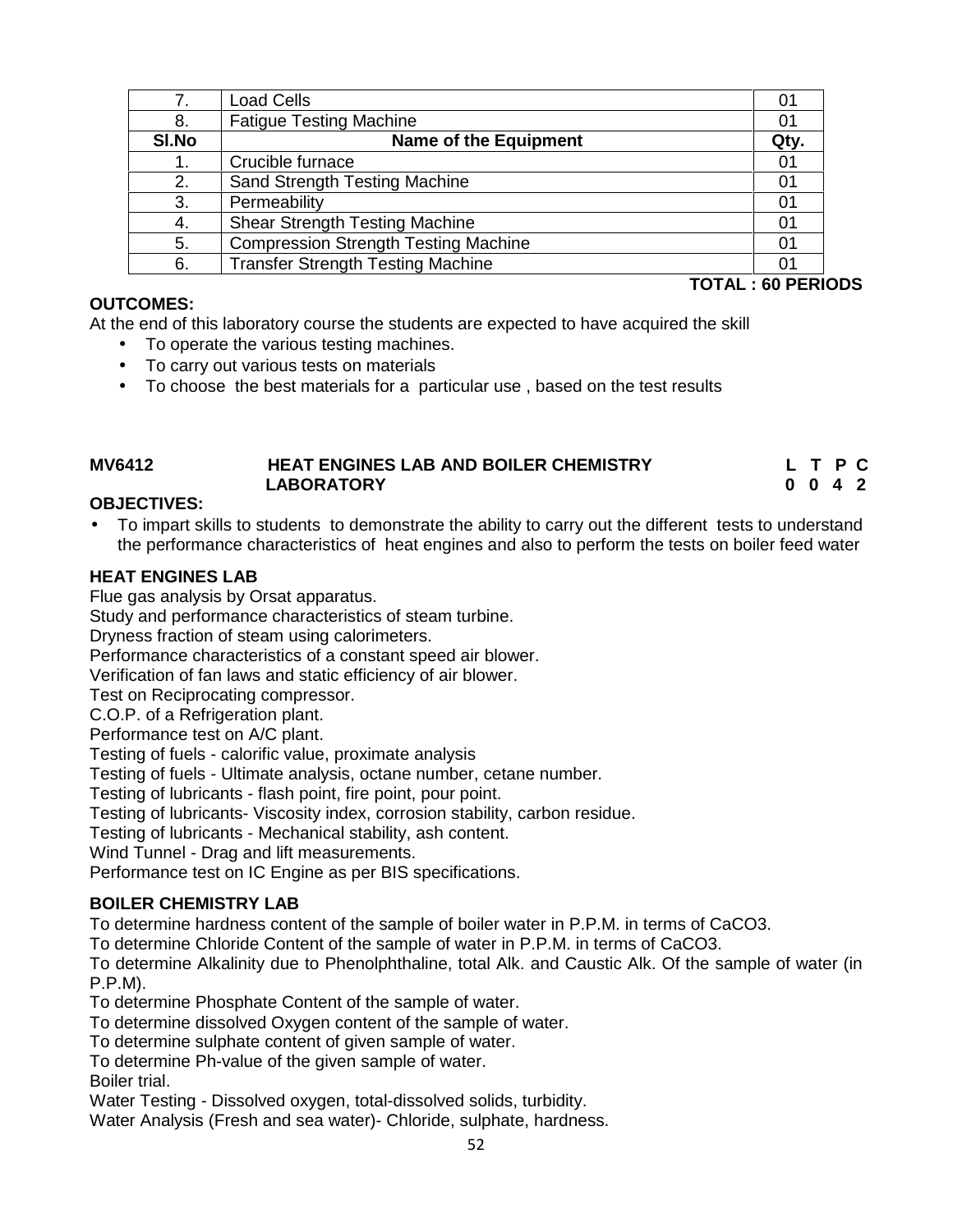Sludges and scale deposit - Silica, volatile and non-volatile suspended matter.

# **OUTCOMES**

## **TOTAL : 60 PERIODS**

# **At the end of the course the students are expected to have acquired the skill**

- To perform various tests on the heat engines
- To Analyse the results to understand the performance characteristics of engines
- To Perform Boiler water tests , Sea water and fresh water tests
- To Choose the best water ,oils, fuels and lubricants based on the test results.

# **REFERENCES:**

- 1. Laboratory Manuals
- 2. M.E.P**., "**Water Treatment**",** Marine Engineering Practice **,** Vol-2 Part-14**,** IMarEST, London
- 3. Mathur, M.L., Sharma, R.P., "Internal Combustion Engines",  $7<sup>th</sup>$  Ed. Dhanpat rai Publications, REPRINT 2002
- 4. Willard W. Pulkrabek, " Engineering Fundamentals of the Internal Combustion Engines", 1<sup>st</sup> Ed., PHI Learnings Pvt. Ltd., 2011
- 5. Flanagan, G.T.H, 'Marine Boilers", 1<sup>st</sup> Ed., Elsevier, 1990

### **LIST OF EQUIPMENT FOR A BATCH OF 30 STUDENTS HEAT ENGINES LAB**

| SI.No | <b>Name of the Equipment</b>                          | Qty.   |
|-------|-------------------------------------------------------|--------|
| 1.    | <b>Orsat Apparatus</b>                                | 02 nos |
| 2.    | <b>Steam Turbine</b>                                  | 01     |
| 3.    | <b>Steam Calorimeter</b>                              | 01     |
| 4.    | Air Blower                                            | 01     |
| 5.    | Air Compressor                                        | 02 nos |
| 6.    | Vapour Compression Refrigeration test rig             | 01     |
| 7.    | Vapour compression Air Conditioning test rig          | 01     |
| 8.    | Bomb calorimeter and Junker's calorimeter             | 01     |
| 9.    | Crucible Metener Burner, Electric Benser Hot air oven | 01     |
| 10.   | Flash & Fire point - closed cup apparatus             | 01     |
|       | Redwood's Viscometer                                  | 01     |
|       | Say bolt's Viscometer                                 | 01     |
| 11.   | Carbon residue apparatus.                             |        |
| 12.   | <b>Wind Tunnel</b>                                    | 01     |

# **FUELS AND LUBRICATION OIL TESTING EQUIPMENTS**

| SI.No | <b>Name of the Equipment</b>                | Qty. |
|-------|---------------------------------------------|------|
|       | <b>Redwood Viscometer</b>                   | 01   |
| 2.    | Saybolt's Viscometer                        | 01   |
| 3.    | Abel's flash point and fire point apparatus | 01   |
| -4.   | Closed cup apparatus (Pensky)               | 01   |
| 5.    | Bomb Calorimeter with Beckman (Digital)     | 01   |
| 6.    | Junker's Gas Calorimeter                    | 01   |

# **BOILER CHEMISTRY LAB**

| SI.No | Name of the Equipment                                  | Qtv.    |
|-------|--------------------------------------------------------|---------|
| 1.    | Burette, Pipette, Beaker, Conical Flask, Bunsen Burner | 01 each |
| 2.    | Burette, Pipette, Conical Flask, STD Flask 100ml       | 01 each |
| 3.    | Burette, Pipette, Conical Flask, STD Flask             | 01 each |
| -4.   | Burette, Pipette, Conical Flask.                       | 01 each |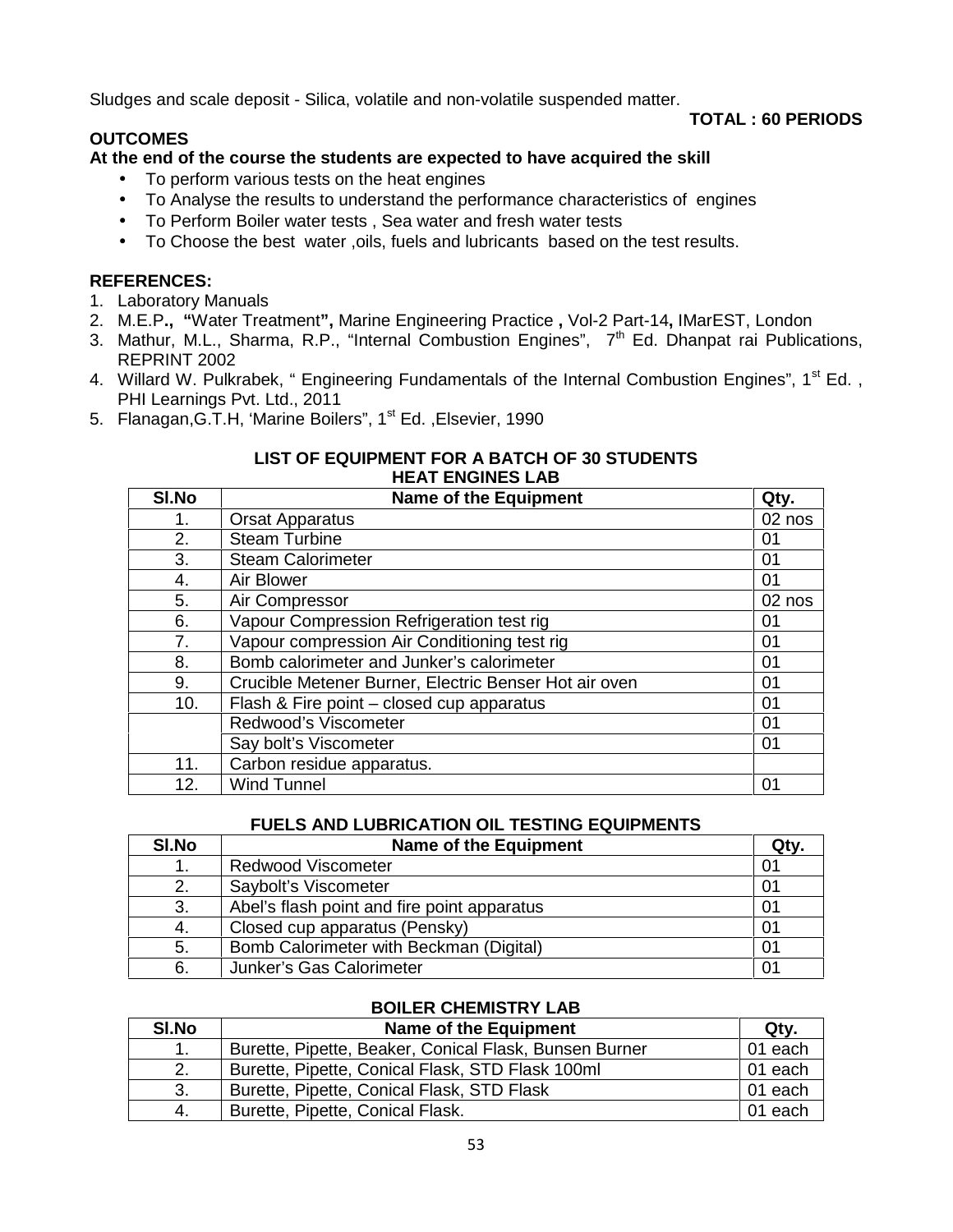| 5.  | Do Bottle, Burette, Pipette, Conical Flask.                                | 01 each  |  |
|-----|----------------------------------------------------------------------------|----------|--|
| 6.  | Wephlo turbidity meter, STD Flask Pipette.                                 | 01 each  |  |
| 7.  | PH meter, Buffer tablets, beaker.                                          | 01 each  |  |
| 8.  | Petridish, Hot air Oven, Weighing Balance                                  | 01 each  |  |
| 9.  | Water Analysis kit.                                                        | $01$ nos |  |
| 10. | Burner, Silica, Crucible, Electric Bunsen, Petridish Hot air Oven          | 01 each  |  |
| 11. | Burette, Pipette, Conical Flask, turbidity meter, Bunsen Burner,   01 each |          |  |
|     | Beaker, STD Flask                                                          |          |  |

# .**THERMAL ENGINEERING**

| SI.No | <b>Name of the Equipment</b>                  | Qty.   |
|-------|-----------------------------------------------|--------|
| 1.    | <b>Internal Combustion Engines Section</b>    | 01     |
| 2.    | Fuel and Lubrication Oil Testing Equipments   | 01     |
| 3.    | <b>Heat Transfer Equipments</b>               | 01     |
| 4.    | Steam Lab. Equipments                         | 01     |
| 5.    | Refrigeration and Air Conditioning Equipments | 01 set |
| 6.    | <b>Automobile Components</b>                  | 01     |
| 7.    | <b>Engine Research Centre</b>                 | 01     |
| 8.    | <b>Computers with UPS</b>                     | 01     |
| 9.    | <b>Miscellaneous Equipments</b>               | 01     |

### **INTERNAL COMBUSTION ENGINES SECTION**

| SI.No | <b>Name of the Equipment</b>                     | Qty.   |
|-------|--------------------------------------------------|--------|
| 1.    | Multi Cylinder Petrol Engine                     | 01     |
| 2.    | <b>Twin Cylinder Diesel Engine</b>               | 01     |
| 3.    | Kirloskar Diesel Engine                          | 01     |
| 4.    | Greaves Cotton diesel engine                     | 01     |
| 5.    | Two Stroke Petrol Engine                         | 03 nos |
| 6.    | Two Stroke Diesel Engine Model                   | 01     |
| 7.    | Four Stroke Petrol Engine                        | 01     |
| 8.    | Four Stroke Diesel Engine Model                  | 01     |
| 9.    | Two Stroke Petrol Engine Model                   | 01     |
| 10.   | Multi Cylinder Petrol Engine                     | 01     |
| 11.   | Four Stroke Single Cylinder Diesel Engine (Anil) | 01     |
| 12.   | MK-12 Petrol Start Kerosene run Engine           | 01     |
| 13.   | Battery charger                                  | 01     |

### **MV6501 MARINE AUXILIARY MACHINERY –I L T P C**

**3 0 0 3**

### **OBJECTIVES:**

To impart Knowledge on Ship's Auxiliary Machines.

# **UNIT I ENGINE ROOM LAYOUT , PIPING SYSTEMS AND FITTINGS 9**

Layout of main and auxiliary machinery in Engine Rooms in different ships. Steam and condensate system, water hammering in pipes, Expansion joints in pipelines, Bilge – ballast, fuel oil bunkering and transfer system, bunkering procedure, precautions taken, fuel oil service system to main and auxiliary engines, lubricating oil and Engine cooling system to main and auxiliary engines, central cooling and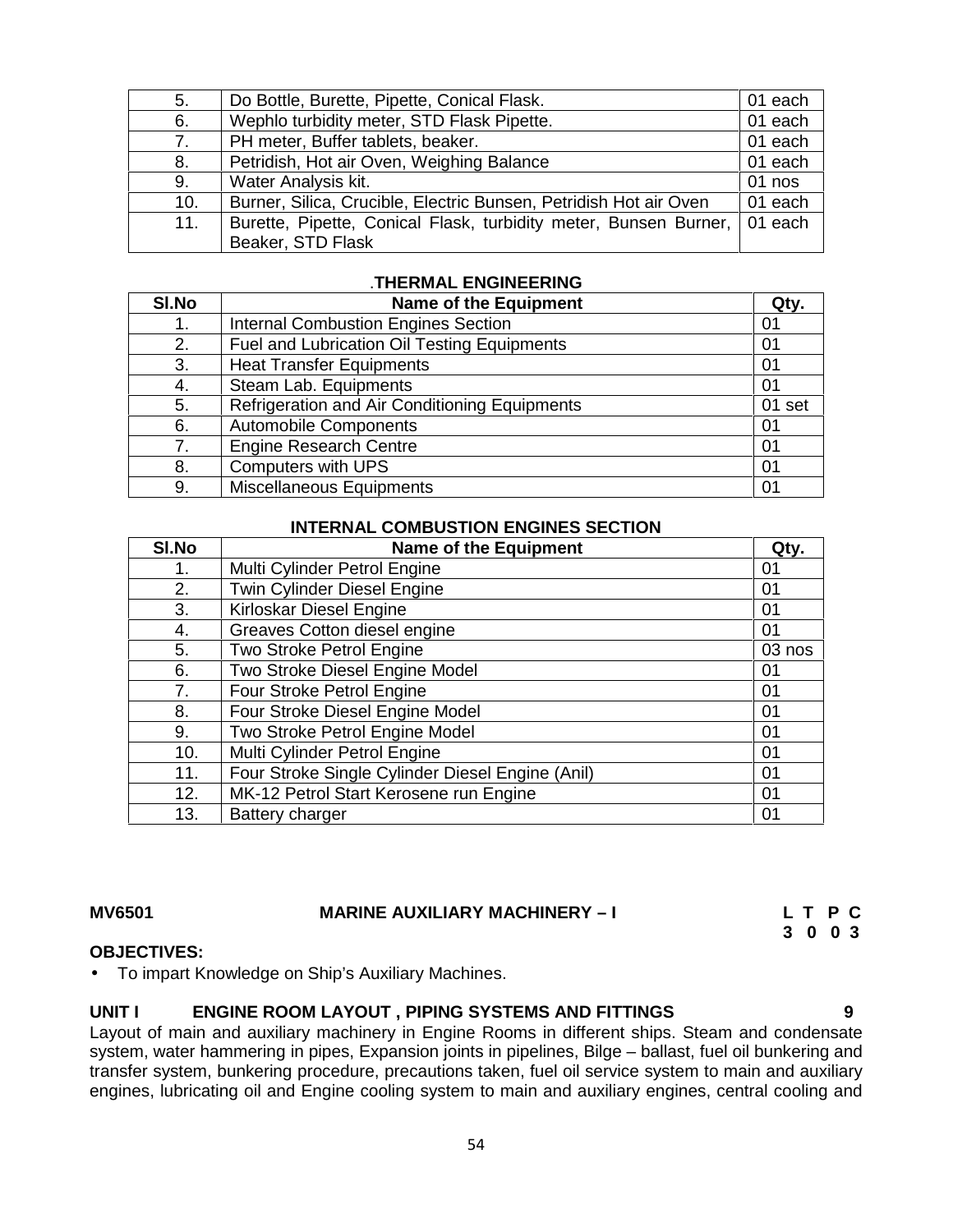central priming systems, control and service air system, domestic fresh water and sea water (Hydrophore) service system, drinking water system, fire main system.

# **UNIT II VALVES, COCKS , PACKING, JOINTS, FILTERS AND STAINERS 9**

Straight way cocks, right angled cock, 'T' cock, spherical cock, Boiler gauge glass cock (cylindrical cock). Globe valves, SDNR valve, swing check valve (storm valve), gate valves, butterfly valves, relief valves, quick closing valves, pressure reducing valves, control valves, change over valve chests, fuel oil transfer chest, valve actuators, steam traps.

Packings, Insulation of materials, Types,- Various applications. Seals – purpose of bearing seal, description and application of non rubbing seals and rubbing seals, simple felt seal, seals suitable for various peripheral speeds, V-ring seals, Lip seals.

Filtration, filter elements basket strainers, duplex strainers, edge type strainers, auto-kleen strainers, back flushing strainers, magnetic filter, rotary filters, fine filters.

# **UNIT III PUMPS 8**

Types of pumps for various requirements – their characteristics, performance and application in ships – centrifugal pumps – gear pumps – screw pumps and reciprocating pumps – care and maintenance of pumps,operation of all pumping systems on board such as bilge, ballast and cargo pumping operations.

# **UNIT IV HEAT EXCHANGERS, EVAPORATORS AND DISTILLERS 9**

Principle of surface heat transfer – description, contact heat transfer, construction of shell and tube type – flat plate type, single and double pass – lubricating oil coolers, fuel oil heaters, fresh water coolers, compressed air coolers, Main Engine charge air cooler, Fresh water heaters, steam condensers, evaporators and condensers in refrigeration system – materials used in all the above heat exchangers, expansion allowance – temperature controls effect of air in the system – maintenance.

Distillation of water, distilling equipment, problem of scale formation and method of controlling, methods of distillation, single effect and double effect shell type evaporator, low pressure vacuum type evaporator, flash evaporators, multiple effect evaporators-construction and operation salt water leaks and detection, reverse osmosis desalination plant, membranes, drinking water and treatment.

# **UNIT V STEERING SYSTEM 10**

Hydraulic Telemotor system (Transmitter and receiver), Bypass valve – charging system, – hydraulic power unit – hunting gear heleshaw pump principle, construction and operation – pawl and ratchet mechanism, 2-ram and 4-ram steering gear – All electric steering gear, principle and operation – Hunting gear and emergency steering gear. Electro-hydraulic steering gear, Raphson and slide Actuators, Rotary vane steering gear – principle – construction – operation – safety features, relief, isolating and bypass valves, steering system regulations and testing – trouble shooting – rectification maintenance. Navigational safety of a ship – case history, cause and /or errors – how to avoid rudder restraining, general requirements – requirements for large tankers and gas carrier, additional requirements (electrical) definitions – controls – automatic system, general arrangement – rudder and pintle, rudder wear down – rudder carrier.

# **OUTCOMES:**

On completion of the course the students will acquire knowledge of

- Ship's Engine Room Layout, Piping systems and fittings.
- Various types of Pumps and its applications.
- Construction details of Heat exchangers, Evaporators
- Fresh water Generators
- Ship's steering systems.

### **TOTAL: 45 PERIODS**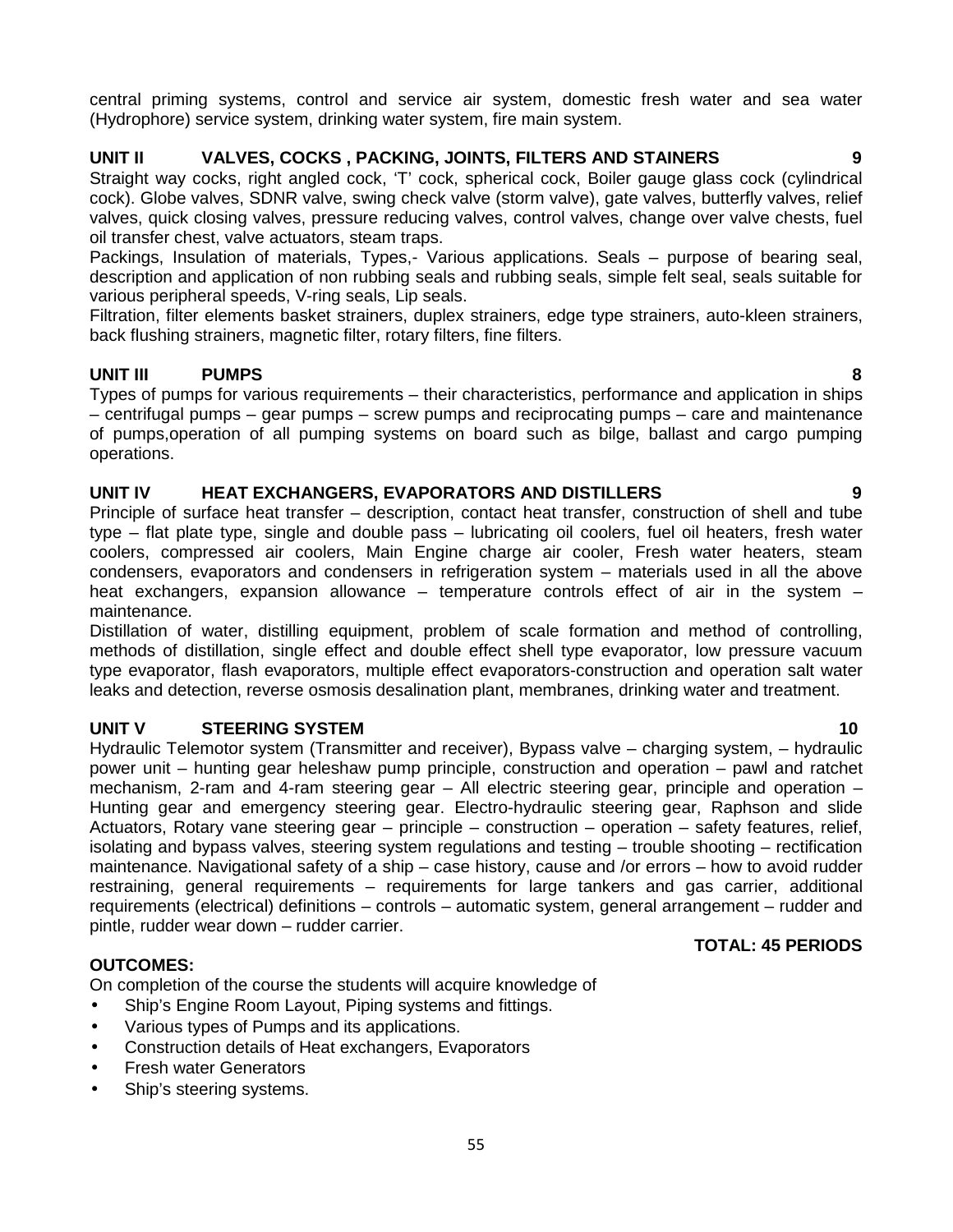# **TEXT BOOKS:**

- 1. D.W. Smith, "Marine Auxillary Machinery", 6th Edition, Butter worths, London, 1987.
- 2. H.D. McGeorge, "Marine Auxillary Machinery", 7th Edition, Butter worth, London,2001.

# **REFERENCE:**

1. H.D. McGeorge, "General Engineering Knowledge", 3rd edition, Butter worth – Heineman, London, 1991.

| <b>MV6502</b> | <b>MARINE DIESEL ENGINES - II</b> | L T P C |
|---------------|-----------------------------------|---------|
|               |                                   | 3 0 0 3 |

### **OBJECTIVES:**

To make the students learn the concept and working of Marine Diesel Engines.

# **UNIT I FUEL PUMPS AND METERING DEVICES 9**

Jerk and common rail systems, fuel injection systems helical groove and spill valve type fuel pumps, system for burning heavy oil in slow and medium speed Marine engines, V.I.T. Super vit & Electronic injection systems. Effects of viscosity on liquid fuel combustion. Measuring equipment and its working principle. Necessity of variable fuel injection system. Procedure of application on modern slow speed long stroke engine. Necessity for adoption of fuel quality setting system.

Incorporation of FQSL along with the V.I.T. system on the engine., Governors

### **UNIT II MANOUVERING SYSTEMS, INDICATOR DIAGRAMS AND POWER CALCULATIONS 9**

Starting and reversing systems of different Marine diesel engines with safety provisions Including Main Engine auto slowdown and shutdown. Restoration of operations.

Constructional details of indicator instrument, significance of diagram, theoretical knowledge of power calculations, fault detection, simple draw cards and out of phase diagrams, power balancing, performance characteristic curves, test bed and sea trials of diesel engines.

# **UNIT III MEDIUM SPEED ENGINES 9**

Different types of medium speed marine diesel engines, couplings and reduction gear used in conjunction with medium speed engine, development in exhaust valve design, V type engine details, crankcase inspection., Depth gauge and crankshaft defelections

# **UNIT IV FORCES AND STRESSES 8**

Balancing, overloading, different types of vibration & its effects, forces and stresses acting on various components of I.C. Engine parts.

# **UNIT V TYPE OF ENGINES 10**

Construction and Operation of Sulzer, B&W, MAN, Piel-stick, Doxford, Main Propulsion diesel engines - Latest development in marine diesel engines – camless concept, improvement in design for increased TBO U.M.S. Operation of ships.

# **OUTCOMES:**

On completion of the course the students will have knowledge of

- Marine fuel injection pumps and its applications.
- Manouvering systems of various marine diesel engines.
- Forces and stresses in slow speed and medium speed engines.
- Construction and operation of various Marine slow speed engines.

# **TOTAL: 45 PERIODS**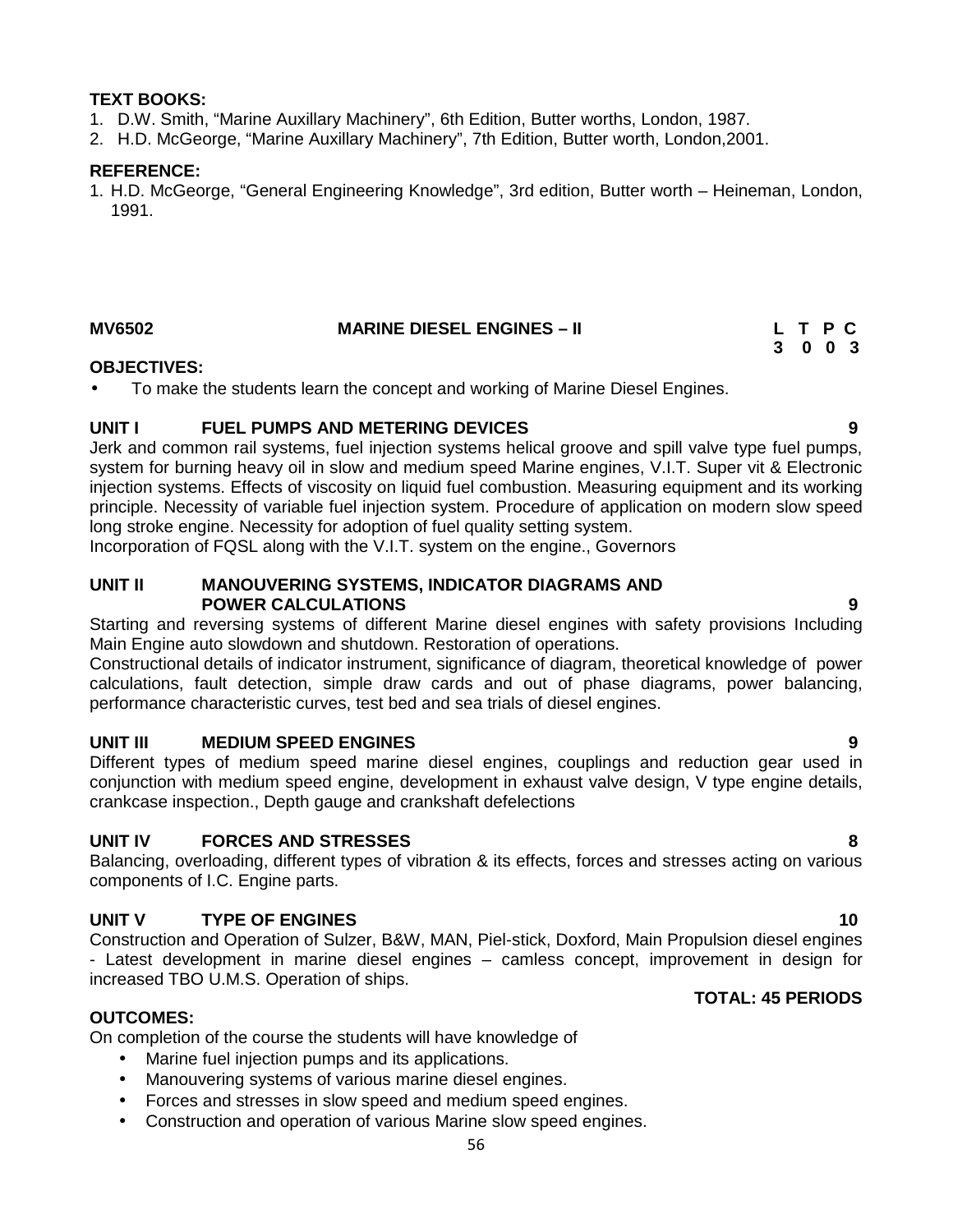# **TEXT BOOKS:**

- 1. C.C Pounder, "Marine Diesel Engines", 6th Edition, Butter worth Heinemann, Scotland, 1995.
- 2. D.A. Taylor, "Introduction to Marine Engineering", 2nd Edition, Butter worth Heinemann, London, 1996.
- 3. Christen Knak, "Diesel Motor Ships Engines and Machinery", 1st Edition, Marine Management Ltd., London, 1990.
- 4. John Lamb, "Marine Diesel Engines", 8th Edition, Butter worth Heinemann, London, 1990.

## **REFERENCES:**

- 1. S. H. Henshall, "Medium and High Speed Diesel Engines for Marine Use", 1st Edition, Institute of Marine Engineers, Mumbai, 1996.
- 2. A.B. Kane, "Marine Internal Combustion Engines", 1st Edition, Shroff Publishers & Distributors, Mumbai, 1984.
- 3. D.K. Sanyal, Principle & Practice of Marine Diesel Engines", 2nd Edition, Bhandarkar Publicatiion, Mumbai, 1998.
- 4. VL Maleev, "Internal Combustion Engines", 2nd edition, McGraw-Hill book co.,Singapore, 1987.
- 5. Wood yard, Doug, "Pounder's Marine Diesel Engines", 7th Edition, Butter Worth Heinemann Publishing, London, 2001.

# **MV6503 STABILITY OF SHIPS L T P C**

### **OBJECTIVES:**

To impart the Knowledge on the Basic Hydrostatics and Stability Calculations of Ships

### **UNIT I HYDROSTATICS 9+3**

Density, relative density, pressure exerted by a liquid on an immersed plane, centre of pressure, load on immersed plane, load diagram, shearing forces on bulk head stiffeners– problems.

### **UNIT II GEOMETRY AND SHIP FORM CALCULATION 9+3**

Archimedes principle,Laws of floatation, displacement, tonne per cm immersion. Coefficients of form,wetted surface area, similar figures, shearing force and bending moment – problems.

# **UNIT III CALCULATION OF AREA, VOLUME, FIRST AND SECOND MOMENTS 9+3**

Simpsons first rule and second rule, application to area and volume, use of intermediate ordinate rule, trapezoidal rule, mean and mid – ordinate rule, application of  $5 + 8 - 1$  Rule for area, application of simpson rule to first and second moments of area **–** Centre of gravity, effect of addition of mass, effect of movement of mass, effect of suspended mass – problems.

# **UNIT IV TRANSVERSE, STABILITY AND HEEL 9+3**

Static stability at small angles of heel, calculation of BM and meta centric height, meta centric diagram, inclining experiment, free surface effect, stability at large angles of heel, curves of static stability, dynamic stability, angle of loll, stability of a wall sided ship –inclining experiment , problems. IMO recommendations concerning ship stability.

# **UNIT V LONGITUDINAL STABILITY 9+3**

Longitudinal BM – MCT1 cm – Change of trim, change of LCB with change of trim, alteration of trim by adding or removing weights, mean draft, change in mean and end draft due to density and bilging – flooding calculation – floodable length – factor of sub division – loss of stability due to grounding – problems- Knowledge of Trim and stress tables

# **TOTAL (L:45+T:15): 60 PERIODS**

**3 1 0 4**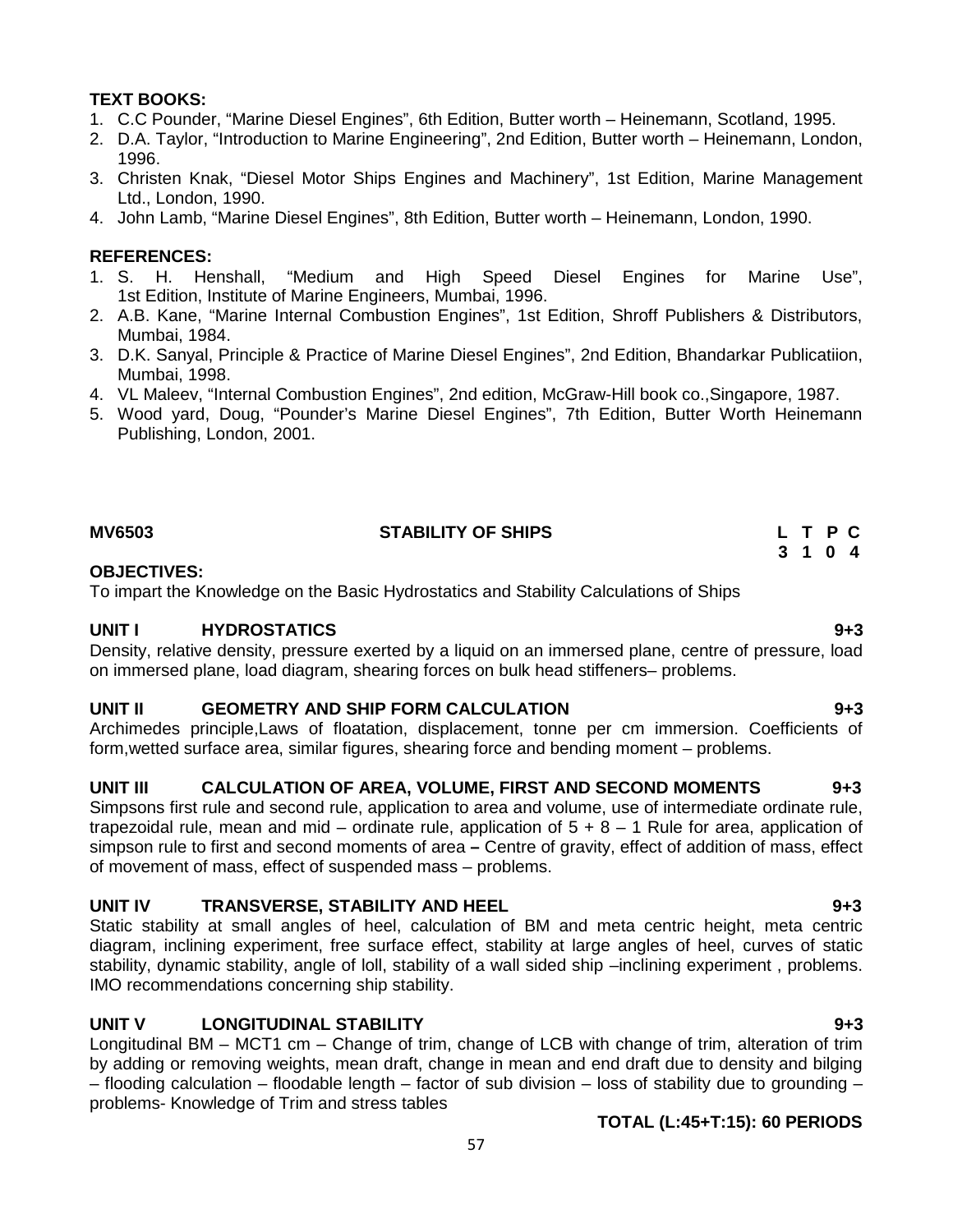# **OUTCOMES:**

At the End of the Course the Students would have acquired the knowledge of

- Basic hydrostatics, Geometry of Ships
- Calculations of Ship Forms and various coefficients,
- Calculating the Area of wetted Surface , Volume etc., and Usage of Simpson rule
- Transverse and Longitudinal Stability and Heel etc.,

# **TEXT BOOKS:**

- 1. Stokoe, E.A., "Reeds Naval Architecture for Marine Engineers", 2nd Edition, Thomas Reed Publications, London, 1982.
- 2. K.J. Rawson and E.C Tupper "Basic ship theory" volume I & II 5th edition Butterworth and Heine Mann, London , 2001.
- 3. John Letcher Edited by J. Randolph Paulling, "Principles of Naval Architecture Series: The Geometry of Ships", 1<sup>st</sup> Ed. SNAME, 2009
- 4. Kemp & Young Series, "Ship Stability Notes and Examples", 1<sup>st</sup> Ed., Stanford Maritime Limited, 1998

# **REFERENCES:**

- 1. Rawson, K.J.Tupper E.C, "Basic Ship theory", 5th Edition, Butter worth Heinemann, London, 2001.
- 2. G.N.Hatch, "Creative Naval Architecture", 1st Edition, Thomas Reed Publications, London, 1971.

# **MV6504 SHIP CONSTRUCTION L T P C 3 0 0 3**

### **OBJECTIVES:**

To impart knowledge to the students on Construction of ships.

## **UNIT I SHIP TERMS 9**

Various terms used in ship construction with reference to ship's parameter e.g. L.B.P.- Moulded Depth - Moulded draught etc. - General classification of ships.

Stresses in Ship's structure: Hogging – Sagging – Racking – Pounding – Panting etc., and Strength members to counteract the same.

Sections And Materials Use: Type of sections like angles – Bulb plates flanged beams used in ship construction – Process of welding. Riveting & Welding testing of welds – Fabricated components.

# **UNIT II BOTTOM & SIDE FRAMING 9**

Double bottoms, watertight floors solid and bracket floors – Longitudinal framing keels – side framing like tank side brackets – Beam knee – Web frame etc.,

Shell & Decks: Plating systems for shells – Deck plating & Deck Girders –discontinuities like hatches and other openings – supporting & closing arrangements –mid-ship section of ships.

Bulk Heads & Deep Tanks: water tight bulkheads – Arrangement of plating and stiffeners – water tight sliding doors – Water tight openings through bulkheads for electric cables pipes and shafting – Deep tank for oil fuel or oil cargo corrugated bulk heads.

# **UNIT III FORE & AFT END ARRANGEMENTS 9**

Fore end arrangement, arrangements to resist pounding bulbous bow – Types of sterns stern frame and rudder – Types of rudder – Supporting of rudder – Locking pintle – Bearing pintle – Pallister , bearing shaft tunnel – Tunnel bearings.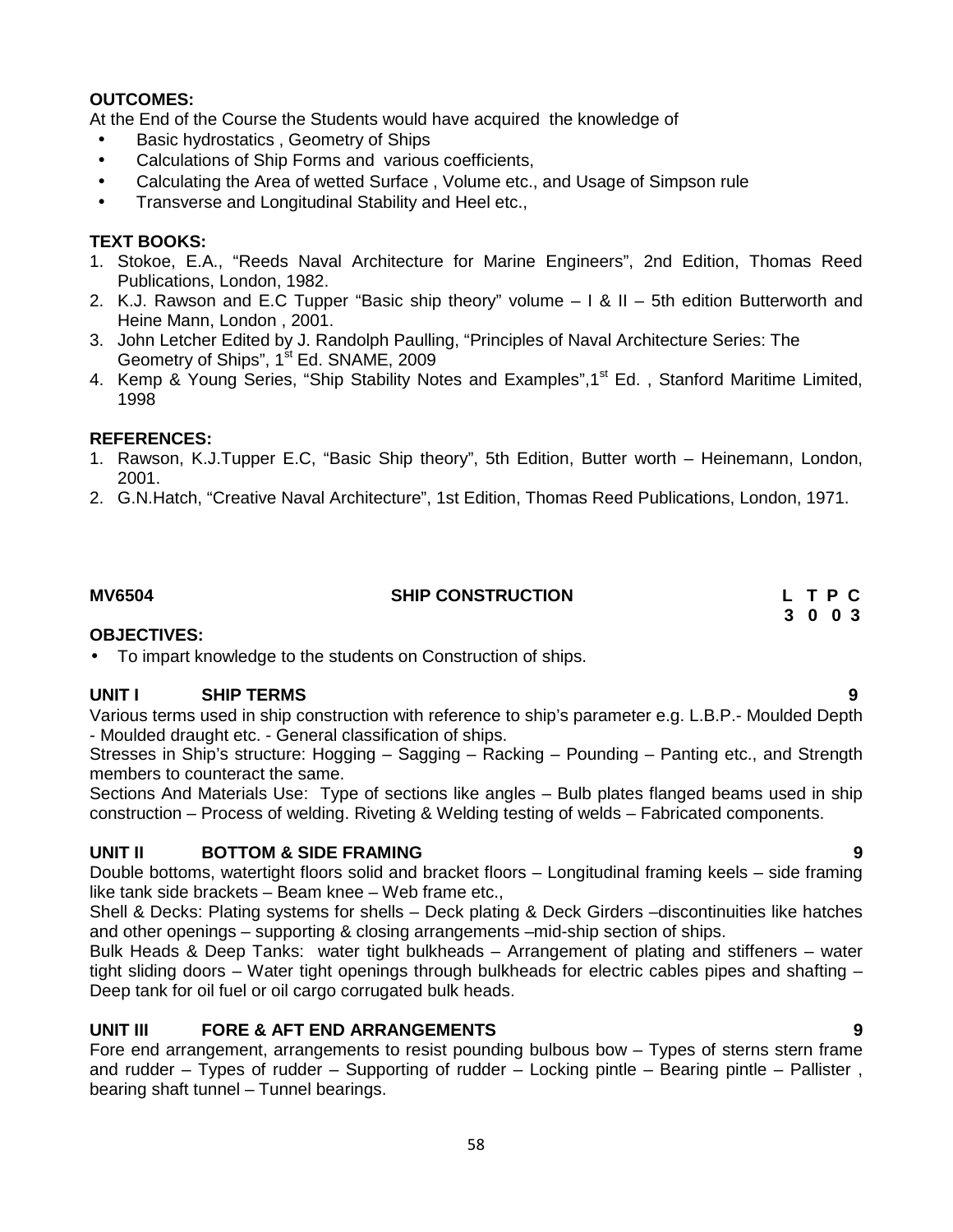# **UNIT IV FREE BOARD AND TONNAGE 9**

Significance and details of markings various international Regulations. Plimsol LineShipyard Practice - layout of a shipyard – Mould loft –Optical marking – Automatic plate cutting, Fabrication and assembly etc.,Ship Types -Tankers, Ventilation arrangements for pump rooms ,holds and oil fuel tanks.–Bulk Carriers, Arrangement for the carriage of dangerous goods in bulk– Container ships – L.N.G., L.P.G., and Chemical carriers – Lash ships – Passenger ships – Dredgers – Tugs etc., - Constructional details and requirements.

# **UNIT V OFFSHORE TECHNOLOGY 9**

Drilling ships and Platforms – Supply vessels – fire fighting arrangement – Pipe laying ships – special auxiliary service ships.

Ship Surveys : Survey rules – Functions of ship classification – Societies – Surveys during construction – Periodical surveys for retention of class.

### **TOTAL: 45 PERIODS**

**OUTCOMES:**

At the end of the course the students are expected to have learnt,

- Ships terms and stresses in ships.
- Primary and Secondary girders used in ships.
- Fore-end and After-end arrangements.
- Free board and Tonnage of ships
- Off shore Technology

### **TEXT BOOKS:**

- 1. D.J. Eyres, "Ship Construction", 4th Edition, Butter worth Heinemann, Oxford, 1994.
- 2. Stokoe,E.A., "Reed's Ship Construction for Marine Engineers", 1st Edition, Thomas Reed Publication, London, 2000.
- 3. Richard Lee Storch, Colin P. Hammon, Howard McRaven Bunch, and Richard C. Moore, "Ship Production, 1<sup>st</sup> Ed., SNAME, 1995
- 4. Thomas Lamb, " Ship Design and Construction", 1<sup>st</sup> Ed., SNAME, 2003

### **REFERENCES:**

- 1. A.J. Young, "Ship Construction Sketch & Notes", 1st Edition, Butter worth Heinemann, London,1980.
- 2. H.J. Pursey, "Merchant Ship Construction", 7th Edition, Brown Son & Ferguson Ltd. GlasGow Great Britain, 1994.
- 3. Larrie D. Ferreiro, " Ships and Science", 1<sup>st</sup> Ed. SNAME, 2006

| <b>MV6505</b> | <b>MECHANICS OF MARINE MACHINES</b> | LTPC |  |
|---------------|-------------------------------------|------|--|
|               |                                     | 21   |  |

### **OBJECTIVES:**

To impart theoretical knowledge about mechanism of machinery, balancing and Vibration of machines and associated system components and equipment,

# **UNIT I MECHANISMS 12+3**

Introduction – science of mechanisms – terms and definitions kinematic inversion – slider crank chain inversions – four bar chain inversions – Grashoff's law–Determination of velocities and acceleration in mechanisms – relative motion method (graphical) for mechanisms having turning, sliding and rolling pair – Coriolis acceleration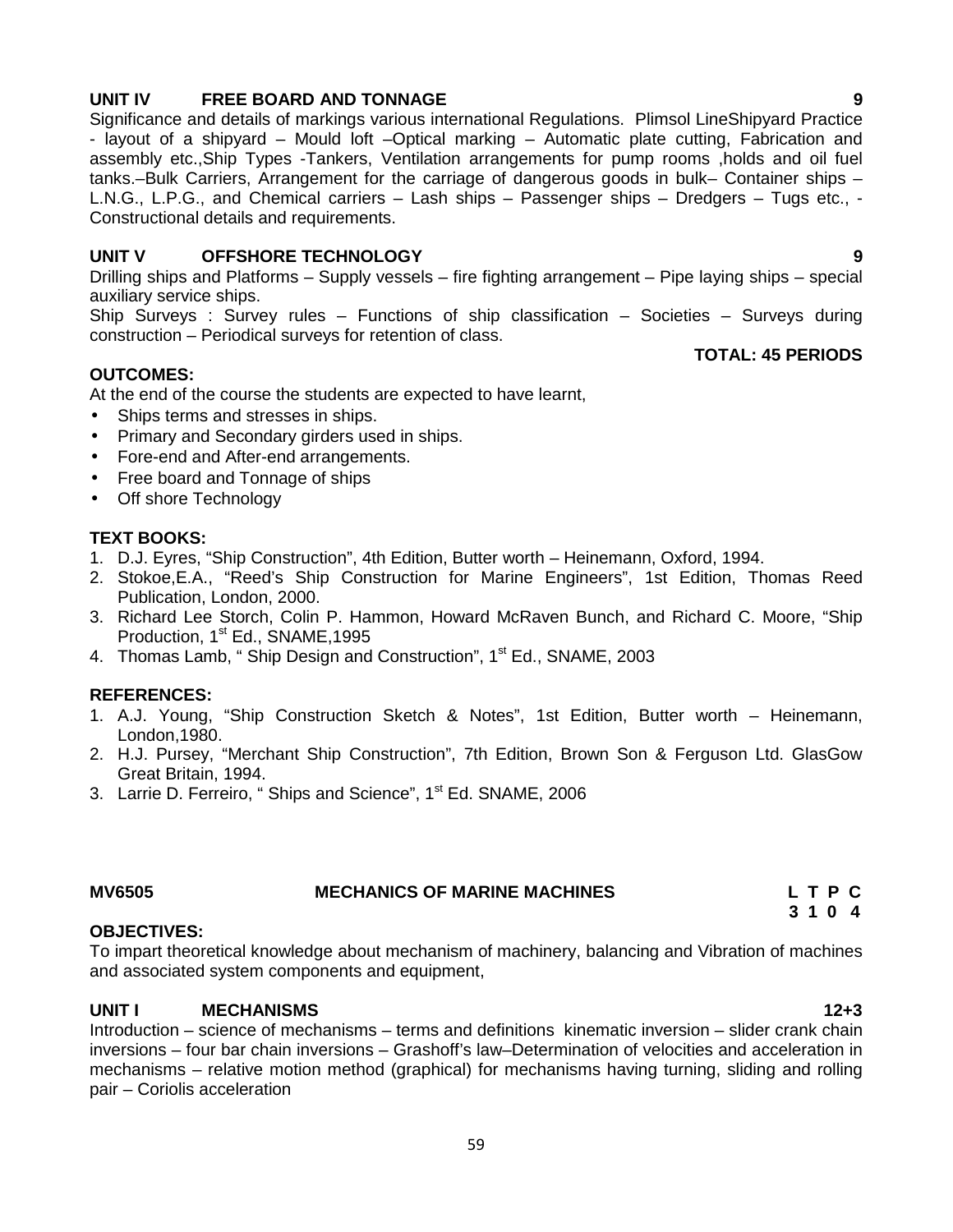Force Analysis Of Mechanisms : Static, Inertia and combined force analysis – graphical and analytical method – slider crank mechanism and four bar mechanism, turning moment diagram and flywheel – applications in engine, punching presses.

# **UNIT II THEORY OF GEARING 9+3**

Classification of gears, law of gearing, nomenclature – involutes as a gear tooth profile –lay out of an involute gear, producing gear tooth – interference and undercutting – minimum number of teeth to avoid interference, contact ratio, internal gears – cycloid tooth profiles – comparison of involutes and cycloidal tooth forms, Backlash of Marine Gearing. Self Shift Synchronous Gears

# **UNIT III CONTROL MECHANISMS 9+3**

Governors – gravity controlled and spring controlled – governor characteristics – governor effort and power - Gyroscopes – gyroscopic forces and couple – forces on bearing due to gyroscopic action – gyroscopic effects on the movement of air planes and ships, stability of two wheel drive and four wheel drive

# **UNIT IV BALANCING 9+3**

Static and dynamic balancing – balancing of rotating masses – balancing of several masses in different planes – balancing of rotors, balancing machine, unbalance due to reciprocating parts – Balancing of inline engines – firing order – balancing of V and W engines – balancing of radial engines – Lanchester technique of engine balancing.

# **UNIT V VIBRATION 9+3**

Periodic motion – non harmonic periodic motion – undamped free vibration – linear and torsion solution – natural frequency of single degree freedom system — Free vibrations with viscous damping of single degree freedom system and solution – logarithmic decrement.

Forced vibration of single degree freedom system with damping – reciprocating and rotating unbalance – vibration isolation and transmissibility

System with two degrees of freedom – shaft with two rotors, system with many degrees of freedom – three rotor system – geared system- torsional vibration of major components in Ships - problems.

# **TOTAL: 60 PERIODS**

# **OUTCOMES:**

At the completion of the course the students are expected to have Knowledge of,

- Velocity and acceleration of various kinematic linkages
- Four bar and slider crank mechanisms using analytical and graphical methods.
- Force analysis of Mechanisms and turning moment diagrams and flywheel.
- Various parameters of gears and gear trains.
- Governors and gyroscopes.
- Concept of balancing.
- Free and Forced Vibration of Single degree of freedom systems. Two and Multi Degree Freedom Systems.

# **TEXT BOOKS:**

- 1. Rattan S.S, ''Theory of Machines'', Tata McGraw-Hill Publishing Company Ltd., New Delhi, 1998.
- 2. Gordon John Roy, "Steam Turbines and Gearing Marine Engineering Series", 1<sup>st</sup> Ed., Stanford Maritime limited, 1984
- 3. Sandhu Singh, "Theory of Machines", 3<sup>rd</sup> Ed., Pearson, 2012
- 4. Rao, J.S., and Dukkipatti, R.V., "Mechanism and machinery theory",  $2^{nd}$  Edition, New age international, Mumbai, 1992.
- 5. Srikant Bhave, "Mechanical Vibrations", 1<sup>st</sup> Ed. Pearson, 2010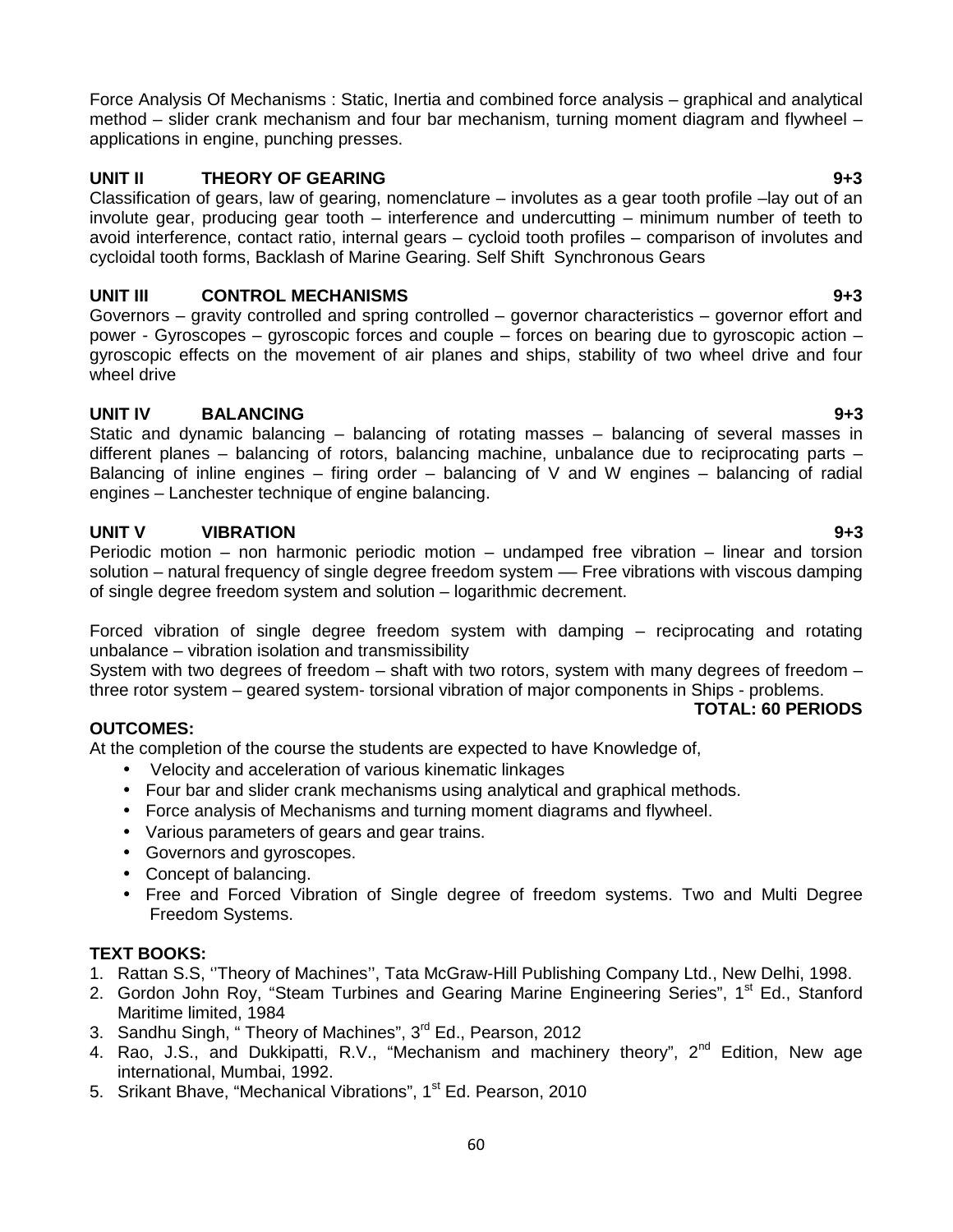# **REFERENCES:**

- 1. Shingley, J.E. & John Joseph Uivker, Jr., "Theory of Machines and Mechanisms", 2<sup>nd</sup> Ed., McGraw – Hill International Editions, London, 1981.
- 2. Ghosh A. and Malik, A.M. "Theory of Mechanisms and machines",  $2^{nd}$  Ed., Affiliated East West Press Pvt. Ltd., New Delhi, 1988.
- 3. Francis. TSE. Ivan E-Morse Rolland T. Hinkle, "Mechanical Vibrations", 2<sup>nd</sup> Ed., CBS Publishers and Distributed, India, 1983.
- 4. Thomson, W.T. and Dahleh, M.D., "Theory Of Vibration with Applications" 5<sup>th</sup> Ed., Pearson, 2005
- 5 Grover.G.K., "Mechanical vibrations", 7th Edition, Nem Chand & Bros, Roorkee, India, 2001.
- 6 Thomas Bevan, "Theory of Machines", 1<sup>st</sup> Ed. Pearson, 2011

# **MV6506 MARINE BOILERS AND STEAM ENGINEEERING L T P C**

# **3 0 0 3**

# **OBJECTIVES:**

To provide knowledge to the students about Marine Boilers and Steam Engines.

# **UNIT I MARINE BOILERS & BOILER MOUNTINGS 9**

Scotch Boiler, Cochran, Spanner, Clarkson thimble tube, Waste heat recovery calculation, Lamont exhaust gas boiler, Composite boilers, Water tube boilers – Babcock Wilcox, Foster Wheeler – Dtype, Double evaporation boilers.

Safety Valves – Improved High Lift, Full lift and full Bore type:

Gauge glass – Ordinary plate type and remote Indicator; Automatic feed regulator, three element High & Low water level alarms, Main Steam stop valve, Retractable type Soot blower etc.

# **UNIT II OPERATION & MAINTENANCE OF BOILERS 9**

Pre-commissioning procedures, Hydraulic tests, steam raising and Operating procedures, Action in the event of shortage of water. Regular boiler water tests on board. Blowing down of boiler, Laying up a boiler; general maintenance, External and internal tube cleaning. Tube renewals, etc., maintenance, inspection and survey of boilers. Refractory: **P**urposes of refractory, types of refractory and reasons for failure. Oil burning: Procedure of Liquid fuel burning in open furnace, Various types of atomizer, Furnace arrangement for oil burning, Boiler Control System i.e. master control, fuel control, air control and viscosity control, Introduction to Automation.

# **UNIT III MARINE STEAM PLANTS 9**

Steam engines - History of multiple expansion marine reciprocating engines &steam turbines. Description of different types of steam turbines. Layout of plant - General layout of plant & description of a modern geared steam turbine installation including auxiliaries in modern use, open and closed feed system.

Condensers - Types of condensers, constructional details, location & working principles, contraction and expansion allowances, leak test. Effect of change of temperature, circulating water quantity, change of main engine power, condenser surface.

# **UNIT IV LUBRICATION 9**

Suitable oils and their properties, lubrication of main bearings, thrust bearings and gears. Gravity and pressure lubrication-oil system and emergency lubrication arrangement.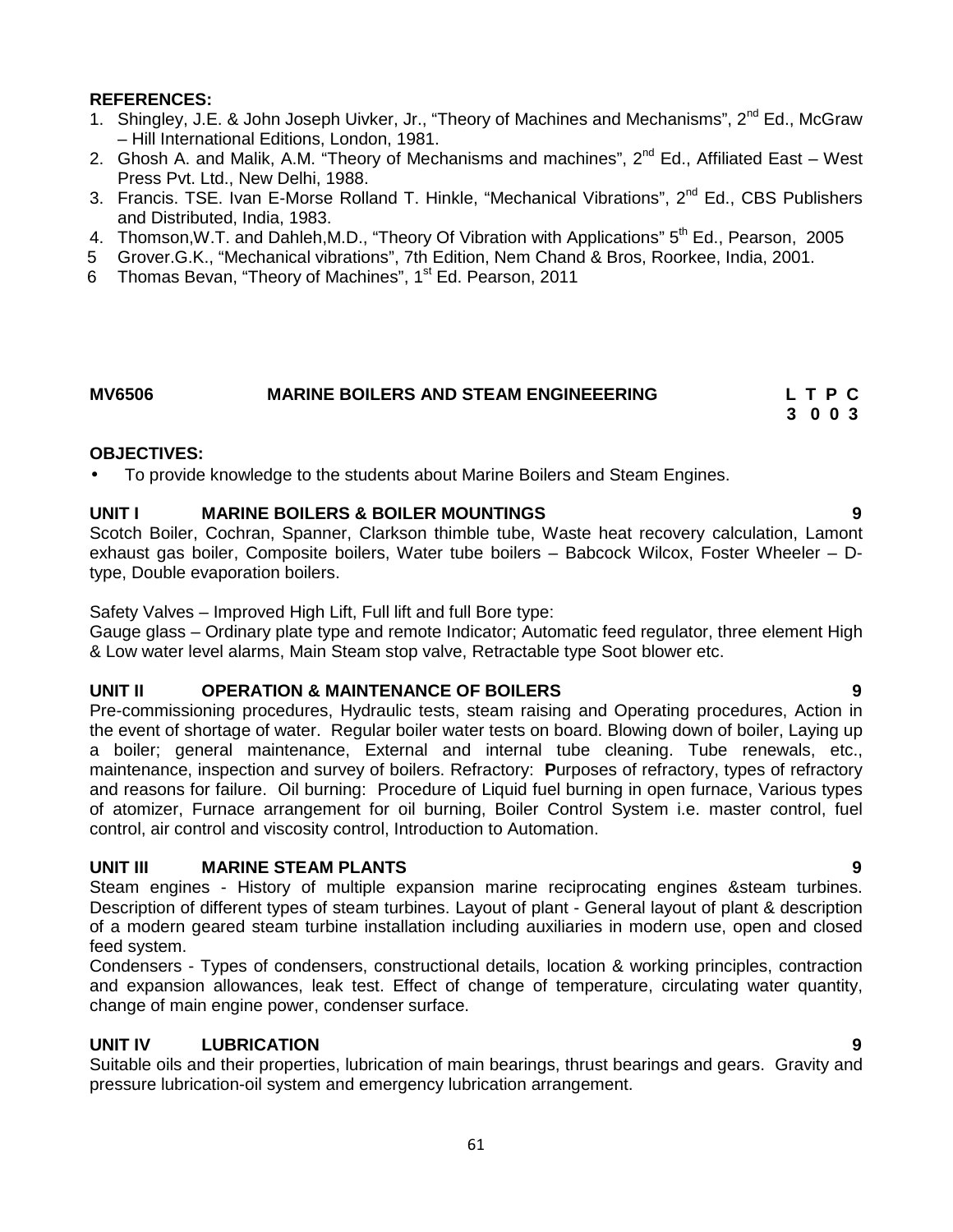#### 62

# **UNIT V OPERATION AND MAINTENANCE OF TURBINES 9**

Turbine drain system, turbine gland system, warming through a turbine plant, control of speed and power of propulsion, throttle valve control and nozzle control, emergency controls, emergency operation of turbines, vibration in marine steam turbine, steam turbine losses. Breakdown and faultfinding. Selection of materials: Materials used in various components like blades, rotors, casings, sealing glands, gears etc & their justification. **TOTAL: 45 PERIODS**

### **OUTCOMES:**

At the end of the course the students are expected to have learnt,

- Waste heat boilers and boiler mountings.
- Operation and Maintenance of boilers.
- Construction of steam turbines and steam engines.
- The various Method of Lubrication of turbines
- The operation and maintenance of steam turbines.

# **TEXT BOOKS:**

- 1. J.H. Milton & R.M. Leach, "Marine Steam Boilers", 4th Edition, Butter worth, London, 1980
- 2. C. McBirnie, "Marine Steam Engines and Turbines", 4th Edition, Butter worth, London 1980.
- 3. Thomas D. Morton, "Steam Engineering Knowledge for Marine Engineers", 3<sup>rd</sup> Edition, Thomas Reed Publications, London 1979.

### **REFERENCES:**

- 1. GTH. Flanagan, "Marine Boilers" 3rd Edition, Butter worth, London, 2001.
- 2. K.M.B. Donald, "Marine Steam Turbines", 1st Edition, Institute of Marine Engineers, London, 1977.
- 3. L.Jackson & T.D. Morton, "General Engineering Knowledge for Marine Engineers", 4th Edition, Thomas Reeds Publication, United Kingdom, 1986.
- 4. M.E.P., "Operation Of Machinery In Ships Steam Turbines, Boilers", Marine Engineering Practice, Vol 2,Part 15, IMarEST, London

# **MV6511 COMPUTER AIDED MARINE ENGINEERING DESIGN AND L T P C ANALYSIS LABORATORY 2 0 3 4**

# **OBJECTIVES:**

To impart practical knowledge to the students about Computer Aided Design and Drawing of Marine Machine Elements

# **UNIT I ENGINEERING DESIGN AND COMPUTER AIDED DESIGN 6+9**

The design process, concept, analysis, feasibility, Selection of materials and manufacturing considerations in design, Design with reference to repairs and reconditioning, specifically for working out at sea with its restrictions and limitations. Role of computers - Computer Aided Engineering - Computer Aided Design - Design for Manufacturability – Computer Aided Manufacturing - Benefits of CAD.

# **UNIT II COMPUTER AIDED DESIGN AND FINITE ELEMENT ANALYSIS 6+9**

Creation of Graphic Primitives - Graphical input techniques - Display transformation in 2-D and 3-D – Viewing transformation - Clipping - hidden line elimination – Mathematical formulation for graphics - Curve generation techniques - Geometric Modeling – Wire frame, Surface and Solid models - CSG and B-REP Techniques - Features of Solid Modeling Packages - Parametric and features - Interfaces to drafting, Design Analysis - Exposure to FEA packages.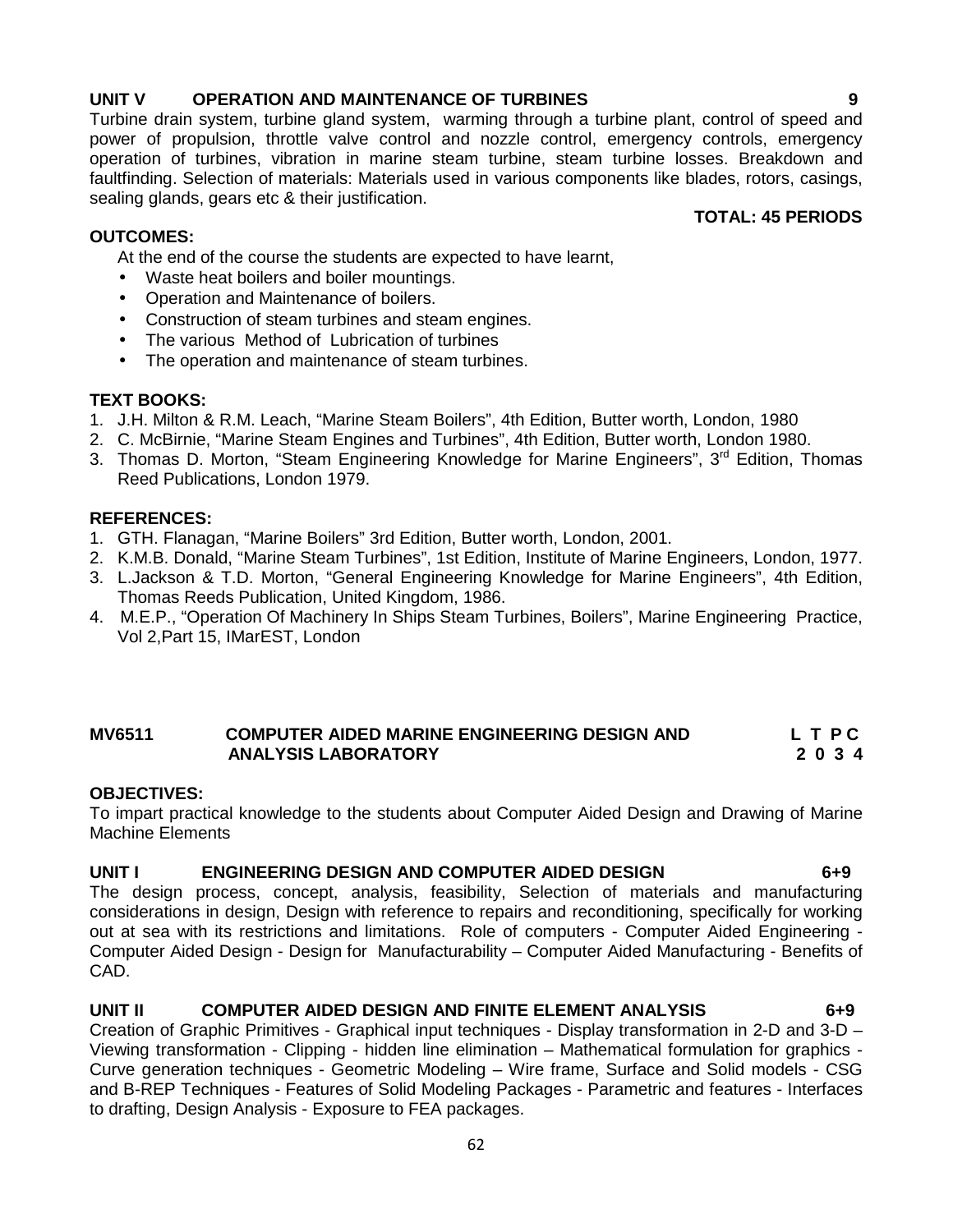# **UNIT III TYPES OF LOADING AND DESIGN CRITERIA 6+9**

static loads, impact loads, repeated loads, variable and cyclic loads, combined and reversible loads. Stress concentration and design factors, fatigue strength, modes of failure, design stresses, factor of safety, theories of failure, wear, corrosion, design criteria, S-N curve Goodman and Soderberg equations.

# **UNIT IV JOINTS, SHAFTS AND COUPLINGS 6+9**

Design of cotter joints, knuckle joints, bolted joints, welded joints, riveted joints. Design of shafts and couplings – Drafting using CAD packages

# **UNIT V BELTS, FRICTION CLUTCHES AND BRAKES 6+9**

Design of Belt drives and hoists (Wire ropes), Multiple plate clutches, cone clutch, centrifugal clutch block brakes, internally expanding shoe brakes, external band brakes, differential band brakes - Solid modelling using CAD packages.

# **OUTCOMES :**

At the end of the course the students are expected to have skill in

- Design concept, selection of materials and manufacturing considerations while designing.
- Computer Aided Design concepts and applications
- Design and Drawing of Fasteners and connection and Power transmission elements.
- Design and Drawing of Friction clutches and Brakes.

# **TEXT BOOKS:**

- 1. Goutam Prohit and Goutam Ghosh,"Machine Drawing with AutoCAD", 1st Impression, Dorling Kindersley(India) Pvt., Ltd., New Delhi,2007ist
- 2. J.E.Shigley, "Mechanical Engineering Design", 1st metric edition, McGraw-Hill, New Delhi, 1986.
- 3. Sadhu Singh, "Computer Aided Design and Manufacturing ", Khanna Publishers, New Delhi, 1998.
- 4. Desai, Y.M.,Eldho,T.I. and Shah,A.H., " Finite Element method with Applications in Engineering", 1 st Ed., Pearson, 2011

# **REFERENCES:**

- 1. Abdulla Sharif, "Machine Design", 3rd Edition, Dhanpat Roy & Sons, New Delhi, 1995.
- 2. Pandya & Shaw, "Elements Of Machine Design", 1st Edition, Charotar Publishing, Mumbai, 1997.
- 3. Groover and Zimmers, " CAD / CAM : Computer Aided Design and Manufacturing ",Prentice Hall of India, New Delhi, 1994.
- 4. R.S.Khurmi and J.K.Gupta, "Machine Design", 5th Edition, Eurasia publishing, New Delhi, 2005.
- 5. Tirupathi R. Chandrupatla, " Finite Element Analysis for Engineering and Technology", 1 st Ed., Universities Press, 2013

# **LIST OF EQUIPMENTS FOR A BATCH OF 30 STUDENTS**

| S.No. | <b>Description of Equipment</b>              | <b>Quantity Required</b> |
|-------|----------------------------------------------|--------------------------|
| 01    | Desktop computers with following             | 40 Nos.                  |
|       | configuration CPU (High End), Main           |                          |
|       | Memory (1GB), HDD 80 GB and above,           |                          |
|       | <b>High Resolution SVGA Graphics</b>         |                          |
|       | interface, 17" or 19" Monitor, Ethernet Card |                          |
| 02    | <b>Licensed Operating System</b>             | Adequate                 |
| 03    | Licensed Application Software with 20        | 20 seats                 |
|       | and above seats                              | &                        |
|       | Softwares like AutoCAD, ProEngineer,         | above                    |
|       | CATIA etc.,                                  |                          |
| 04    | A4/A3 Printer                                | 1 No.                    |
| 05    | 7.5/10 KVA online UPS                        | 1 unit                   |

**TOTAL: 75 PERIODS**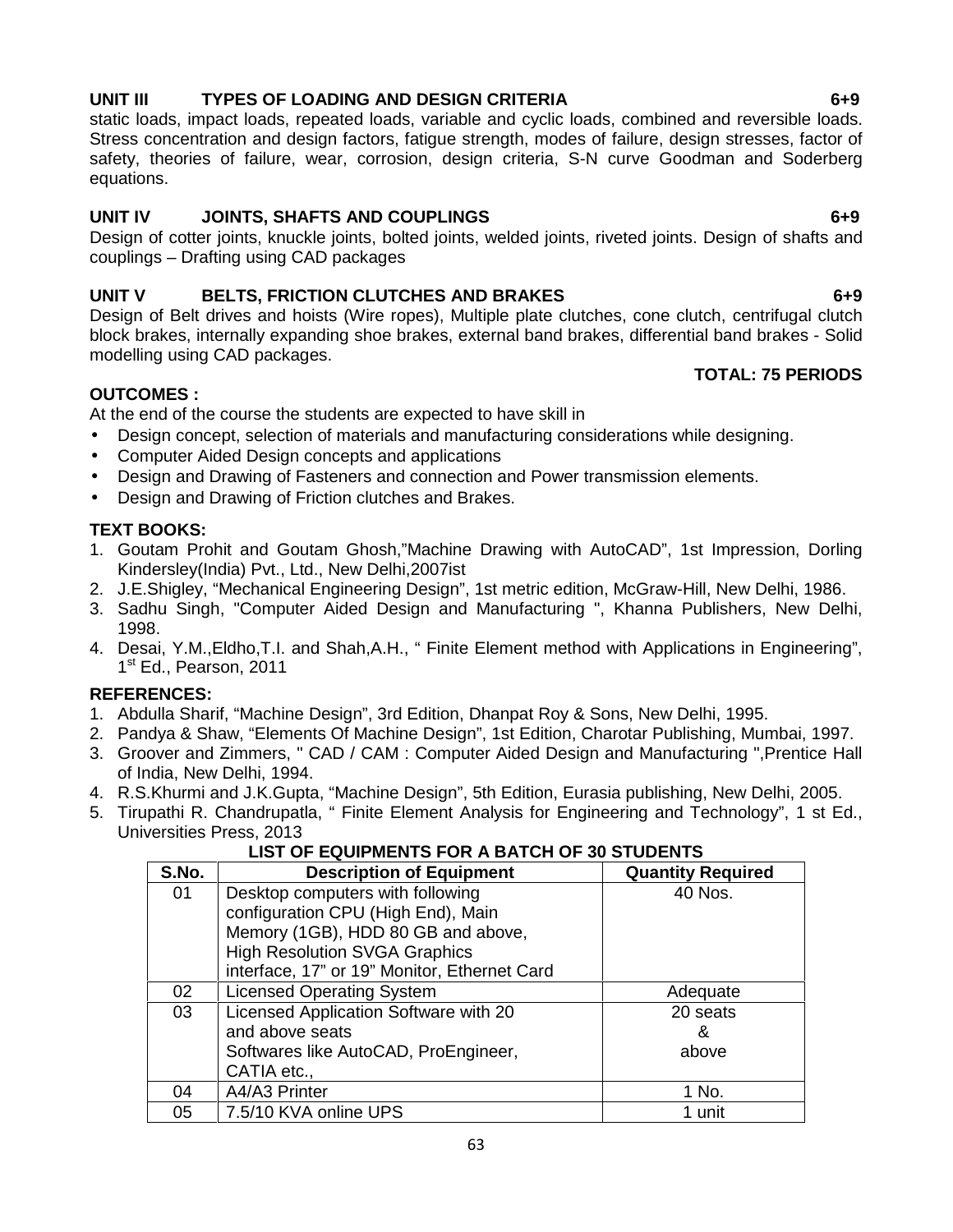#### **MV6512 ELECTRICAL ENGINEERING ELECTRONICS L T P C AND MICRO PROCESSOR LABORATORY 0 0 4 2**

## **OBJECTIVES:**

To impart Practical knowledge in operation and maintenance of Electrical Machines and electronic equipments

# **(A) ELECTRICAL ENGG. LABORATORY 30**

Load Test on D.C. Shunt Motor Load Test on D.C.Series Motor O.C.C. & load characteristic of self/separately excited D.C. Generator. Parallel operation of D.C.Shunt Generator Speed control of D.C.Shunt Motor. Load O.C. & S.C. test on single-phase transformer. Parallel operation of single-phase transformers. To connect similar single-phase transformers in the following ways. Y-Y, A-A, A-Y and Y-A. Load Test on Squirrel cage induction motor Load Test on Slip ring induction motor Pole changing motor for various speeds. Synchronization of 3-phase alternator. Trouble shooting in Electric Motors and Transformers. Exercises in Power Wiring and earthing.

# **(B) ELECTRONICS / MICROPROCESSOR LABORATORY 30**

To study the volt-ampere characteristics of a high current semi conductor diode.

To study the volt-ampere characteristics of a diode and Zener diode.

To study the half wave and full wave rectification circuit without and with filter circuit.

To study the volt-ampere characteristics of a Transistor.

To study the volt-ampere characteristics of Field Effect Transistor.

To study the characteristics of Silicon Control Rectifier.

To study the Transistor Feed Back Amplifier.

To study the Integrated Circuit operational amplifier.

To study the logic training board.

To study the speed control of D.C. motor using Thyristor.

Arithmetic operations using 8085

Logical operations using 8085

Array operations using 8085

Speed & Direction Control of Stepper motor using 8085.

# **OUTCOMES**

On completion of this laboratory course the students would have acquired the skill in

- Conducting all types of tests on the Shunt and Series Motors,
- Load tests on the Transformers , parallel operation of single phase Transformers
- Synchronizing three phase Alternators
- understanding the volt-ampere characteristics of Semiconductors, Diodes, Transistors, Field Effect transistor
- Operation of Operational Amplifier, Thyrister
- Using the 8085 Micro processor

# **REFERENCES**

1. Lab Manuals

# **TOTAL: 60 PERIODS**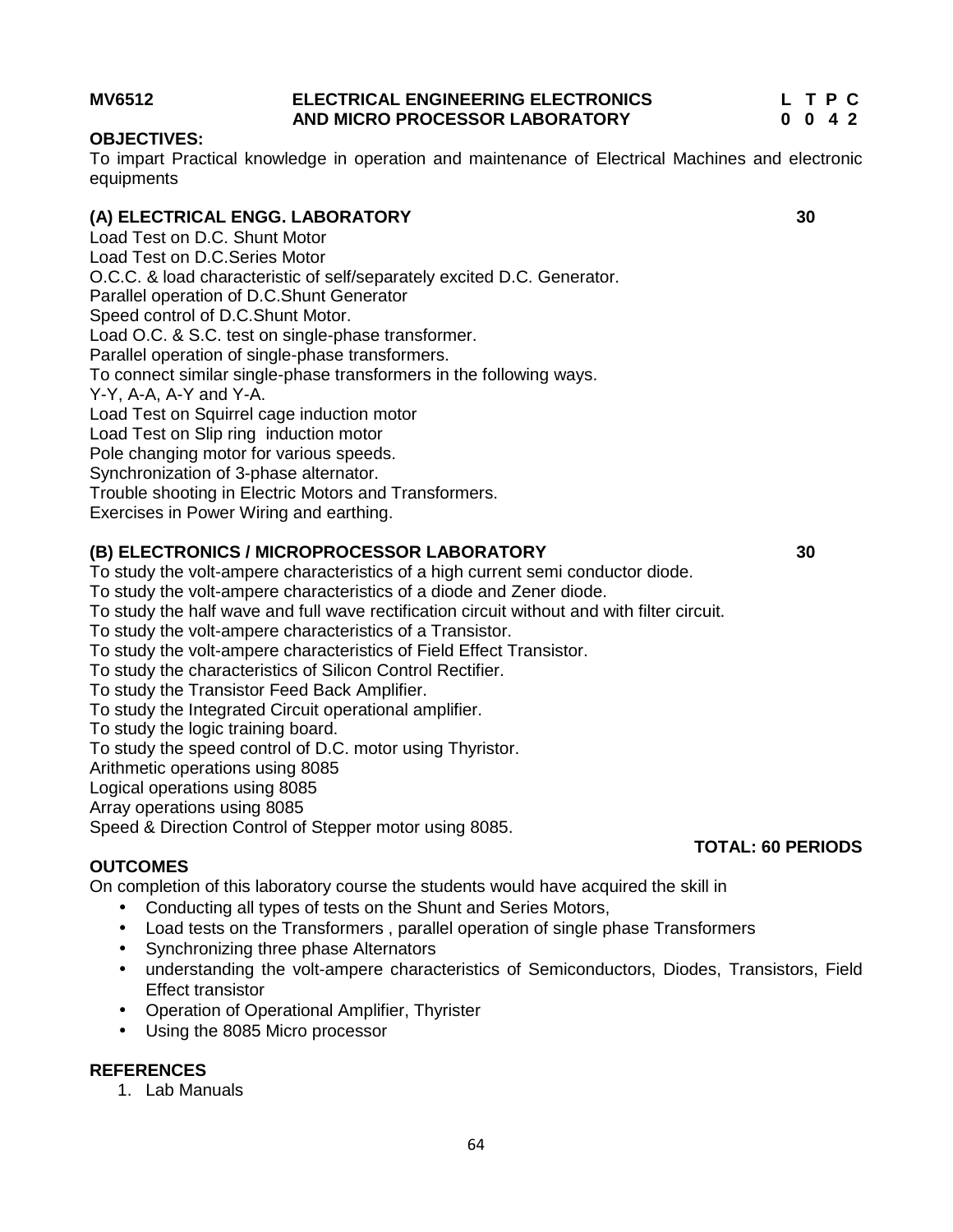### **LIST OF EQUIPMENTS FOR A BATCH OF 30 STUDENTS ELECTRICAL ENGINEERING LAB**

| SI.No | <b>Name of the Equipment</b>       | Qty.  |
|-------|------------------------------------|-------|
| 01    | D. C. Motor Generator Set          | 02    |
| 02    | D.C. Compound Motor                | 04    |
| 03    | Single Phase Transformer           | 04    |
| 04    | Three Phase Squirrel cage          | 02    |
|       | and Slip ring Induction Motor      |       |
| 05    | Single Phase Induction Motor       | 02    |
| 06    | Three Phase Alternator Set         | 02    |
| 07    | Ammeter A.C and D.C                | 20    |
| 08    | Voltmeters A.C and D.C             | 20    |
| 09    | Watt meters LPF and UPF            | 12    |
| 10    | <b>Resistors &amp; Breadboards</b> | 1 set |

# **ELECTRONICS AND MICROPROCESSOR LAB**

| SI.No | <b>Name of the Equipment</b>                             | Qtv.  |
|-------|----------------------------------------------------------|-------|
| 01    | <b>Cathode Ray Oscilloscopes</b>                         | 04    |
| 02    | Dual Regulated power supplies                            | 06    |
| 03    | A.C. Signal Generators                                   | 04    |
| 04    | 8085 Microprocessor Trainer kits                         | 10    |
| 05    | Voltmeters D.C                                           | 10    |
| 06    | Ammeters D.C.                                            | 10    |
| 07    | Resistors, Capacitors, Diodes                            | 1 Set |
| 08    | Transistors (BJT, JFET),<br>SCR.<br>Logic Gates          | 1 Set |
| 09    | Stepper Motor, Interface Card and<br><b>Power Supply</b> | በ1    |
| 1 በ   | <b>Breadboards, Probes</b>                               | Set   |

### **MV6513 MEASUREMENTS, INSTRUMENTATION AND L T P C REFRIGERATION LABORATORY 0 0 4 2**

### **OBJECTIVES:**

To impart knowledge on the use of Measuring Techniques ,Measuring equipments and Instruments and the Operation of Refrigeration plant

# **(A) MEASUREMENTS LABORATORY 25**

Use of precision measuring instruments like micrometer, vernier, height and depth gauges, surface plate, etc.

Checking dimensions of a part using slip gauge.

Use of sine bar for measuring angles and tapers.

Measurement of tooth thickness by gear tooth vernier.

Calibration of dial gauge.

Taper and bore measurement-using spheres.

Fundamental dimension of a gear using contour projector.

Testing squareness of a try square using slip gauges.

Checking straightness of a surface plate using autocollimator.

Measurement of angles between centre lines of holes drilled radially on a shaft.

Measurements of thread parameters using floating carriage micrometer.

Use of pneumatic comparator and mechanical comparator.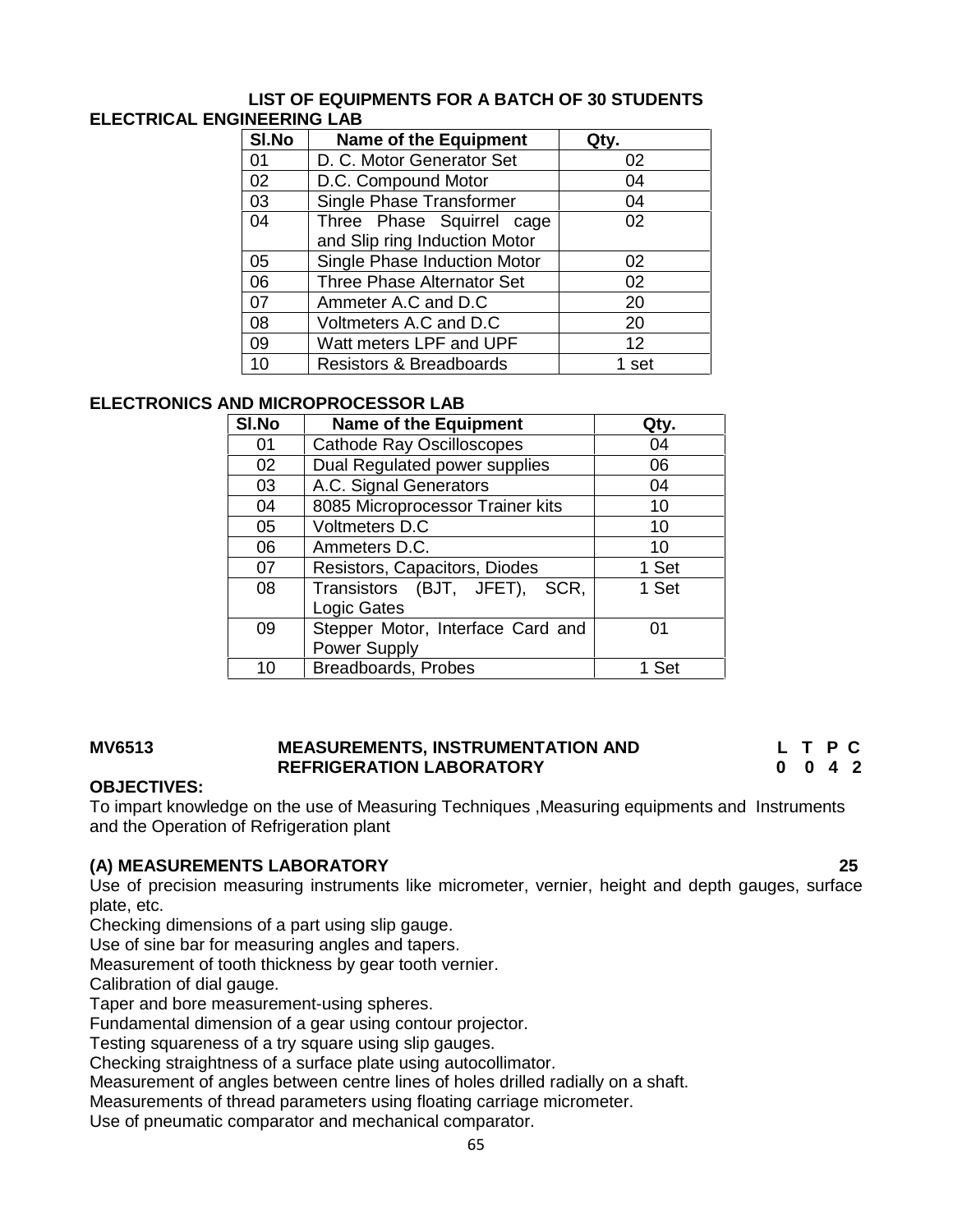# **(B) INSTRUMENTATION LABORATORY 20**

Pressure measuring devices-pressure and vacuum gauge calibration.

Temperature measuring devices like Platinum resistance thermometer, thermocouple, radiation pyrometer, etc.

Flow measuring devices like orifice meter, rotameter, etc.

Speed measuring devices like tachometer, stroboscope, etc.

Force measuring devices, load cells and proving rings.

Torque measuring devices

Power measurement using rope, prony brake, mechanical, hydraulic and electrical dynamometers.

Study and use of strain, displacement devices-strain gauge indicator, LVDT.

Study and use of velocity and acceleration-accelerometer.

Study and use of vibration devices-vibrometer.

# **(C) REFRIGERATION LABORATORY 15**

1. Watch keeping: Parameters to be monitored during running of refrigeration unit.

2. Various cut-outs, viz, pressure, temperature

3. Determination of actual COP, theoretical COP and Carnot COP.

# **OUTCOMES:**

On completion of the experiments in this laboratory course the students are expected to have the knowledge and skills in

- using the Different types of measuring equipments instruments
- Method of measurements using the instruments
- Power measurement using rope, prony brake, mechanical, hydraulic and electrical dynamometers.
- Measurement of Vibrations of Machines
- Operation and watch keeping duties of Refrigeration plant

# **REFERENCES:**

1. Lab manuals

#### **LIST OF EQUIPMENTS FOR A BATCH OF 30 STUDENTS MEASUREMENT LABORATORY**

| SI.No | <b>Name of the Equipment</b>          | Qty.  |
|-------|---------------------------------------|-------|
| 01    | Slip Gauge and Dial gauge             | 6 set |
| 02    | Sine Bar                              | 2 nos |
| 03    | Four sphere & Two sphere height gauge | 2 nos |
| 04    | Bore Dial gauge                       |       |
| 05    | Sphere                                | 2     |
| 06    | Vernier caliper                       | 12    |
| 07    | Profile projector                     |       |
| 08    | Tri-square.                           | 2     |
| 09    | Bevel protractor                      | 2     |
| 10    | <b>Floating carriage Micrometer</b>   |       |
| 11    | Pneumatic comparator.                 |       |
| 12    | Optical flat interferometer.          |       |
| 13    | Gear tester.                          |       |
| 14    | Auto collimator                       |       |
| 15    | <b>Tool Maker's Microscope</b>        |       |
| 16    | Surface test 301                      |       |

**TOTAL: 60 PERIODS**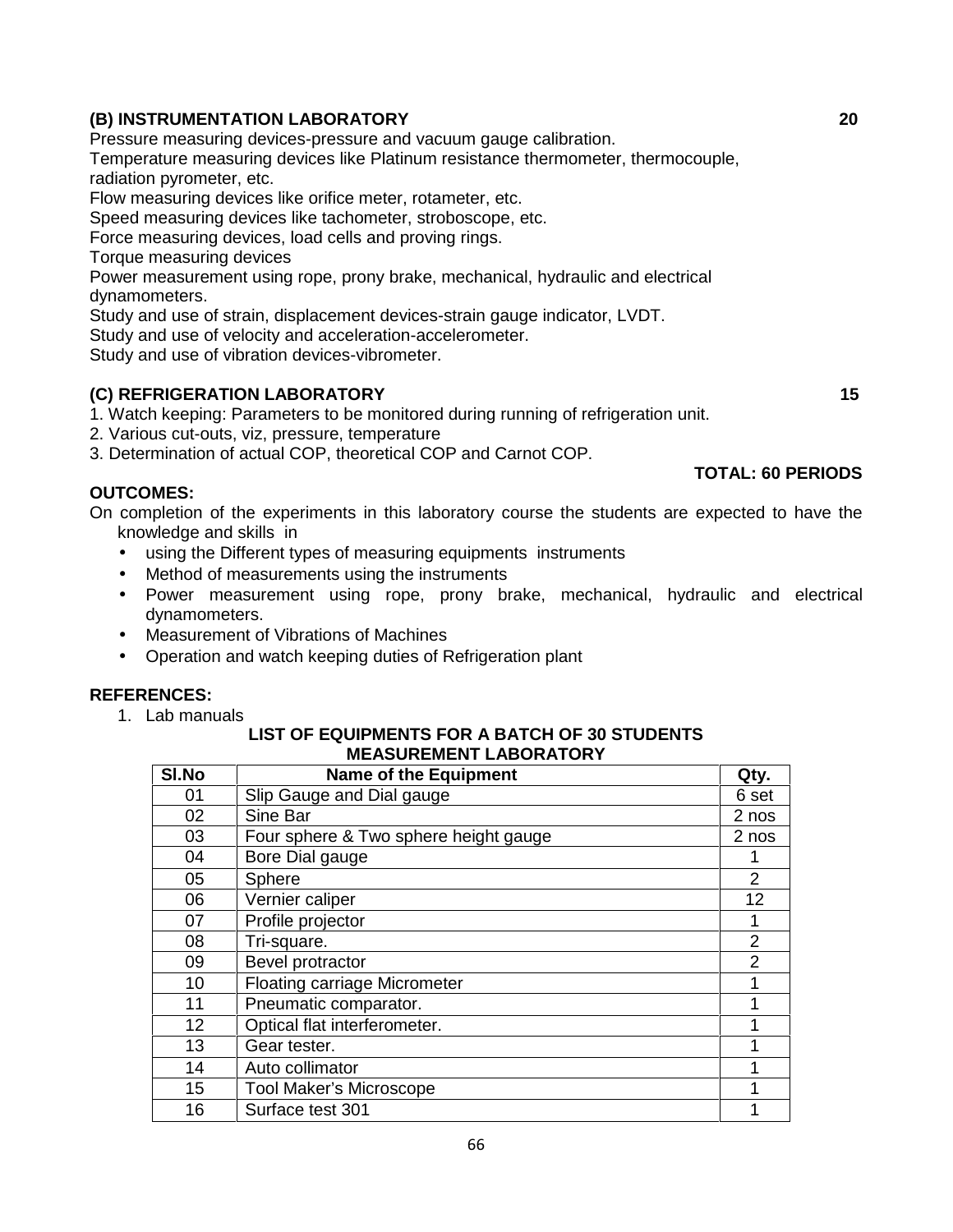| SI.No | <b>Name of the Equipment</b>                  | Qty.         |
|-------|-----------------------------------------------|--------------|
| 01    | 1. Dead weight type pressure gauge 0-2kgf/cm2 | 1            |
| 02    | 2. Bourdon type Pressure gauge 0-400kgf/cm2   |              |
| 03    | Vacuum pressure gauge - McLeod gauge.         |              |
| 04    | Thermocouple                                  | 4            |
| 05    | <b>Resistance Temperature Detector</b>        | 2            |
| 06    | Proving ring mechanical type                  | $\mathbf{2}$ |
| 07    | Speed stroboscope                             |              |
| 08    | Strain gauge                                  | 4            |
| 09    | Linear Variable differential transformer 20mm | 4            |
| 10    | Static torque meters                          | 1            |
| 11    | Piezoelectric sensor analog                   | 1            |
| 12    | Piezoelectric Crystal Sensor                  | $\mathbf 2$  |
| 13    | Orifice meter, Venturimeter, Rotameter        | 3            |

### **MARINE AC & REFRIGERATION LABORATORY**

| SI.No | Name of the Equipment                                       | Qty. |
|-------|-------------------------------------------------------------|------|
| 01    | Marine Refrigeration Plant (10 ton capacity)                | 01   |
| 02    | Marine Air Conditioning Plant (10 ton capacity)             | 01   |
| 03    | Vapour compression and Vapour Absorption refrigeration test | 01   |
|       | <b>RIG</b>                                                  | each |

#### **MV6611 MARINE WORKSHOP PRACTICAL AND AFLOAT TRAINING L T P C 0 0 48 12**

# **OBJECTIVES:**

To impart knowledge, skill and to train the students to be able to perform as Engineer officer on board ships

The students are required to undergo Marine Workshop Training in DG Shipping approved Marine Engineering Workshop for a duration of 6 months. The training should be as per the Merchant Shipping (Standard of Training Certification and Watch keeping for Seafarers) Rule 1998.

Competency on - use of hand tools used for marine equipments for dismantling, maintenance, repair and reassembly of shipboard equipments. **100 hrs. 100 hrs.** 

| Competency on - | use of hand tools used for electrical and electronic equipments, measuring and<br>test equipment's for locating and repairing faults and malfunctions. |                |
|-----------------|--------------------------------------------------------------------------------------------------------------------------------------------------------|----------------|
|                 |                                                                                                                                                        | 100 hrs.       |
| Competency on - | Operation of Main and Auxillary machinery and associated control systems.                                                                              | <b>30 hrs.</b> |
| Competency on - | Operating pumping systems & associated control systems.                                                                                                | 90 hrs.        |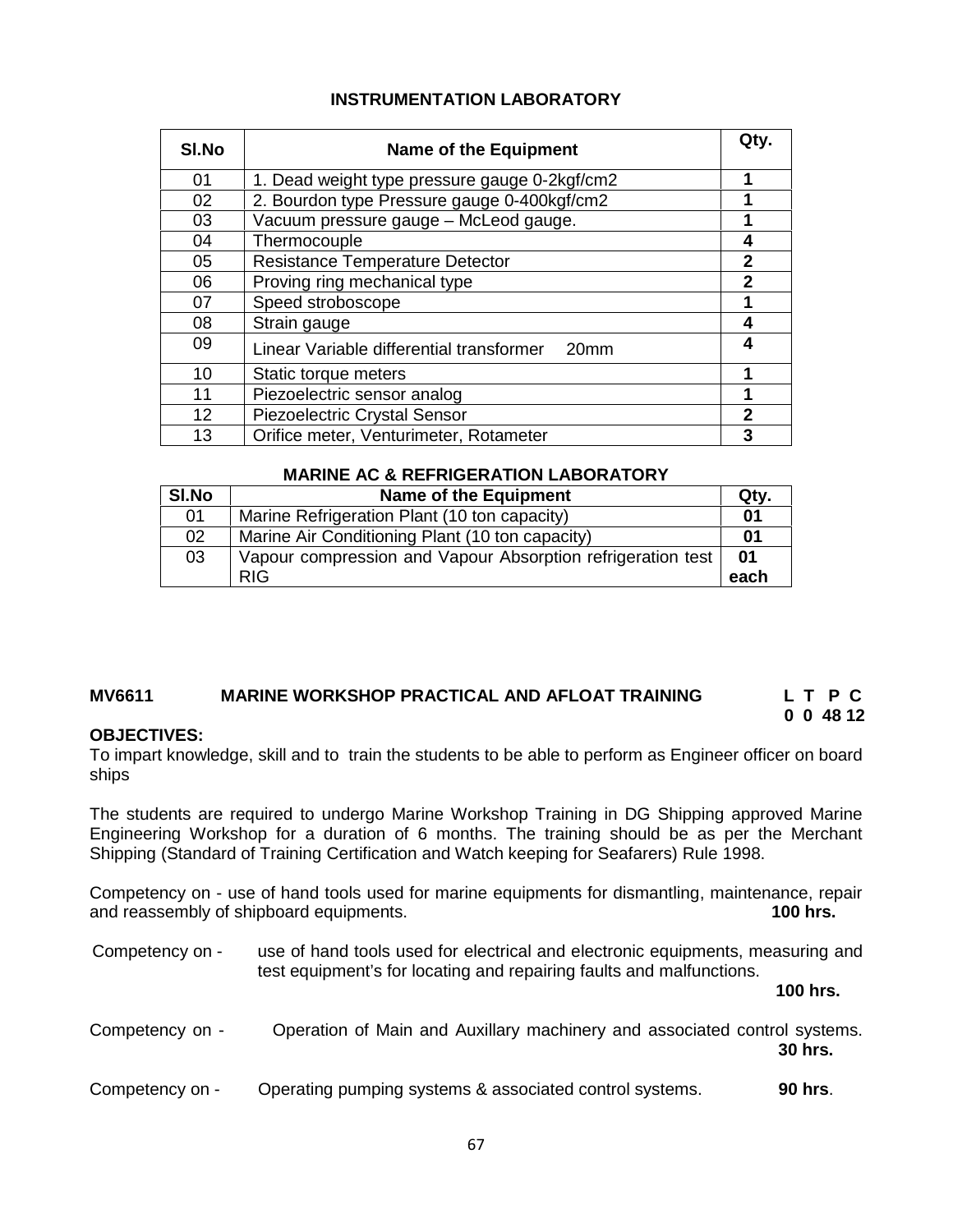| Competency on - | Operating alternators, generators & control systems.                                                                                                                                 |          | 100 hrs.       |
|-----------------|--------------------------------------------------------------------------------------------------------------------------------------------------------------------------------------|----------|----------------|
| Competency on - | Maintaining alternators, generators and Control systems.                                                                                                                             |          | <b>20 hrs.</b> |
| Competency on - | Maintaining Marine Engineering system including control systems (overhauling<br>and maintenance of Marine Diesel Engines, air compressors, heat exchangers,<br>oil separators etc.,) | 700 hrs. |                |
| Competency on - | Controlling and fighting fire onboard.                                                                                                                                               |          | 6 hrs.         |
| Competency on - | Operation of life saving appliances.                                                                                                                                                 |          | 6 hrs.         |

### **Total hrs. of Training: 1152 hrs.**

------------ The competency of the students are evaluated by the Marine Engineering Workshop and a report is sent to the college. During the training the students have to maintain a work dairy. After completion of this training the students will be examined as follows:

|                                              | <b>Total 500 Marks</b> |
|----------------------------------------------|------------------------|
|                                              |                        |
| (ii) Viva voce                               | 200 Marks              |
| b)*(i) Written test for 1 hour. 10 questions | 10 X 10 = 100 Marks    |
| a)Assessment on work diary (Internal)        | 200 Marks.             |

\* Valuation by both Internal and External Examiners.

### **OUTCOMES:**

On completion of the work shop training the students are expected to have acquired the sufficient knowledge

- In operation, maintenance, repair and refit of Marine machines viz. main engine, auxiliary engines,
- In operation, maintenance , repair and refit of Auxiliaries such as Compressors, Pumps**,** Steering gear, distillation plant, incinerator, sewage treatment plant etc.,
- In using hand tools, electrical and electronic equipments,
- In using Measuring and Testing Equipments for locating faults, malfunctions
- In repairing faults and malfunctions
- In operation, maintenance, repair and refit of Marine Electrical machines such as Alternators, Generators , Motors, Stabilizers
- Overhauling and maintenance of heat exchangers, oil separators, filters etc
- Of Fire fighting and Life saving Methods
- On maintenance of systems and controls

# **REFERENCES:**

- 1. Original Equipment Manufacturers Manuals For On Board Equipments
- 2. Benedict, " Nontraditional Manufacturing Processes", 1<sup>st</sup> Ed. taylor & Francis, Indian reprint 2011( Yesdee Publishings Pvt. Ltd.)
- 3. Bloch, "Machinery Component Maintenance and Repair", 3<sup>rd</sup> Ed. Elsevier, Indian Reprint 2010, ( Yesdee Publishings Pvt. Ltd.)
- 4. Youssef, " Machining Technology", 1<sup>st</sup> Vol.,Taylor & Francis, Indian Reprint 2012( Yesdee Publishings Pvt. Ltd.)
- 5. Parrlin, "Steering Gear" Marine Engineering Practice, Vol 1,Part 09, IMarEST, London
- 6. M.E.P., " Exhaust Emission From Combustion Machinery", Marine Engineering Practice, Vol 3,Part 20, IMarEST, London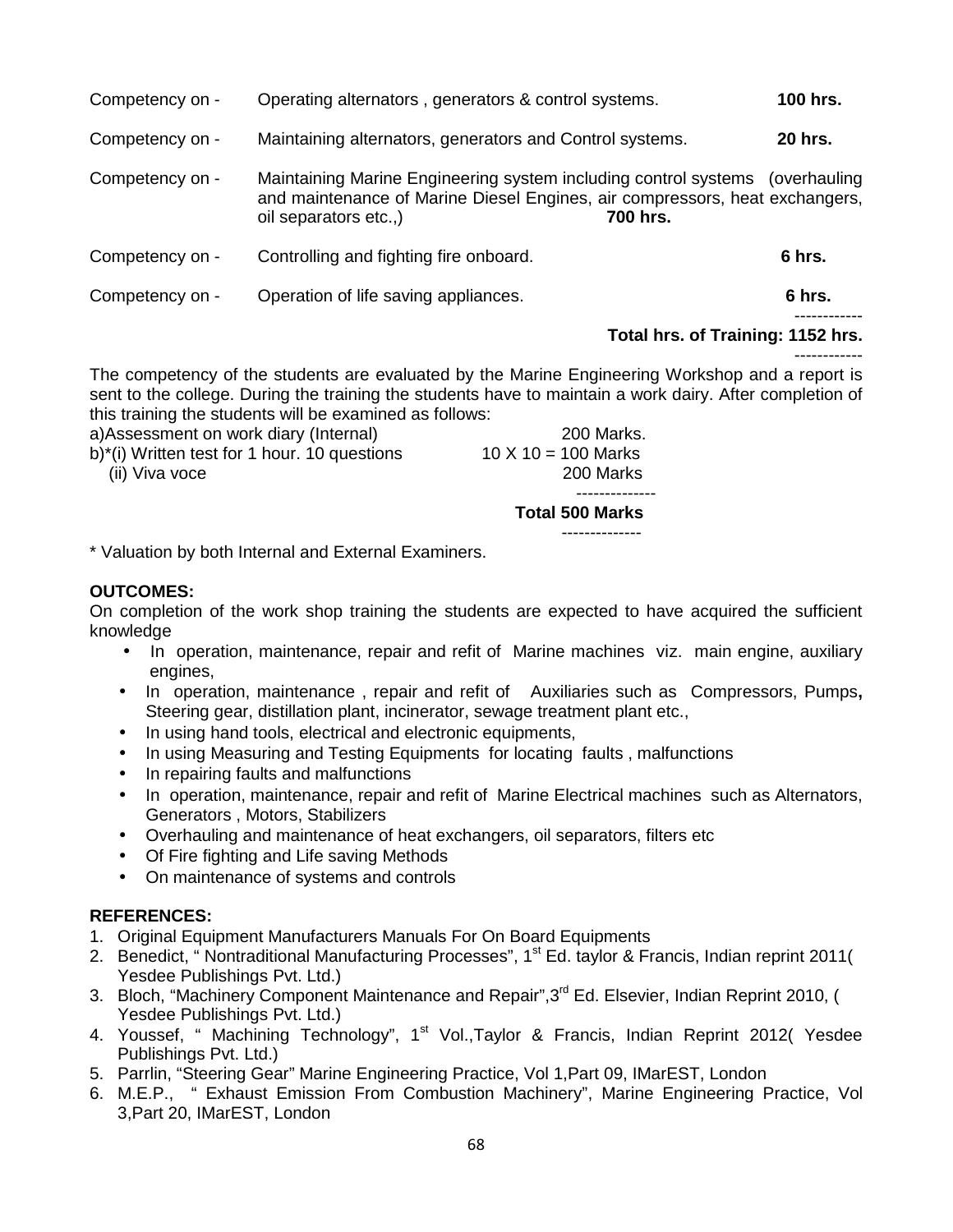- 7. Jones, "A Practical Guide To Marine Fuel Oil Handling," Marine Engineering Practice, Vol 3,Part 19, IMarEST, London
- 8. Henshall, "Marine Medium Speed Diesel Engines," Marine Engineering Practice, Vol 1,Part 03, IMarEST, London
- 9. Norris ,"Prime Movers For Generation Of Electricity(A) Steam Turbines", Marine Engineering Practice, Vol 1,Part 02, IMarEST, London
- 10. Sterling, "Selection Installation & Maintenance Of Marine Compressors", Marine Engineering Practice, Vol 1,Part 01, IMarEST, London
- 11. Gopalakrishnan & Banerji, "Maintenance and Spare Parts Management", PHI Learning Pvt. Ltd., 2010
- 12. Mishra and Pathak, " Maintenance Engineering and Management," 2<sup>nd</sup> Ed., PHI Learning Pvt. Ltd., 2012
- 13. Venkataraman, "Maintenance Engineering and Management," 1<sup>st</sup> Ed., PHI Learning Pvt. Ltd., 2010
- 14. Alan Rowen, Raymond Gardner, Jose Femenia, David Chapman, and Edwin Wiggins, "Introduction to Practical Marine Engineering", 1<sup>st</sup> Ed., SNAME, 2005
- 15. Roy L. Harrington, "Marine Engineering", 1<sup>st</sup>. Ed., SNAME, 1992
- 16. GTH. Flanagan, "Marine Boilers" 3rd Edition, Butter worth, London, 2001.
- 17. K.M.B. Donald, "Marine Steam Turbines", 1st Edition, Institute of Marine Engineers, London, 1977.
- 18. L.Jackson & T.D. Morton, "General Engineering Knowledge for Marine Engineers", 4th Edition, Thomas Reeds Publication, United Kingdom, 1986.
- 19. M.E.P., "Operation Of Machinery In Ships Steam Turbines, Boilers", Marine Engineering Practice, Vol 2,Part 15, IMarEST, London
- 20. Edmund GR Kraallavers, "Advanced Electo-technology For Marine Engineers", 2<sup>nd</sup> Ed. Reeds Vol 07, Adlard Coles Nautical, London
- 21. W.Laws, **"**Electricity Applied To Marine Engineering", 4th edition, The Institute Of Marine Engineers, London, 1998.

# **MV6701 MARINE SYSTEMS AND MACHINERY DESIGN L T P C**

# **OBJECTIVES:**

To impart training and knowledge to the students about Marine Machinery system and Design.

### **UNIT I SLIDING AND ROLLING CONTACT BEARINGS 11+3**

Journal bearings, thrust bearings, friction in journal bearings, bearing loads, bearing design using various equations. Thermal Equilibrium.

Rolling bearing -Load ratings, types of radial ball bearings, selection of bearings, lubrication of ball and roller bearings, methods of failure.

# **UNIT II SPUR , HELICAL BEVEL AND WORM GEARS 9+3**

Basic design principles of spur gears, helical gears, dynamic tooth loads, design for strength and wear. Lewis and Buckingham equations.

Basic design principles of bevel gears and worm gears, Lewis formula, thermal rating of worm gears.

### **UNIT III IC ENGINE PARTS 7+3**

Piston, connecting rod with bearings, crankshaft, flywheel and rocker arms.

# **UNIT IV VALVES & LIFTING DEVICES 7+3**

Valves, safety valves and reducing valves - crane hooks, lifting chains, chain blocks, E.O.T. Crane.

**2 2 0 4**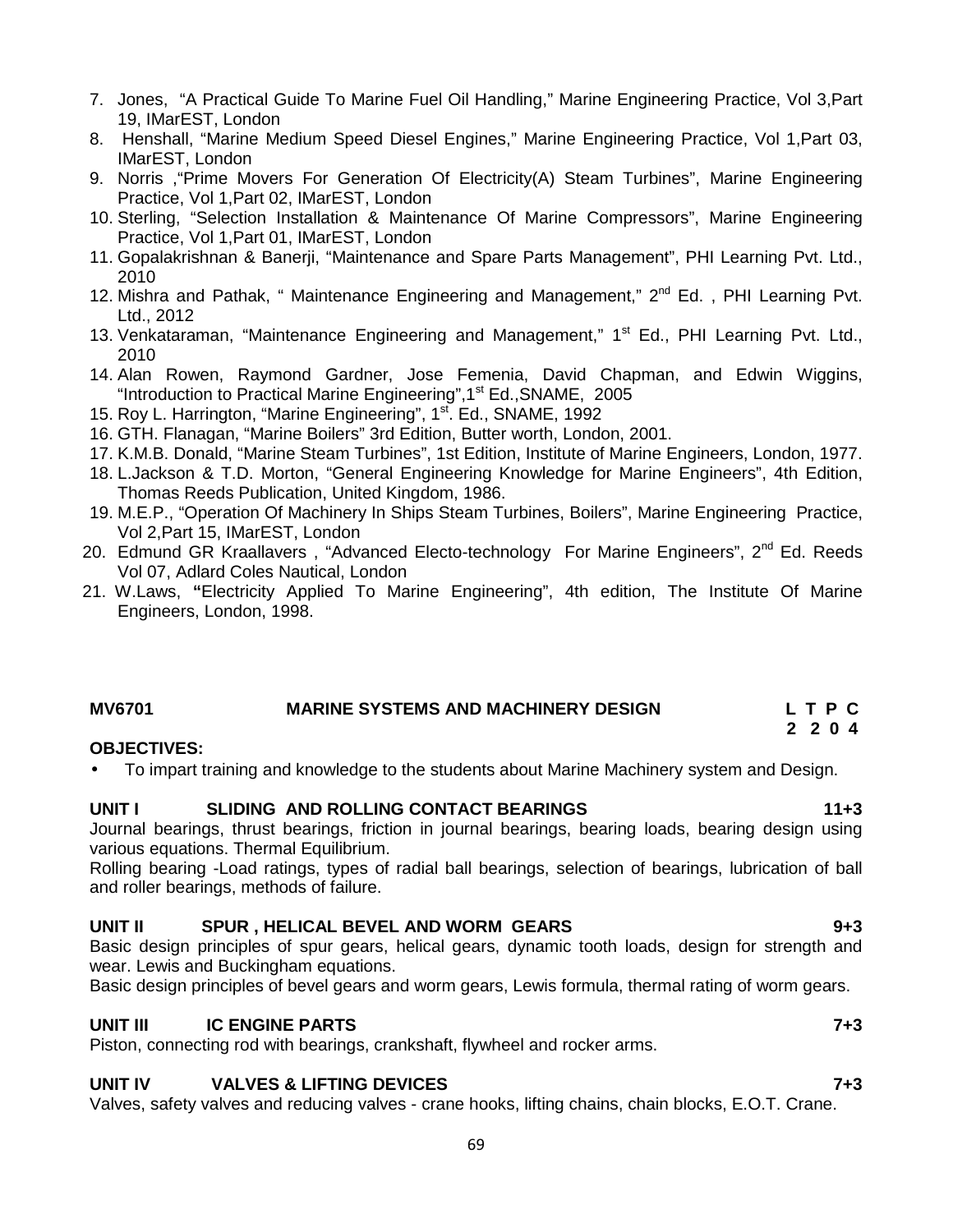# **UNIT V DESIGN CRITERIA FOR MARINE SYSTEMS 11+3**

Water cooling systems for diesel engines and steam plants. Lubricating oil systems for propulsion and auxiliary engines. Electro hydraulic steering gear system including rudder, rudderstock, tiller, rams. Marine Diesel Engine air starting system including air receiver, compressors and air starting valves. Marine Diesel Engine Scavenge and Exhaust systems. Marine diesel Engine fuel injection system including fuel pumps and fuel injectors. Power transmission system including thrust blocks, intermediate shaft and tail end shaft. Steam turbine plants. Gas turbine plants. **TOTAL: 60 PERIODS**

# **OUTCOMES:**

At the completion of the course the students are expected to have knowledge in,

- Using Different types of Bearings.
- Design of IC Engine parts and gears.
- Design of Marine Machinery systems.

# **TEXT BOOKS:**

- 1. Jindal, U.C., "Machine Design", 1<sup>st</sup>.Ed., Pearson, 2010
- 2. Leslie Jackson, "Instrumentation and Control Systems", 3rd Edition, Thomas Reed Publication Ltd., London, 1992.
- 3. Smith,"Application Of Automatic Machinery And Alarm Equipment In Ships", Marine Engineering Practice, Vol 1,Part 06, IMarEST, London
- 4. Pearson, G.H., "Valve Design", 1<sup>st</sup> Ed., Mechanical Engineering Publications", 1978
- 5. Krishna Rao, T., "Design of Machine Elements', 1<sup>st</sup> Ed., Vol.2., I K International Publishing House Pvt. Ltd., 2010

# **REFERENCES:**

- 1. Indian Register of Shipping Part 1 to Part 7, "Rules and Regulations & Classification of steel ships" 1st Edition, Mumbai, 1999.
- 2. Sam Had Dad, Neil Watson, "Design and Application in Diesel Engines", 1st Edition, Ellis Horwood Limited, London, 1984.
- 3. Pandya & Shah, "Machine Design", 13th Edition, Charotar Publishing House, Gujarath, 1997.
- 4. D.A. Taylor, "Marine Control Practice", 2nd Edition, Butter worth & Co (Publishers) Ltd., London, 1987
- 5. ASME Standard Technology , " A Guide to American Crane Standards", ASME, 2008

# **MV6702 MARINE ELECTRICAL TECHNOLOGY L T P C**

# **OBJECTIVES:**

To develop skills of students in Marine Electrical Technology. The students will be imparted training in handling various electrical instruments to find out faults on various electrical equipments onboard ships and rectify such faults.

# **UNIT I POWER DISTRIBUTION AND REGULATIONS 9**

The marine environment – effects of inclination – Generators – Power supply commonly available – main switchboard – motor controls – emergency services – emergency stop panel – ships auxillary services – load analysis – electrical diagrams – inherent dangers and avoidance of disastrous consequences – active and passive safety measures – Do's and Don'ts – Electric shock – first aid – conditions of shock risk – selection of AC and DC generators for use on ships – merits and demerits – location and Installation of generator sets. Requirements & Regulations – safe electrical equipments

- **3 0 0 3**
	-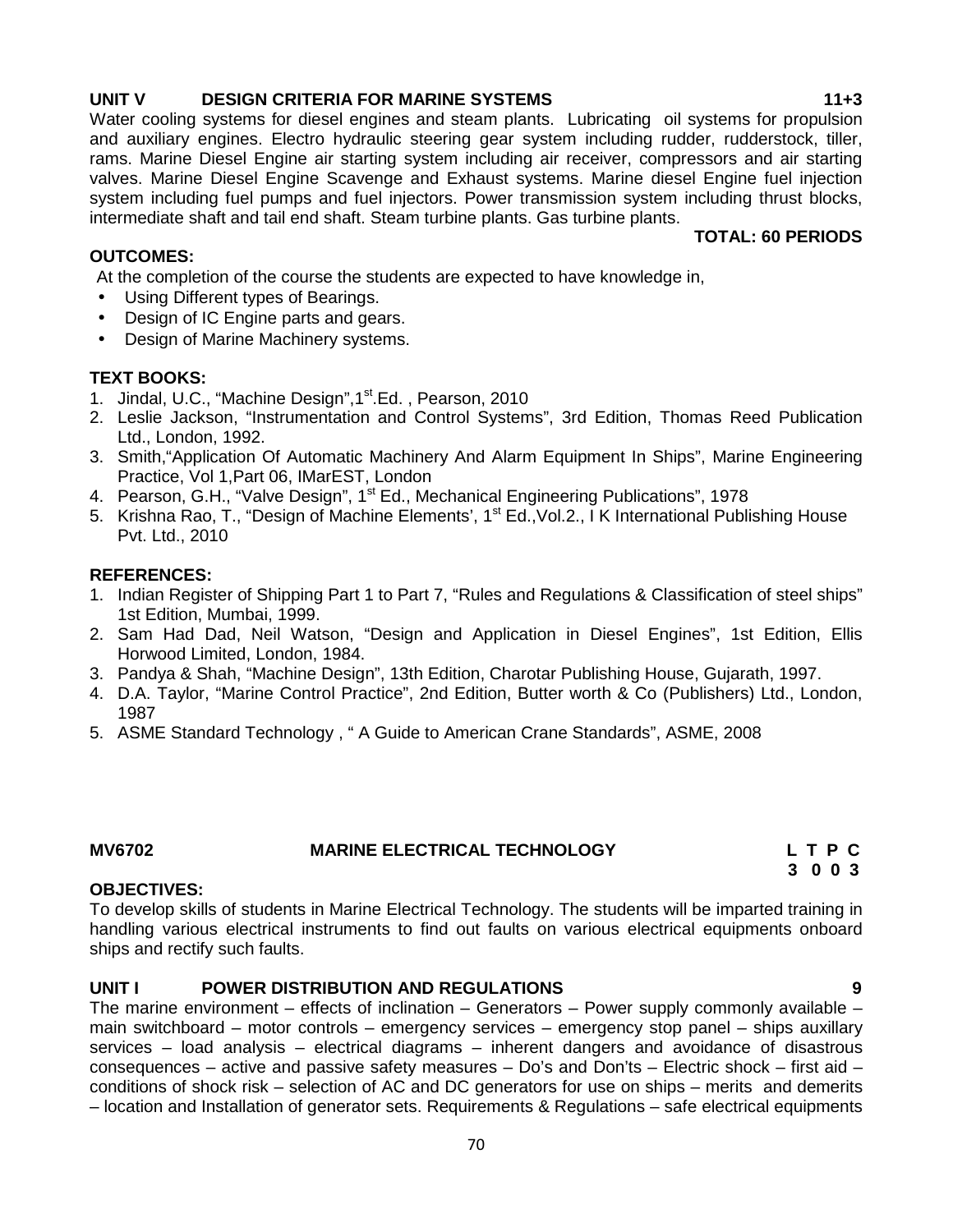for hazardous areas – American safety standards – common definitions – British and European standards –tanker installations – Installations Ashore – Indian Standards. Systems of AC distribution – general concept – single, two and three phase systems with 2.3 and 4 wires – power distribution – general Distribution scheme – specific systems for ship's service – tankers schemes – primary power bus – need for emergency power supply – method of supply – passenger and cargo vessels requirements – shore supply –precautions to be taken while consuming shore supply –arrangement to ensure proper phase supply – remote switches to ventilating fans – fue pumps – lubricating oil pumps and purifiers.

# **UNIT II INSTRUMENTATION AND SWITCHGEAR 9**

Insulated & Earthed neutral systems – introduction – circuit faults – causes –prevention – earth fault indicators – detection and clearance – alternators. AVR: excitation systems – carbon pile regulator – vibrating contact and static automatic regulator – transient voltage dip and alternator response – effect of kW and Kvar Loading. Panel instrumentation: Introduction – system terminology – phase sequence indicators. Paralleling of Alternators: Manual and auto synchronizing – lamps – parallel operation – excitation and throttle control – load sharing – kW, kVAR and Manual. Switchboards & Switchgear: Main and sub switchboard-Rating and Characteristics of Main switchboards – group starter boards – distribution Fuse boards – bus bars – instrumentation & controls – circuit breakers – alternator CB's – MCCB's – miniature CB's- RCCB's – arc fault Current Interrupts – fused Isolators – fault protection devices – introduction – over-voltage-surge-transients – ripple – spikes – DC generator protection –alternator and system protection – protection through fuses – protection Discrimination Motor Protection.

### **UNIT III CABLES AND LIGHTING SYSTEMS 9**

Electrical Cables: Cables- conductors – Wire Sizes-Current Rating – testing-codes- Practical tips.Insulation – protection and temperature ratings – insulation classes – A, B, E, F,H Insulation for High temperatures – Insulating Materials – Cable insulation & Sheath– Cable gland – Degrees of Protection – Temperature Ratings – Temperature Rise – Determination of hot temperature. Lighting Systems: Introduction – Incandescent Lamps – Discharge lamps – HCLPMF lamps – High pressure Mercury Fluorescent lamps – High and Low pressure sodium vapour lamps – Lamp caps – Effect of voltage on lamp performance – Navigation & signal lights – Signals for a power driven ship under way (At night) – Emergency lighting – Requirement of lighting of Deck and pump house of oil tankers. Alarm Indication Systems: Fire alarms and Detection – Heat detectors – Smoke detectors – Combustion detectors – Miscellaneous alarm indicator systems – Scanning type system – Sequential starting and cut outs for an automatic fired boiler incorporating safety devices and combustion control equipments – incinerators – Sewage plants – Bilge oil separators.

# **UNIT IV PROPULSION AND STEERING SYSTEMS 9**

Propulsion Systems: Auxiliary propulsion systems – Layout and Optimizing storage space – Electrical Propulsion – Advantages & Disadvantages DC constant current systems – DC motor supplied from alternators – Turbo – electric propulsion – AC single speed and Induction motor drives – Fixed speed alternators – Cycloconverter device-Diesel Electric propulsion – Thruster and Water jet propulsion. Steering Systems & Gyrocompasses: Fundamentals – Auto Navy steering Systems – Type P – Electro hydraulic Steering – Control systems-Typical system configuration- Components-Auto Steer- Types, Structure – Gyroscopes – Compass Considerations.Deck Machinery & Cargo Equipment: Anchor Windlass – Cargo winches – Hydra lift Marine cranes-Maritime GMC A.S.-Hagglunds Drives & H.W. Carlsen AB-Magnetic disc

brakes.

Automation of Air Compressors: Selection – Choice of a correct machine-Oil-free and non-oil free air – Instrument air – Air Vs Water cooled - Reciprocating Compressors-Starting & control-Safety protection Equipment – Automatic Operation.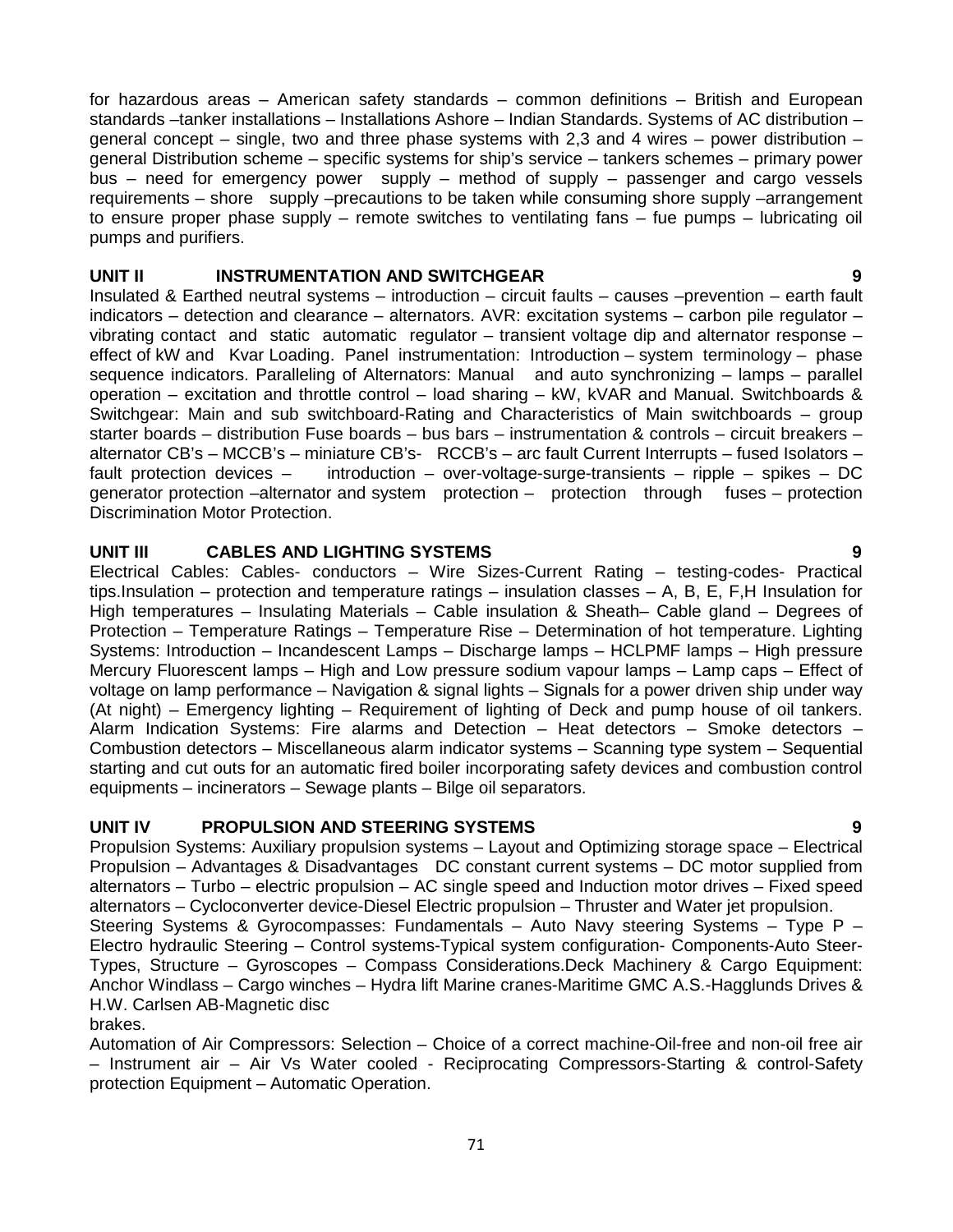# **UNIT V AUXILLARIES AND MAINTENANCE 9**

Batteries & Battery charging: Battery supplies - Lead-acid batteries - Electrical Characteristics -Nickel – Cadmium batteries – Sealed Ni-Cd batteries – Battery charging – Charging from AC and DC mains – Standby Emergency batteries – Voltage Regulators – Battery insulation & safety measures – First Aid treatment – Rotary generators.

Gas analysers - Combustible gas indicator – Portable oxygen analyzer – CO2 Analysis – Tank scope – Fixed oxygen Analyser. Miscellaneous Systems: Cathodic protection system-Crankcase oil mist detector – Air drier – Dynic Water purity meter – Salinometer – Electric Tachometer – Rudder position Indicator – Ship's roll stabilizer – Galley Equipment – Laundry Equipment – Refrigerating Machinery – Temperature monitoring

for R & AC systems.

Maintenance & Troubleshooting: Introduction – Planned Preventive Maintenance – Life, Breakdown and Condition maintenance, Troubleshooting, Maintenance of specific equipments – Recommended list of spares, tools & Accessories.

# **OUTCOMES:**

On completion of the course the students are expected to have the knowledge of

- Different Types of Electrical distribution Systems
- Regulations observed onboard ships regarding electrical equipments
- Different types of electrical Instruments and Switch Gear used on board Ship
- using electrical instruments, to find out and rectify various kinds of faults onboard ships.
- Specification of cables and Type of Lighting systems fitted on board
- Steering systems
- maintenance of electrical equipments, instruments, system components etc.,

# **TEXT BOOKS:**

- 1. BOWIC C.T., Marine Electrical Practice, 5th Edition, "Butter Worth", London, 1981.
- 2. LAW S.W., "Electricity applied to Marine Engineering", 4th Edition, "The Institute of Marine Engineers", London, 1998.

# **REFERENCES:**

- 1. Elstan.A. Fernandez., "Marine Electrical Technology", 1st Edition, "Sterling Book House", Mumbai, 2002.
- 2. Elstan.A. Fernandez., "Marine Electrical Technology", 4<sup>th</sup> Edition, "Shroff Publishers & Distributors Pvt. Ltd.,Mumbai, 2007.
- 3. Surinder Pal Bali," Electrical Technology Machines and Measurements", Vol II, 1<sup>st</sup> Ed. Pearson, 2013
- 4. Surinder Pal Bali," Electrical Technology Machines and Measurements", Vol.I, 1<sup>st</sup> Ed. Pearson, 2013

# **MV6703 MARINE VEHICLES PERFORMANCE L T P C**

# **OBJECTIVES:**

To impart Knowledge to students about Marine Vehicle Performance while sailing

# **UNIT I RESISTANCE 14**

Types of resistance, frictional, residuary and total resistance, air, appendage, wave making, eddy and form resistances, model testing, propeller tests in open water, admiralty coefficient, fuel coefficient and consumption, sea trials – Problems.

**TOTAL: 45 PERIODS**

**2 2 0 4**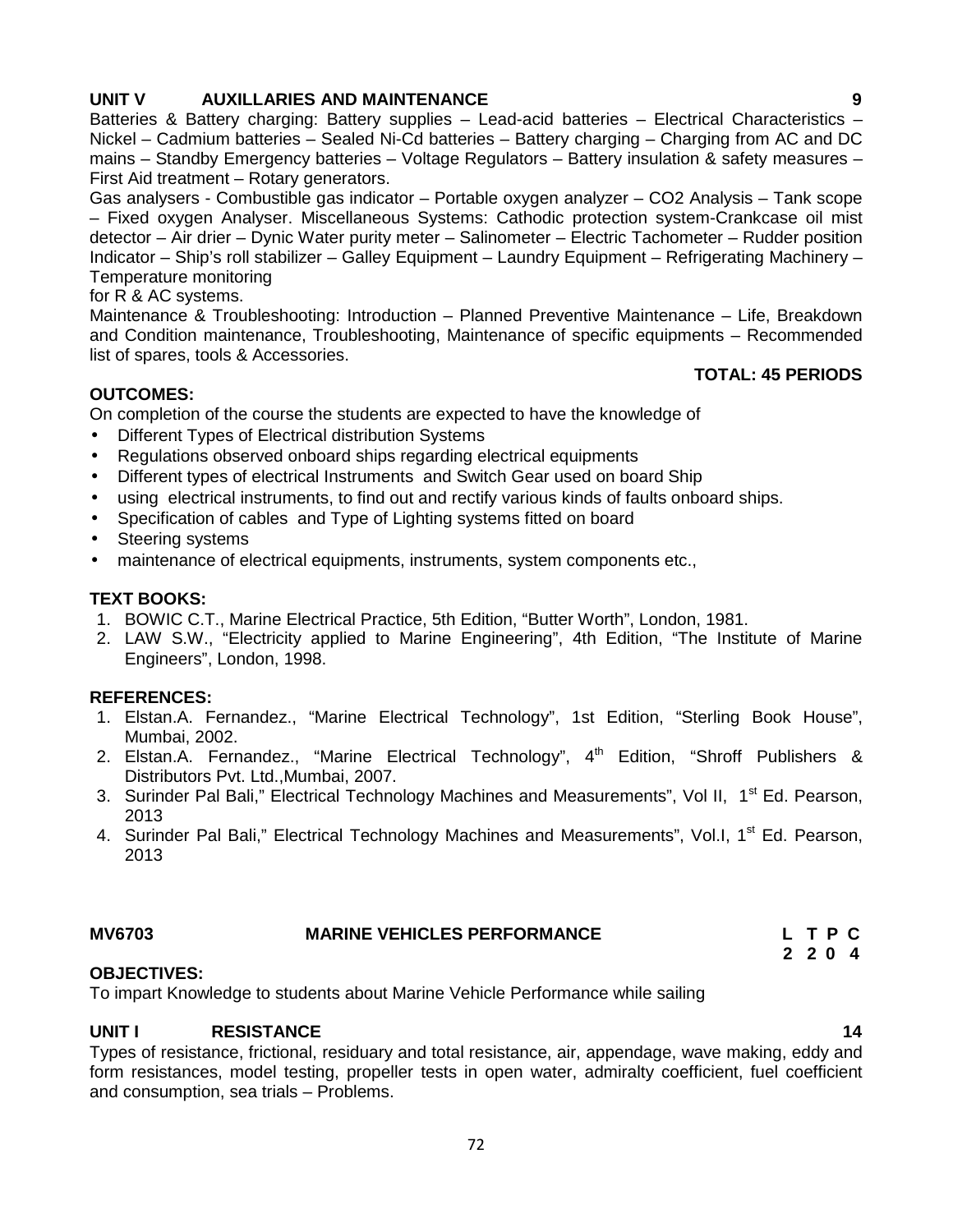# **UNIT II PROPELLER THEORY 12**

Types of propellers, apparent slip, real slip, wake, thrust, relation between powers and relation between mean problem and speed, measurement of pitch, cavitations, built and solid propellers, interaction between the ship and propeller, hull efficiency over all propulsive efficiency – problems.

# **UNIT III RUDDER THEORY 10**

Types of rudders, model experiments and turning trials, area and shape of rudder, position of rudder, bow rudders vs stern rudder, forces on rudder, torque on stock, angle of heel, due to force on rudder and angle of heel when turning – problems.

### **UNIT IV WAVE THEORY 12**

Theory of waves, trochoidal waves, relationship between line of orbit centres and the undisturbed surface, sinusoidal wave, Irregular wave pattern, wave spectra, wave amplitudes, rolling in unresisting media, rolling in resisting media, practical aspects of rolling, Anti rolling devices, forces caused by rolling, pitching, heaving and yawing.

### **UNIT V SHIP VIBRATION & NOISE 12**

Hull vibration, Engine vibration, vibration of shafting system, engine noise reduction.

### **OUTCOMES:**

On Completion of Course the Students are expected to have knowledge about,

- Ships Model Tests and Sea Trials .
- Various types of Propellers and Rudders
- Wave motions and the Ships Vibrations

#### **TEXT BOOKS:**

- 1. K.J. Rawson and E.C. Tupper, "Basic Ship Theory" (Vol. II), 5th Edition, Butterworth Heinemann, London, 2001.
- 2. Eric C. Tupper, "Introduction to Naval Architecture",  $3<sup>rd</sup>$  Edition, Butter worth Heinemann, London, 2001.
- 3. EA Stokoe, E.A, "Naval Architecture For Marine Engineers", Vol.4, Reeds Publications, 2000
- 4. Singiresu S. Rao, "Mechanical Vibrations", Pearson, 4<sup>th</sup> Ed., Pearson, 2013
- 5. John Carlton**, "**Marine Propellers and Propulsion**",** Butterworth-Heinemann,2012

#### **REFERENCES:**

- 1. "Principles of Naval Architecture",SNAME Publication, 2000
- 2. R. Battacharjee. "Dynamics of Marine vehicles "SNAME Publication.
- 3. Srikant Bhave, "Mechanical Vibrations", Pearson, 2010
- 4. Malcolm, J. Crocker, "Handbook of Noise and Vibration Control", John Wiley & Sons, 2007

# **MV6704 MARINE AUXILIARY MACHINERY – II L T P C**

# **3 0 0 3**

### **OBJECTIVES:**

To impart knowledge on the Working Principle of Marine Auxiliary Machineries

### **UNIT I OPERATION & MAINTENANCE 9**

Prevention of oil, garbage, sewage, air pollution and IMO requirement as per MARPOL act. Operation, construction, maintenance of oil water separator both manual and automatic versions.Construction, operation, maintenance of incinerator and the of sewage plant.

# **TOTAL : 60 PERIODS**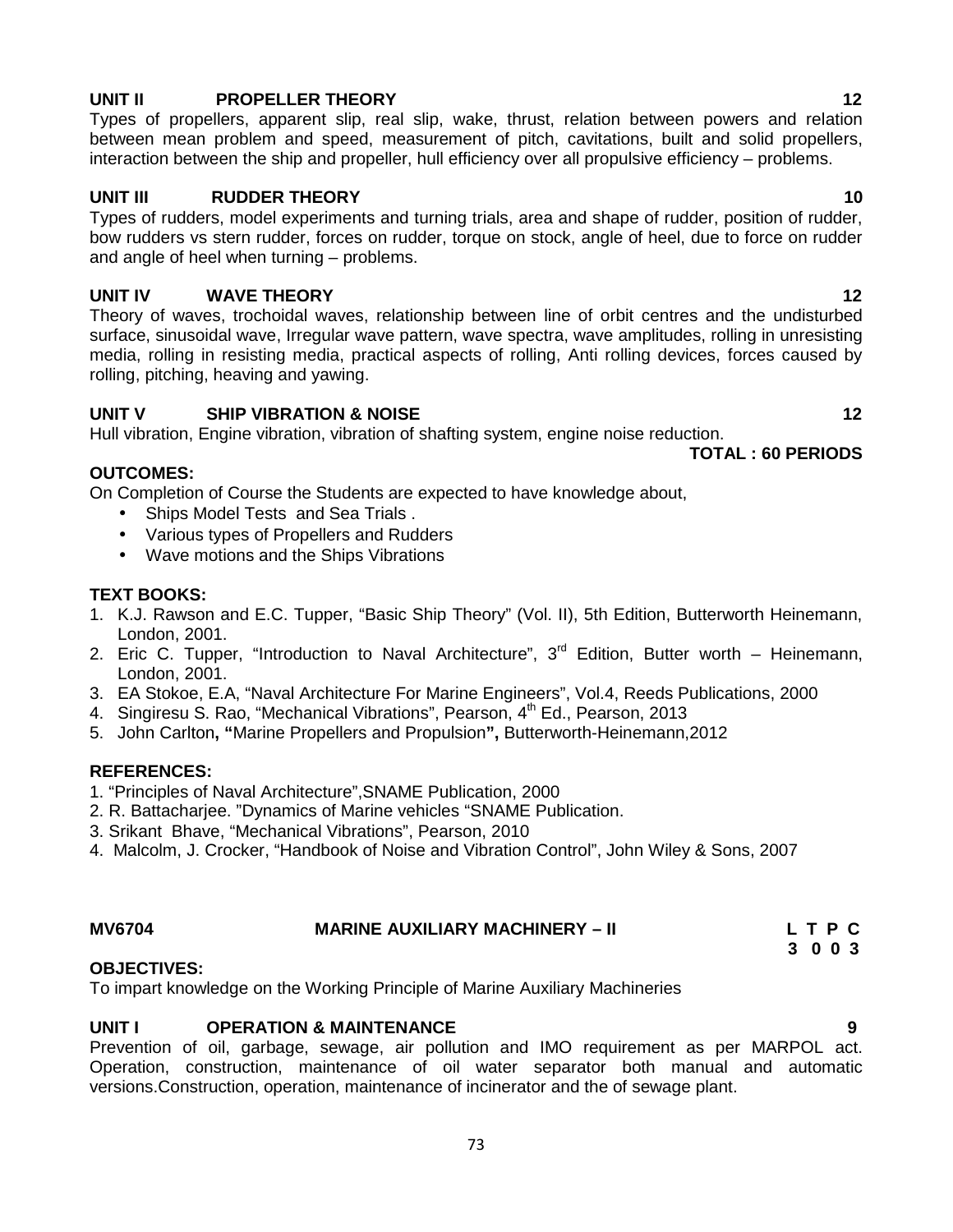# **AND MANAGERIAL SKILLS 9**

**UNIT V MAINTAINENCE AND REPAIR AT MANAGEMENT LEVEL, LEADERSHIP**

- A) Theory of marine eng. Practice and maintenance of machinery, dealing with wear and tear, both electrical and mechanical., Alignment of components, temporary and permanent repairs. Detection of machinery malfunction and action to prevent damage.
- B) Planned maintenance, preventive maintenance, condition monitoring, Principles of tribology, dry docking, risk assessment, trials and safe working practices.

### **OUTCOMES:**

At The end of the course the students are expected to have the knowledge on

- The Construction, operation, maintenance of incinerator and sewage plant.
- The Construction, operation, maintenance of Oily water Separator and Purifiers
- The Construction operation, maintenance of sewage plant.
- Alignment of shafting system
- Dry docking of ships
- Maintenance and repair of Equipments , Machinery fitted in ships

#### **TEXT BOOKS:**

- 1. DW Smith "Marine Auxiliary Machinery", 6th edition, Butter Worths,London,1987.
- 2. HDMcGeorge,"MarineAuxiliary Machinery"7thedition, Butter Worths,London,2001.

#### **REFERENCES:**

- 1. D.K. Sanyal, " Principle and practices of Marine Diesel Engine" 2nd Edition, Bhandarkar Publication, Mumbai, 1998
- 2. MARPOL 73/78, IMO Publications , 2001.
- 3. Wood Yard , Doug, "Pounder"s Marine Diesel Engine" 7thedition, Butter Worths Heinemann Publications ,London 2001
- 4. " Pumping and Piping Diagram", IME publication
- 5. Heinz P. Bloch, Fred K. Geitner, "Machinery Component Maintenance and Repair" 3<sup>rd</sup> Ed. An imprint of Elsevier, 2010

Construction, operation, maintenance of fuel oil and lub oil purifiers, clarifiers together with self de sludge operation. Theory of air compression and uses of compressed air on board. Construction, operation, maintenance of main air compress and emergency air compressors. Types of bow thrusters, operation, maintenance of the same and Deck machinery, operation, maintenance of cargo winches, windless mooring winches.

#### **UNIT III METHODS OF SHAFT ALIGNMENT 9**

Construction, operation, maintenance of - thrust block. - intermediate shaft. Construction, operation, maintenance stern tube and stern tube bearing both water cooled and oil cooled together with sealing glands .Stresses in shafting, i.e. intermediate shaft, thrust shaft and screw shaft.

#### **UNIT IV DRY DOCKING 9**

Preparation and procedure to dry docking vessel. Maintenance of hull, underwater fittings and machine maintenance and repairs during dry dock Removal and maintenance of rudder and propeller. Removal and maintenance of tail shaft and stern tube bearing.

#### **UNIT II THEORY OF OIL PURIFICATION /AIR COMPRESSAOR 9**

**TOTAL: 45 PERIODS**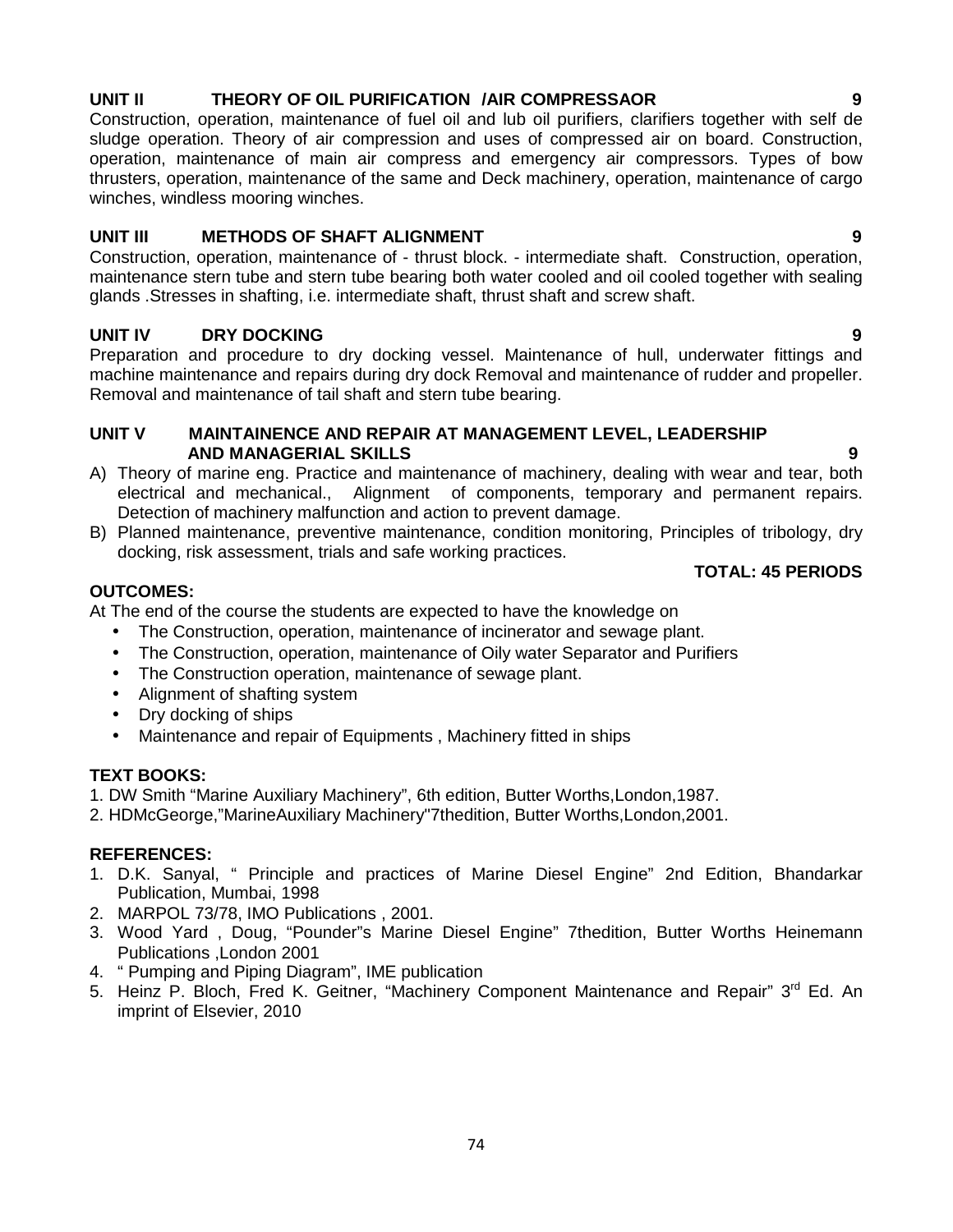#### **MV6705 SHIP'S FIRE PREVENTION AND CONTROL L T P C**

# **3 0 0 3**

#### **OBJECTIVES:**

To provide knowledge an understanding of advanced Fire Prevention and Control to the students.

# **UNIT I FIRE PROTECTION BUILT IN SHIPS 9**

SOLAS convention, requirements in respect of materials of construction and design of ships, (class A, B, type BHDS), fire detection and extinction systems, fire test, escape means, electrical installations, ventilation system and venting system for tankers. Statutory requirements for fire fighting systems and equipments on different vessels, fire doors & fire zones.

# **UNIT II DETECTION AND SAFETY SYSTEMS 9**

Fire safety precautions on cargo ships, tankers and passenger ships during working. Types of detectors, selection of fire detectors and alarm systems and their operational limits. Commissioning and periodic testing of sensors and detection system. Description of various systems fitted on ships.

# **UNIT III FIRE FIGHTING EQUIPMENT 9**

Fire pumps, hydrants and hoses, couplings, nozzles and international shore connection, construction, operation and merits of different types of portable, non-portable and fixed fire extinguishers installations for ships, properties of chemicals used, water-mist fire suppression system. Advantages of various fire extinguishing agents including vaporizing fluids and their suitability for ship's use. control of class A, C & class D fires, Combustion products & their effects on life safety.

# **UNIT IV FIRE CONTROL 9**

Action required and practical techniques adopted for extinguishing fires in accommodation, machinery spaces, boiler rooms, cargo holds, galley, etc. Fire fighting in port and dry dock. Procedure for re entry after putting off fire, Rescue operations from affected compartments. First aid, fire organization on ships, shipboard organization for fire and emergencies. Combustion products and their effects on life safety, fire signal and muster. Fire drill. Leadership and duties, Fire control plan, human behaviour.

# **UNIT V SAFETY MEASURES 9**

Special safety measures for preventing, fighting fire in tankers, chemical carriers, oil rigs, supply vessels, and fire fighting ships - Safe working practice with respect to fire on board ships and first aid for hazards arising from fire in ships.

### **OUTCOMES:**

At the end of the course the students will have learnt about,

- Fire protection, Detection and Safety systems in ships.
- Construction, Operation and Maintenance of Fixed and portable Fire Extinguishers in ships.
- Fire prevention and control in oil tankers, LPG / LNG carriers, Chemical tankers, oil rigs, supply vessels
- Operation of Fire fighting ships

# **TEXT BOOKS:**

- 1. Frank Rush Brook, "Fire Aboard", 3rd Edition, Brown, son & Ferguson Ltd., Glassgow 1988.
- 2. Victory, "Fire Fighting Equipment And Its Use In Ships", Marine Engineering Practice, Vol 1, Part 05, IMarEST, London
- 3. M.G. Stavitsky, V.I. Vostryakov, M.F.Kortunov, V.I. Martynenko & V.M. Sidoryok., "Fire Fighting Aboard ships Vol. I & Vol. II, Structural Design and Fire Extinguishing System", 1st Ed. Gulf publishing company, Houston, London, 1983.

**TOTAL:45 PERIODS**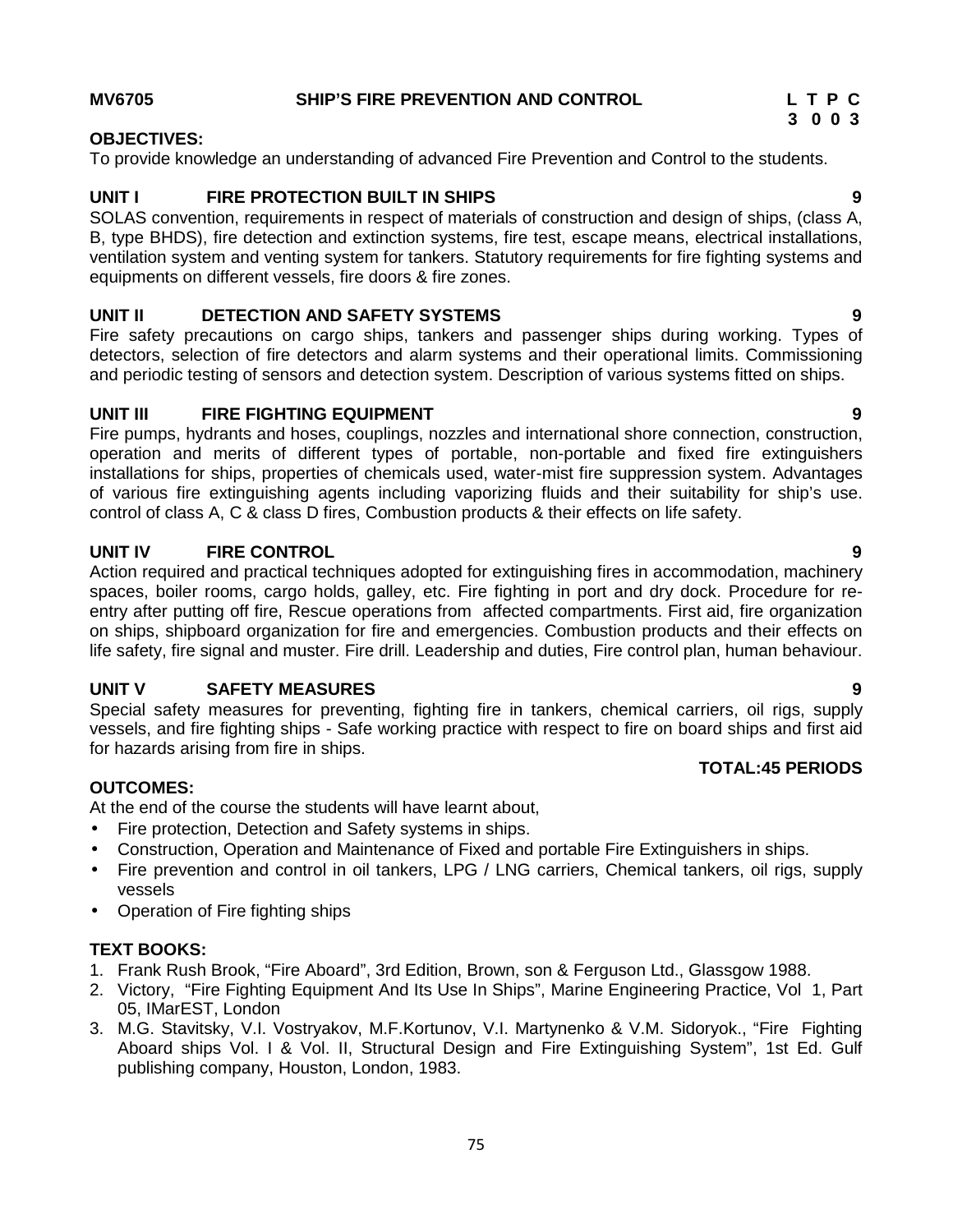### **REFERENCES:**

- 1. D.G. Shipping, Fire Fighting Appliances Rules (1969/1990), 3rd edition published by Bhandarkar Publications, Mumbai, 1996
- 2. IMO, SOLAS (Safety of Life At Sea) 3rd Edition, International Maritime Organization, London, UK, 2001.
- 3. Leslie Jackson, Reed's General Engineering Knowledge for Marine Engineers Vol.8, 4th Edition, Thomas Reed publication, Great Britain, 1986.
- 4. Gupta, R.S.,"A Hand Book of Fire Technology", 2<sup>nd</sup> Ed., University Press. 2011

#### **MV6711 FIRE FIGHTING, CONTROLS AND SIMULATOR LABORATORY L T P C 0 0 4 2**

### **OBJECTIVES:**

To impart Practical knowledge of fire fighting , control systems on board . To train the students in simulator so as to have knowledge of correct operation of Engines, machinery , Equipments fitted on board ships

#### **MARINE ENGINEERING FIRE FIGHTING LABORATORY 25**

- 1. Fire hazard aboard ships inflammability, fire extinguishing use. Control of class A, B & C fires.
- 2. Fire protection built in ships, extinction systems, and escape means.
- 3. System for tankers, statutory requirements for fire fighting systems and equipments on different vessels.
- 4. Fire fighting equipment: fire pumps, hydrants and hoses, couplings, nozzles and International shore connection, Construction, Operation and merits of different types of portable extinguishers.
- 5. Non-portable and fixed fire extinguishers, installation for ships. Properties of chemical used, bulk carbon-di-oxide, and inert gas systems.
- 6. Firemen outfit its use and care, maintenance, testing and recharging of appliances, preparation, and fire appliance survey.
- 7. Fire Control: Action required and practical techniques adopted for extinguishing fires in accommodation, machinery spaces, boiler rooms, Cargo holds, galley etc.,
- 8. Fire fighting in port and dry dock. Procedure for re-entry after putting off fire, rescue operations from affected compartments.
- 9. First aid, Fire organisation on ships. Fire signal and muster.
- 10. Fire drill.

### **OUTCOMES:**

On completion of this laboratory course the students are expected to have skills in

- Operating Different types of fixed and portable type of fire extinguishers
- Fighting different types of fire on board ships
- Refilling all types of fire extinguishers
- operating different types of fire fighting equipments Viz. fire pumps, hydrants and hoses, couplings, nozzles and International shore connection,
- First aid
- Operating Hydraulic and Pneumatic control equipment , systems and components
- Starting ,Operating , watch keeping, Keeping the machinery with in the operating parameters by controlling the system components and equipments, corrective action during fault , malfunction, and stopping of all machinery and Engines.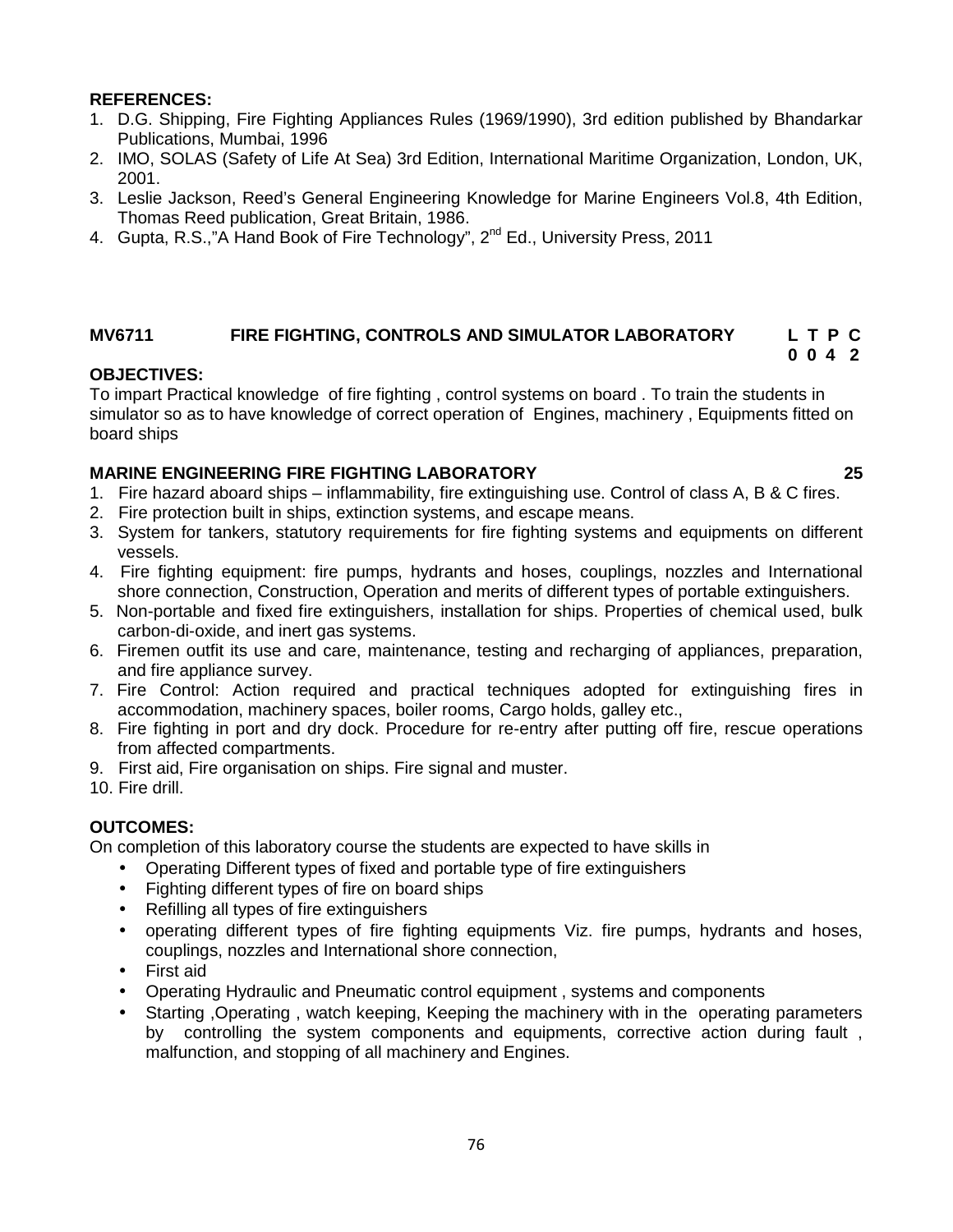# **REFERENCES:**

- 1. Laboratory Manual
- 2. M.G. Stavitsky, V.I. Vostryakov, M.F.Kortunov, V.I. Martynenko & V.M. Sidoryok., "Fire Fighting Aboard ships Vol. I & Vol. II, Structural Design and Fire Extinguishing System", 1st Ed. Gulf publishing company, Houston, London, 1983.
- 3. Frank Rush Brook, "Fire Aboard", 3rd Edition, Brown, son & Ferguson Ltd., Glassgow 1988.

## **PNEUMATIC & HYDRAULIC CONTROL LAB**

- 1. Symbols of Hydraulics
- 2. Hydraulic Power Pack
- 3. Double acting Cylinder Operation 4/3 Direct Control valve
- 4. Pilot operated check valve.
- 5. Speed control of cylinder with throttle valve.
- 6. To study the cracking pressure pilot operated check valve.
- 7. Meter-in-Circuit.
- 8. Meter Out-Circuit
- 9. Bleed of Circuit
- 10. Direct operated relief valve.
- 11. Hydraulic motor operation.
- 12. Speed variation of hydraulic motor.
- 13. Sequence Circuit.
- 14. Symbols in Pneumatics.
- 15. Single acting cylinder with 3/2 Valve.
- 16. Quick exhaust Valve.
- 17. Time Delay circuit.
- 18.Impulse operation of single acting cylinder
- 19. Impulse operation of double acting cylinder
- 20. Pressure switch operation pneumatic system
- 21. Series connection of electro pneumatic Contacts
- 22. Parallel connection of electro pneumatic Contacts

### **REFERENCES:**

- 1. Laboratory manual
- 2. Shanmuga Sundram, "Hydraulics and Pneumatics Controls", S. Chand group, 2010

### **SIMULATOR LAB. EXPERIMENTS 20**

- 1. Description of basic engine functions and their simulation.
- 2. Manual Method of operation of engine from engine room station.
- 3. Engine operation from Remote stations i.e. engine control room and Navigation Bridge.
- 4. Safety and interlocks in UMS ships and effect of malfunction of main engine auxiliaries.
- 5. Electronic logic circuits in remote control stations.
- 6. Simulation of engine functions in logic circuits.
- 7. Study and adjustments of Logic circuits for remote control operation of main engine and troubleshooting.

### **TOTAL: 60 PERIODS**

- **REFERENCES:** 1. Laboratory Manual
	- 2. Original Equipment ( Simulator) Manufacturers manual
	- 3. Ganesan, V., "Computer Simulation of Compression Ignition Engine Processes", 1<sup>st</sup> Ed., Universities Press, Reprint 2013
	- 4. Ganesan, V., "Computer Simulation of Spark Ignition Engine Processes", 1<sup>st</sup> Ed., Universities Press, Reprint 2013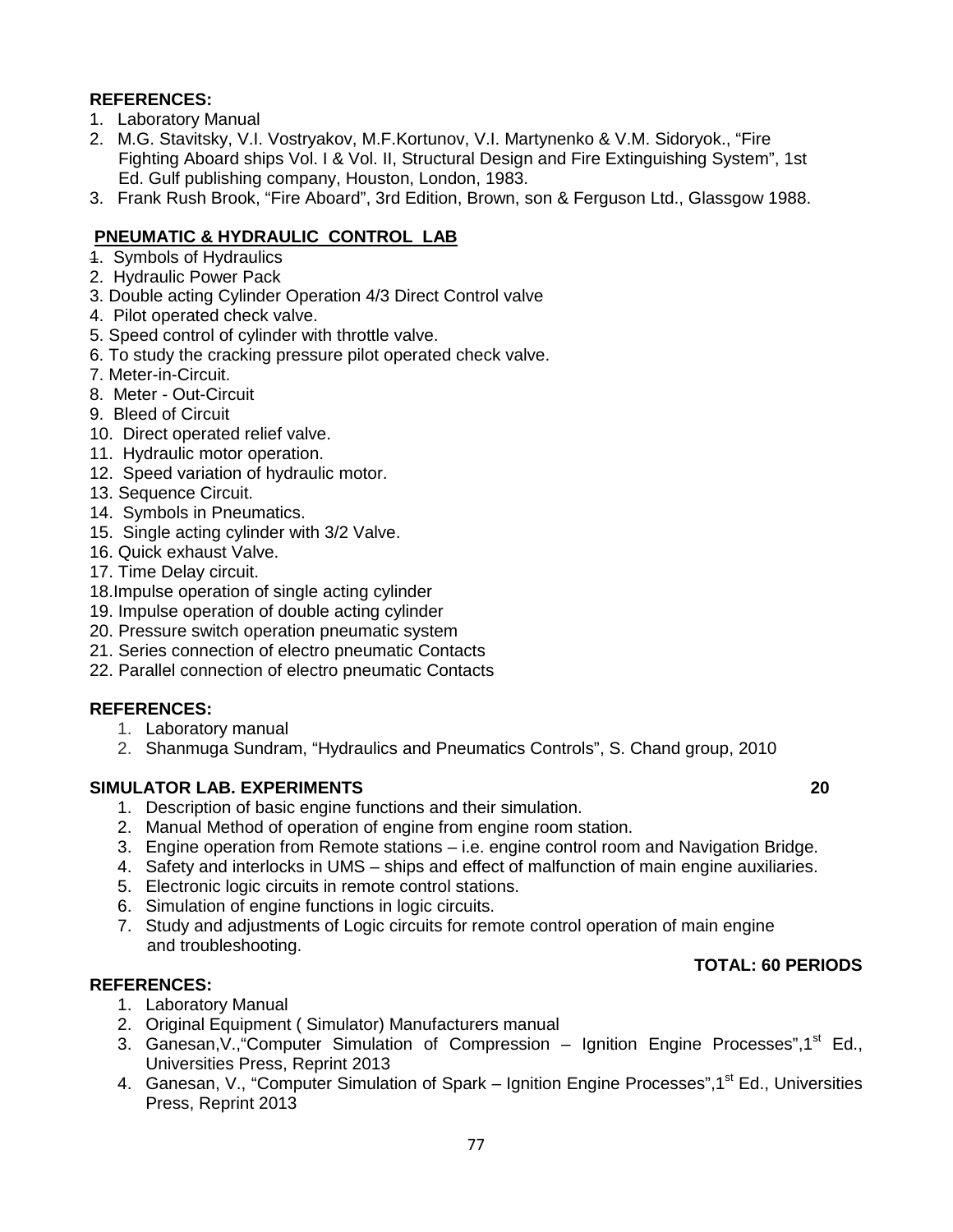# **LIST OF EQUIPMENTS FOR A BATCH OF 30 STUDENTS**

| SI.No | <b>Description of Equipment</b>                                                   | Qty |
|-------|-----------------------------------------------------------------------------------|-----|
| 01    | Fixed CO2 fire fighting system                                                    | 01  |
| 02    | <b>Smoke Detection Unit</b>                                                       | 01  |
| 03    | Fire main system                                                                  | 01  |
| 04    | Fire call point & Gong Bell                                                       | 01  |
| 05    | Portable extinguishers (Water, CO2, dry powder, mechanical type<br>extinguishers) | 01  |
| 06    | Non-Portable Extinguisher - Mechanical Extinguisher                               | 01  |
| 07    | Smoke & Heat detectors                                                            | 01  |
| 08    | C.A.B.A                                                                           | 01  |
| 09    | Bellow type foot pump                                                             | 01  |
| 10    | First aid kit and stretcher                                                       | 01  |

#### **MARINE FIRE FIGHTING LABORATORY**

# **MARINE CONTROLS LABORATORY**

| SI.No | <b>Description of Equipment</b>          | Qty |
|-------|------------------------------------------|-----|
| 01    | <b>Transparent Hydraulic Trainer</b>     | 01  |
| 02    | <b>Transparent Pneumatic Trainer</b>     | 01  |
| 03    | Electro Hydraulic and Pneumatic Trainer  | 01  |
| 04    | PID Trainer - Hydraulic                  | 01  |
| 05    | PID Trainer - Pneumatic                  | 01  |
| 06    | PC Interface                             | 01  |
| 07    | Air Compressor Suitable for above system | 01  |

#### **MARINE SIMULATOR LABORATORY**

| SI.No | <b>Description of Equipment</b>              | Qtv |
|-------|----------------------------------------------|-----|
|       | <b>Engine Room Simulation Master Panel</b>   |     |
| 02    | <b>Engine Room Simulation Trainee Panels</b> | 04  |

### **MV6712 MARINE PROPULSION AND AUXILIARY MACHINERY L T P C C O** 4 2 **OVERHAULING LABORATORY 0 0 4 2**

#### **OBJECTIVES:**

To impart knowledge about the overhauling of equipments associated with Main Engines, Auxiliary engines and auxiliary machines

#### **MAINE ENGINE**

Study of Lubricating oil cooler Study of Jacket water cooler Study of Scavenge Air cooler Study of crank case inspection and bearing clearances Fuel injection valve and pump starting air valve cylinder relief valve and indicator cock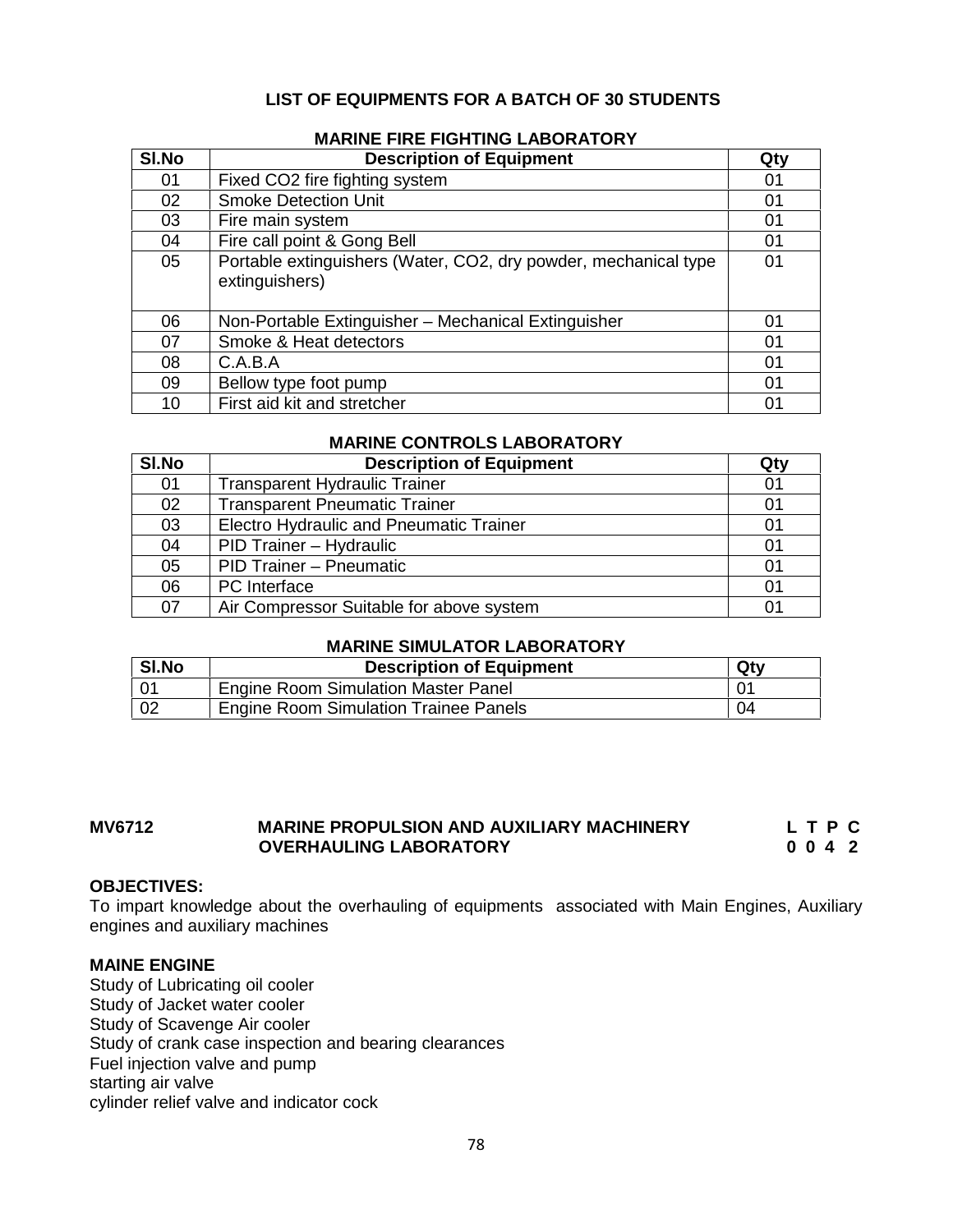# **AUXILIARY ENGINE**

Study of Turbo charger Study of Cylinder Head and fittings Study of Fuel Injection pump

## **AUXILIARY MACHINES**

Study of Lubricating oil screw pump Study of S.W. Centrifugal pump Reciprocating Bilge pump Study of Boiler safety valve and water level gauge glass Study of 2 RAM hydraulic steering gear Study of various types of values, filters, oil separators, Incinerator, Heat Exchange etc. Study of boilers, cargo oil pump, F.W. Generator.

### **OUTCOMES:**

# **TOTAL : 60 PERIODS**

At the end of the laboratory course the students would have the ability to

 To open ,clean, repair and refit all the equipments associated with Main Engines, Auxiliary engines and auxiliary machines

### **REFERENCES**

- 1. Sterling, "Selection Installation & Maintenance Of Marine Compressors", Marine Engineering Practice, Vol 1,Part 01, IMarEST, London
- 2. Gopalakrishnan & Banerji, "Maintenance and Spare Parts Management", PHI Learning Pvt. Ltd., 2010
- 3. Mishra and Pathak, " Maintenance Engineering and Management," 2<sup>nd</sup> Ed., PHI Learning Pvt. Ltd., 2012
- 4. Venkataraman, "Maintenance Engineering and Management," 1<sup>st</sup> Ed., PHI Learning Pvt. Ltd., 2010
- 5. Bloch, "Machinery Component Maintenance and Repair", 3<sup>rd</sup> Ed. Elsevier, Indian Reprint 2010, ( Yesdee Publishings Pvt. Ltd.)
- 6. HDMcGeorge,"MarineAuxiliary Machinery"7thedition, Butter Worths,London,2001

| SI.No | <b>Description of Equipment</b>  | Qty |
|-------|----------------------------------|-----|
| 01    | <b>Fuel Oil Separator</b>        | 01  |
| 02    | Lub Oil Separator                | 01  |
| 03    | <b>Bilge Pump</b>                | 01  |
| 04    | Ballast Pump 130 cu.m/hr         | 01  |
| 05    | Main Engine Sea Water Pump       | 01  |
| 06    | Sludge Pump                      | 01  |
| 07    | <b>Fuel Oil Transfer Pump</b>    | 01  |
| 08    | Ballast Pump 65 cu.m /hr         | 01  |
| 09    | Lub Oil Filter                   | 01  |
| 10    | <b>Fuel Oil Filter</b>           | 01  |
| 11    | Lub Oil Cooler                   | 01  |
| 12    | Sea Water Cooler                 | 01  |
| 13    | Main Engine                      | 01  |
| 14    | Air Compressor with bottle       | 01  |
| 15    | Main Engine Lub Oil Pump         | 01  |
| 16    | <b>Portable Compressor</b>       | 01  |
| 17    | Diesel Generator 300 KW / 100 KW | 01  |

#### **LIST OF EQUIPMENTS FOR A BATCH OF 30 STUDENTS MARINE PROPULSION LABORATORY**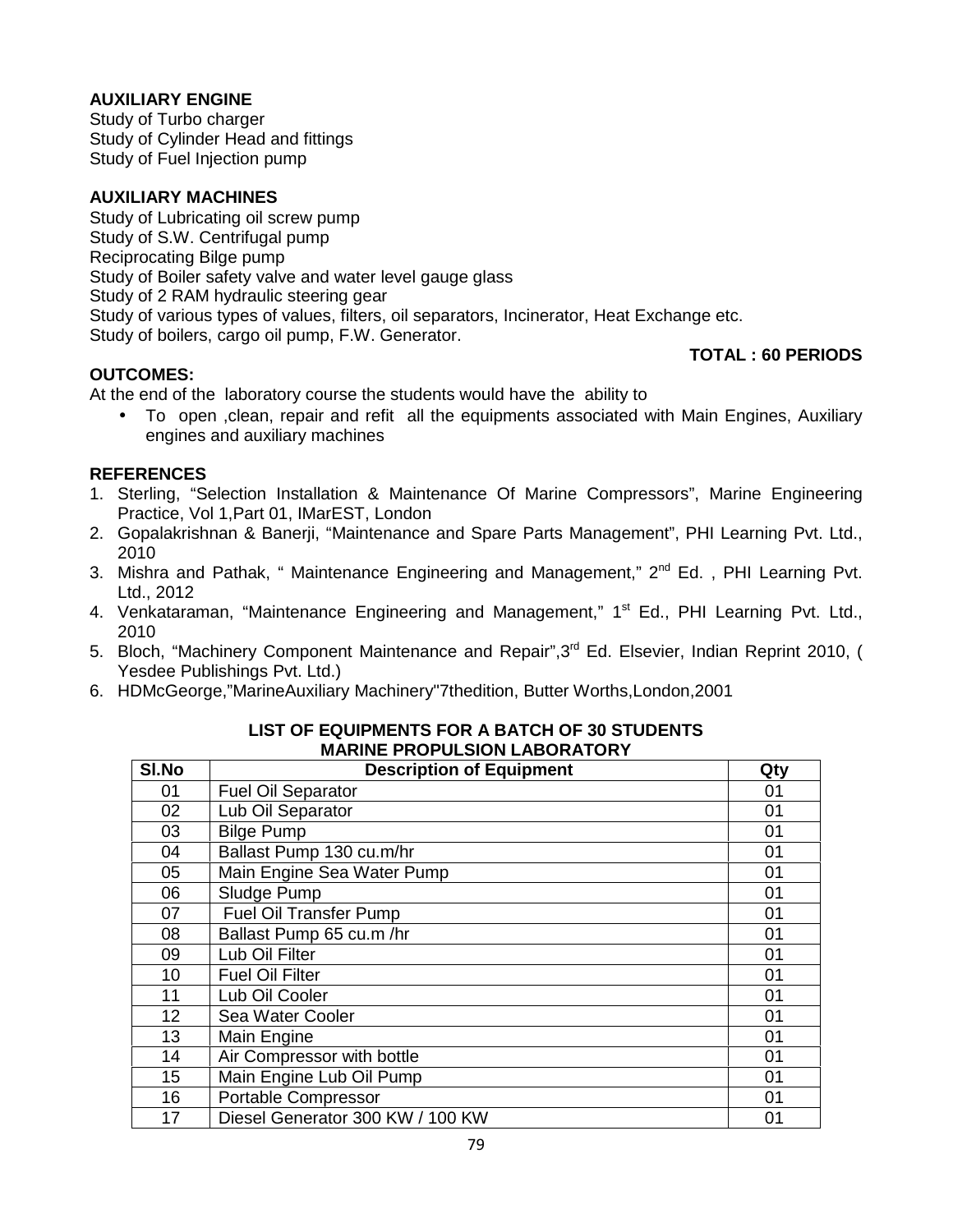### **MARINE AUXILIARY MACHINERY LABORATORY**

| SI.No | <b>Description of Equipment</b> | Qty |
|-------|---------------------------------|-----|
| 01    | Air Compressor                  | 01  |
| 02    | <b>Heat Exchanger</b>           | 01  |
| 03    | Incinerator                     | 01  |
| 04    | <b>Oily Water Separator</b>     | 01  |
| 05    | <b>Steering Gear</b>            | 01  |
| 06    | Cargo Turbine Oil Pump          | 01  |
| 07    | Cargo Winch                     | 01  |
| 08    | Governor                        | 01  |
| 09    | Thermostat                      | 01  |
| 10    | Crankshaft                      | 01  |

#### **MARINE DISMANTLING AND ASSEMBLING LABORATORY**

| SI.No | <b>Description of Equipment</b>                 | Qty    |
|-------|-------------------------------------------------|--------|
| 01    | <b>Heleshaw Pump</b>                            | 01     |
| 02    | Piston Pump                                     | 01     |
| 03    | Centrifugal Pump                                | 01     |
| 04    | Gear Pump                                       | 01     |
| 05    | Fire & G.S Pump                                 | 01     |
| 06    | <b>Screw Displacement pump</b>                  | 01     |
| 07    | <b>Sewage Treatment Plant</b>                   | 01     |
| 08    | Cargo Oil Pump                                  | 01     |
| 09    | Different types of valves (quick closing valve, | 01Each |
|       | non-return valve, butterfly valve)              |        |
| 10    | Water gauge glass                               | 01     |

#### **MARINE BOILER WORKSHOP**

| SI.No | <b>Description of Equipment</b>    | Qty |
|-------|------------------------------------|-----|
|       | <b>Auxillary Water Tube Boiler</b> | 01  |
| 02    | <b>Fresh Water Generator</b>       |     |

## **GE6674 COMMUNICATION AND SOFT SKILLS- LABORATORY BASED L T P C**

#### **OBJECTIVES:**

To enable learners to,

- Develop their communicative competence in English with specific reference to speaking and listening
- Enhance their ability to communicate effectively in interviews.
- Strengthen their prospects of success in competitive examinations.

#### **UNIT I LISTENING AND SPEAKING SKILLS 12**

Conversational skills (formal and informal)- group discussion- making effective presentations using computers, listening/watching interviews conversations, documentaries. Listening to lectures, discussions from TV/ Radio/ Podcast.

**0 0 4 2**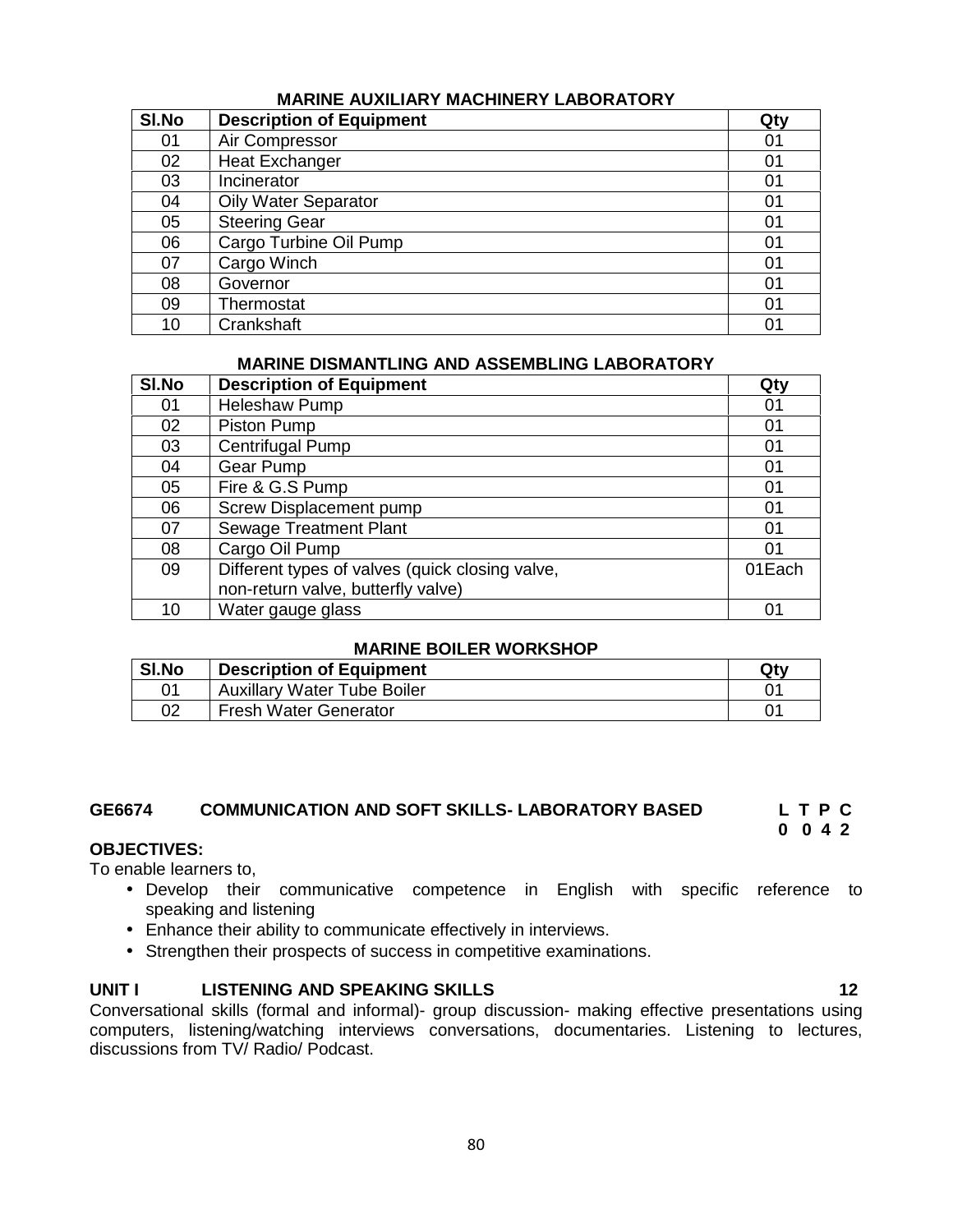# **UNIT II READING AND WRITING SKILLS 12**

Reading different genres of tests ranging from newspapers to creative writing. Writing job applications- cover letter- resume- emails- letters- memos- reports. Writing abstracts- summariesinterpreting visual texts.

#### **UNIT III ENGLISH FOR NATIONAL AND INTERNATIONAL EXAMINATIONS AND PLACEMENTS 12**

International English Language Testing System (IELTS) - Test of English as a Foreign Language (TOEFL) - Civil Service(Language related)- Verbal Ability.

# **UNIT IV INTERVIEW SKILLS 12**

Different types of Interview format- answering questions- offering information- mock interviews-body language( paralinguistic features)- articulation of sounds- intonation.

# **UNIT V SOFT SKILLS 12**

**Motivation- emotional intelligence-**Multiple intelligences- emotional intelligence- managing changes-time management-stress management-leadership straits-team work- career planning intercultural communication- creative and critical thinking **TOTAL: 60 PERIODS**

### **Teaching Methods:**

- 1. To be totally learner-centric with minimum teacher intervention as the course revolves around practice.
- 2. Suitable audio/video samples from Podcast/YouTube to be used for illustrative purposes.
- 3. Portfolio approach for writing to be followed. Learners are to be encouraged to blog, tweet, text and email employing appropriate language.
- 4. GD/Interview/Role Play/Debate could be conducted off the laboratory (in a regular classroom) but learners are to be exposed to telephonic interview and video conferencing.
- 5. Learners are to be assigned to read/write/listen/view materials outside the classroom as well for graining proficiency and better participation in the class.

| <b>S. No.</b> | <b>Description of Equipment (minimum configuration)</b>                      | <b>Qty Required</b> |  |
|---------------|------------------------------------------------------------------------------|---------------------|--|
|               | <b>Server</b>                                                                | 1 No.               |  |
|               | <b>PIV System</b>                                                            |                     |  |
|               | 1 GB RAM / 40 GB HDD                                                         |                     |  |
|               | OS: Win 2000 server                                                          |                     |  |
|               | Audio card with headphones                                                   |                     |  |
|               | <b>JRE 1.3</b><br>$\bullet$                                                  |                     |  |
| 2             | <b>Client Systems</b>                                                        | 60 Nos.             |  |
|               | PIII or above                                                                |                     |  |
|               | 256 or 512 MB RAM / 40 GB HDD                                                |                     |  |
|               | OS: Win 2000<br>$\bullet$                                                    |                     |  |
|               | Audio card with headphones                                                   |                     |  |
|               | <b>JRE 1.3</b>                                                               |                     |  |
| 3             | Handicam                                                                     | 1 No.               |  |
| 4             | Television 46"                                                               | 1 No.               |  |
| 5             | Collar mike                                                                  | 1 No.               |  |
| 6             | Cordless mike                                                                | 1 No.               |  |
| 7             | <b>Audio Mixer</b>                                                           | 1 No.               |  |
| 8             | DVD recorder/player                                                          | 1 No.               |  |
| 9             | LCD<br>Projector with MP3/CD/DVD<br>provision<br>for<br>Audio/video facility | 1 No.               |  |

#### **Lab Infrastructure:**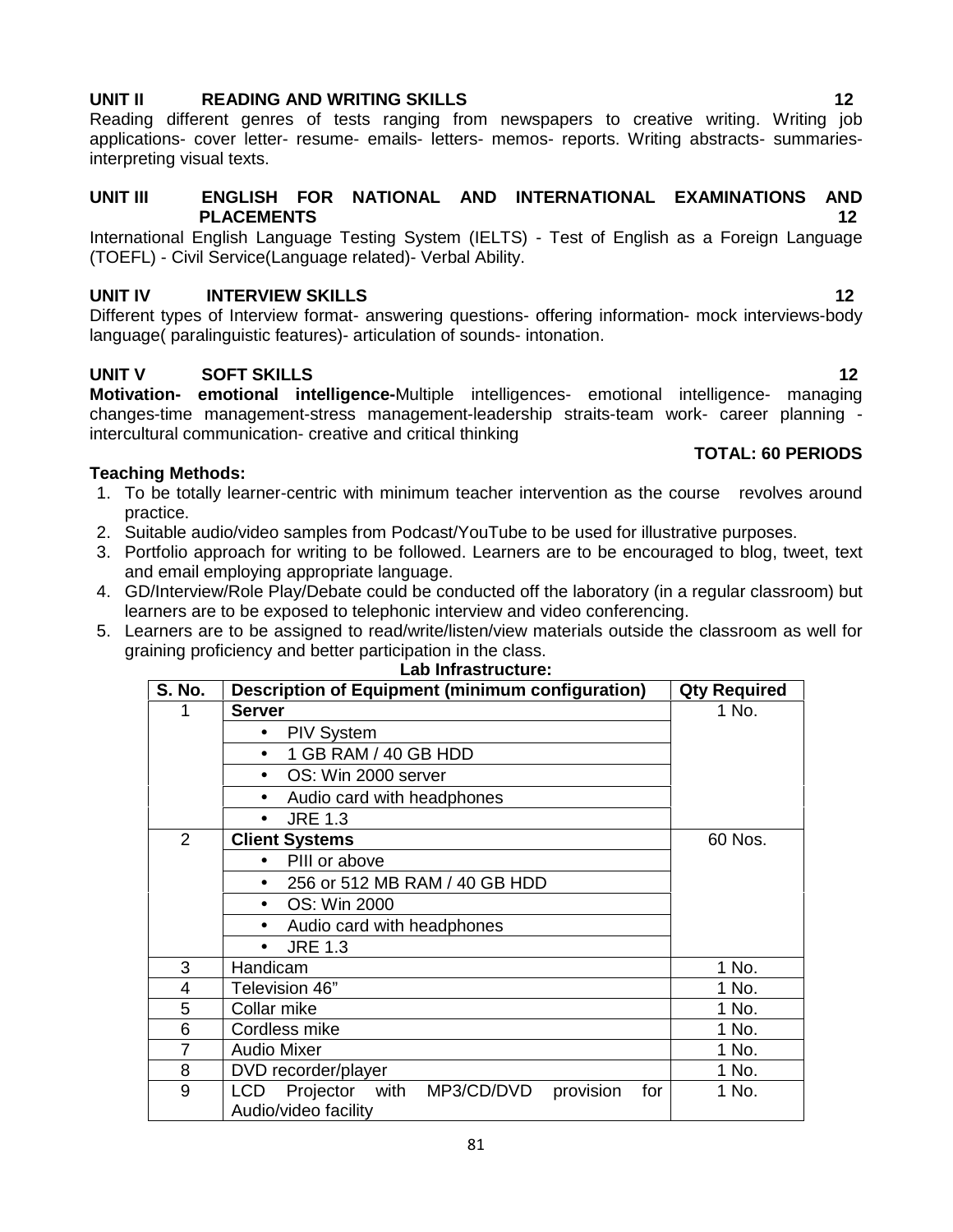# **Evaluation:**

### **Internal: 20 marks**

Record maintenance: Students should write a report on a regular basis on the activities conducted, focusing on the details such as the description of the activity, ideas emerged, learning outcomes and so on. At the end of the semester records can be evaluated out of 20 marks.

### **External: 80 marks**

| Online Test      | - 35 marks |
|------------------|------------|
| Interview        | - 15 marks |
| Presentation     | - 15 marks |
| Group Discussion | - 15 marks |

### **Note on Internal and External Evaluation:**

- 1. Interview mock interview can be conducted on one-on-one basis.
- 2. Speaking **–** example for role play:
	- a. Marketing engineer convincing a customer to buy his product.
	- b. Telephonic conversation- fixing an official appointment / placing an order / enquiring and so on.
- 3. Presentation should be extempore on simple topics.
- 4. Discussion topics of different kinds; general topics, and case studies.

# **OUTCOMES:**

# **At the end of the course, learners should be able to**

- Take international examination such as IELTS and TOEFL
- Make presentations and Participate in Group Discussions.
- Successfully answer questions in interviews**.**

# **REFERENCES:**

- 1. **Business English Certificate Materials,** Cambridge University Press.
- 2. **Graded Examinations in Spoken English and Spoken English for Work** downloadable materials from Trinity College, London.
- 3. **International English Language Testing System** Practice Tests, Cambridge University Press.
- 4. Interactive Multimedia Programs on **Managing Time and Stress.**
- 5. **Personality Development** (CD-ROM), Times Multimedia, Mumbai.
- 6. Robert M Sherfield and et al. **"Developing Soft Skills"** 4th edition, New Delhi: Pearson Education, 2009.

### **Web Sources:**

http://www.slideshare.net/rohitjsh/presentation-on-group-discussion http://www.washington.edu/doit/TeamN/present\_tips.html http://www.oxforddictionaries.com/words/writing-job-applications http://www.kent.ac.uk/careers/cv/coveringletters.htm http://www.mindtools.com/pages/article/newCDV\_34.htm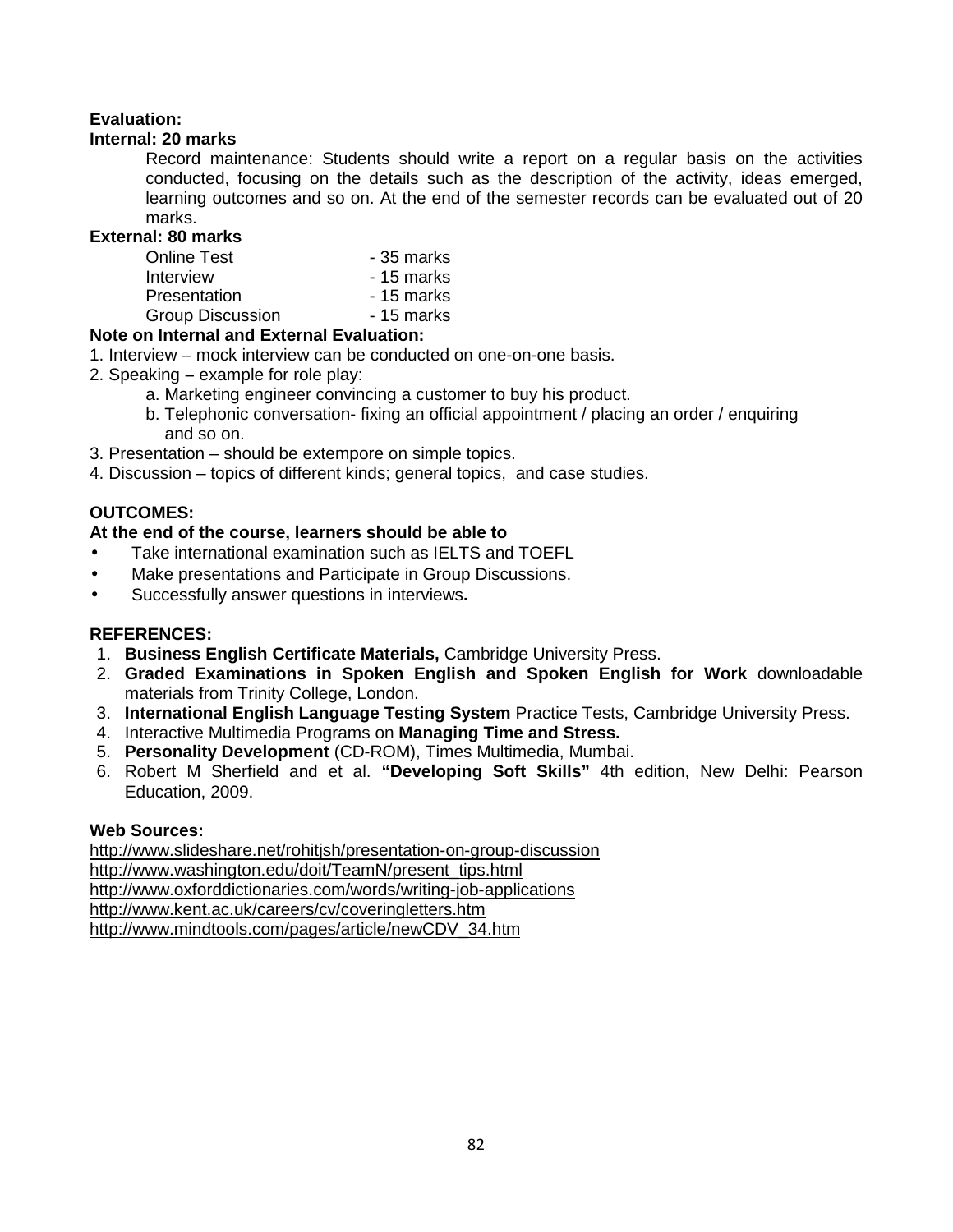#### **GE6351 ENVIRONMENTAL SCIENCE AND ENGINEERING L T P C**

# **3 0 0 3**

#### **OBJECTIVES:**

To impart knowledge about the importance of keeping the environment ,ecosystems with out any kind of pollution and effective use of natural resourses

# **UNIT I ENVIRONMENT, ECOSYSTEMS AND BIODIVERSITY 12**

Definition, scope and importance of Risk and hazards; Chemical hazards, Physical hazards, Biological hazards in the environment – concept of an ecosystem – structure and function of an ecosystem – producers, consumers and decomposers-Oxygen cycle and Nitrogen cycle – energy flow in the ecosystem – ecological succession processes – Introduction, types, characteristic features, structure and function of the (a) forest ecosystem (b) grassland ecosystem (c) desert ecosystem (d) aquatic ecosystems (ponds, streams, lakes, rivers, oceans, estuaries) – Introduction to biodiversity definition: genetic, species and ecosystem diversity – biogeographical classification of India – value of biodiversity: consumptive use, productive use, social, ethical, aesthetic and option values – Biodiversity at global, national and local levels – India as a mega-diversity nation – hot-spots of biodiversity – threats to biodiversity: habitat loss, poaching of wildlife, man-wildlife conflicts – endangered and endemic species of India – conservation of biodiversity: In-situ and ex-situ conservation of biodiversity. Field study of common plants, insects, birds Field study of simple ecosystems – pond, river, hill slopes, etc.

#### **UNIT II ENVIRONMENTAL POLLUTION 10**

Definition – causes, effects and control measures of: (a) Air pollution (Atmospheric chemistry- Chemical composition of the atmosphere; Chemical and photochemical reactions in the atmosphere formation of smog, PAN, acid rain, oxygen and ozone chemistry;- Mitigation procedures- Control of particulate and gaseous emission, Control of  $SO_2$ ,  $NO<sub>x</sub>$ , CO and HC) (b) Water pollution : Physical and chemical properties of terrestrial and marine water and their environmental significance; Water quality parameters – physical, chemical and biological; absorption of heavy metals - Water treatment processes. (c) Soil pollution - soil waste management: causes, effects and control measures of municipal solid wastes – (d) Marine pollution (e) Noise pollution (f) Thermal pollution (g) Nuclear hazards–role of an individual in prevention of pollution – pollution case studies – Field study of local polluted site – Urban / Rural / Industrial / Agricultural.

### **UNIT III NATURAL RESOURCES 10**

Forest resources: Use and over-exploitation, deforestation, case studies- timber extraction, mining, dams and their effects on forests and tribal people – Water resources: Use and overutilization of surface and ground water, dams-benefits and problems – Mineral resources: Use and exploitation, environmental effects of extracting and using mineral resources, case studies – Food resources: World food problems, changes caused by agriculture and overgrazing, effects of modern agriculture, fertilizer-pesticide problems, water logging, salinity, case studies – Energy resources: Growing energy needs, renewable and non renewable energy sources, use of alternate energy sources. Energy Conversion processes – Biogas – production and uses, anaerobic digestion; case studies – Land resources: Land as a resource, land degradation, man induced landslides, soil erosion and desertification – role of an individual in conservation of natural resources – Equitable use of resources for sustainable lifestyles. Introduction to Environmental Biochemistry: Proteins –Biochemical degradation of pollutants, Bioconversion of pollutants.

Field study of local area to document environmental assets – river / forest / grassland / hill / mountain.

# **UNIT IV SOCIAL ISSUES AND THE ENVIRONMENT 7**

From unsustainable to sustainable development – urban problems related to energy – water conservation, rain water harvesting, watershed management – resettlement and rehabilitation of people; its problems and concerns, case studies – role of non-governmental organization-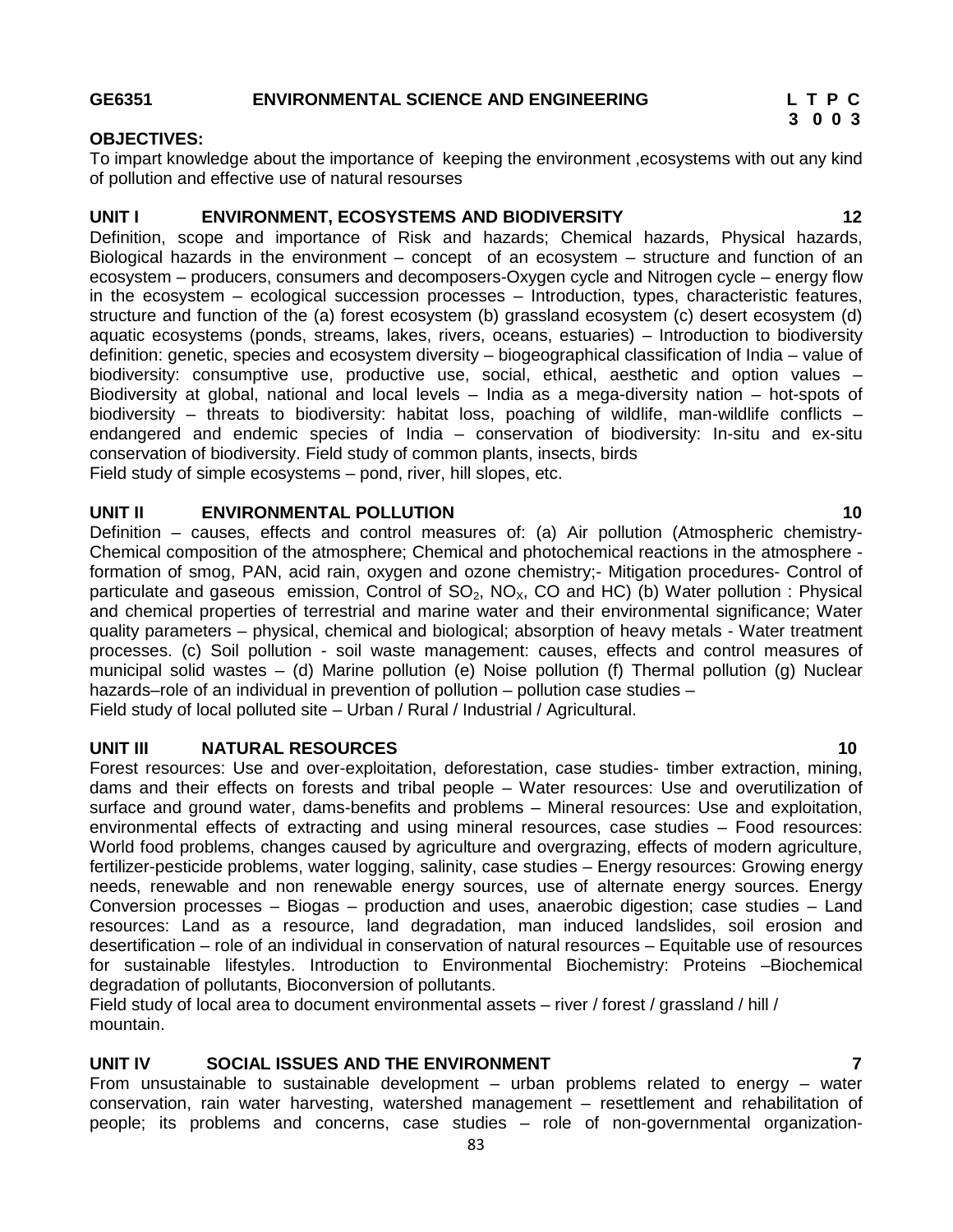environmental ethics: Issues and possible solutions – 12 Principles of green chemistry- nuclear accidents and holocaust, case studies. – wasteland reclamation – consumerism and waste products – environment production act – Air act – Water act – Wildlife protection act – Forest conservation act – The Biomedical Waste (Management and Handling) Rules; 1998 and amendments- scheme of labeling of environmentally friendly products (Ecomark). enforcement machinery involved in environmental legislation- central and state pollution control boards- disaster management: floods, earthquake, cyclone and landslides. Public awareness.

# **UNIT V HUMAN POPULATION AND THE ENVIRONMENT 6**

Population growth, variation among nations – population explosion – family welfare programme – environment and human health – human rights – value education – HIV / AIDS – women and child welfare –Environmental impact analysis (EIA)- -GIS-remote sensing-role of information technology in environment and human health – Case studies.

# **TOTAL : 45 PERIODS**

# **OUTCOMES:**

At the end of the course the students would have learnt about,

- Envirnment and its eco systems
- Types of pollution and the method of controlling the pollution
- Planning and methods of preserving the natural resources
- .Health and the effect of environment on the health of humans
- Methods of disposal of different kind of wastes

# **TEXT BOOKS :**

- 1. Gilbert M.Masters, 'Introduction to Environmental Engineering and Science', 2nd edition, Pearson Education (2004).
- 2. Benny Joseph, 'Environmental Science and Engineering', Tata McGraw-Hill, New Delhi, 2006.

### **REFERENCES :**

- 1. R.K. Trivedi, 'Handbook of Environmental Laws, Rules, Guidelines, Compliances and Standards', Vol. I and II, Enviro Media.
- 2. Cunningham, W.P. Cooper, T.H. Gorhani, 'Environmental Encyclopedia',Jaico Publ., House, Mumbai, 2001.
- 3. Dharmendra S. Sengar, 'Environmental law', Prentice hall of India PVT LTD,New Delhi,2007.
- 4. Rajagopalan, R, 'Environmental Studies-From Crisis to Cure', Oxford University Press, 2005.
- 5. Akola Debi, Environmental Science and Engineering, 2<sup>nd</sup> Ed. University press 2012.

# **MV6801 SHIP OPERATIONAL MANAGEMENT AND IMO REQUIREMENTS L T P C**

**3 0 0 3**

### **OBJECTIVES:**

To teach the students about management of ships and impart knowledge on statutory regulations.

# **UNIT I STRUCTURE OF A SHIPPING COMPANY 9**

Structure of a shipping company and functioning of its various departments, ownership of vessels, registration of ships, flags of convenience, IMO identification number.. Maritime Declarations of Health and the requirements of the International Health Regulations.

### **UNIT II COMMERCIAL SHIPPING PRACTICE 9**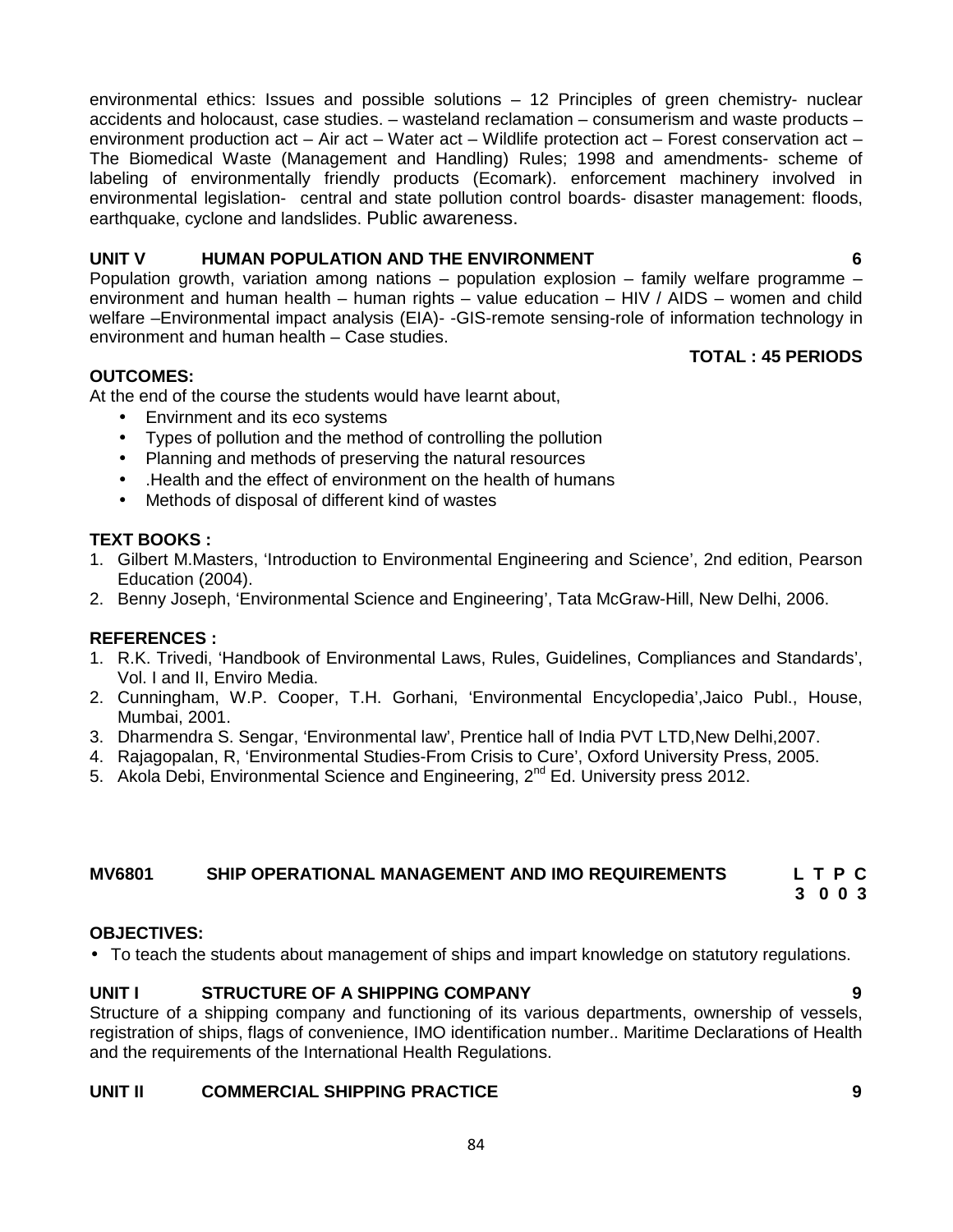85

Planning sailing schedules and voyage estimates**,** liner and tramp shipping services, conference systems, chartering and charter parties, ship's papers for arrival and departure, port procedures, role of agents, theory of freight rates, bills of lading,  $\frac{1}{2}$  cargo surveys and note of protests, International labour organization (ILO) and Maritime Labour Convention,2006,COLREG 1972

# **UNIT III MARINE INSURANCE 9**

Underwriting and loss adjusting principles applied to Marine cargo insurance, hull / machinery policy, particular average, general average, P & I Clubs – making claims.

# **UNIT IV STATUTORY REGULATIONS 9**

IMO Conventions, legislations, MARPOL acts and conventions, annexes I to VI, SOLAS 1974 and amendments, main objectives, overview of all chapters and articles with an emphasis on ISM and ISPS codes,.Maritime security policy,security responsibilities,vessel security assessment, security equipment,threat identificationvessel security actions and security administration.Load Lines Convention 1966, Tonnage Convention 1969.

Responsibilities under International Instruments Affecting the Safety of the Ships, Passengers, Crew or Cargo,Ballast Water Management

# **UNIT V STCW 9**

International convention on STCW for seafarers 1978 with 1995 amendments, an overview of all sections, manning of ships, engagement and discharge of ship's crew, ship's articles, Merchant shipping act,Role of Maritime administration(DGS) and its functions: DGS Rules and MS Notices Port state control, PSC mandatory certificate check list, grounds for PSC inspection criteria for detention. Emergency Preparedness, drills and excercises,ERM(engine room resourse management)

# **OUTCOMES:**

At the end of the course the students would have learnt about,

- Structure and functioning of a shipping company.
- Planning and estimating of a voyage besides executing the same.
- Marine Insurance as applicable to ship, cargo and crew.
- Statutory regulations applicable to shipping industry.
- Manning of ships, STCW and Port state control.
- Security Training with designated Security Duties as per STCW 2010

# **TEXT BOOKS:**

- 1. E.F. Stevens & C.S.J. Butterfield "Shipping Practice" 11th Edition, Sterling Book House, Mumbai, 1999.
- 2. John.M.Downard, "Ship Management Series Managing Ships", I Edition, Fairplay Publications, Coulsdon, Surrey - 1990.
- 3. Capt.Dara E.Driver, "Advanced Shipboard Management", I Edition, Rumar Publications, Mumbai, 1985.
- 4. Pinto, "Maritime Law", Bhandarkar Publications, 1998

# **REFERENCES:**

- 1. Nilima, M.Chanidiramani, "Carriage of goods by Sea and Multimodal Transport", 1<sup>st</sup> Edition, Saptarang Publication, Mumbai, 1996.
- 2. SOLAS 1974 International Maritime Organisation Publications
- 3. MARPOL 1973/78 International Maritime Organisation Publications
- 4. STCW -1978/95 International Maritime Organisation Publications
- 5. G.Raghuram, "Shipping Management", 1st Edition, Vasant J.Sheth Memorial Foundation, Delhi, 1992

**TOTAL: 45 PERIODS**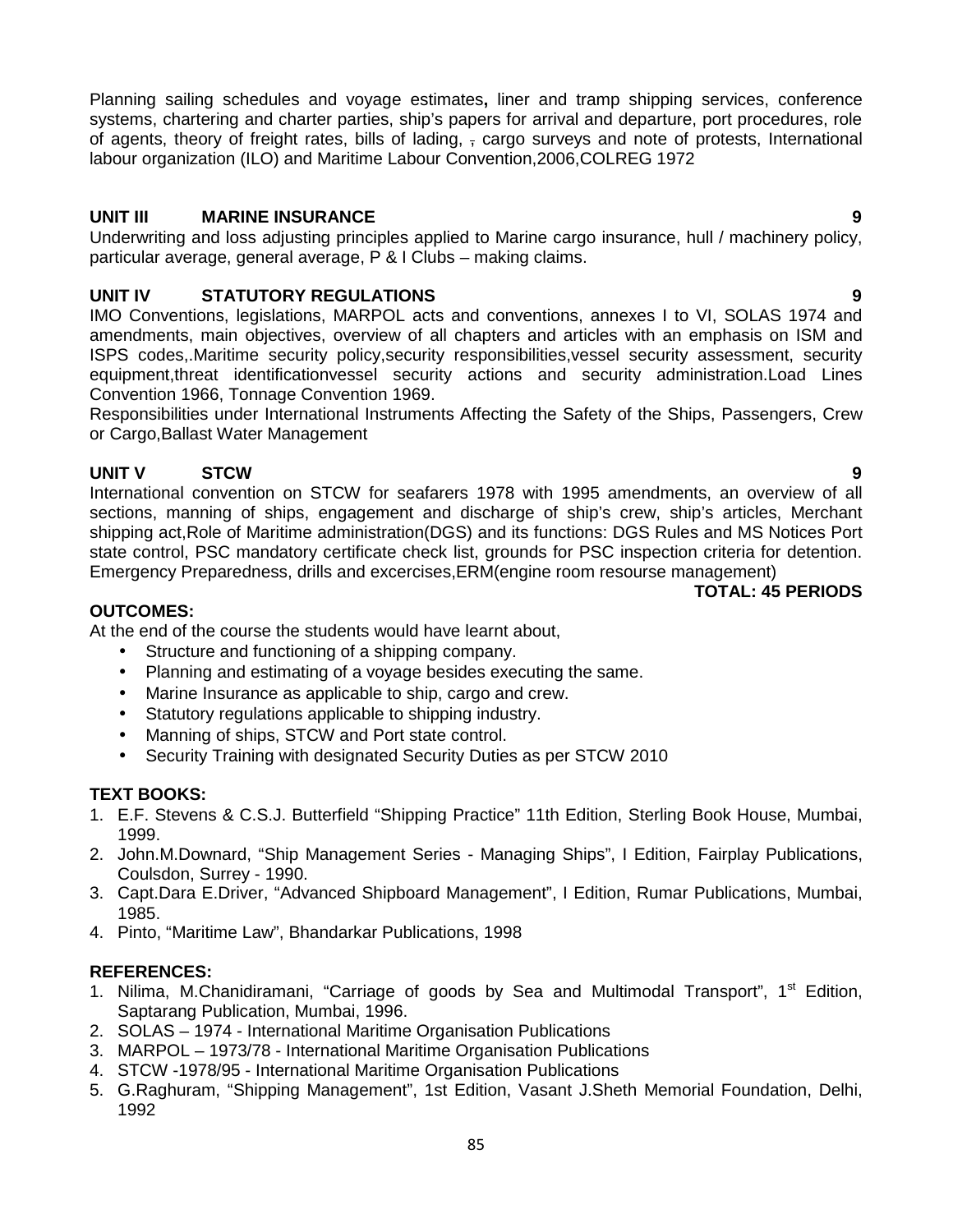- 6. Gill, J.S., "Manual on Merchant Shipping Act, 1958", 1<sup>st</sup> Ed., Bhandarkar Publications, 2003
- 7. Industry Guidelines on Best Management Practices Vol. 3 (revised June 2010)

# **MV6802 MARINE CONTROL ENGINEERING AND AUTOMATION L T P C**

#### **OBJECTIVES:**

To provide knowledge about Automation and Controls fitted in ships.

#### **UNIT I CONTROL SYSTEM 9**

Introduction to control terms, Block diagrams for control systems, open loop and closed feedback control, comparison of closed and open loop, feed forward control. Feed forward modification. ON- OFF control, sequential control, Proportional plus integral plus derivative controls. Use of various control modes, Mathematical Model: Developing Mathematical Models for Mechanical, Hydraulic, Pneumatic, Thermal, Electrical and Electro mechanical Systems

#### **UNIT II GRAPHICAL REPRESENTATION OF SIGNALS 9**

Inputs of step, Ramp, Sinusoid, Pulse and Impulse, Exponential Function etc Error Detector, Controller output elements. Dynamics of a simple servomechanism for Angular position Control: Torque Proportional to error, Different responses of servomechanism.

#### **UNIT III PROCESS CONTROL SYSTEMS 9**

Automatic closed loop process. Control system Dynamic characteristics of processes. Dynamic characteristics of controllers.

Electronic Instrumentation for measurement and control analog computing and simulation: Introduction, Basic concepts. Analog computers. Simulation. The use of Digital computer in the simulation of control system. Hybrid computers.

### **UNIT IV TRANSMISSION 9**

Pneumatic and electric transmission - suitability for marine use. Pneumatic and types of controllers hydraulic, electric and electronic controllers for generation of control action Time function controllers. Correcting Units- Diaphragm actuators, Valve positioners, piston actuators, and Electro pneumatic transducers. Electro- hydraulic actuators and Electric actuator control valves.

### **UNIT V APPLICATION OF CONTROLS ON SHIPS 9**

Marine Boiler - Automatic Combustion control, Air - Fuel ratio control, feed water control single, two and three-element type, steam pressure control, fuel oil temperature control, Control in Main Machinery units for temperature of lubricating oil, jacket cooling water, fuel valve cooling water, piston cooling water and scavenge air, fuel oil viscosity control. Bridge control of main machinery, Instruments for UMS classification.

### **OUTCOMES :**

At the end of the course the students would have learnt,

- Basics of Control systems.
- Graphical representation of signals.
- Electrical, Electronics, Pneumatic and Hydraulic control systems.
- Design aspects of control systems on board ships.

### **TEXT BOOKS:**

# **TOTAL: 45 PERIODS**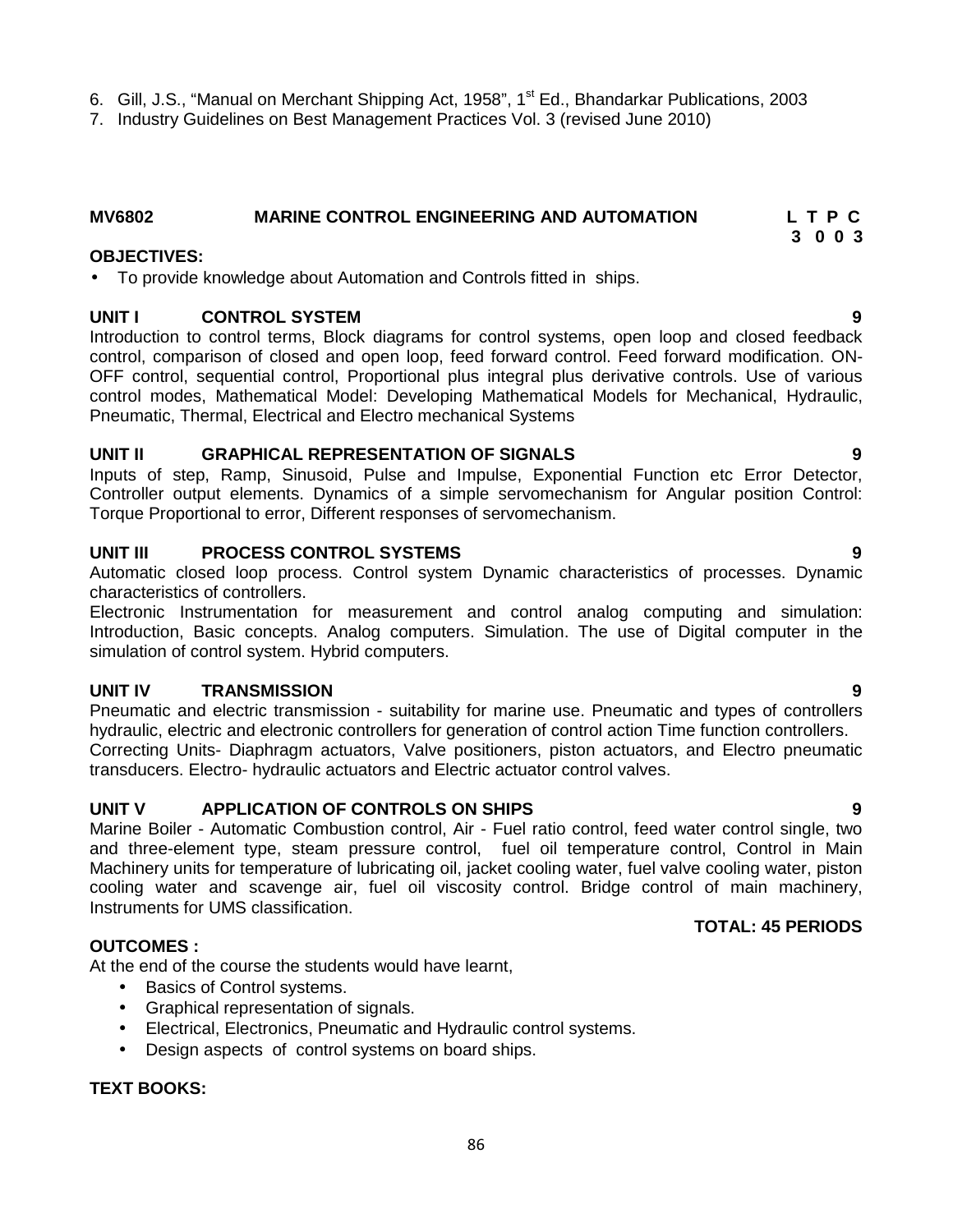- 1. D.A. Taylor, "Marine Control Practice", 2nd Edition, Butter worth & Co (Publishers) Ltd., London, 1987.
- 2. Leslie Jackson, "Instrumentation and Control Systems", 3rd Edition, Thomas Reed Publication Ltd., London, 1992.
- 3. Bolton, "Control Systems", 1<sup>st</sup> Ed. Elsevier, Indian reprint 2011( Yesdee Publishing)
- 4. Smith,"Application Of Automatic Machinery And Alarm Equipment In Ships", Marine Engineering Practice, Vol 1,Part 06, IMarEST, London

### **REFERENCES:**

- 1. L.F. Adams, "Engineering Instrumentation and Control", 1st Edition, English Language Book Society (ELBS), Hodder, Stoughton, Great Britain, 1984.
- 2. Peter Harriott, " Process Control", 26th reprint, Tata McGraw Hill Publishing Co. Ltd., 2005
- 3. Bhattacharya, S.K.,"Control Sytem Engineering",2nd Ed. ,Pearson, 2012
- 4. Sinclair, "Sensors and Transdusers", 3<sup>rd</sup> Ed. Elsevier, Reprint 2011 (Yesdee Publishing)

## **MV6803 SAFETY PRECAUTIONS AND WATCH KEEPING L T P C**

# **OBJECTIVES:**

To impart knowledge to the students in Watch-keeping of Engine Room in various types of ships and to prepare for Class IV MOT Examinations

### **UNIT I SAFE WATCH KEEPING 9**

Definition of watch, operating principles, requirements of watch keeping, requirements of certification, duties of engineer officers – operation of engine room in general, log book writing – watch keeping under way – watch keeping at port – at unsheltered anchorage, fitness for duty, preparation of Diesel Engines for a long voyage – bad weather precautions, safe working practices – during overhauling at port, and during bad weather, change over from diesel oil to heavy oil and vice versa.

**Trouble shooting during watch keeping:** Emergency measures taken in case of –flooding of engine room, engine room bilge fire, general fire, Incase of any system failure or breakage of pipe lines, etc.

### **UNIT II TROUBLE SHOOTING IN AUXILIARY MACHINERIES 9**

Malfunctioning, partial or total failure of auxiliary machineries – such as, auxiliary engines, purifiers, heat exchangers, air compressors, reefer and air conditioning compressors and systems, boilers and accessories, fresh water generators, hydrophore tanks and systems, all pumps & systems.

Repairs and maintenance of propeller, rudder, drydocking methods, drydocking inspection and repair works.

### **UNIT III TROUBLE SHOOTING IN MAIN ENGINE 9**

Trouble shooting related to various types of marine diesel engines and condition monitoring – causes, effects, remedies and prevention of engine not turning on Air and Fuel, knocking at TDC and BDC, black smoke in funnel, poor compression and combustion, early or advanced injection, turbocharger surging, scavenge fire, Air starting line explosion, crank case explosion, exhaust uptake fire, failure of bottom end bolts.

### **UNIT IV MAINTENANCE OF ENGINE COMPONENTS 9**

Checking of holding down bolts, resin chocking – Tie-rods tensioning, checking and tightening of 2 stroke and 4-stroke bottom end bolts.

Inspection and maintenance of crankshaft and cam shaft, dismantle inspection and reassemble of main bearings, cross head bearings & bottom end bearings, connecting rod, piston and piston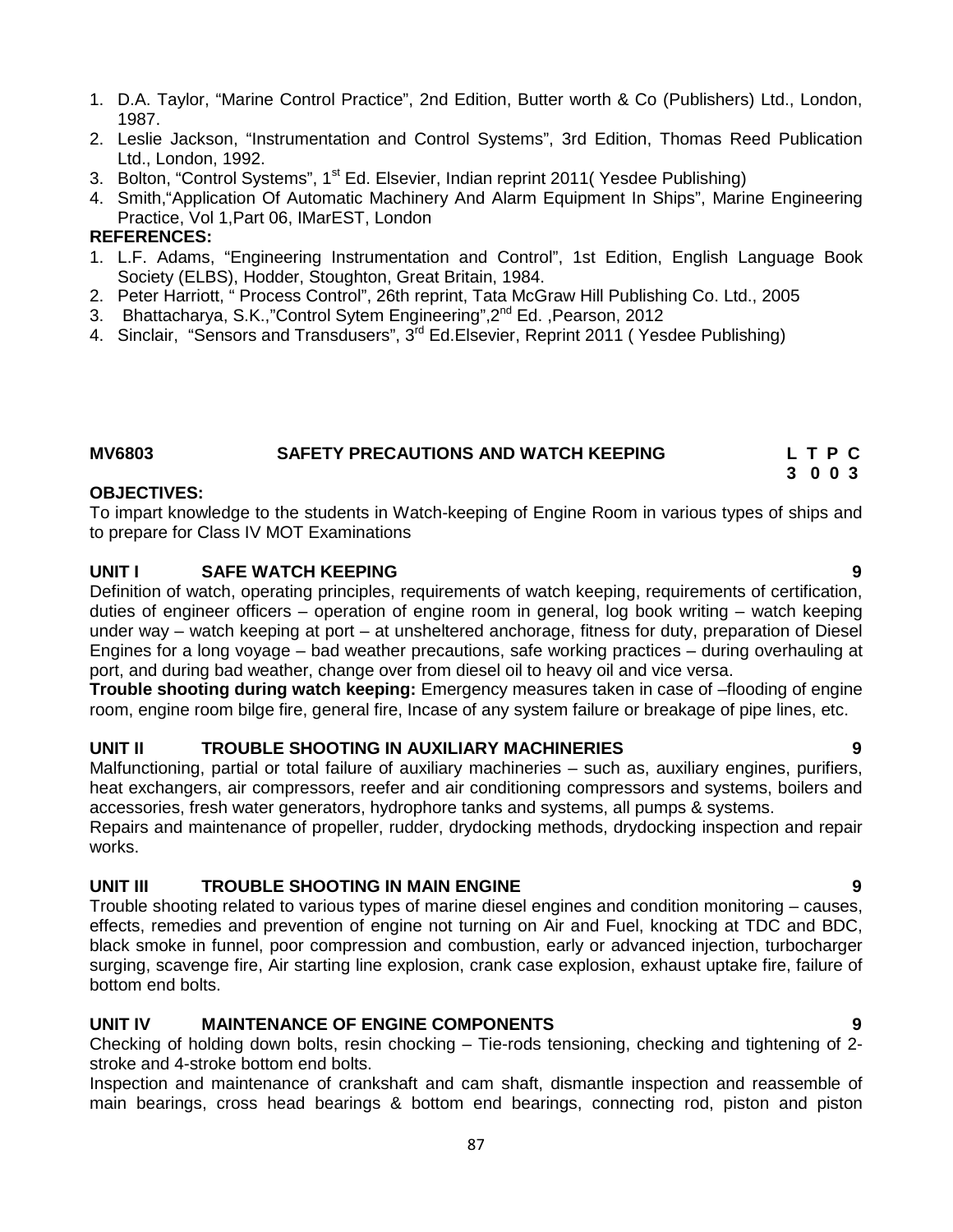assembly, stuffing box, cylinder head and all mountings, governor and over speed trip – checking of all clearances, adjustments, effect of improper clearances, prevention and rectification.

Cylinder liner and cylinder lubrication, thrust bearing, running gears inspection, engine alignment, chains drive adjustment and tensioning.

#### **UNIT V TROUBLE SHOOTING AND MAINTENANCE OF ELECTRICAL MACHINERIES 9**

Circuit testing, shore supply arrangement, maintenance of circuit breakers, transformers, electrical motors, navigational lights, batteries, starters, electrical equipments, maintenance of switchboard. Maintenance of electrical equipments in oil tankers, LNG / LPG carriers. **TOTAL: 45 PERIODS**

### **OUTCOMES:**

At the end of the course the students are expected to have learnt,

- STCW standards of training, requirements of officers and ratings.
- Watch-keeping in various ships.
- Prevention, rectification and maintenance with respect to trouble shooting of machineries in the Engine Room.

# **TEXT BOOKS:**

- 1. Vikram Gokhale & N.Nanda," Marine Engineering Practice and Ship safety and Environmental protection", 3rd Edition, Engee Enterprises Mumbai, 2002.
- 2. Sulzer brothers, "Sumitomo Sulzer Diesel Engines", Service Instruction for Sumitomo Sulzer Diesel Engines RND Sumitomo ship building & Machining co., Ltd., Japan.
- 3. Heinz P. Bloch, Fred K. Geitner, "Machinery Component Maintenance and Repair" 3<sup>rd</sup> Ed. An imprint of Elsevier, 2010

# **REFERENCES:**

- 1. IME Manuals and Ship's Marine Manuals.
- 2. Manual instruction for MAN Diesel Engine and spare parts, 1968.
- 3. Instruction Manual for Mitsui B & W Diesel Engine data, Mitsui Engineering & Ship Building co., Mitsui B & W, 1976.
- 4. Manual De Maintenance & operation MAN type K.270 120E DMR.
- 5. Daihatsu Diesel Engine instruction book, Operation & maintenance manual for Daihatsu Diesel Engine Model – DV26, Model 6 PKT – TB-16.

# **MV6811 PROJECT WORK, TECHNICAL PAPER AND VIVA VOCE L T P C**

# **0 0 12 6**

### **OBJECTIVES:**

To develop knowledge and skill in designing and fabricating a complete Engineering systems/machines /equipment and do experiments. To enhance the ability of students to analyse and conclude from the experimental data obtained

### **DETAILS**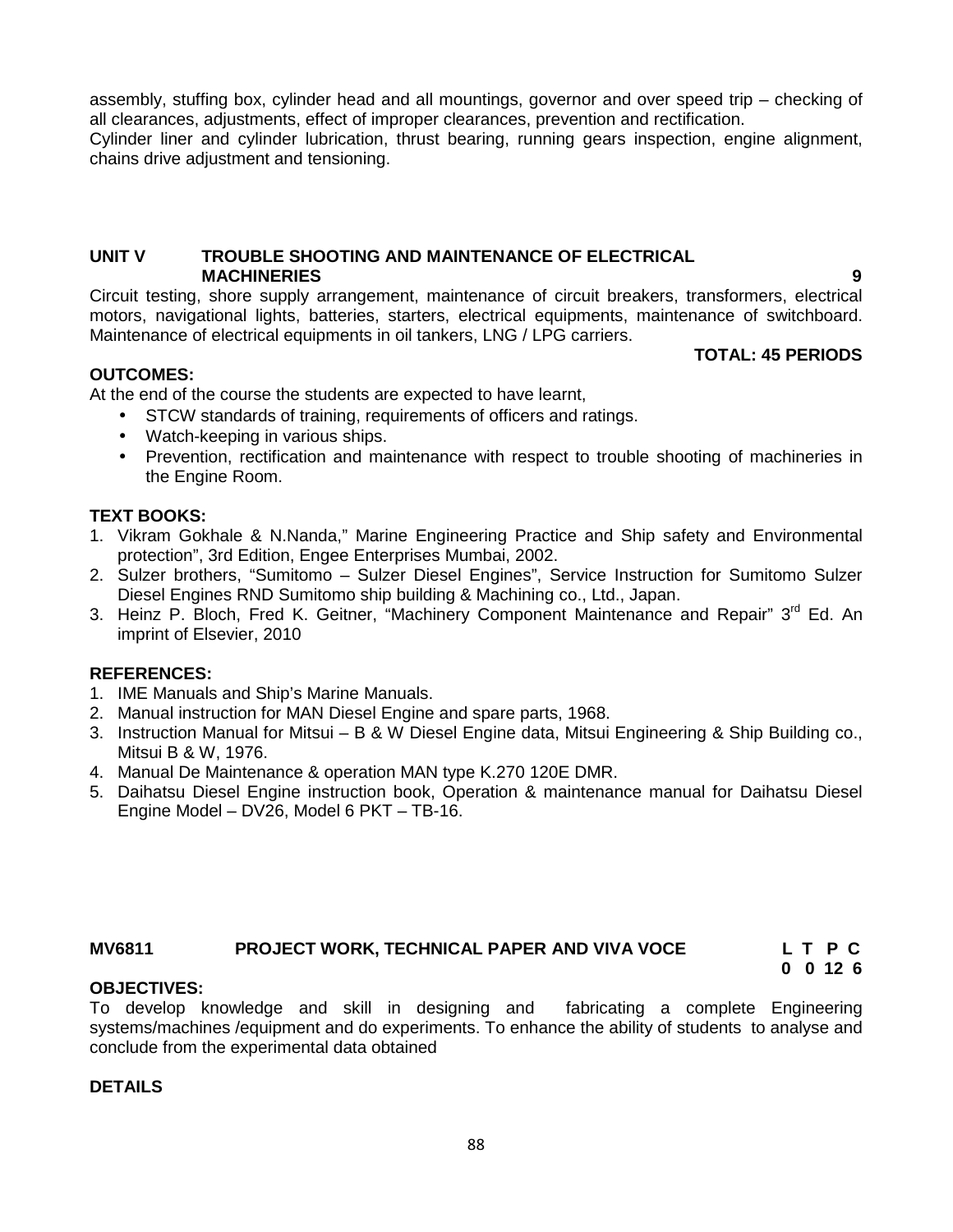- It is mandatory on the part of the students to do a project and submit a report containing not more than 100 pages. A project should be undertaken by not exceeding 4 students in a batch.
- The project can be of working model, PC based training module and theoretical design and analysis. This will be evaluated by both Internal and External Examiners.
- The projects will be done in the eighth semester and will be reviewed three times by project quide and HOD. The internal mark of 100, for this will be allotted by the guide.
- The thesis work will be evaluated by both Internal and External Examiners for a maximum of 100 Marks.

### **OUTCOMES:**

On completion of the project work, the students would have the ability to

- 1. Design and fabricate any machinery/equipment/components
- 2. Conduct experiments
- 3. Provide alternative solutions to the malfunctioning/faulty equipments.

#### **REFERENCES:**

Books and Manuals on Design,fabrication,control which are relevant for the topic chosen.

#### **MV6812 COMPREHENSION L T P C**

# **0 0 2 1**

#### **OBJECTIVES:**

To enhance the knowledge on the subjects relevant to the functioning of Engineer Officer on board ship

**SYLLABUS:** Diesel Engines, Marine Auxiliary machineries, controls, Naval Architecture and Marine electrical machineries.

After completion of 4 years training, the Marine Engineering students will be tested on the Marine Engineering knowledge acquired by way of comprehension test. Valuation is done by both Internal and External Examiners for 100 Marks.

### **OUTCOMES:**

At the end of the course the students are expected to have knowledge and skills required to perform the duties of engineer officer on board ships.

#### **REFERENCES:**

All text books ,reference books , Manuals , operating instructions, journals, failure reports etc., which are relevant for watch keeping, ships operation, maintenance, repair and refitting

| <b>MV6001</b> | <b>ADVANCED MARINE HEAT ENGINES</b> | L T P C |  |
|---------------|-------------------------------------|---------|--|
|               |                                     | 3 0 0 3 |  |

### **OBJECTIVES:**

To impart the knowledge of Latest Designed Marine Heat Engines

# **UNIT I COMPLEX HEAT ENGINE PLANTS 9**

Combined Steam Turbine and Diesel Engine Cycles. Combined steam Turbine and Gas Turbine cycles. Combined Gas Turbine and Diesel Engine cycles/Plants. Methods of improving the overall thermal efficiency of the entire plant. Cascade Refrigeration plants. Free piston Gas Generators.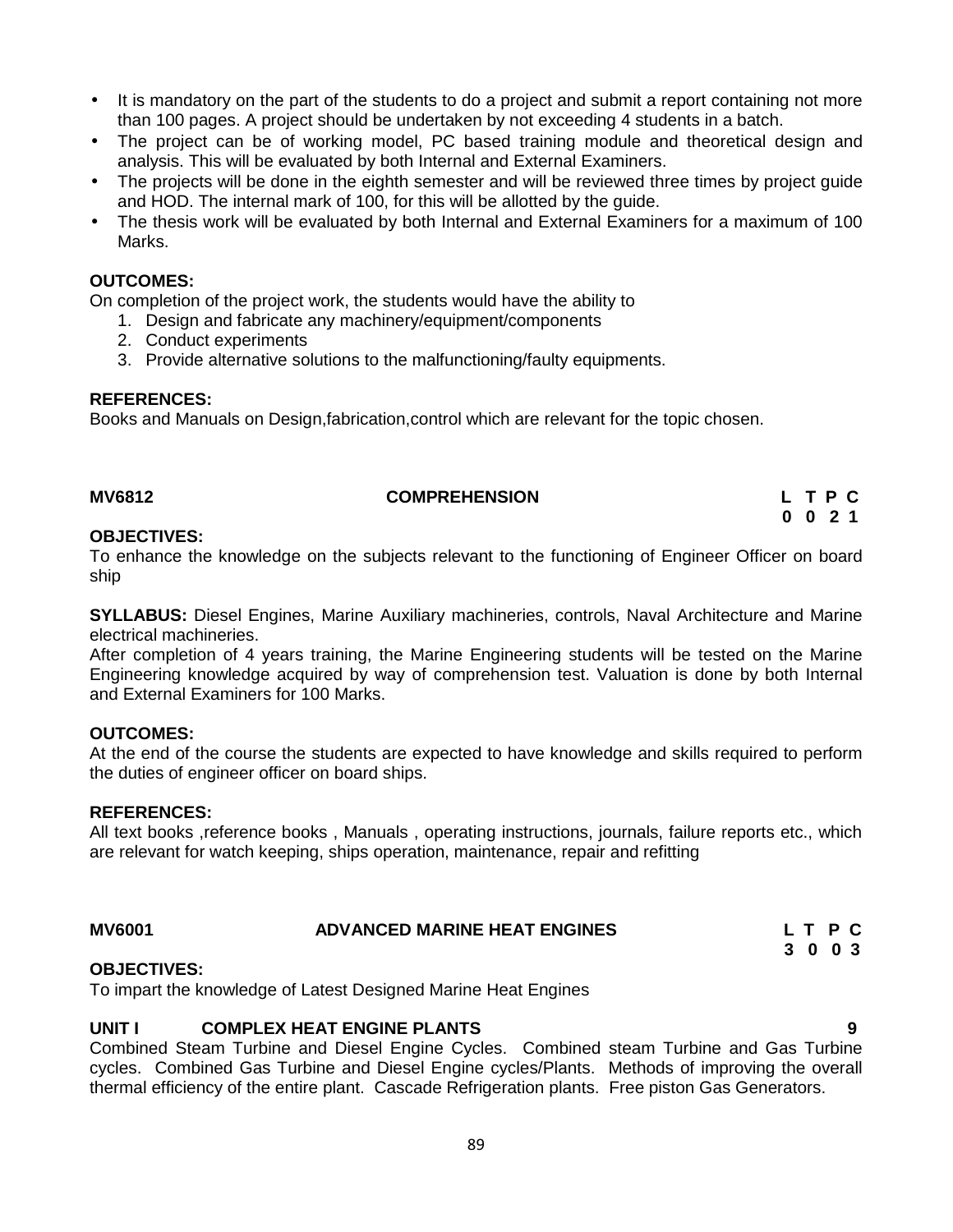# **UNIT II COMBUSTION AND FLAME STABILISATION 9**

Combustion of liquid fuels, atomisation, mixing, combustion curve and different methods of flame stabilisation, design and combustion chamber. Spray of fuel. Pre-mixing of gaseous fuels for combustion. Stability of the flame. introduction of simulation of engine

## **UNIT III TURBO BLOWERS AND TURBO COMPRESSORS 9**

Compressor characteristics for axial flow compressors and centrifugal compressors. Stalling of compressors. Turbine characteristics. Matching of components like compressor and turbine. Performance of different units in combination in single shaft arrangement. Variable Geometry turbo charges.

# **UNIT IV HEAT EXCHANGER 9**

Types – construction – design – applications.

### **UNIT V RECENT TRENDS 9**

Diesel Engines using LNG vapour camless intelligent Engines , CRDI, NOX and SOX control by various types – Exhaust gas recirculation – water injection selective cat reduction – Emission variable injection timing.

### **OUTCOMES:**

On completion of this course the students are expected to have the

- Knowledge on the co- generation plant engines
- Design Concept of Turbo blowers and compressors
- Design Concept of Heat Exchangers
- Recent trends in the design changes of IC Engines and Propulsion engines

#### **TEXT BOOKS:**

- 1. Reed"s Marine Engineering Series, "Heat and Heat Engines", Thomas Reed Publications Ltd., 1983
- 2. Gorla, "Turbomachinery" 1<sup>st</sup> Ed. Taylor & Francis, First Indian reprint 2011(Yesdee Publishing)
- 3. William Embleton**,** Leslie Jackson, "Applied Heat For Marine Engineers", 4th Ed. Vol 3,Reeds London
- 4. Kuppan Thulukkanam, "Heat Exchanger Design Handbook", 1<sup>st</sup> Ed., CRC Press, 2000

#### **REFERENCES** :

- 1. Turton, "Principles of Turbomachinery", 2<sup>nd</sup> Ed. Springer, Reprint 2010, (Yesdee Publishing)
- 2. Eric, M. Smith, "Advances in Thermal Design of Heat Exchangers", 1<sup>st</sup> Ed. Wiley Publishing, 2005
- 3. Ramesh K. Shah, Dušan P. Sekuli, " Fundamentals of Heat Exchanger Design", 1<sup>st</sup> Ed. John Wiley & Sons, Inc.,2003

### **MV6002 SHIP SAFETY AND ENVIRONMENTAL PROTECTION L T P C**

#### **OBJECTIVES:**

To ensure awareness regarding Environmental Protection at Sea and to impart aspect of commitment.

**TOTAL: 45 PERIODS**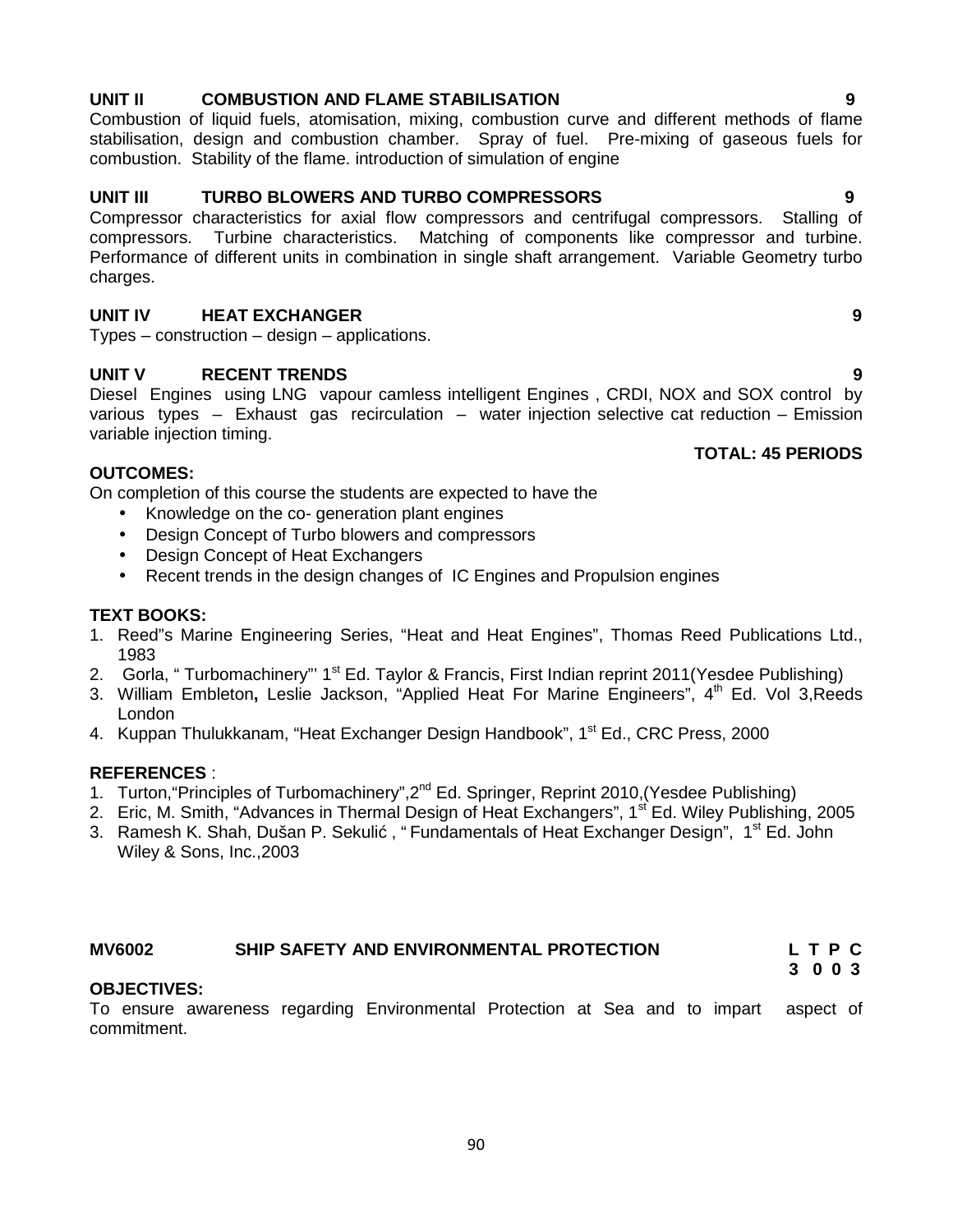# **UNIT I OIL POLLUTION PREVENTION 9**

Pollution of the Marine environment while bunkering, loading/discharging oil cargo – tank cleaning – pumping out bilges etc., - knowledge of construction and operation of oil pollution prevention equipment in engine room and on tankers.

# **UNIT II LEGISLATIONS 9**

MARPOL 73/78 and other country legislations like OPA-90 MARPOL equipment – Knowledge of Codes of Safety Working practices as published – Knowledge of type of information issued by D.G. Shipping with regard to safety at sea & safe working practices.

### **UNIT III SURVIVAL TECHNIQUES AND LIFE SAVING APPLIANCES ON SHIP 9**

Introduction and safety – Emergency situations – Principles of survival – Use of survival equipment – Survival craft and rescue boat – Methods of helicopter rescue – Launching arrangements – Lifeboat engine and accessories – Evacuation – Signalling equipment and pyrotechnics – First aid – Radio equipment – Launching and handling survival craft in rough weather – Understand practical applications of medical guides – Understand process of radio medical advice – Demonstrate knowledge of actions to be taken in case of accidents or illnesses that are likely to occur on board ships.

# **UNIT IV RULES & REGULATIONS 9**

IMO & its conventions – Indian Merchant Shipping Act & Rules – Classification society – Charterers – Personal relationship onboard ship.

Knowledge of the appropriate statutes of concern to marine engineer officers: The administrative duties of a Chief Engineer – the organisation and training of staff for both normal and emergency duties. The various statutory certificates and documents to be carried onboard ships by all ships: Dangerous goods codes– Carrying more than 2000 tonnes of oil – Chemical tankers and Gas carriers.

# **UNIT V PERSONNEL MANAGEMENT 9**

Principles of controlling subordinates and maintaining good relationship – staff attitudes – Exercise of authority – Group behaviour – Conditions of employment.

Organisation of Staff: Manning arrangements – Analysis of work – Allocation of staff – Organisation of safety and emergencies, staff duties, maintenances, Ship's records, communication on the ship, meeting techniques.

Training on board ships: Training methods – Training in safety – Emergency drills – Training in ship operations.

## **TOTAL: 45 PERIODS**

# **OUTCOMES:**

- Learn precautions required for oil tanker operations.
- Learn about MARPOL 73/78 requirements and Safe Working Practices.
- Learn Life Saving and Survival at Sea techniques.
- Learn about IMO, its conventions and statutory certificates of ships.
- To understand Personnel Management, Training and Emergency drills of ships

# **TEXT BOOK:**

1. STCW – 1995 Hand Book

### **REFERENCES:**

- 1. Bhandarkar V.K. "MS & M Notices", 1<sup>st</sup> Edition, Bhandarkar Publishers, Mumbai, 1998.
- 2. International Maritime Organisation, "SOLAS consolidated Edition 1997", 2<sup>nd</sup> Edition, Sterling Book House, Mumbai, 1997.
- 3. International Maritime Organisation, "MARPOL 73/78 consolidated edition 1997", 2<sup>nd</sup> Edition,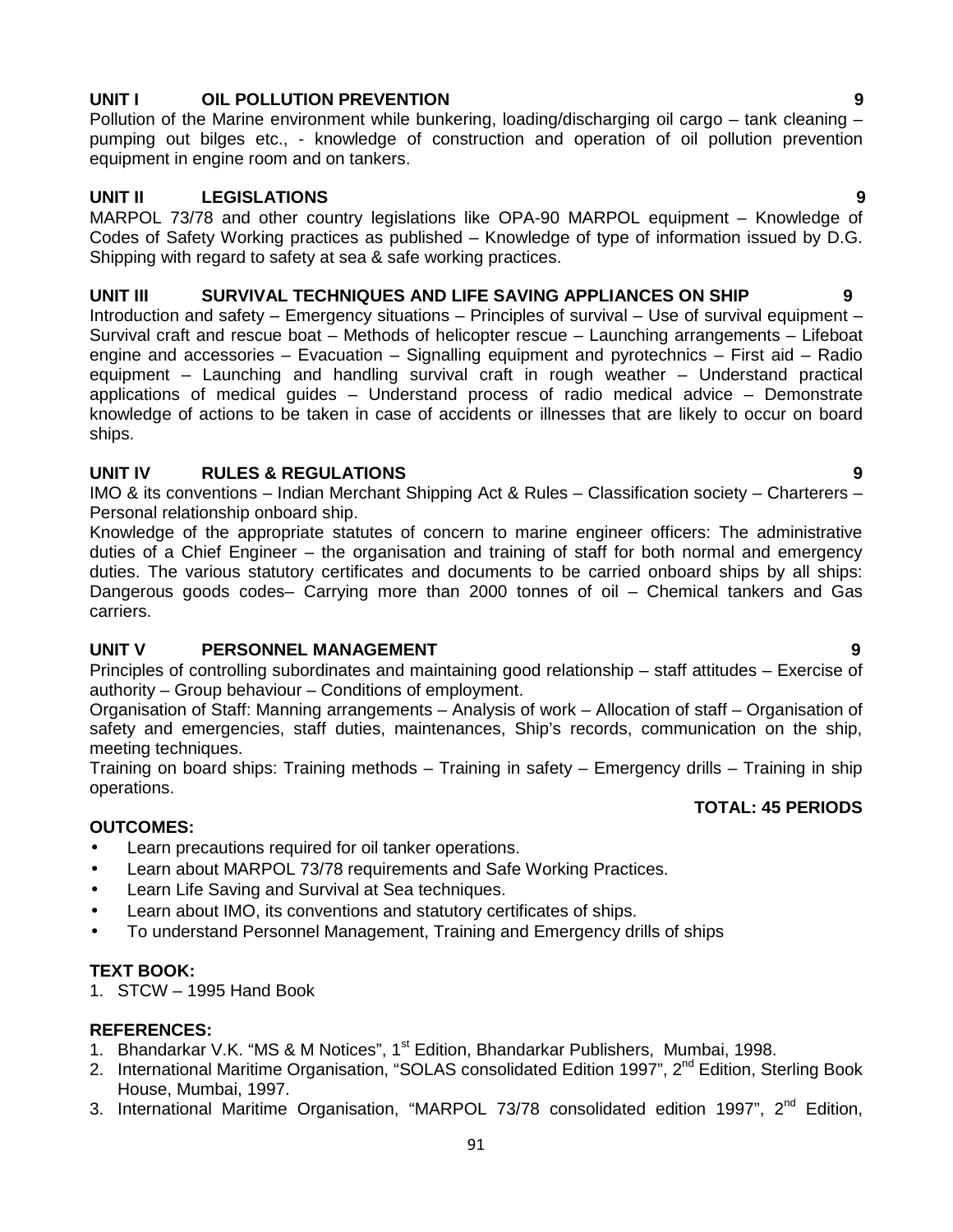Sterling Book House, Mumbai, 1997.

4. R. H. B. Sturt, "The Collision Regulations", 2<sup>nd</sup> Edition, Lloyd's of London Press Ltd., London, 1984.

#### **MV6003 DOUBLE HULL TANKERS L T P C**

**3 0 0 3**

### **OBJECTIVES:**

To impart knowledge on the design features and utility of Double Hull Tankers

# **UNIT I INTRODUCTION 9**

Origin of double hull ships, their usefulness and superiority over conventional single skin ships, use of double hull tank ships for transport of different types of commodities, prevention of oil-spill and pollution of sea, IMO requirements, schedule for phasing out single hull tank vessels of different sizes.

# **UNIT II DESIGN 9**

Main dimension, hull-weight estimate, double hull requirements, minimum depth of double bottom tank, wing tank width, clearance for inspection etc. maximum cargo tank size, capacity, effect of free surface, damage stability, hydrostatically balanced loading, sloshing loads, its elimination or minimization.

# **UNIT III STRUCTURAL ANALYSIS 9**

Non-uniform and uniform stress distribution, unidirectional (longitudinal) structural members, elimination of transverse structural members (except transverse bulkheads), minimization of structural discontinuities and stress concentration zones, use of steel of higher strength, resistance to grounding and collision, classification society requirements, access to inside and bottom spaces.

# **UNIT IV CARGO HANDLING SYSTEM 9**

Use of submerged pumps, ordinary pumps of new independent pumps, cargo transfer system, assurance of quality of cargo oil, complete elimination of risk of admixture of different grades of oil, concealed pipelines, easy maintenance, inspection and cleaning, elimination of explosion risks.

# **UNIT V ECONOMICAL OPERATIONS 9**

Economical aspects, fast loading discharging or oil cargo, quicker cleaning, ballasting and de ballasting, larger number of trips per year.

# **OUTCOMES:**

On completion of the course the students are expected to have the knowledge on the

- Advantages and superiority of double hull tankers
- Design Consideration and Storage of Oil Space
- Structural design of double hull and oil handling devices
- Economic Aspect of Double Hull tankers

# **TEXT BOOKS:**

- 1. Indian Register of Shipping Notes on Design of Double Hull Tankers
- 2. Lloyd Register of Shipping Notes on Design of Double Hull Tankers

# **TOTAL: 45 PERIODS**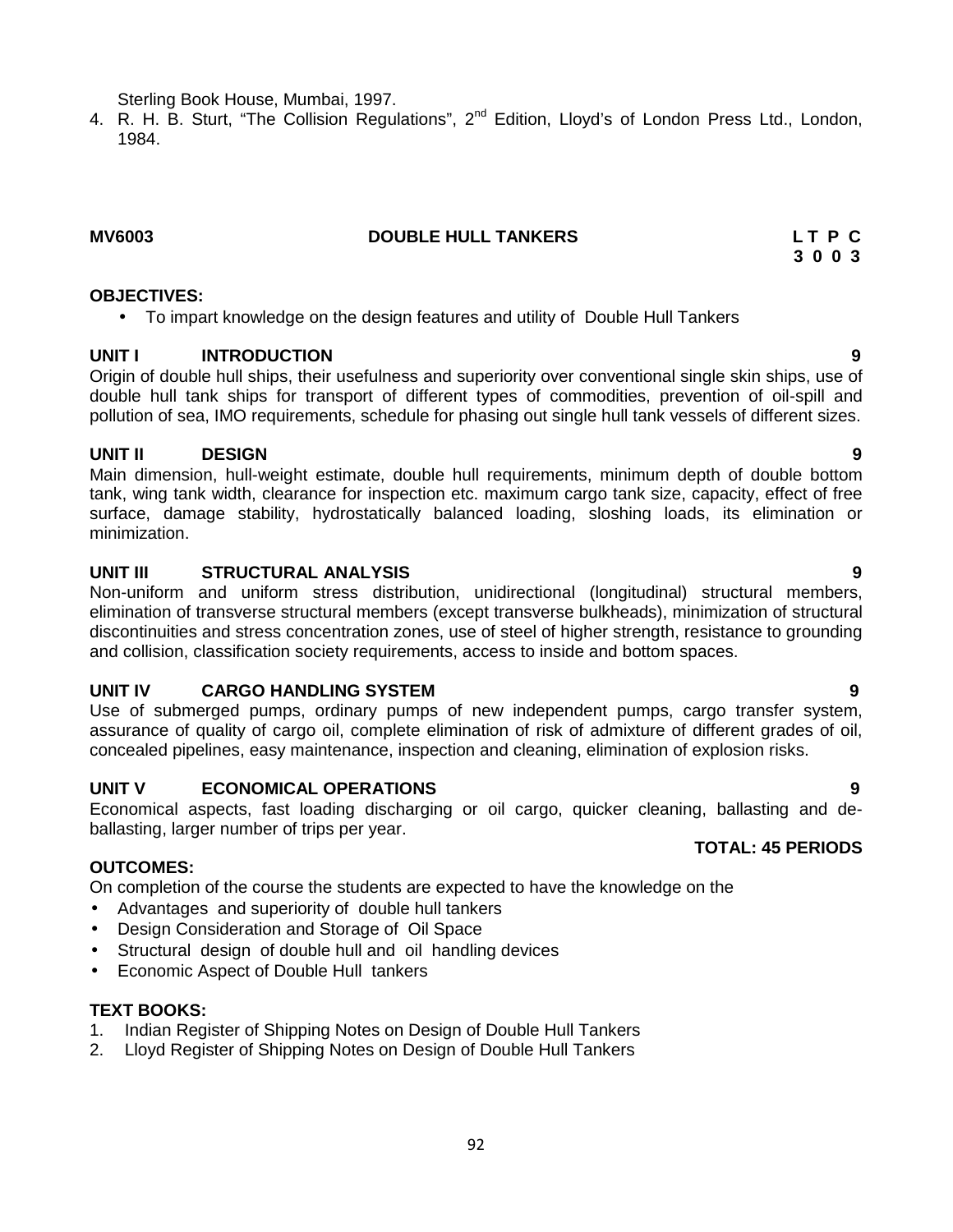| • To sensitize the Engineering students to various aspects of Human Rights.                                                                                                                                                                          |
|------------------------------------------------------------------------------------------------------------------------------------------------------------------------------------------------------------------------------------------------------|
| <b>UNIT I</b><br>9<br>Human Rights – Meaning, origin and Development. Notion and classification of Rights – Natural,<br>Moral and Legal Rights. Civil and Political Rights, Economic, Social and Cultural Rights; collective /<br>Solidarity Rights. |
| UNIT II<br>9<br>Evolution of the concept of Human Rights Magana carta - Geneva convention of 1864. Universal<br>Declaration of Human Rights, 1948. Theories of Human Rights.                                                                         |
| <b>UNIT III</b><br>9<br>Theories and perspectives of UN Laws – UN Agencies to monitor and compliance.                                                                                                                                                |
| <b>UNIT IV</b><br>9<br>Human Rights in India - Constitutional Provisions / Guarantees.                                                                                                                                                               |
| <b>UNIT V</b><br>9<br>Human Rights of Disadvantaged People – Women, Children, Displaced persons and Disabled                                                                                                                                         |

Human Rights of Disadvantaged People – Women, Children, Displaced persons and Disabled persons, including Aged and HIV Infected People. Implementation of Human Rights – National and State Human Rights Commission – Judiciary – Role of NGO's, Media, Educational Institutions, Social Movements. **TOTAL : 45 PERIODS**

#### **OUTCOME :**

Engineering students will acquire the basic knowledge of human rights.

### **REFERENCES:**

- 1. Kapoor S.K., "Human Rights under International law and Indian Laws", Central Law Agency, Allahabad, 2014.
- 2. Chandra U., "Human Rights", Allahabad Law Agency, Allahabad, 2014.
- 3. Upendra Baxi, The Future of Human Rights, Oxford University Press, New Delhi.

#### **MV6004 SPECIAL DUTY VESSELS AND TYPE OF OPERATION L T P C 3 0 0 3**

### **OBJECTIVES:**

To impart knowledge to the students about special duty ships operation and classification society regulations.

### **UNIT I INTRODUCTION 9**

Need for special duty vessels with reference to development of trade and necessities of the trade. Operation of Bulk carriers – Bulk Grain and ore etc., - Banana carriers – Coal Carriers – Forest Products carriers – Timber carriers – Container vessels.

# **UNIT II OIL TANKER CARGO OPERATIONS 9**

Pipeline systems – Ring main – Direct Line – Combined – Free flow system – Stripping lines. Lining up pipe lines and cargo operations – loading more than one grade – discharging –ballasting – precautions – ship / shore check list safety goods – sources of ignition on – static electricity –

**OBJECTIVES :**

#### **GE6084 HUMAN RIGHTS L T P C**

- 
-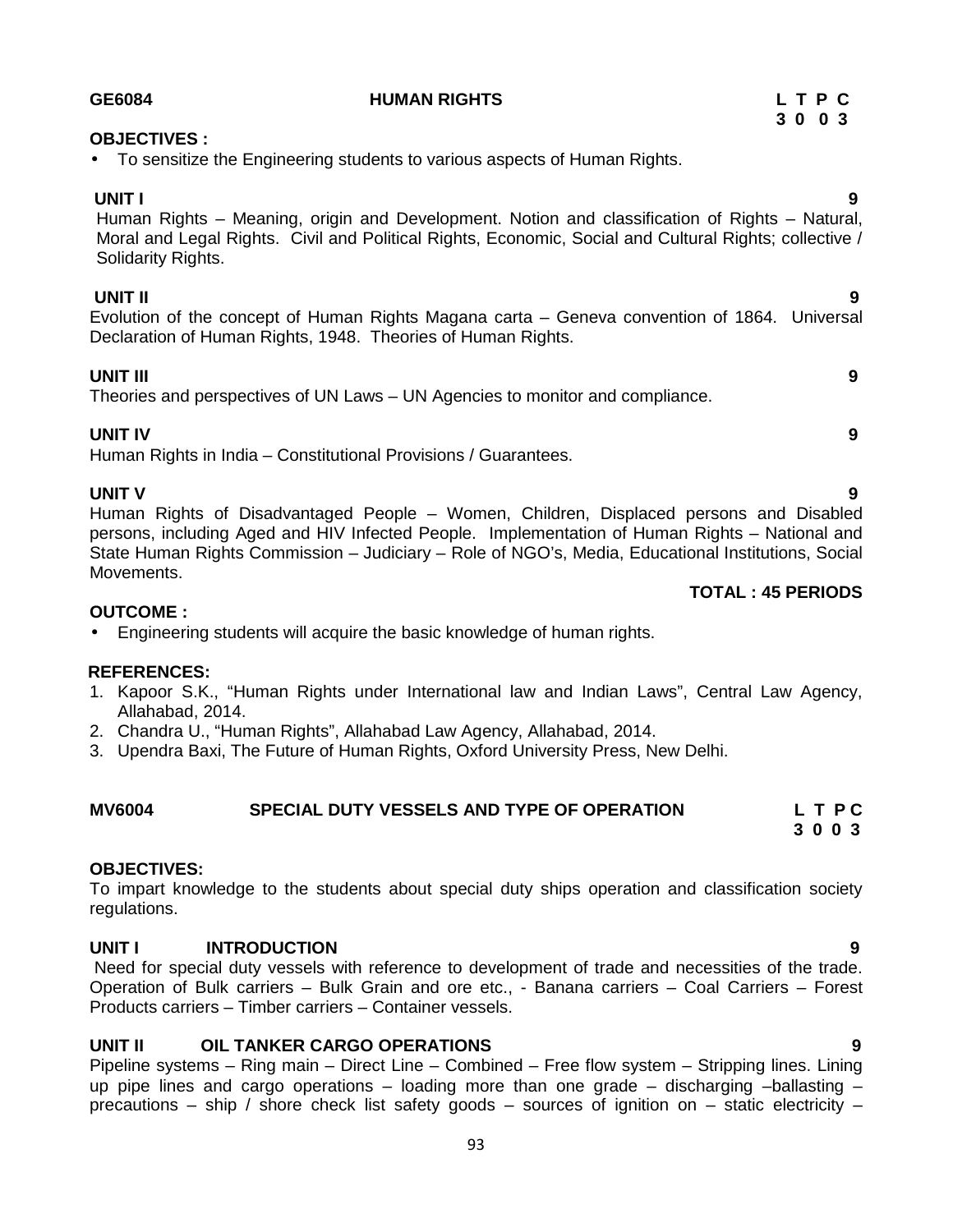precautions to prevent ignition due to static electricity cargo operations when not secured alongside – procedure if oil spill occurs – oil record books.

# **UNIT III OIL TANKERS ROUTINE OPERATIONS 9**

Inert Gas system – principle – components of system, plant and distribution system – uses of inert gas during tanker operating cycle.

Tank washing: Procedure – portable and fixed machines – tank washing with water –washing atmospheres – crude oil washing (COW) – advantages and disadvantages of COW – operating and safety procedures – gas freeing – pressure vacuum values – "Load on Top" system (LOT) regulations and operation – Segregated Ballast Tanks (SBT).

# **UNIT IV INTRINSICALLY DANGEROUS CARGOS 9**

**-** Dangerous goods – loaded in bulk – packaging – IMDG code – emergency procedures – 'MS & M' notices – general fire precautions, during loading / discharging, - fire fighting and detection system. Liquefied gas cargoes – regulations types of cargo and carriers – LPG and LNG – cargo handling equipments tank monitors and controls – operational procedures loading and discharging of LPG/LNG cargoes – chemical cargoes regulations, operations – bulk chemical carriers – tank material and coatings – tank washing – cargo record book – equipment items precautions to be observed during cargo operations in port – fire protection – personnel protection.

# **UNIT V RULES AND REGULATIONS 9**

Classification societies for hull, equipment and machineries of Cargo ships and oil tankers – requirements of various types of surveys and certification of Merchant Ships.

**TOTAL: 45 PERIODS**

### **OUTCOMES:**

After the completion of the course the students will have learnt

• History of trade of special duty vessels.

• To impart knowledge on the Ship Recycling

- Cargo Operations of Oil tankers.
- About Inert Gas Systems and Tank Washing Operations of Tankers.
- Cargo Operations of Chemical tankers, LPG / LNG vessels.
- About rules of classification societies for Cargo Ships and Tankers.

# **TEXT BOOKS:**

- 1. Lavery, "Ship board operation", 2<sup>nd</sup> Edition, Butter Worth- Heinemann, London, 1990.
- 2. V.K. Bhandarkar, "MS & M Notices to Mariners", 1st Edition, Bhandarkar Publications, Mumbai, 1998.
- 3. D.J. Eyres, "Ship Construction",  $4<sup>th</sup>$  Edition, Butter worth Heinemann, Oxford, 1994.

### **REFERENCES:**

- 1. Indian Register of Shipping Part1 to Part7, "Rules and Regulations for the construction and classification of steel ships", 1st Edition, Indian Register of Shipping, Mumbai, 1999.
- 2. International of Maritime Organisation, "SOLAS consolidated Edition 1997", 2<sup>nd</sup> Edition, Sterling Book House, Mumbai, 1997.

**OBJECTIVES:**

# **MV6005 SHIP RECYCLING L T P C**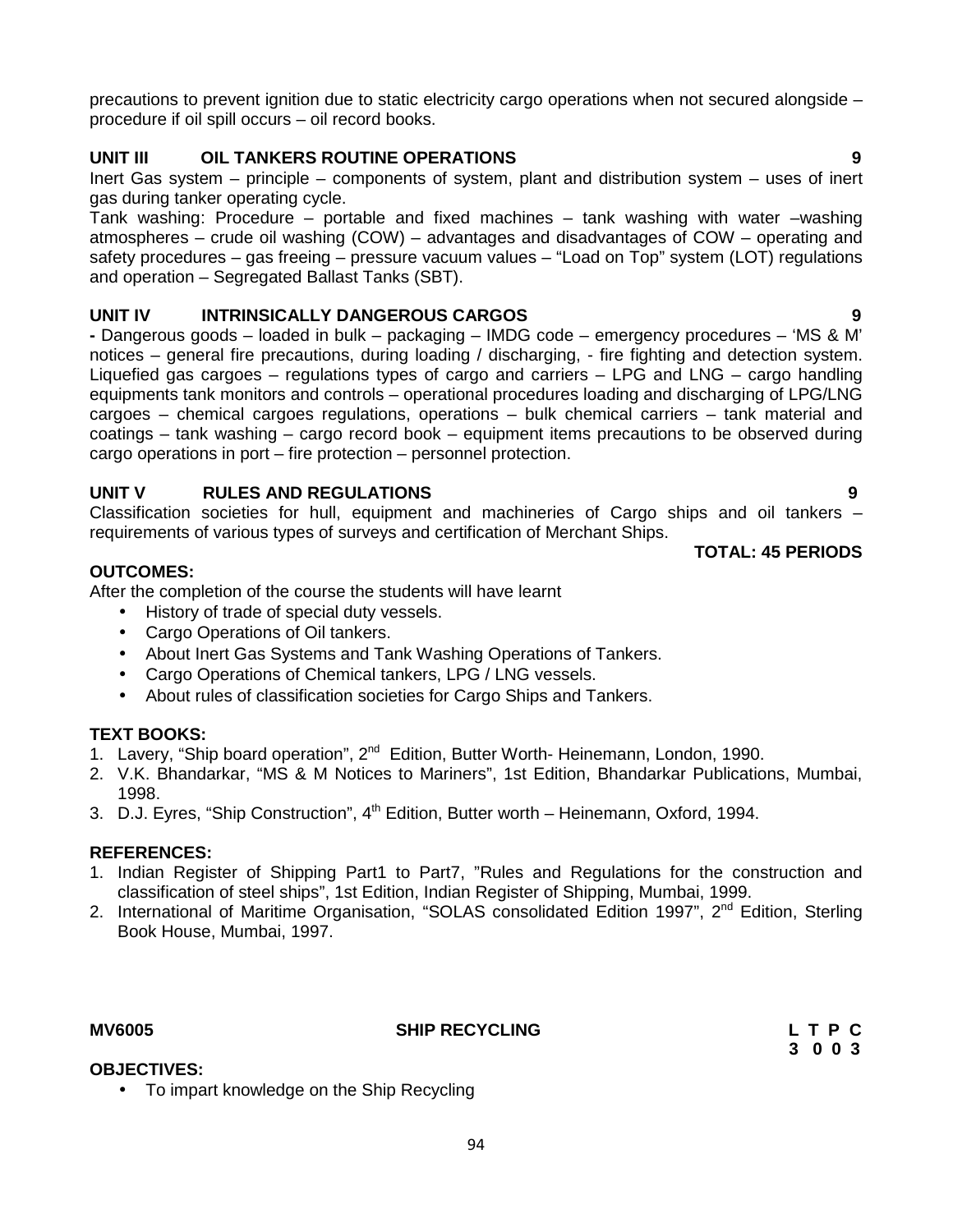# **UNIT I SHIP BREAKING METHODS 9**

Introduction on ship breaking, 'Afloat method', Dry dock method, type of components to be removed. Towing – Beaching – Preparation of diagram combustible and non-combustible - re usable materials and components, recovering metals, which are mixed with non-metal – metal cutting and scraping.

# **UNIT II SHIP BREAKING SAFE PRACTICES 9**

Objective – definition of enclosed space – assessment of risk – authorisation – authorisation of entry – precautions – testing of atmosphere known unsafe space – additional precautions – hazardous cargo – fumigation – example of an enclosed space entry permit – potentially hazardous materials – hazardous wastes and substances.

### **UNIT III SHIP RECYCLING DOWNSTREAM 9**

Define recyclable –recycled content, recycling plan, pollution prevention procedure for existing ships – Green passport – minimising reducing waste generation, for new ships – minimising hazardous substance, designing recyclable ships – minimising waste generation.

#### **UNIT IV REGULATION ON RECYCLING 9**

MEPC 53, MEPC 54, MEPC 55, Basel convention, Role of Flag State, Port State recycling state – ILO, London Convention 1972/ 1996 Protocol, Shipping Industry. Ship recycling industry, interested stakeholder, and operational safety hazard conventions, recommended code of practice.

#### **UNIT V SHIP BREAKING INDUSTRY 9**

Ship breaking industry in India, present scenario, Gujarat Maritime Board, Gujarat Enviro protection and Infrastructure Ltd. Growth of Ship breaking industry – Alang Ship Breaking Yard – Role of pollution control board – Alang –Sosiya Ship breaking yard, Valanar Ship breaking yard. Hazards associated with ship breaking metallurgical & engineering consultant (India) finding.

#### **OUTCOMES:**

On completion of the course the students are expected to have the knowledge on the

- Method of preparation and breaking of the Ships
- Hazards involved in while breaking the ships Method of controlling the same
- Types of Recycling and designing the ships Regulations in force for Recycling
- Ship Breaking Yards in INDIA

#### **TEXT BOOKS:**

- 1. Misra Dr.P., Ship Recycling, 1<sup>st</sup> Edition, Nanosa Publishers 2007.
- 2. IMO Guidelines on ship recycling

# **MV6006 MARINE CORROSION AND PREVENTION L T P C**

#### **OBJECTIVES:**

 To impart knowledge on the Type of corrosion and how this is being controlled in marine environment

#### **UNIT I INTRODUCTION 9**

Cathodic Protection – Sacrificial anodes protection – Impressed current system protection – Bimetallic corrosion – Design faults causing corrosion – corrosion of metals in sea water, metallic corrosion.

#### **UNIT II HULL PLATE PREPARATION 9**

**TOTAL: 45 PERIODS**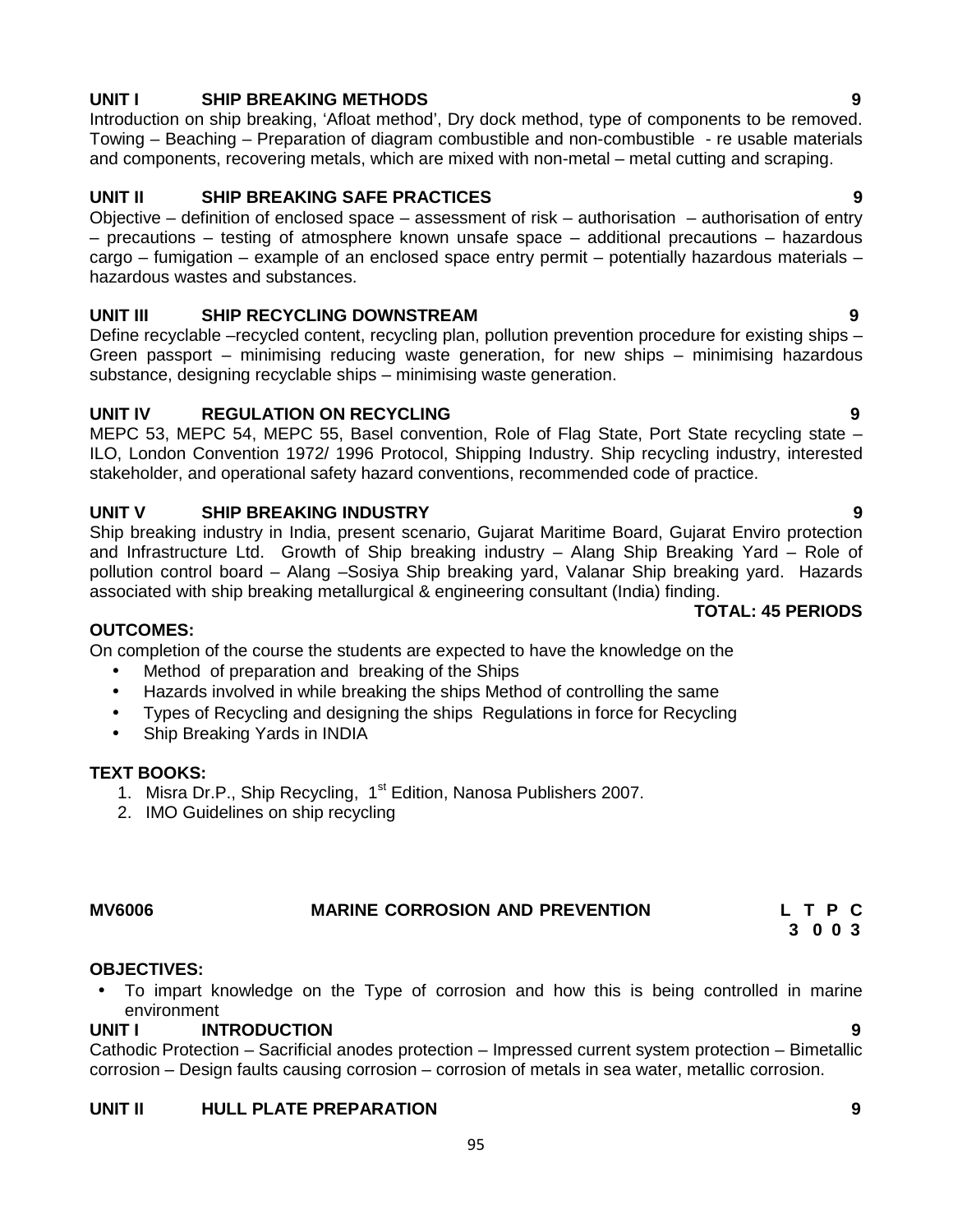96

Plate preparation during building and repair periods -Atmospheric corrosion Mill scale – flame cleaning – Acid Pickling – Blast cleaning – causes of paint failure – shipboard preparations for painting – power wire brushing – power discing – air hammer – high pressure water blasting – sand blasting shot blasting.

# **UNIT III MODERN PAINT TYPES 9**

Basic composition of paint Albyd – bitumen or pitch – chlorinated rubber – coaltar epoxy – Epoxy – oleoresinous – phenolic – polyurethane – primers – vinyl– self polrshing copolymers – shipboard paint systems – underwater AF paints – boot top anti corrosive paints – super structure paints.

# **UNIT IV CORROSION IN BOILER 9**

Atoms & Ions, Ph value electrochemical corrosion, Direct chemical attack – Electro chemical attack – reason – remedial measures. Effect of salts & Grease in feed water. Effect of corrosion while boiler not in service – preservation to avoid corrosion.

# **CORROSION IN MARINE DIESEL ENGINES:**

Corrosive wear of cylinder liners – Reasons and remedies – corrosion of Main Engine Jacket cooling spaces – Reasons and remedies – corrosion in bearings.

# **UNIT V CORROSION AND ITS PREVENTION 9**

Mechanism of corrosion – Chemical corrosion – Electro chemical corrosion – Anomic & cathodic protection – forms of metallic coatings – anodizing – phosphating.

# **OUTCOMES:**

On completion of the course the students are expected to have the knowledge on the

- Causes of corrosion
- Method of prevention during operation and during construction
- Anti-corrosive paints
- Corrosion in BOILERS and IC ENGINES

# **TEXT BOOKS:**

- 1. Lavery, H.I.,"Shipboard operations" Institute of Marine Engineers Publication
- 2. Schweitzer, ' Fundamentals of Corrosion", 1<sup>st</sup> Ed. Taylor & Francis, Indian Reprint 20129 (Yesdee Publishing Pvt. Ltd.)
- 3. M.E.P., "Corrosion For Marine & Offshore Engineers ", Marine Engineering Practice, Vol.02,Part 11, IMarEST, London
- 4. Francis Laurence LaQue, " Marine corrosion: causes and prevention", 1<sup>st</sup> Ed., Wiley, 1975<br>5. Claire Hellio. Diego M. Yebra. Pinturas Hempel S.A.. "Advances in Marine Antifouling Co
- 5. Claire Hellio, Diego M. Yebra, Pinturas Hempel S.A., "Advances in Marine Antifouling Coatings and Technologies", Woodhead Publishing, 2009

### **REFERENCES:**

- 1. Pierre R. Roberge, "Corrosion Engineering Principles and Practice", 1<sup>st</sup> Ed., McGraw-Hill, 2008
- 2. Zaki Ahmad, "Principles of Corrosion Engineering and Corrosion Control",1<sup>st</sup> Ed. Elsevier Ltd.,2006

**OBJECTIVES:**

### **GE6083 DISASTER MANAGEMENT L T P C**

- To provide students an exposure to disasters, their significance and types.
- To ensure that students begin to understand the relationship between vulnerability, disasters, disaster prevention and risk reduction

# **TOTAL: 45 PERIODS**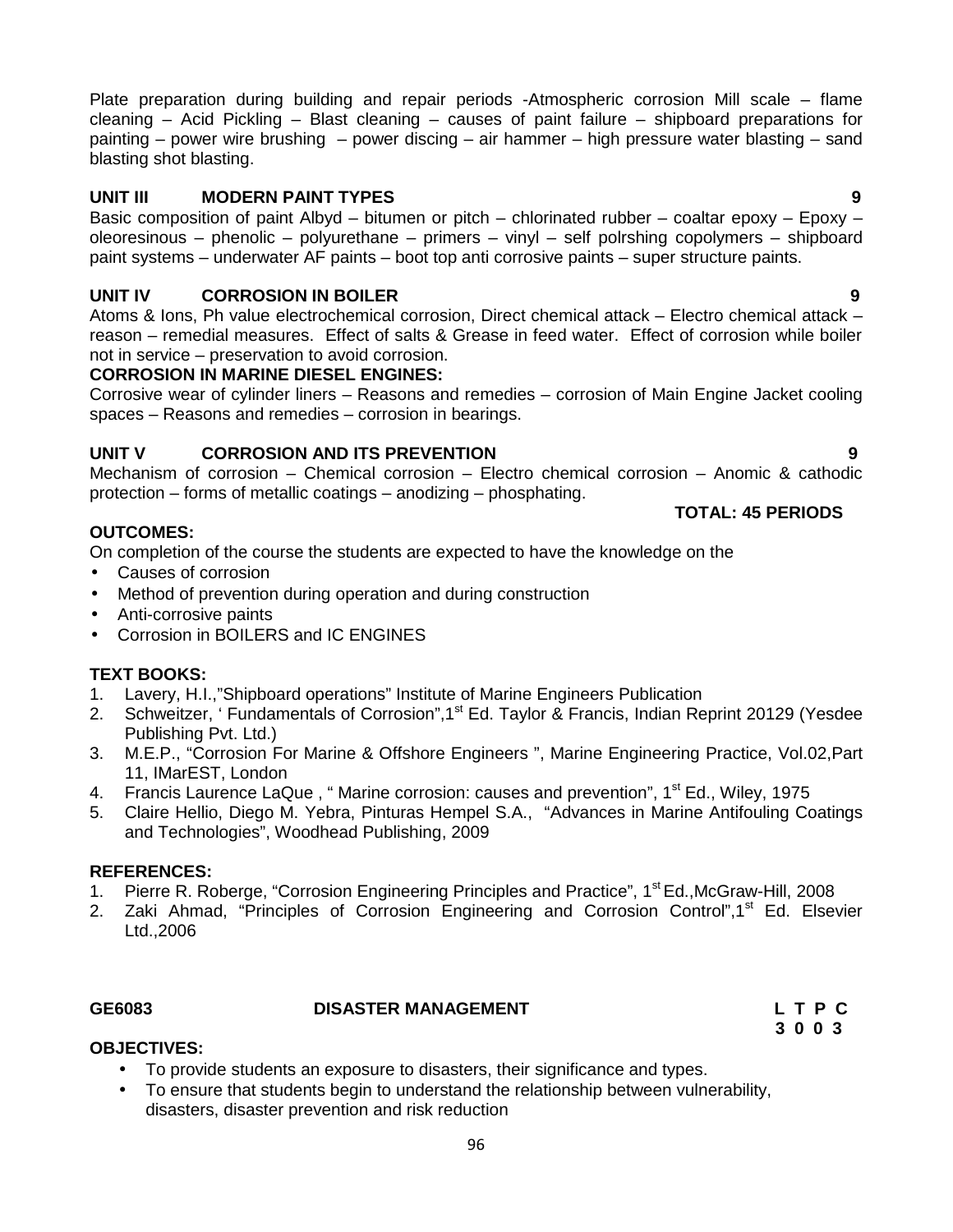- To gain a preliminary understanding of approaches of Disaster Risk Reduction (DRR)
- To enhance awareness of institutional processes in the country and
- To develop rudimentary ability to respond to their surroundings with potential disaster response in areas where they live, with due sensitivity

### **UNIT I INTRODUCTION TO DISASTERS 9**

Definition: Disaster, Hazard, Vulnerability, Resilience, Risks – Disasters: Types of disasters – Earthquake, Landslide, Flood, Drought, Fire etc - Classification, Causes, Impacts including social, economic, political, environmental, health, psychosocial, etc.- Differential impacts- in terms of caste, class, gender, age, location, disability - Global trends in disasters: urban disasters, pandemics, complex emergencies, Climate change- Dos and Don'ts during various types of Disasters.

### **UNIT II APPROACHES TO DISASTER RISK REDUCTION (DRR) 9**

Disaster cycle - Phases, Culture of safety, prevention, mitigation and preparedness community based DRR, Structural- nonstructural measures, Roles and responsibilities of- community, Panchayati Raj Institutions/Urban Local Bodies (PRIs/ULBs), States, Centre, and other stake-holders- Institutional Processess and Framework at State and Central Level- State Disaster Management Authority(SDMA) – Early Warning System – Advisories from Appropriate Agencies.

#### **UNIT III INTER-RELATIONSHIP BETWEEN DISASTERS AND DEVELOPMENT 9**

Factors affecting Vulnerabilities, differential impacts, impact of Development projects such as dams, embankments, changes in Land-use etc.- Climate Change Adaptation- IPCC Scenario and Scenarios in the context of India - Relevance of indigenous knowledge, appropriate technology and local resources.

#### **UNIT IV DISASTER RISK MANAGEMENT IN INDIA 9**

Hazard and Vulnerability profile of India, Components of Disaster Relief: Water, Food, Sanitation, Shelter, Health, Waste Management, Institutional arrangements (Mitigation, Response and Preparedness, Disaster Management Act and Policy - Other related policies, plans, programmes and legislation – Role of GIS and Information Technology Components in Preparedness, Risk Assessment, Response and Recovery Phases of Disaster – Disaster Damage Assessment.

#### **UNIT V DISASTER MANAGEMENT: APPLICATIONS AND CASE STUDIES AND FIELD WORKS 9**

Landslide Hazard Zonation: Case Studies, Earthquake Vulnerability Assessment of Buildings and Infrastructure: Case Studies, Drought Assessment: Case Studies, Coastal Flooding: Storm Surge Assessment, Floods: Fluvial and Pluvial Flooding: Case Studies; Forest Fire: Case Studies, Man Made disasters: Case Studies, Space Based Inputs for Disaster Mitigation and Management and field works related to disaster management.

### **TOTAL: 45 PERIODS**

The students will be able to

- Differentiate the types of disasters, causes and their impact on environment and society
- Assess vulnerability and various methods of risk reduction measures as well as mitigation.
- Draw the hazard and vulnerability profile of India, Scenarious in the Indian context, Disaster damage assessment and management.

### **TEXTBOOK:**

**OUTCOMES:**

- 1. Singhal J.P. "Disaster Management", Laxmi Publications, 2010. ISBN-10: 9380386427 ISBN- 13: 978-9380386423
- 2. Tushar Bhattacharya, "Disaster Science and Management", McGraw Hill India Education Pvt. Ltd., 2012. **ISBN-10:** 1259007367, **ISBN-13:** 978-1259007361]